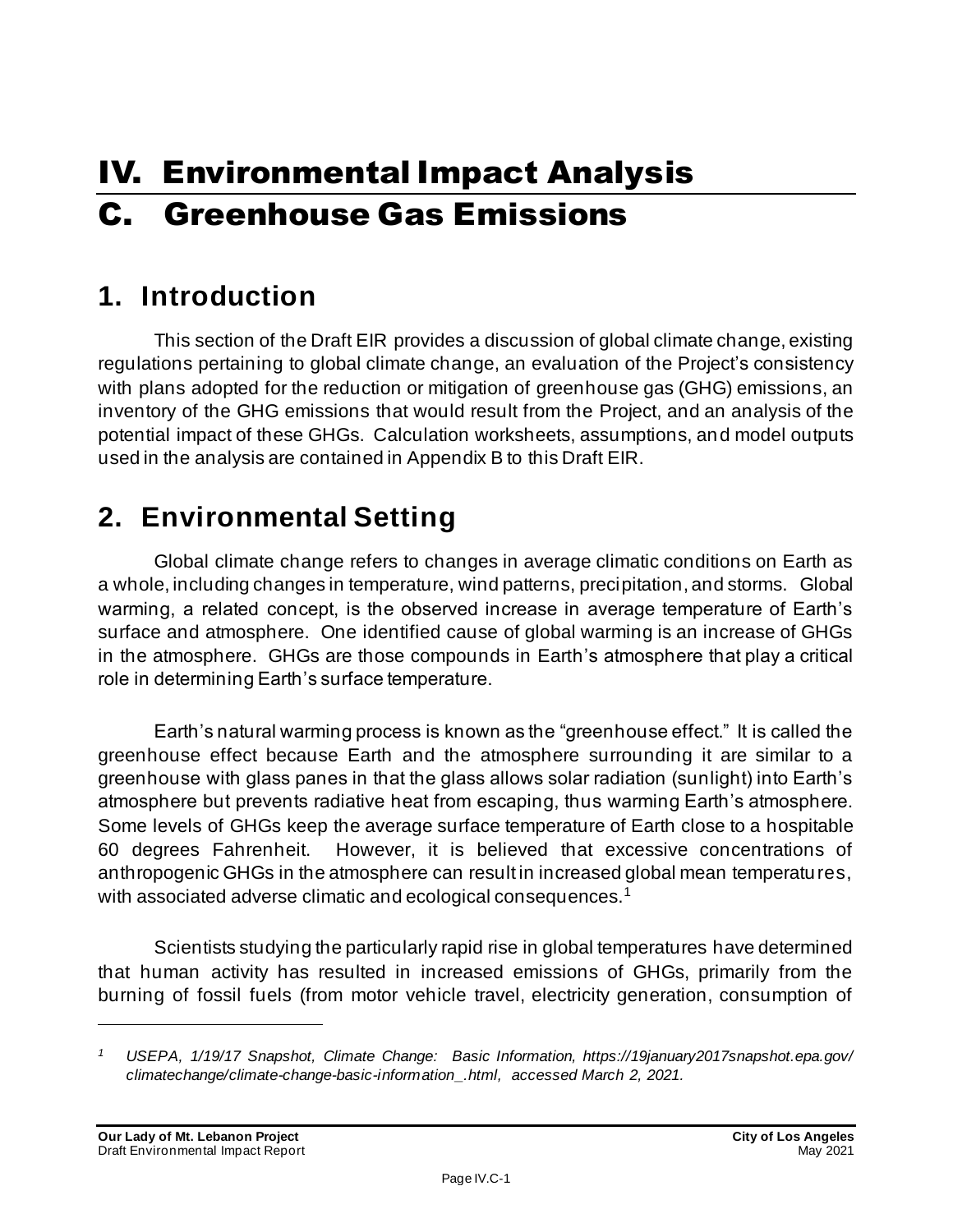natural gas, industrial activity, manufacturing, etc.), deforestation, agricultural activity, and the decomposition of solid waste. Scientists refer to the global warming context of the past century as the "enhanced greenhouse effect" to distinguish it from the natural greenhouse effect.<sup>2</sup>

Global GHG emissions due to human activities have grown since pre-industrial times. As reported by the United States Environmental Protection Agency (USEPA), global carbon emissions from fossil fuels increased by over 16 times between 1900 and 2008 and by about 1.5 times between 1990 and 2008. In addition, in the Global Carbon Budget 2014 report, published in September 2014, atmospheric carbon dioxide (CO2) concentrations in 2013 were found to be 43 percent above the concentration at the start of the Industrial Revolution, and the present concentration is the highest during at least the last 800,000 years. $3$  Global increases in CO<sub>2</sub> concentrations are due primarily to fossil fuel use, with land use change providing another significant but smaller contribution. With regard to emissions of non-CO<sub>2</sub> GHG, these have also increased significantly since 1900.<sup>4</sup> In particular, studies have concluded that it is very likely that the observed increase in methane (CH<sub>4</sub>) concentration is predominantly due to agriculture and fossil fuel use.<sup>5</sup>

In August 2007, international climate talks held under the auspices of the United Nations Framework Convention on Climate Change (UNFCCC) led to the official recognition by the participating nations that global emissions of GHG must be reduced. According to the "Ad Hoc Working Group on Further Commitments of Annex I Parties under the Kyoto Protocol," avoiding the most catastrophic events forecast by the United Nations Intergovernmental Panel on Climate Change (IPCC) would entail emissions reductions by industrialized countries in the range of 25 to 40 percent below 1990 levels. Because of the Kyoto Protocol's Clean Development Mechanism, which gives industrialized countries credit for financing emission-reducing projects in developing countries, such an emissions goal in industrialized countries could ultimately spur efforts to cut emissions in developing countries as well.<sup>6</sup>

*<sup>2</sup> Pew Center on Global Climate Change, Climate Change 101: Understanding and Responding to Global Climate Change.*

*<sup>3</sup> C. Le Quéré, et al., Global Carbon Budget 2014, (Earth System Science Data, 2015, doi:10.5194/essd– 7–47–2015).*

*<sup>4</sup> USEPA, Global Greenhouse Gas Emissions Data, www.epa.gov/ghgemissions/global-greenhouse-gasemissions-data, accessed March 2, 2201*

*<sup>5</sup> USEPA, Atmospheric Concentrations of Greenhouse Gas, updated June 2015.*

*<sup>6</sup> United Nations Framework Convention on Climate Change, Press Release—Vienna UN Conference Shows Consensus on Key Building Blocks for Effective International Response to Climate Change, August 31, 2007.*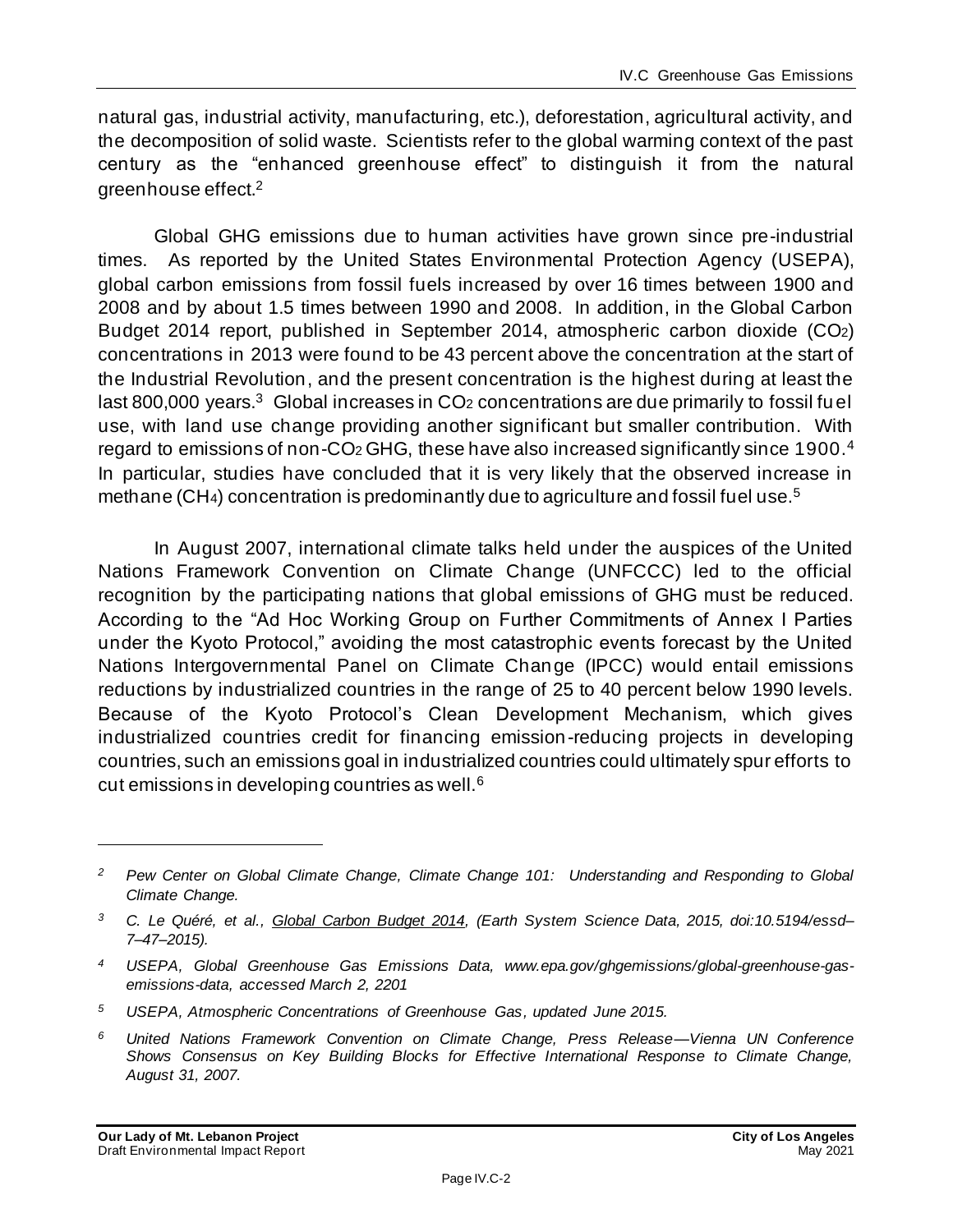In December 2015, the US entered into the Paris Agreement which has a goal of keeping a global temperature rise this century below 2 degrees Celsius above preindustrial levels and limit the temperature increase further to 1.5 degrees Celsius. This agreement requires that all parties report regularly on emissions and implementation efforts to achieve these goals.

With regard to the adverse effects of global warming, as reported by the Southern California Association of Governments (SCAG), "Global warming poses a serious threat to the economic well-being, public health and natural environment in southern California and beyond. The potential adverse impacts of global warming include, among others, a reduction in the quantity and quality of water supply, a rise in sea level, damage to marine and other ecosystems, and an increase in the incidences of infectious diseases. Over the past few decades, energy intensity of the national and state economy has been declining due to the shift to a more service-oriented economy. The SCAG region, with close to half of the State's population and economic activities, is also a major contributor to the global warming problem."<sup>7</sup>

# **a. GHG Background**

GHGs include CO2, CH4, nitrous oxide (N2O), hydrofluorocarbons (HFCs), perfluorocarbons (PFCs), sulfur hexafluoride (SF<sub>6</sub>), and nitrogen trifluoride (NF<sub>3</sub>).<sup>8</sup> Carbon dioxide is the most abundant GHG. Other GHGs are less abundant but have higher global warming potential than CO2. Forest fires, decomposition, industrial processes, landfills, and consumption of fossil fuels for power generation, transportation, heating, and cooking are the primary sources of GHG emissions. A general description of the GHGs is provided in Table IV.C-1 on page IV.C-4.

Global Warming Potentials (GWPs) are one type of simplified index based upon radiative properties used to estimate the potential future impacts of emissions of different gases upon the climate system. GWP is based on a number of factors, including the radiative efficiency (heat-absorbing ability) of each gas relative to that of CO<sub>2</sub>, as well as the decay rate of each gas (the amount removed from the atmosphere over a given number of years) relative to that of CO2. The larger the GWP, the more that a given gas warms the Earth compared to CO<sub>2</sub> over that time period. A summary of the atmospheric

*<sup>7</sup> SCAG, The State of the Region—Measuring Regional Progress, December 2006, p. 121.*

*<sup>8</sup> As defined by California Assembly Bill (AB) 32 and Senate Bill (SB) 104.*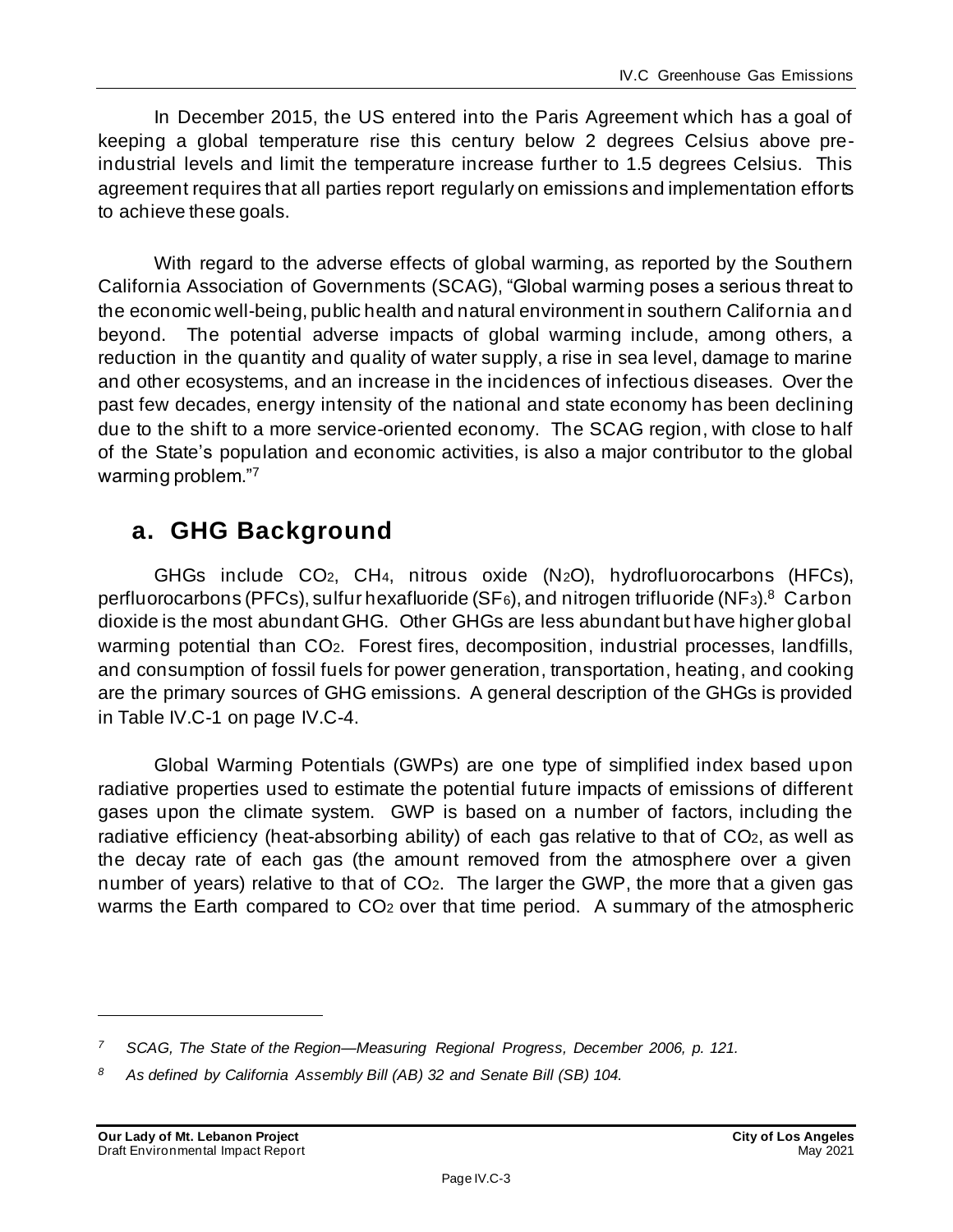**Table IV.C-1 Description of Identified GHGs**<sup>a</sup>

| Greenhouse Gas                                                                                                                                                                                                                                                                                                                                                                                                                                                                                | <b>General Description</b>                                                                                                                                                                                                                                                                                                                                                                                                                                                                                                                                                                                                                                                                                                  |  |
|-----------------------------------------------------------------------------------------------------------------------------------------------------------------------------------------------------------------------------------------------------------------------------------------------------------------------------------------------------------------------------------------------------------------------------------------------------------------------------------------------|-----------------------------------------------------------------------------------------------------------------------------------------------------------------------------------------------------------------------------------------------------------------------------------------------------------------------------------------------------------------------------------------------------------------------------------------------------------------------------------------------------------------------------------------------------------------------------------------------------------------------------------------------------------------------------------------------------------------------------|--|
| <b>Carbon Dioxide</b><br>(CO <sub>2</sub> )                                                                                                                                                                                                                                                                                                                                                                                                                                                   | An odorless, colorless GHG, which has both natural and anthropocentric sources.<br>Natural sources include the following: decomposition of dead organic matter;<br>respiration of bacteria, plants, animals, and fungus; evaporation from oceans; and<br>volcanic outgassing. Anthropogenic (human caused) sources of CO <sub>2</sub> are burning<br>coal, oil, natural gas, and wood.                                                                                                                                                                                                                                                                                                                                      |  |
| Methane (CH <sub>4</sub> )                                                                                                                                                                                                                                                                                                                                                                                                                                                                    | A flammable gas and the main component of natural gas. When one molecule of<br>$CH4$ is burned in the presence of oxygen, one molecule of $CO2$ and two molecules<br>of water are released. A natural source of CH4 is the anaerobic decay of organic<br>matter. Geological deposits, known as natural gas fields, also contain CH4, which<br>is extracted for fuel. Other sources are landfills, fermentation of manure, and<br>cattle.                                                                                                                                                                                                                                                                                    |  |
| <b>Nitrous Oxide</b><br>(N <sub>2</sub> O)                                                                                                                                                                                                                                                                                                                                                                                                                                                    | A colorless GHG.<br>High concentrations can cause dizziness, euphoria, and<br>sometimes slight hallucinations. N <sub>2</sub> O is produced by microbial processes in soil<br>and water, including those reactions which occur in fertilizer containing nitrogen. In<br>addition to agricultural sources, some industrial processes (fossil fuel-fired power<br>plants, nylon production, nitric acid production, and vehicle emissions) also<br>contribute to its atmospheric load. It is used in rocket engines, race cars, and as<br>an aerosol spray propellant.                                                                                                                                                        |  |
| <b>Hydrofluorocarbons</b><br>(HFCs)                                                                                                                                                                                                                                                                                                                                                                                                                                                           | Chlorofluorocarbons (CFCs) are gases formed synthetically by replacing all<br>hydrogen atoms in CH4 or ethane (C2H6) with chlorine and/or fluorine atoms.<br>CFCs are non-toxic, non-flammable, insoluble, and chemically unreactive in the<br>troposphere (the level of air at Earth's surface). CFCs were first synthesized in<br>1928 for use as refrigerants, aerosol propellants, and cleaning solvents. Because<br>they destroy stratospheric ozone, the production of CFCs was stopped as required<br>by the Montreal Protocol in 1987. HFCs are synthetic man-made chemicals that<br>are used as a substitute for CFCs as refrigerants. HFCs deplete stratospheric<br>ozone, but to a much lesser extent than CFCs. |  |
| Perfluorocarbons<br>(PFCs)                                                                                                                                                                                                                                                                                                                                                                                                                                                                    | PFCs have stable molecular structures and do not break down through the<br>chemical processes in the lower atmosphere. High-energy ultraviolet rays about<br>60 kilometers above Earth's surface are able to destroy the compounds. PFCs<br>have very long lifetimes, between 10,000 and 50,000 years. Two common PFCs<br>are tetrafluoromethane and hexafluoroethane. The two main sources of PFCs are<br>primary aluminum production and semi-conductor manufacturing.                                                                                                                                                                                                                                                    |  |
| <b>Sulfur Hexafluoride</b><br>$(SF_6)$                                                                                                                                                                                                                                                                                                                                                                                                                                                        | An inorganic, odorless, colorless, non-toxic, and non-flammable gas. SF6 is used<br>for insulation in electric power transmission and distribution equipment, in the<br>magnesium industry, in semi-conductor manufacturing, and as a tracer gas for leak<br>detection.                                                                                                                                                                                                                                                                                                                                                                                                                                                     |  |
| Nitrogen Trifluoride<br>$(NF_3)$                                                                                                                                                                                                                                                                                                                                                                                                                                                              | An inorganic, non-toxic, odorless, non-flammable gas. NF <sub>3</sub> is used in the<br>manufacture of semi-conductors, as an oxidizer of high energy fuels, for the<br>preparation of tetrafluorohydrazine, as an etchant gas in the electronic industry,<br>and as a fluorine source in high power chemical lasers.                                                                                                                                                                                                                                                                                                                                                                                                       |  |
| а<br>GHGs identified in this table are ones identified in the Kyoto Protocol and other synthetic gases<br>recently added to the IPCC's Fifth Assessment Report.<br>Sources: Association of Environmental Professionals, Alternative Approaches to Analyze Greenhouse Gas<br>Emissions and Global Climate Change in CEQA Documents, Final, June 29, 2007; United States<br>Environmental Protection Agency, Acute Exposure Guideline Levels (AEGLs) for Nitrogen Trifluoride;<br>January 2009. |                                                                                                                                                                                                                                                                                                                                                                                                                                                                                                                                                                                                                                                                                                                             |  |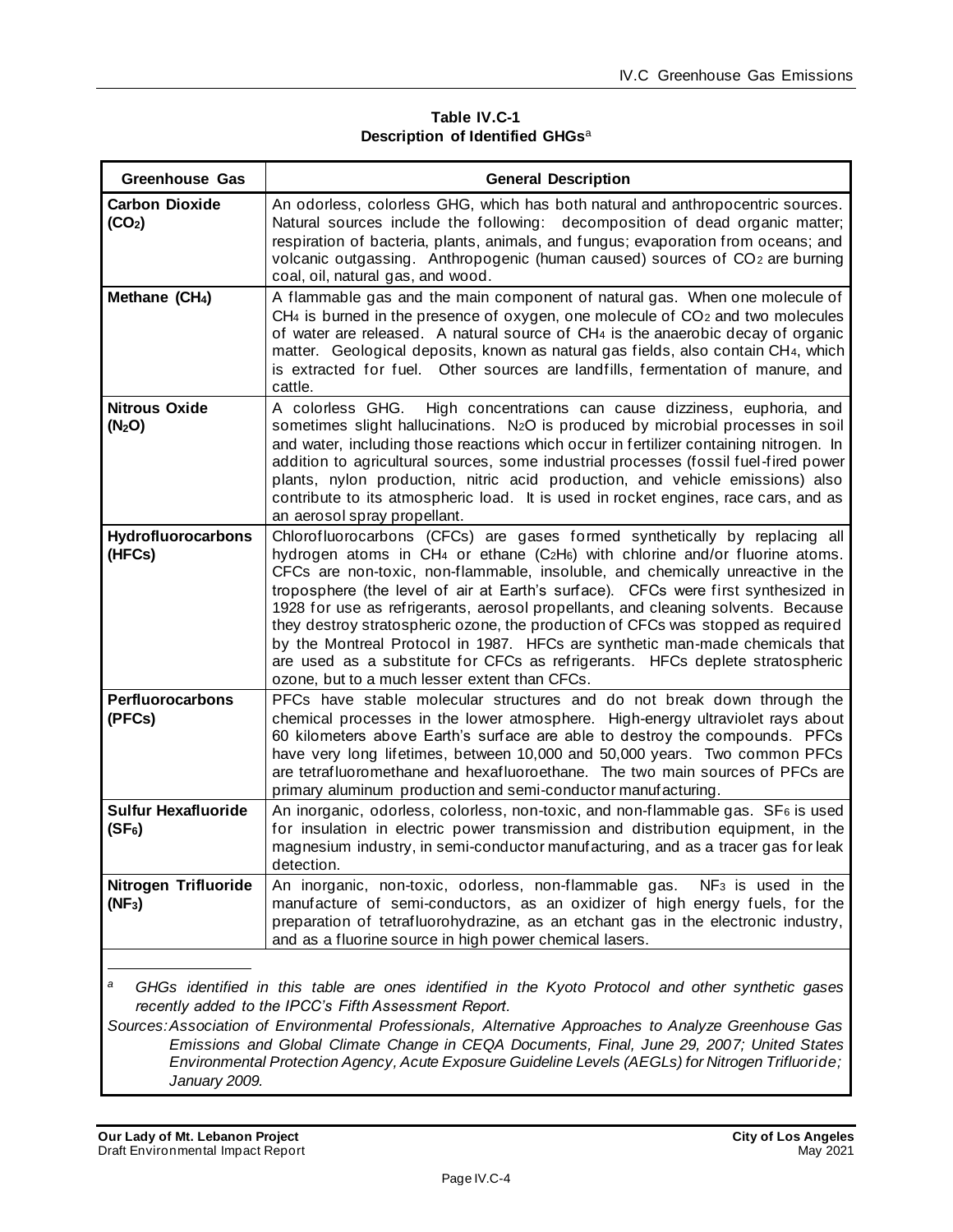lifetime<sup>9</sup> and GWP of selected gases is presented in Table IV.C-2 on page IV.C-6. As indicated below, GWPs range from 1 to 22,800 based on the IPCC Fourth Assessment Report (AR4). Although the IPCC has released AR5 with updated GWPs, California Air Resources Board (CARB) reports the Statewide GHG inventory using the AR4 GWPs, which is consistent with international reporting standards. By applying the AR4 GWP ratios, Project-related equivalent mass of CO<sub>2</sub>, denoted as CO<sub>2</sub>e emissions can be tabulated in metric tons per year.

## **b. Projected Impacts of Global Warming in California**

In 2009, California adopted a statewide Climate Adaptation Strategy (CAS) that summarizes climate change impacts and recommends adaptation strategies across seven sectors: Public Health, Biodiversity and Habitat, Oceans and Coastal Resources, Water, Agriculture, Forestry, and Transportation and Energy. The California Natural Resources Agency will be updating the CAS and be responsible for preparing reports to the Governor on the status of the CAS. The Natural Resources Agency has produced climate change assessments which detail impacts of global warming in California.<sup>10</sup> These include:

- Sea level rise, coastal flooding and erosion of California's coastlines would increase, as well as sea water intrusion;
- The Sierra snowpack would decline between 70 and 90 percent by the end of the century, threatening California's water supply;
- Higher risk of forest fires resulting from increasing temperatures and making forests and brush drier. Climate change will affect tree survival and growth ;
- Attainment of air quality standards would be impeded by increasing emissions, accelerating chemical processes, and raising inversion temperatures during stagnation episodes resulting in public health impacts;
- Habitat destruction and loss of ecosystems due to climate change affecting plant and wildlife habitats;
- Global warming can cause drought, warmer temperatures and salt water contamination resulting in impacts to California's agricultural industry.

*<sup>9</sup> Atmospheric lifetime is defined as the time required to turn over the global atmospheric burden. Source: Intergovernmental Panel on Climate Change, IPCC Third Assessment Report: Climate Change 2001 (TAR), Chapter 4: Atmospheric Chemistry and Greenhouse Gases, 2001, p. 247.*

*<sup>10</sup> State of California, Department of Justice, Office of the Attorney General, Climate Change Impacts in California, https://oag.ca.gov/environment/impact, accessed March 2, 2021.*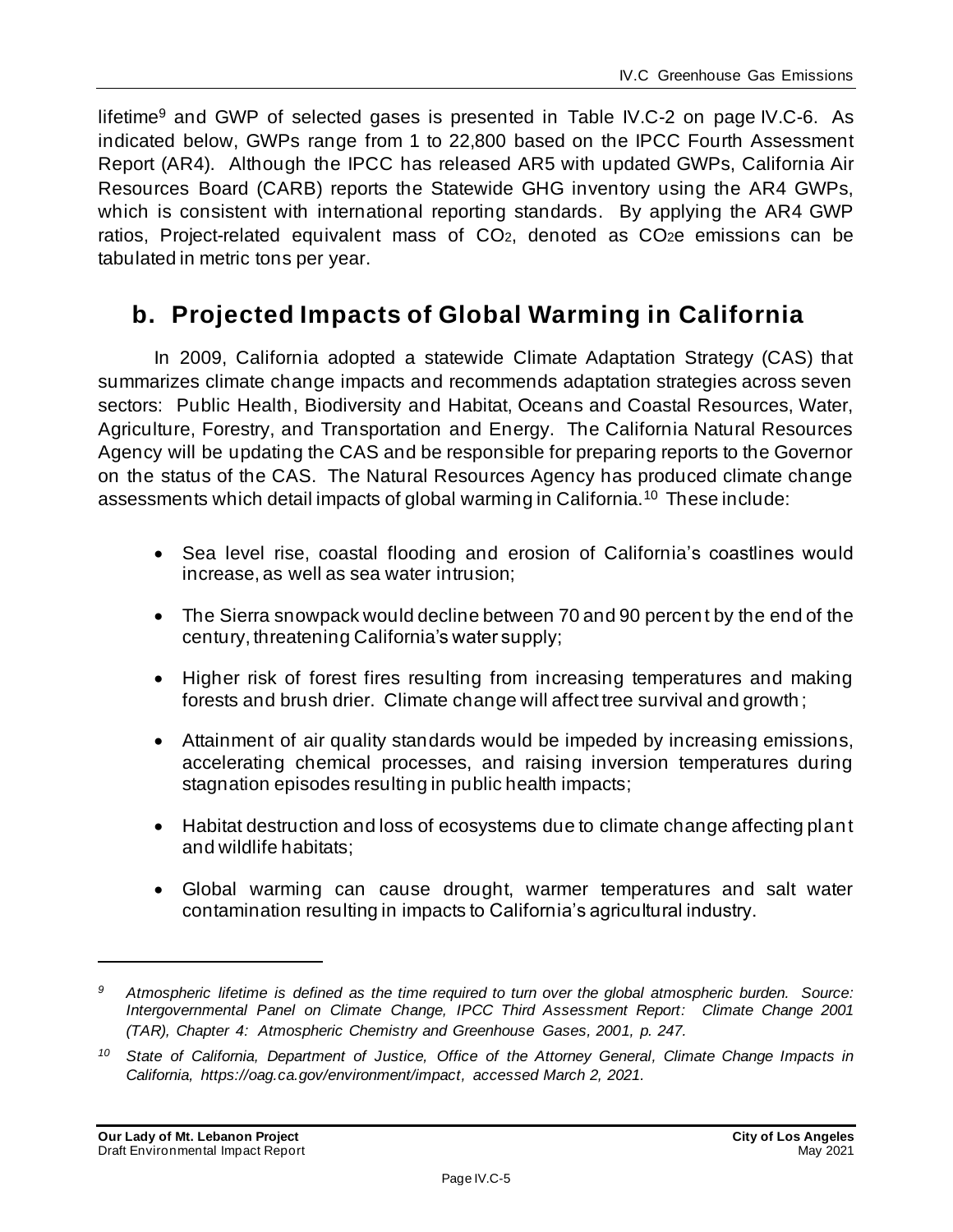| Gas                                                                                                                                | <b>Atmospheric Lifetime</b><br>(years) | <b>Global Warming Potential</b><br>(100-year time horizon) |  |
|------------------------------------------------------------------------------------------------------------------------------------|----------------------------------------|------------------------------------------------------------|--|
| Carbon Dioxide (CO2)                                                                                                               | $50 - 200$                             |                                                            |  |
| Methane (CH <sub>4</sub> )                                                                                                         | $12 (+-3)$                             | 25                                                         |  |
| Nitrous Oxide (N <sub>2</sub> O)                                                                                                   | 114                                    | 298                                                        |  |
| HFC-23: Fluoroform (CHF <sub>3</sub> )                                                                                             | 270                                    | 14,800                                                     |  |
| HFC-134a: 1,1,1,2-Tetrafluoroethane<br>(CH <sub>2</sub> FCF <sub>3</sub> )                                                         | 14                                     | 1,430                                                      |  |
| HFC-152a: 1,1-Difluoroethane (C2H4F2)                                                                                              | 1.4                                    | 124                                                        |  |
| PFC-14: Tetrafluoromethane (CF4)                                                                                                   | 50,000                                 | 7,390                                                      |  |
| PFC-116: Hexafluoroethane (C2F6)                                                                                                   | 10,000                                 | 12,200                                                     |  |
| Sulfur Hexafluoride (SF6)                                                                                                          | 3,200                                  | 22,800                                                     |  |
| Nitrogen Trifluoride (NF <sub>3</sub> )                                                                                            | 740                                    | 17,200                                                     |  |
| Source: IPCC, Climate Change 2007: Working Group I: The Physical Science Basis, Direct Global<br><i><b>Warming Potentials.</b></i> |                                        |                                                            |  |

**Table IV.C-2 Atmospheric Lifetimes and Global Warming Potentials** 

With regard to public health, as reported by the Center for Health and the Global Environment at the Harvard Medical School, the following are examples of how climate change can affect cardio-respiratory disease: (1) pollen is increased by higher levels of atmospheric CO2; (2) heat waves can result in temperature inversions, leading to trapped masses or unhealthy air contaminants by smog, particulates, and other pollutants; and (3) the incidence of forest fires is increased by drought secondary to climate change and to the lack of spring runoff from reduced winter snows. These fires can create smoke and haze, which can settle over urban populations causing acute and exacerbating chronic respiratory illness.<sup>11</sup>

## **c. Regulatory Framework**

There are a number of plans, regulations, programs, and agencies that provide policies, requirements, and guidelines regarding GHG emissions at the federal, state, regional, and local levels. As described below, these plans, guidelines, and laws include the following:

*<sup>11</sup> Paul R. Epstein, et al., Urban Indicators of Climate Change, Report from the Center for Health and the Global Environment, (Harvard Medical School and the Boston Public Health Commission, August 2003), unpaginated.*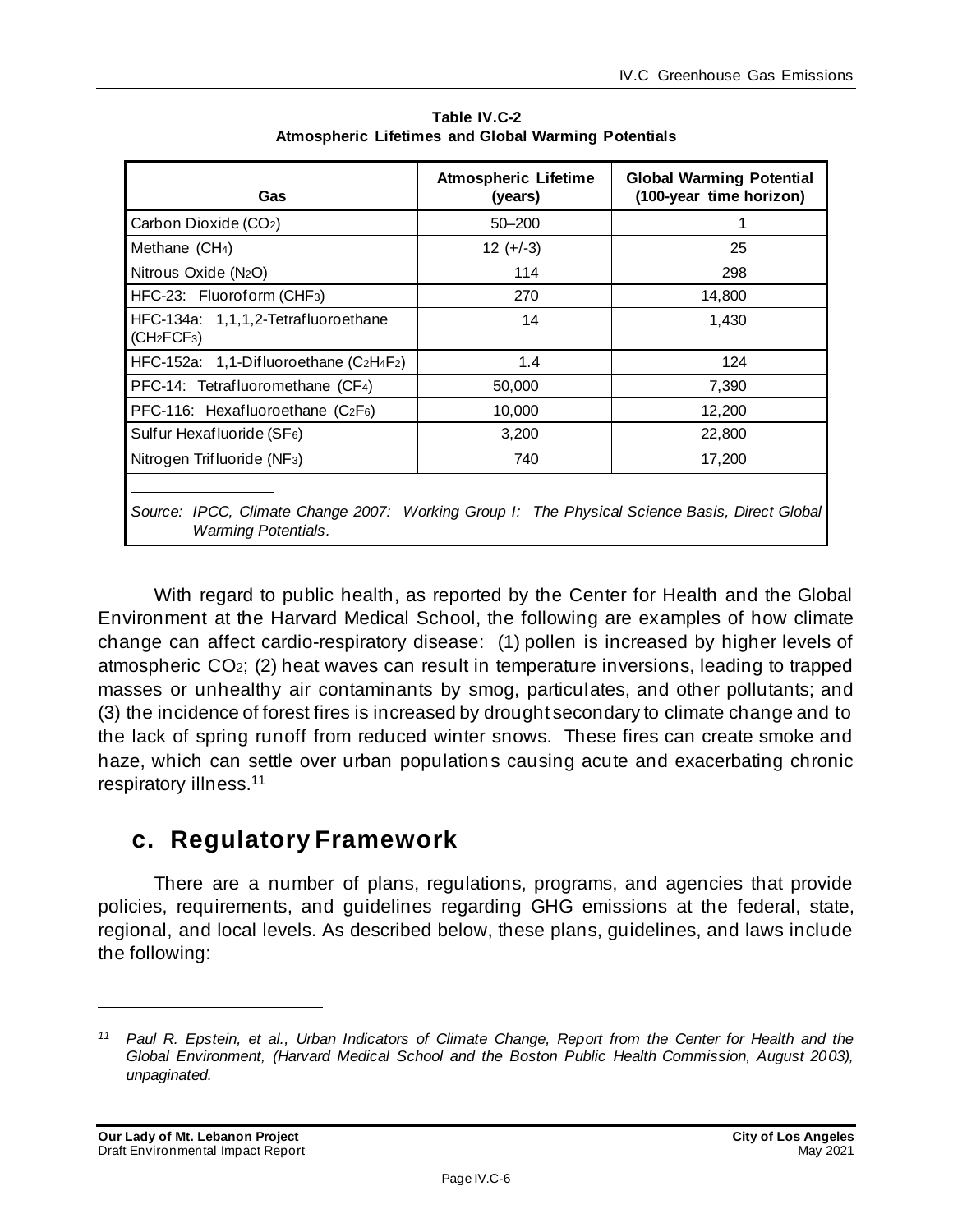- Federal Clean Air Act
- Corporate Average Fuel Economy (CAFE) Standards
- Energy Independence and Security Act
- Executive Order S-3-05, Executive Order B-30-15, and Executive Order B-55-18
- Assembly Bill 32 (California Global Warming Solutions Act of 2006)
- Climate Change Scoping Plan
- Assembly Bill 197
- Cap-and-Trade Program
- Energy-Related Sources
	- Renewables Portfolio Standard
	- Senate Bill 350
	- Senate Bill 100
	- Senate Bill 1368
- Mobile Sources
	- Assembly Bill No. 1493 (AB 1493, Pavley) (Chapter 200, Statutes of 2002)
	- Executive Order S-01-07 (California Low Carbon Fuel Standard)
	- Advanced Clean Cars Regulations
	- Senate Bill 375
	- Senate Bill 743
- Building Standards
	- California Appliance Efficiency Regulations (Title 20, Sections 1601 through 1608)
	- California Building Energy Efficiency Standards (Title 24, Part 6)
	- California Green Building Standards (CALGreen Code)
- Senate Bill 97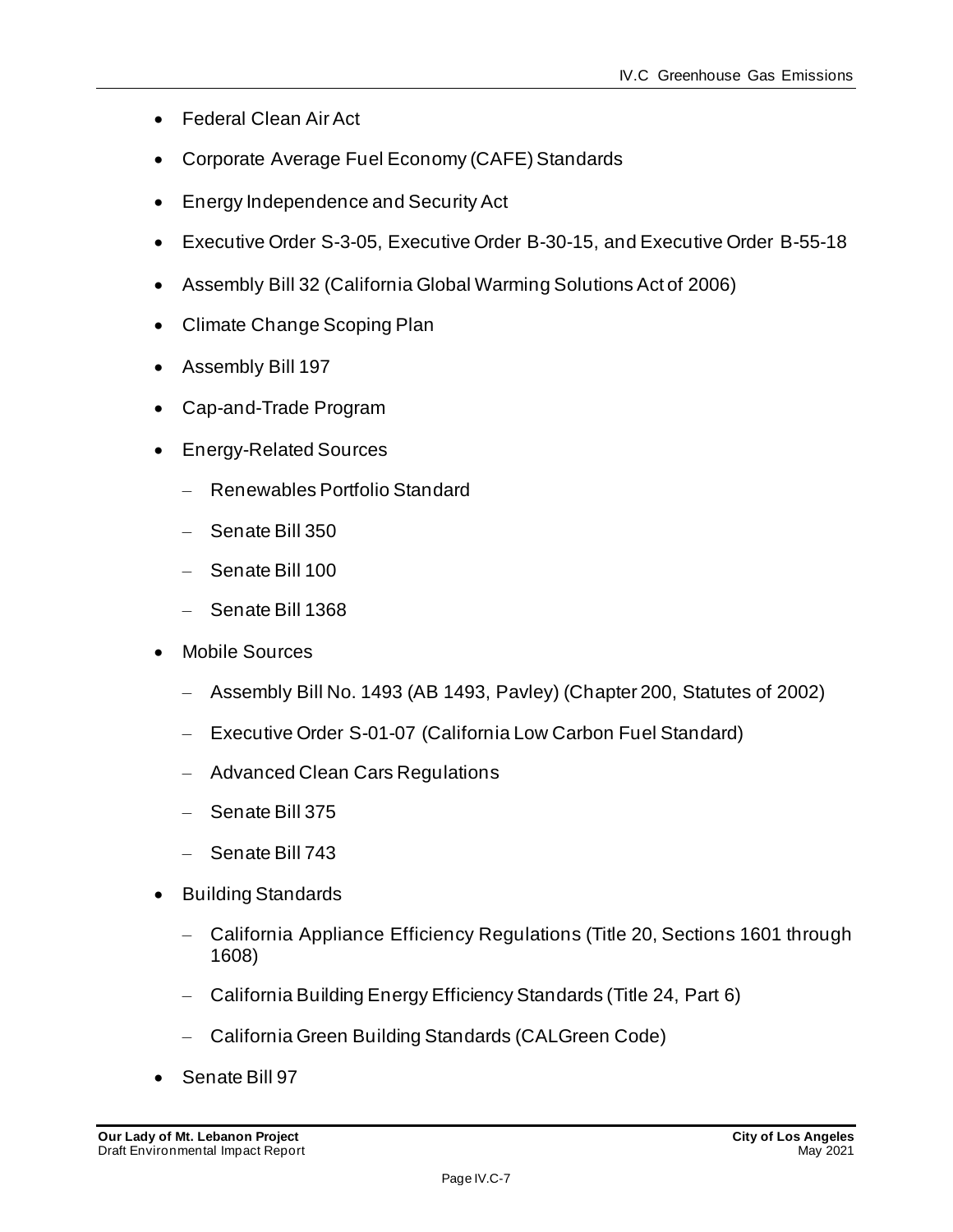- South Coast Air Quality Management District
- SCAG Regional Transportation Plan/Sustainable Communities Strategy (RTP/STS)
- City of Los Angeles Green New Deal
- City of Los Angeles Green Building Code
- City of Los Angeles General Plan
- Transportation Study Policies and Procedures

#### (1) Federal

*(a) Federal Clean Air Act*

The U.S. Supreme Court ruled in *Massachusetts v. Environmental Protection*  Agency, 127 S.Ct. 1438 (2007), that CO<sub>2</sub> and other GHGs are pollutants under the federal Clean Air Act (CAA), which the USEPA must regulate if it determines they pose an endangerment to public health or welfare. The U.S. Supreme Court did not mandate that the USEPA enact regulations to reduce GHG emissions. Instead, the Court found that the USEPA could avoid taking action if it found that GHGs do not contribute to climate change or if it offered a "reasonable explanation" for not determining that GHGs contribute to climate change.

On April 17, 2009, the USEPA issued a proposed finding that GHGs contribute to air pollution that may endanger public health or welfare. On April 24, 2009, the proposed rule was published in the Federal Register under Docket ID No. EPA-HQ-OAR-2009-0171. The USEPA stated that high atmospheric levels of GHGs "are the unambiguous result of human emissions, and are very likely the cause of the observed increase in average temperatures and other climatic changes." The USEPA further found that "atmospheric concentrations of greenhouse gases endanger public health and welfare within the meaning of Section 202 of the Clean Air Act." The findings were signed by the USEPA Administrator on December 7, 2009. The final findings were published in the Federal Register on December 15, 2009. The final rule was effective on January 14, 2010.<sup>12</sup> While these findings alone do not impose any requirements on industry or other entities, this action is a prerequisite to regulatory actions by the USEPA, including, but not limited to, GHG emissions standards for light‐duty vehicles.

*<sup>12</sup> USEPA, Endangerment and Cause or Contribute Findings for Greenhouse Gases Under Section 202(a) of the Clean Air Act, Final Rule, www.epa.gov/ghgemissions/endangerment-and-cause-or-contributefindings-greenhouse-gases-under-section-202a-clean, accessed April 12, 2021.*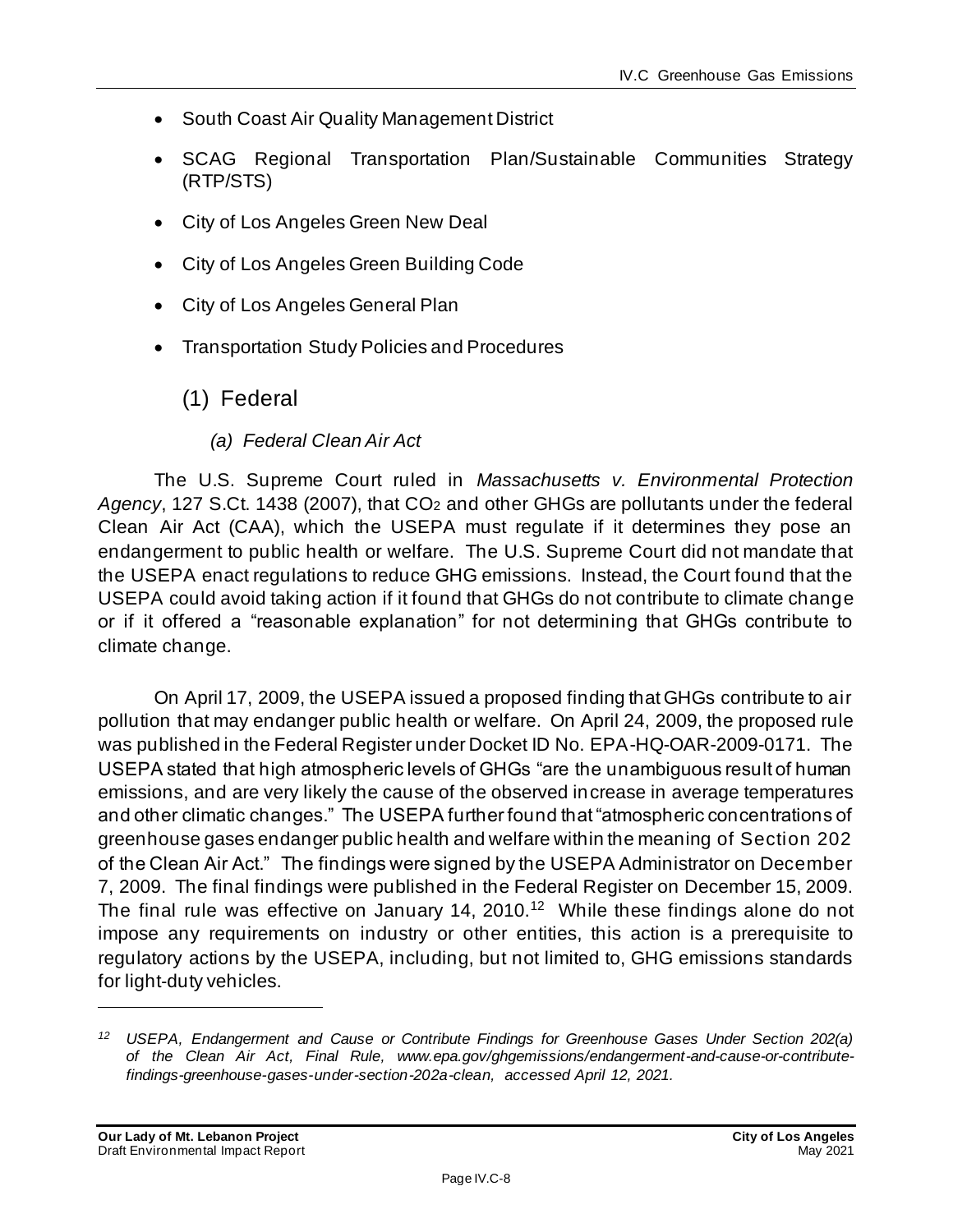On April 4, 2012, USEPA published a proposed rule to establish, for the first time, a new source performance standard for GHG emissions. Under the proposed rule, new fossil fuel–fired electric generating units larger than 25 megawatts (MW) are required to limit emissions to 1,000 pounds of CO<sub>2</sub> per MW-hour (CO<sub>2</sub>/MWh) on an average annual basis, subject to certain exceptions.

#### *(b) Corporate Average Fuel Economy (CAFE) Standards*

In response to the *Massachusetts v. Environmental Protection Agency* ruling, the George W. Bush Administration issued Executive Order 13432 in 2007, directing the USEPA, the United States Department of Transportation (USDOT), and the United States Department of Energy (USDOE) to establish regulations that reduce GHG emissions from motor vehicles, non-road vehicles, and non-road engines by 2008. In 2009, the National Highway Traffic Safety Administration (NHTSA) issued a final rule regulating fuel efficiency for and GHG emissions from cars and light-duty trucks for model year 2011; in 2010, the USEPA and NHTSA issued a final rule regulating cars and light-duty trucks for model years 2012–2016.

In 2010, President Barack Obama issued a memorandum directing the USEPA, USDOT, USDOE, and NHTSA to establish additional standards regarding fuel efficiency and GHG reduction, clean fuels, and advanced vehicle infrastructure. In response to this directive, the USEPA and NHTSA proposed stringent, coordinated federal GHG and fuel economy standards for model years 2017–2025 light-duty vehicles. The proposed standards are projected to achieve 163 grams/mile of CO<sub>2</sub> in model year 2025, on an average industry fleet-wide basis, which is equivalent to 54.5 miles per gallon (mpg) if the standards were achieved solely through fuel efficiency. The final rule was adopted in 2012 for model years 2017–2021, and NHTSA intends to set standards for model years 2022– 2025 in a future rulemaking. On April 2, 2018, the USEPA signed the Mid-term Evaluation Final Determination which found that the model year 2022–2025 GHG standards are not appropriate and should be revised.<sup>13</sup> On August 24, 2018, the USEPA and NHTSA published a proposal to freeze the model year 2020 standards through model year 2026 and to revoke California's waiver under the CAA. 14 On September 27, 2019, the USEPA withdrew the waiver it had previously provided to California for the State's GHG and ZEV

*<sup>13</sup> Federal Register, Mid-Term Evaluation of Greenhouse Gas Emissions Standards for Model Year 2022– 2025 Light-Duty Vehicles, www.federalregister.gov/documents/2018/04/13/2018-07364/mid-termevaluation-of-greenhouse-gas-emissions-standards-for-model-year-2022-2025-light-duty, accessed March 2, 2021.*

*<sup>14</sup> Regulations, The Safer Affordable Fuel-Efficient Vehicles Rule for Model Years 2021–2026 Passenger Cars and Light Trucks, www.regulations.gov/document?D=EPA-HQ-OAR-2018-0283-0756, accessed March 2, 2021.*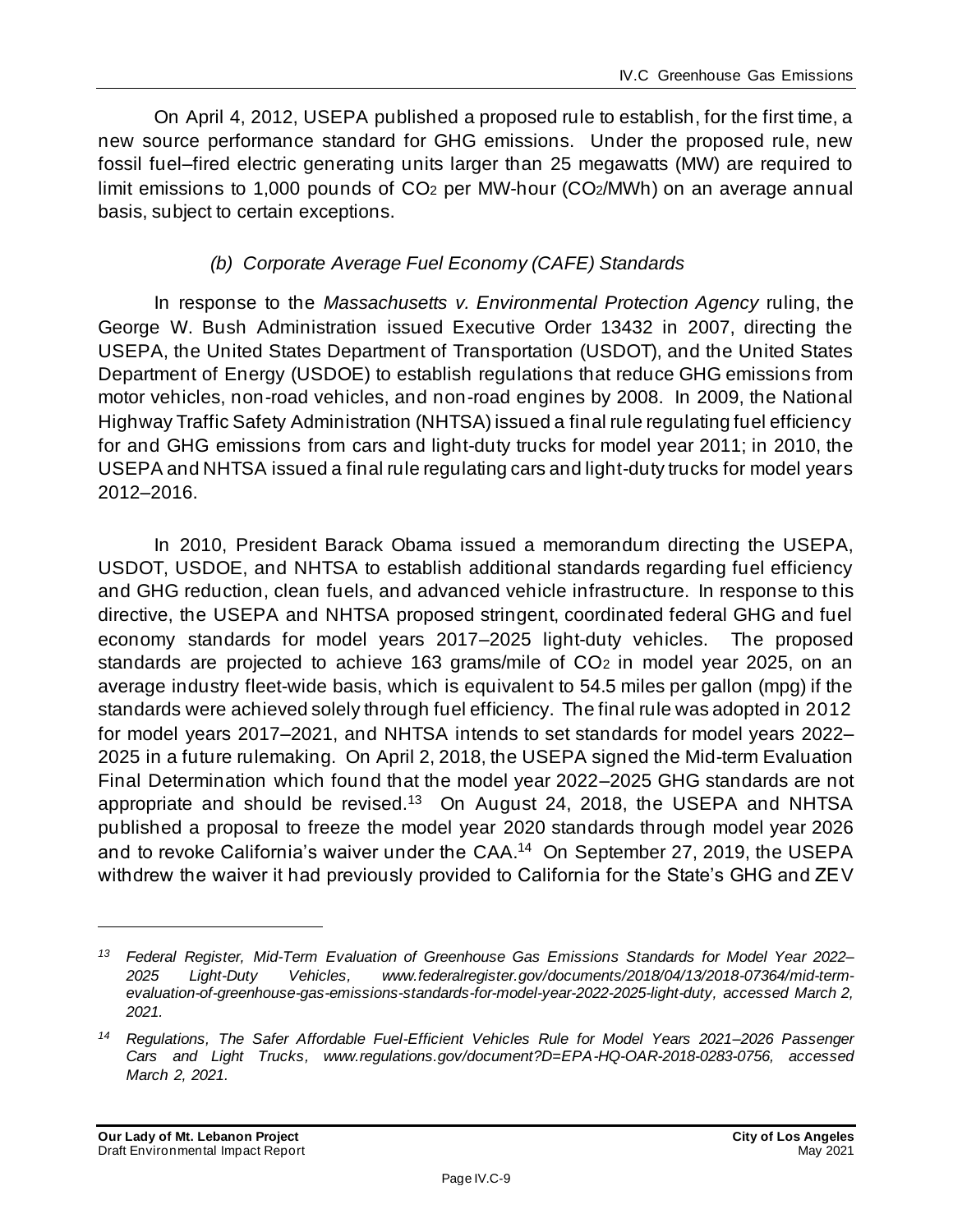programs under Section 209 of the Clean Air Act.<sup>15</sup> The withdrawal of the waiver became effective November 26, 2019. In response, several states including California have filed a lawsuit challenging the withdrawal of the EPA waiver.<sup>16</sup> As of March 2021, the lawsuit is still ongoing. During the period the federal action is in effect, CARB will administer the affected portions of its program on a voluntary basis, including issuing certifications for the GHG and ZEV programs.<sup>17</sup>

On August 2, 2018, USEPA and NHTSA proposed the Safer Affordable Fuel-Efficient (SAFE) Vehicles Rule to amend the existing CAFE and tailpipe carbon dioxide emissions standards for passenger cars and light trucks and to establish new standards covering model years 2021 through 2026.<sup>18</sup> On March 31, 2020, USEPA and NHTSA issued the SAFE Vehicles Rule, setting fuel economy and carbon dioxide standards that increase 1.5 percent in stringency each year from model years 2021 through 2026.<sup>19</sup>

In addition to the regulations applicable to cars and light-duty trucks described above, in 2011 the USEPA and NHTSA announced fuel economy and GHG standards for medium- and heavy-duty trucks for model years 2014–2018. The standards for CO<sup>2</sup> emissions and fuel consumption are tailored to three main vehicle categories: combination tractors, heavy-duty pickup trucks and vans, and vocational vehicles. According to the USEPA, this regulatory program would reduce GHG emissions and fuel consumption for the affected vehicles by 6 to 23 percent over the 2010 baselines.<sup>20</sup>

In August 2016, the USEPA and NHTSA finalized Phase 2 standards for mediumand heavy-duty vehicles through model year 2027 that will improve fuel efficiency and cut carbon pollution. The Phase 2 standards are expected to lower CO<sup>2</sup> emissions by

*<sup>15</sup> 84 Federal Register 51310.*

*<sup>16</sup> State of California vs. Chao, Case 1:19-cv-02826, 2019.*

*<sup>17</sup> CARB, Status of California GHG Vehicle Emissions Rule, ww2.arb.ca.gov/resources/documents/carbwaiver-timeline, accessed March 2, 2021.*

*<sup>18</sup> Federal Register, Notice of Proposed Rulemaking, The Safer Affordable Fuel-Efficient (SAFE)Vehicles Rule for Model Years 2021–2026 Passenger Cars and Light Trucks, www.federalregister.gov/documents/ 2020/04/30/2020-06967/the-safer-affordable-fuel-efficient-safe-vehicles-rule-for-model-years-2021-2026 passenger-cars-and, accessed March 2, 2021.*

*<sup>19</sup> Federal Register, Final Rule, The Safer Affordable Fuel-Efficient Vehicles Rule for Model Years 2021– 2026 Passenger Cars and Light Trucks.*

*<sup>20</sup> The emission reductions attributable to the regulations for medium- and heavy-duty trucks were not included in the Project's emissions inventory due to the difficulty in quantifying the reductions. Excluding these reductions results in a more conservative (i.e., higher) estimate of emissions for the Project.*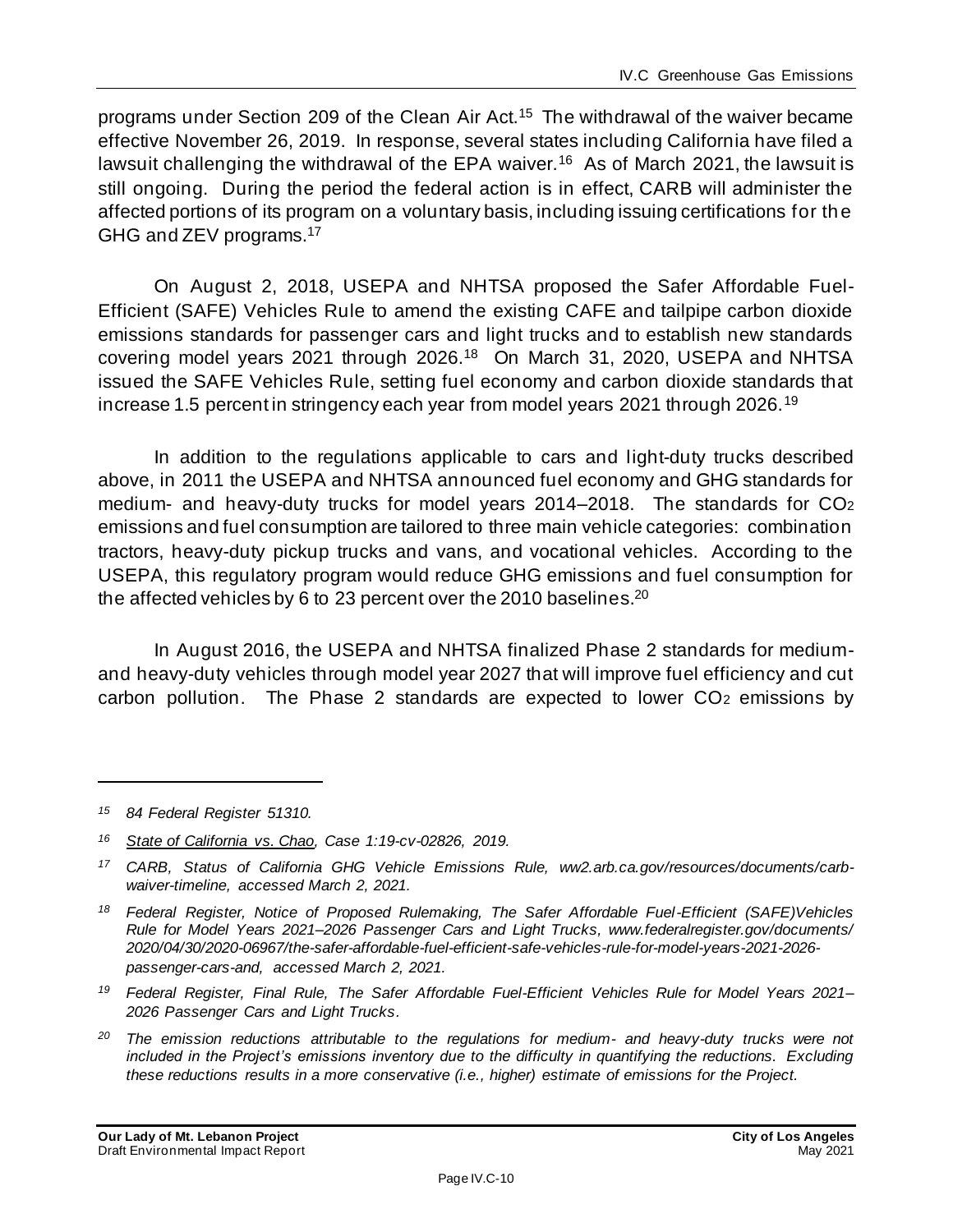approximately 1.1 billion metric tons and save vehicle owners fuel costs of about \$170 billion.<sup>21</sup>

#### *(c) Energy Independence and Security Act*

The Energy Independence and Security Act of 2007 (EISA) facilitates the reduction of national GHG emissions by requiring the following:

- Increasing the supply of alternative fuel sources by setting a mandatory Renewable Fuel Standard (RFS) that requires fuel producers to use at least 36 billion gallons of biofuel in 2022;
- Prescribing or revising standards affecting regional efficiency for heating and cooling products, procedures for new or amended standards, energy conservation, energy efficiency labeling for consumer electronic products, residential boiler efficiency, electric motor efficiency, and home appliances;
- Requiring approximately 25 percent greater efficiency for light bulbs by phasing out incandescent light bulbs between 2012 and 2014; requiring approximately 200 percent greater efficiency for light bulbs, or similar energy savings, by 2020; and
- While superseded by the USEPA and NHTSA actions described above, (i) establishing miles per gallon targets for cars and light trucks and (ii) directing the NHTSA to establish a fuel economy program for medium- and heavy-duty trucks and create a separate fuel economy standard for trucks.

Additional provisions of EISA address energy savings in government and public institutions, promote research for alternative energy, additional research in carbon capture, international energy programs, and the creation of "green jobs."<sup>22</sup>

#### (2) State

*(a) Executive Order S-3-05, Executive Order B-30-15, and Executive Order B-55-18*

Executive Order S-3-05, issued by Governor Schwarzenegger in June 2005, established GHG emissions targets for the state, as well as a process to ensure the targets

*<sup>21</sup> U.S. EPA, "EPA and NHTSA Adopt Standards to Reduce GHG and Improve Fuel Efficiency of Mediumand Heavy-Duty Vehicles for Model Year 2018 and Beyond," August 2016.*

*<sup>22</sup> A green job, as defined by the United States Department of Labor, is a job in business that produces goods or provides services that benefit the environment or conserve natural resources.*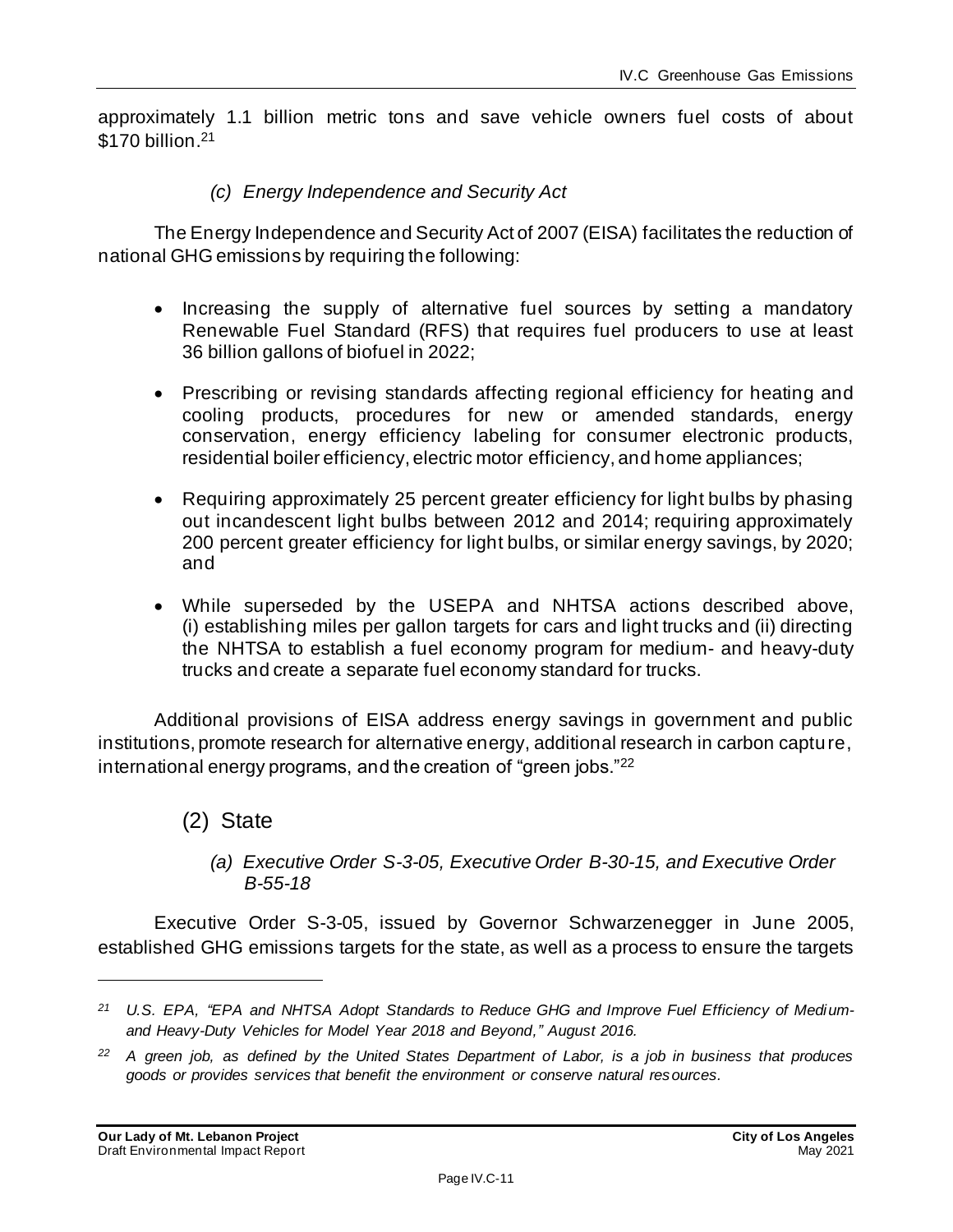are met. The order directed the Secretary for the California Environmental Protection Agency (CalEPA) to report every two years on the State's progress toward meeting the Governor's GHG emission reduction targets. The statewide GHG targets established by Executive Order S-3-05 are as follows:

- By 2010, reduce to 2000 emission levels; $^{23}$
- By 2020, reduce to 1990 emission levels; and
- By 2050, reduce to 80 percent below 1990 levels.

Executive Order B-30-15, issued by Governor Jerry Brown in April 2015, established an additional statewide policy goal to reduce GHG emissions 40 percent below their 1990 levels by 2030. Reducing GHG emissions by 40 percent below 1990 levels in 2030 and by 80 percent below 1990 levels by 2050 (consistent with Executive Order S-3-05) aligns with scientifically established levels needed in the U.S. to limit global warming below 2 degrees Celsius. 24

The State Legislature adopted equivalent 2020 and 2030 statewide targets in the California Global Warming Solutions Act of 2006 (also known as Assembly Bill [AB] 32) and Senate Bill (SB) 32, respectively, both of which are discussed below. However, the Legislature has not yet adopted a target for the 2050 horizon year. As a result of Executive Order S-3-05, the California Climate Action Team (CAT), led by the Secretary of CalEPA, was formed. The CAT is made up of representatives from a number of state agencies and was formed to implement global warming emission reduction programs and to report on the progress made toward meeting statewide targets established under Executive Order S-3- 05. The CAT reported several recommendations and strategies for reducing GHG emissions and reaching the targets established in Executive Order S-3-05.<sup>25</sup>

The CAT stated that smart land use is an umbrella term for strategies that integrate transportation and land-use decisions. Such strategies generally encourage jobs/housing proximity, promote transit-oriented development (TOD), and encourage high-density residential/commercial development along transit corridors. These strategies develop more efficient land-use patterns within each jurisdiction or region to match population increases,

*<sup>23</sup> The 2010 target to reduce GHG emissions to 2000 levels was not met. Source: Rubin, Thomas A., Does California Really Need Major Land Use and Transportation Changes to Meet Greenhouse Gas Emissions Targets?, July 3, 2013.*

*<sup>24</sup> CARB, Frequently Asked Questions about Executive Order B-30-15, 2030 Carbon Target and Adaptation FAQs, April 29, 2015.*

*<sup>25</sup> CalEPA, Climate Action Team Report to Governor Schwarzenegger and the Legislature, March 2006.*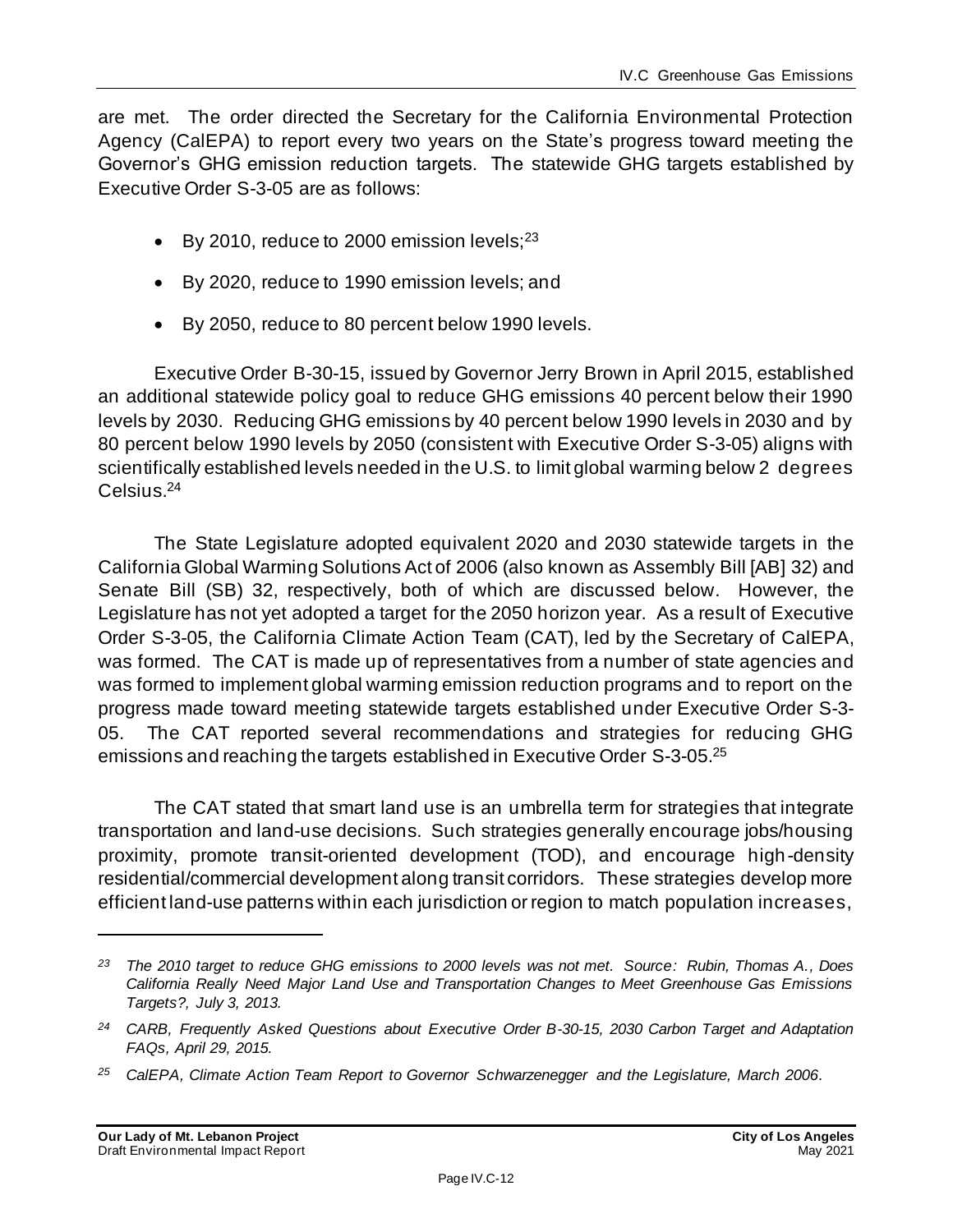workforce, and socioeconomic needs for the full spectrum of the population. "Intelligent transportation systems" refers to the application of advanced technology systems and management strategies to improve operational efficiency of transportation systems and the movement of people, goods, and services. 26

Executive Order B-55-18, issued by Governor Brown in September 2018, establishes a new statewide goal to achieve carbon neutrality as soon as possible, but no later than 2045, and achieve and maintain net negative emissions thereafter. Based on this executive order, the California Air Resources Board (CARB) would work with relevant state agencies to develop a framework for implementation and accounting that tracks progress towards this goal, as well as ensuring future scoping plans identify and recommend measures to achieve the carbon neutrality goal.

#### *(b) Assembly Bill 32 (California Global Warming Solutions Act of 2006) and Senate Bill 32*

The California Global Warming Solutions Act of 2006 (also known as AB 32) commits the State to achieving the following:

- By 2010, reduce to 2000 GHG emission levels; $27$  and
- By 2020, reduce to 1990 levels.

To achieve these goals, which are consistent with the California CAT GHG targets for 2010 and 2020, AB 32 mandates that CARB establish a quantified emissions cap, institute a schedule to meet the cap, implement regulations to reduce statewide GHG emissions from stationary sources consistent with the CAT strategies, and develop tracking, reporting, and enforcement mechanisms to ensure that reductions are achieved. In order to achieve the reduction targets, AB 32 requires CARB to adopt rules and regulations in an open public process that achieve the maximum technologically feasible and cost-effective GHG reductions.<sup>28</sup>

*<sup>26</sup> CalEPA, Climate Action Team Report to Governor Schwarzenegger and the Legislature, March 2006, p. 58.*

*<sup>27</sup> The 2010 target to reduce GHG emissions to 2000 levels was not met. Source: Rubin, Thomas A., Does California Really Need Major Land Use and Transportation Changes to Meet Greenhouse Gas Emissions Targets?, July 3, 2013.*

*<sup>28</sup> CARB's list of discrete early action measures that could be adopted and implemented before January 1, 2010, was approved on June 21, 2007. The three adopted discrete early action measures are: (1) a lowcarbon fuel standard, which reduces carbon intensity in fuels statewide; (2) reduction of refrigerant losses (Footnote continued on next page)*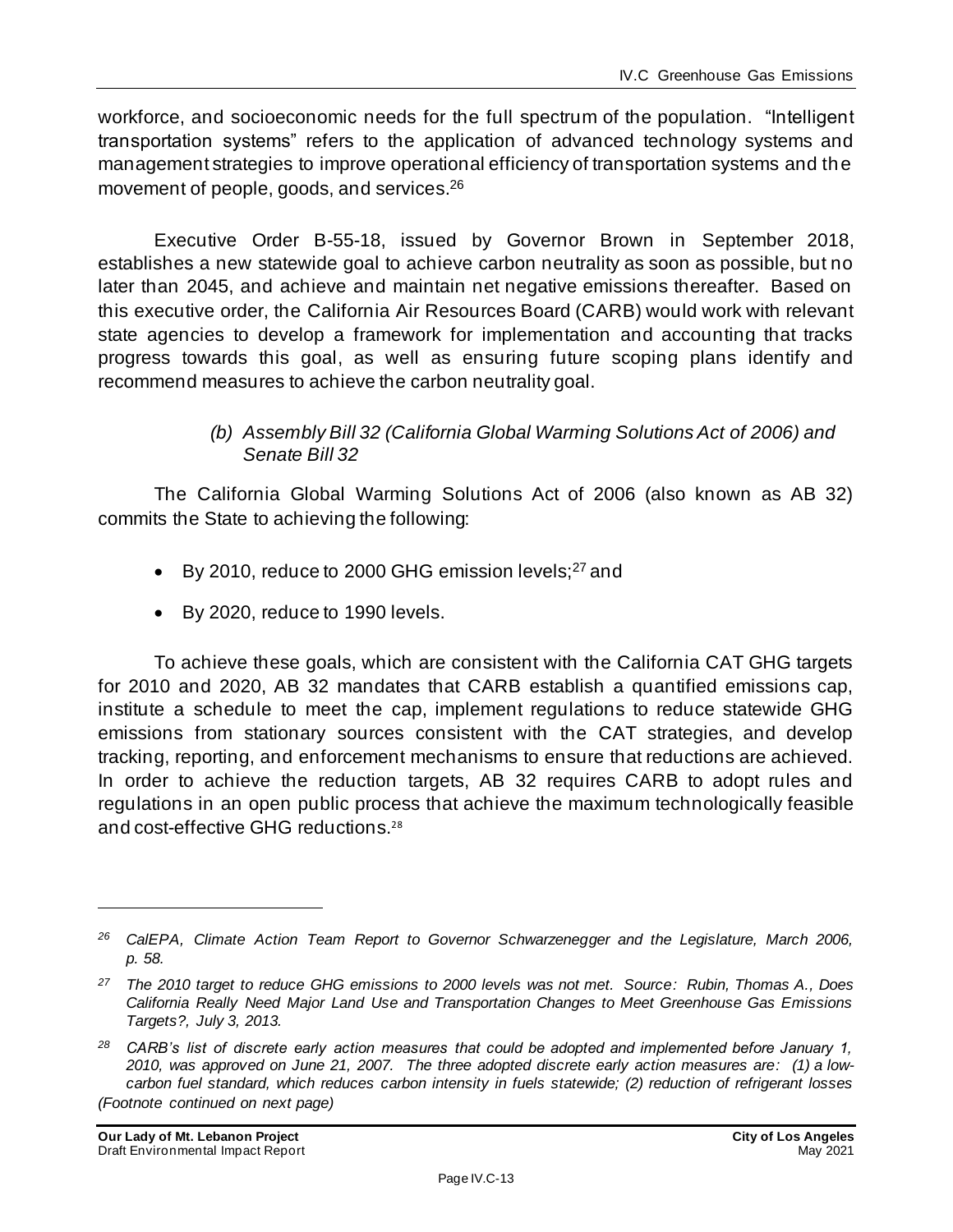SB 32, signed September 8, 2016, updates AB 32 (the Global Warming Solutions Act) to include an emissions reduction goal for the year 2030. Specifically, SB 32 requires CARB to ensure that statewide GHG emissions are reduced to 40 percent below the 1990 levels by 2030. The new plan, outlined in SB 32, involves increasing renewable energy use, imposing tighter limits on the carbon content of gasoline and diesel fuel, putting more electric cars on the road, improving energy efficiency, and curbing emissions from key industries.

#### *(c) Climate Change Scoping Plan*

In 2008, CARB approved a *Climate Change Scoping Plan* (referred to herein as the 2008 Climate Change Scoping Plan), as required by AB 32.<sup>29</sup> Subsequently, CARB approved updates to the 2008 Climate Change Scoping Plan in 2014 (First Update to the Scoping Plan) and 2017 (2017 Update to the Scoping Plan), with the 2017 Update to the Scoping Plan considering SB 32 (adopted in 2016) in addition to AB 32*.*

The *2008 Climate Change Scoping Plan* proposed a "comprehensive set of actions designed to reduce overall carbon GHG emissions in California, improve our environment, reduce our dependence on oil, diversify our energy sources, save energy, create new jobs, and enhance public health."<sup>30</sup> The 2008 Climate Change Scoping Plan identified a range of GHG reduction actions which included direct regulations, alternative compliance mechanisms, monetary and non-monetary incentives, voluntary actions, market-based mechanisms, such as a cap-and-trade system, and an AB 32 implementation fee to fund the program.

The 2008 Climate Change Scoping Plan called for a "coordinated set of solutions" to address all major categories of GHG emissions. Transportation emissions were addressed through a combination of higher standards for vehicle fuel economy, implementation of the Low Carbon Fuel Standard (LCFS), and greater consideration to reducing trip length and generation through land use planning and transit-oriented development. Buildings, land use, and industrial operations were encouraged and, sometimes, required to use energy more efficiently. Utility energy providers were required to include more renewable energy sources through implementation of the Renewables Portfolio Standard.<sup>31</sup> Additionally, the

*from motor vehicle air conditioning system maintenance; and (3) increased methane capture from landfills, which includes requiring the use of state-of-the-art capture technologies.*

*<sup>29</sup> Climate Change Proposed Scoping Plan was approved by CARB on December 11, 2008.*

*<sup>30</sup> CARB, Climate Change Scoping Plan: A Framework for Change, December 2008.*

*<sup>31</sup> For a discussion of Renewables Portfolio Standard, refer to subsection 2.c.(2)(f)(i), California Renewables Portfolio Standard, on page [IV.C-21.](#page-21-0)*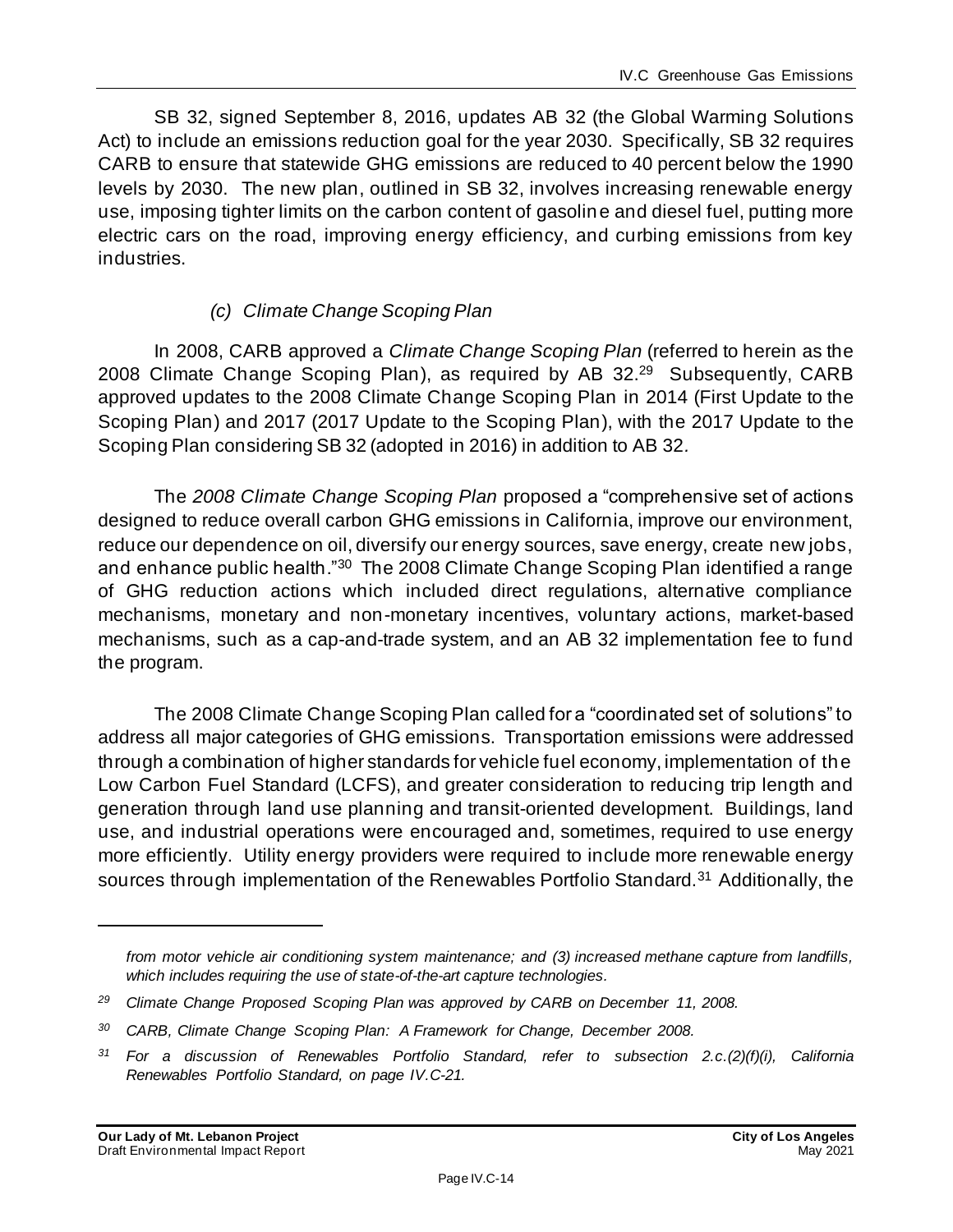2008 Climate Change Scoping Plan emphasized opportunities for households and businesses to save energy and money through increasing energy efficiency. It indicated that substantial savings of electricity and natural gas would be accomplished through "improving energy efficiency by 25 percent."

The *2008 Climate Change Scoping Plan* identified a number of specific issues relevant to the Project, including:

• The potential of using the green building framework as a mechanism, which could enable GHG emissions reductions in other sectors (i.e., electricity, natural gas), noting that:

> *A Green Building strategy will produce greenhouse gas savings through buildings that exceed minimum energy efficiency standards, decrease consumption of potable water, reduce solid waste during construction and operation, and incorporate sustainable materials. Combined, these measures can also contribute to healthy indoor air quality, protect human health, and minimize impacts to the environment.*

- The importance of supporting the Department of Water Resources' work to implement the Governor's objective to reduce per capita water use by 20 percent by 2020. Specific measures to achieve this goal include water use efficiency, water recycling, and reuse of urban runoff. The *2008 Climate Change Scoping Plan* noted that water use requires significant amounts of energy, including approximately one-fifth of statewide electricity.
- Encouraging local governments to set quantifiable emission reduction targets for their jurisdictions and use their influence and authority to encourage reductions in emissions caused by energy use, waste and recycling, water and wastewater systems, transportation, and community design.

Forecasting the amount of emissions that would occur in 2020 if no actions are taken was necessary to assess the scope of the reductions California had to make to retum to the 1990 emissions level by 2020 as required by AB 32. CARB originally defined the "business-as-usual" or BAU scenario as emissions in the absence of any GHG emission reduction measures discussed in the *2008 Climate Change Scoping Plan*. For example, in further explaining CARB's BAU methodology, CARB assumed that all new electricity generation would be supplied by natural gas plants, no further regulatory action would impact vehicle fuel efficiency, and building energy efficiency codes would be held at 2005 standards. In the *2008 Climate Change Scoping Plan*, CARB determined that achieving the 1990 emissions level in 2020 would require a reduction in GHG emissions of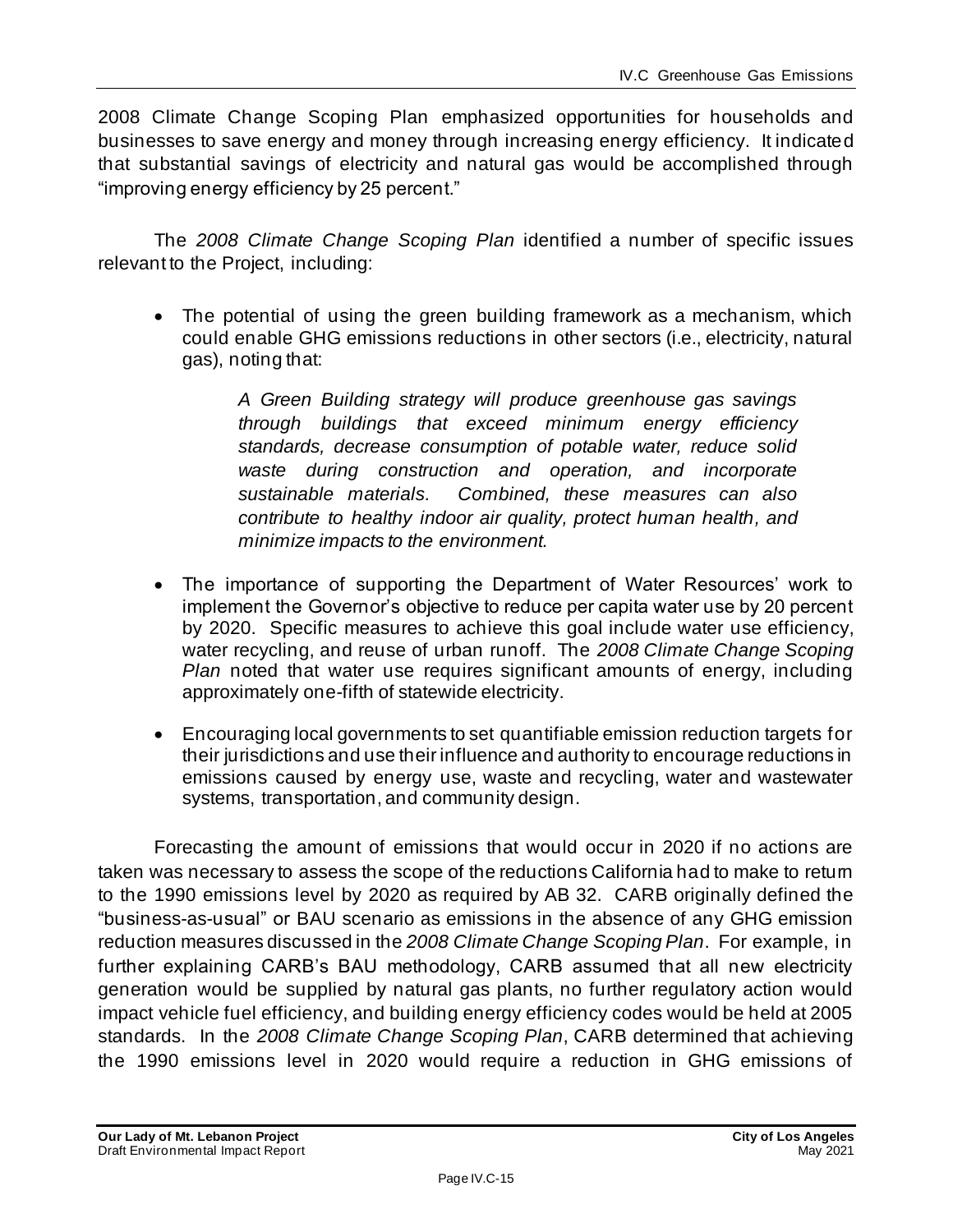approximately 28.5 percent from the otherwise projected 2020 emissions level (i.e., those emissions that would occur in 2020, absent GHG-reducing laws and regulations).<sup>32</sup>

Subsequent to adoption of the *2008 Climate Change Scoping Plan*, a lawsuit was filed challenging CARB's approval of the *Climate Change Scoping Plan Functional Equivalent Document* (*FED to the Climate Change Scoping Plan*). On May 20, 2011 (Case No. CPF-09-509562), the Court found that the environmental analysis of the alternatives in the *FED to the Climate Change Scoping Plan* was not sufficient under the California Environmental Quality Act (CEQA). CARB staff prepared a revised and expanded environmental analysis, and the *Supplemental FED to the Climate Change Scoping Plan* was approved on August 24, 2011 (*Supplemental FED*). The *Supplemental FED* indicated that there is the potential for adverse environmental impacts associated with implementation of the various GHG emission reduction measures recommended in the *2008 Climate Change Scoping Plan*.

As part of the *Supplemental FED*, CARB updated the projected 2020 BAU emissions inventory based on then-current economic forecasts (i.e., as influenced by the economic downturn) and emission reduction measures already in place, replacing its prior 2020 BAU emissions inventory. CARB staff derived the updated emissions estimates by projecting emissions growth, by sector, from the state's average emissions from 2006 through 2008. Specific emission reduction measures included were the million-solar-roofs program, the AB 1493 (Pavley I) motor vehicle GHG emission standards, and the LCFS.<sup>33</sup> In addition, CARB also factored into the 2020 BAU inventory emissions reductions associated with a 33-percent Renewable Portfolio Standard (RPS) for electricity generation. Based on the new economic data, CARB determined that achieving the 1990 emissions level by 2020 would require a reduction in GHG emissions of 21.7 percent (down from 28.5 percent) from BAU conditions. When the 2020 emissions level projection also was updated to account for newly implemented regulatory measures discussed above, CARB determined that achieving the 1990 emissions level in 2020 would require a reduction in GHG emissions of 16 percent (down from 28.5 percent) from the BAU conditions.34,35

*<sup>32</sup> CARB, Climate Change Scoping Plan: A Framework for Change, December 2008, p. 12.*

*<sup>33</sup> Pavley I are the first GHG standards in the nation for passenger vehicles and took effec t for model years starting in 2009 to 2016. Pavley I could potentially result in 27.7 million metric tons CO2e reduction in 2020. Pavley II would cover model years 2017 to 2025 and potentially result in an additional reduction of 4.1 million metric tons CO2e.*

*<sup>34</sup> CARB, Supplement to the AB 32 Scoping Plan FED, Table 1.2-2.*

*<sup>35</sup> The emissions and reductions estimates found in the Supplemental FED to the Climate Change Scoping Plan fully replace the estimates published in the 2008 Climate Change Scoping Plan. See CARB, (Footnote continued on next page)*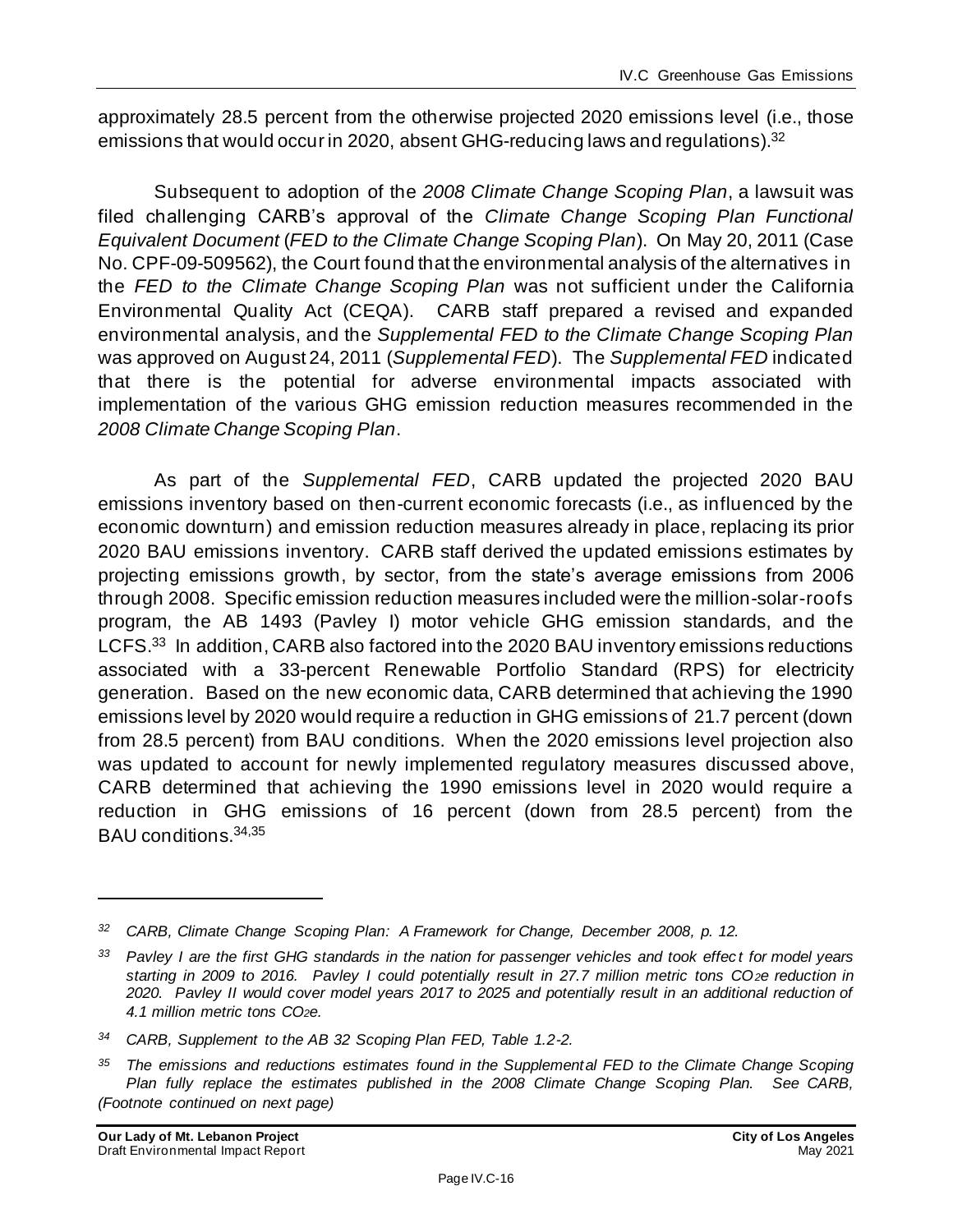In 2014, CARB adopted the *First Update to the Climate Change Scoping Plan: Building on the Framework (*First Update to the Scoping Plan). 36 The stated purpose of the First Update was to "highlight… California's success to date in reducing its GHG emissions and lay…the foundation for establishing a broad framework for continued emission reductions beyond 2020, on the path to 80 percent below 1990 levels by 2050."<sup>37</sup> The First Update found that California is on track to meet the 2020 emissions reduction mandate established by AB 32 and noted that California could reduce emissions further by 2030 to levels squarely in line with those needed to stay on track to reduce emissions to 80 percent below 1990 levels by 2050 if the State realizes the expected benefits of existing policy goals.<sup>38</sup>

In conjunction with the First Update to the Scoping Plan, CARB identified "six key focus areas comprising major components of the State's economy to evaluate and describe the larger transformative actions that will be needed to meet the State's more expansive emission reduction needs by 2050."<sup>39</sup> Those six areas were: (1) energy; (2) transportation (vehicles/equipment, sustainable communities, housing, fuels, and infrastructure); (3) agriculture; (4) water; (5) waste management; and (6) natural and working lands. The First Update identified key recommended actions for each sector that would facilitate achievement of the 2050 reduction target.

Based on CARB's research efforts, it has a "strong sense of the mix of technologies needed to reduce emissions through 2050."<sup>40</sup> Those technologies include energy demand reduction through efficiency and activity changes; large-scale electrification of on-road vehicles, buildings and industrial machinery; decarbonizing electricity and fuel supplies; and the rapid market penetration of efficient and clean energy technologies.

The First Update to the Scoping Plan discussed new residential and commercial building energy efficiency improvements, specifically identifying progress towards zero net energy buildings as an element of meeting mid-term and long-term GHG reduction goals. The First Update to the Scoping Plan expressed CARB's commitment to working with the

- *<sup>38</sup> CARB, 2014 Update, May 2014, p. 34.*
- *<sup>39</sup> CARB, 2014 Update, May 2014, p. 6.*
- *<sup>40</sup> CARB, 2014 Update, May 2014, p. 32.*

*Resolution 11-27 (Aug. 24, 2011) (setting aside approval of 2008 Climate Change Scoping Plan and associated emissions forecasts, and approving the Supplemental FED). The estimates in the 2008 document are 596 million metric tons CO2e under 2020 BAU and a required reduction of 169 million metric tons CO2e (28.4 percent).*

*<sup>36</sup> Health & Safety Code Section 38561(h) requires CARB to update the Scoping Plan every five years.*

*<sup>37</sup> CARB, 2014 Update, May 2014, p. 4.*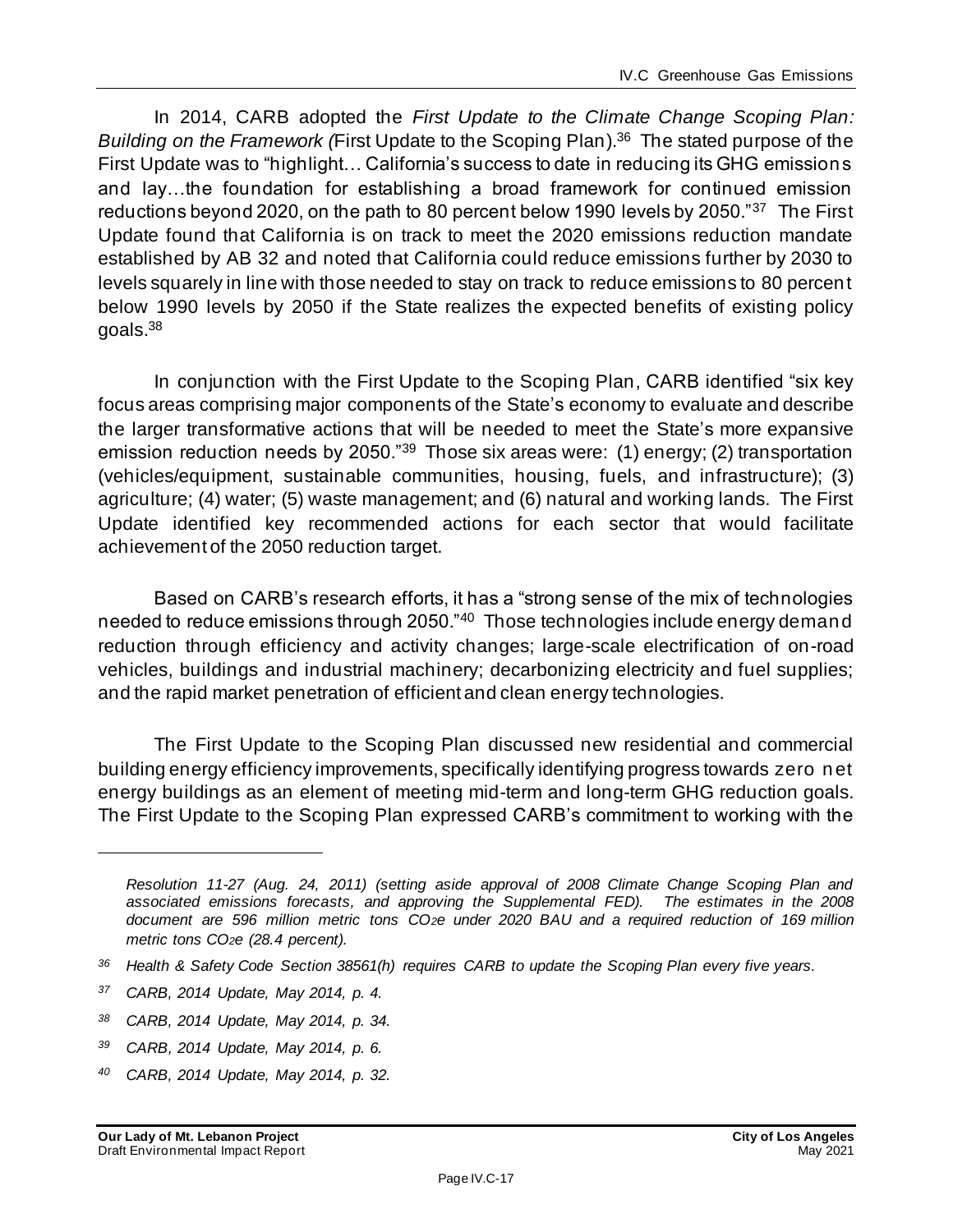California Public Utilities Commission (CPUC) and California Energy Commission (CEC) to facilitate further achievements in building energy efficiency.

In January 2018, CARB adopted the *2017 Climate Change Scoping Plan Update: The Strategy for Achieving California's 2030 Greenhouse Gas Target* (2017 Update to the Scoping Plan). The 2017 Update to the Scoping Plan builds upon the framework established by the *2008 Climate Change Scoping Plan* and the First Update to the Scoping Plan while identifying new, technologically feasible, and cost-effective strategies to ensure that California meets its GHG reduction targets in a way that promotes and rewards innovation, continues to foster economic growth, and delivers improvements to the environment and public health. The 2017 Update to the Scoping Plan includes policies to require direct GHG reductions at some of the State's largest stationary sources and mobile sources. These policies include the use of lower GHG fuels, efficiency regulations, and the Cap-and-Trade Program, which constrains and reduces emissions at covered sources.<sup>41</sup> Implementation of mobile source strategies (cleaner technology and fuels) include the following: 42

- At least 1.5 million zero emission and plug-in hybrid light-duty electric vehicles by 2025.
- At least 4.2 million zero emission and plug-in hybrid light-duty electric vehicles by 2030.
- Further increase GHG stringency on all light-duty vehicles beyond existing Advanced Clean Cars regulations.
- Medium- and heavy-duty GHG Phase 2 efficiency standards.
- Innovative Clean Transit: Transition to a suite of to-be-determined innovative clean transit options. Assumed 20 percent of new urban buses purchased beginning in 2018 will be zero emission buses with the penetration of zeroemission technology ramped up to 100 percent of new sales in 2030. Also, new natural gas buses, starting in 2018, and diesel buses, starting in 2020, meet the optional heavy-duty low-NO<sub>x</sub> standard.
- Last Mile Delivery: New regulation that would result in the use of low NO<sub>x</sub> or cleaner engines and the deployment of increasing numbers of zero-emission trucks primarily for Class 3–7 last mile delivery trucks in California. This measure assumes that Zero-Emission Vehicles (ZEV) comprise 2.5 percent of new Class

*<sup>41</sup> CARB, 2017 Update, November 2017, p. 7.*

*<sup>42</sup> CARB, 2017 Update, November 2017, p. 25.*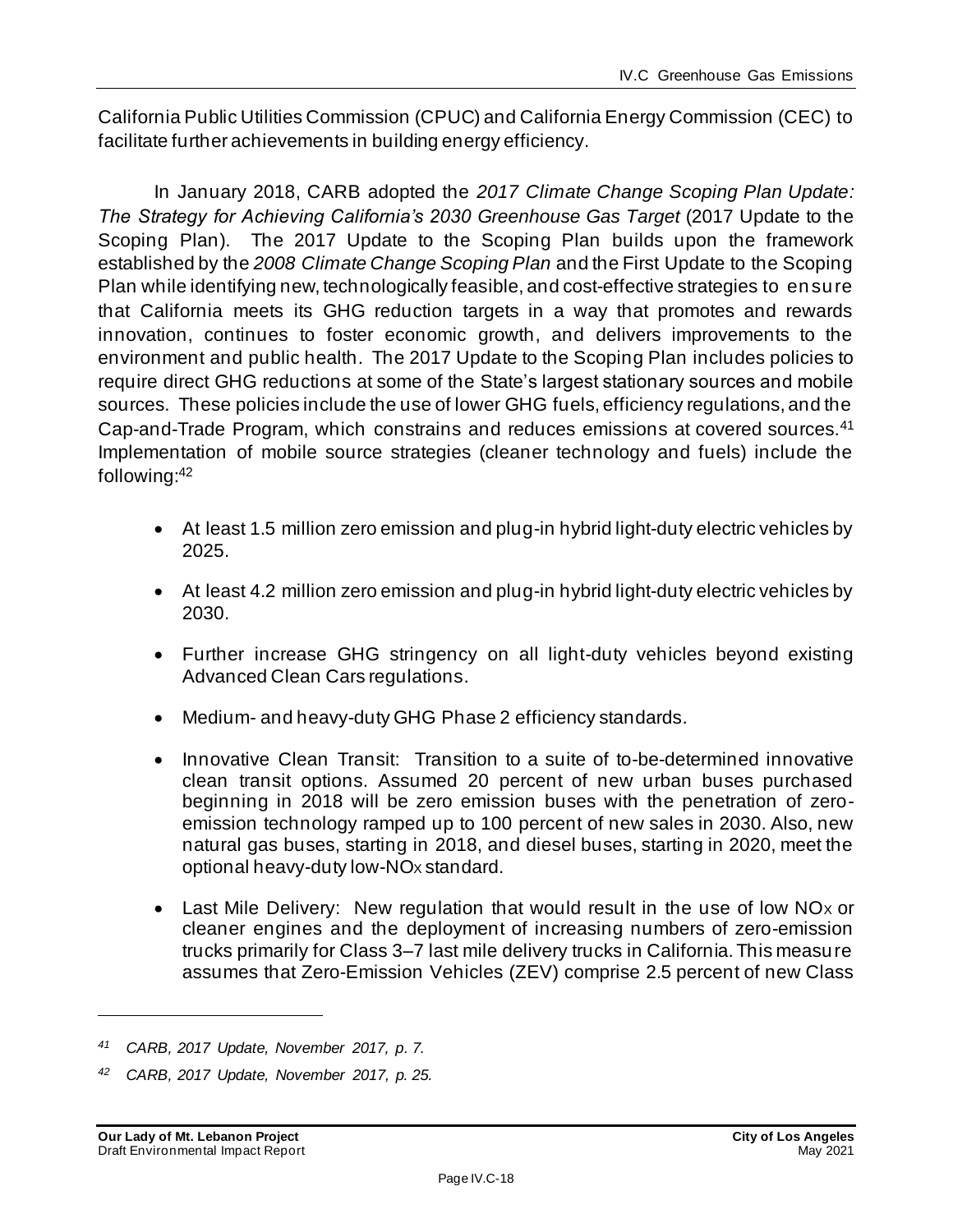3–7 truck sales in local fleets starting in 2020, increasing to 10 percent in 2025 and remaining flat through 2030.

• Further reduce vehicle miles traveled (VMT) through continued implementation of SB 375 and regional Sustainable Communities Strategies; forthcoming statewide implementation of SB 743; and potential additional VMT reduction strategies not specified in the Mobile Source Strategy but included in the document "Potential VMT Reduction Strategies for Discussion."

#### *(d) Assembly Bill 197*

AB 197, signed September 8, 2016, is a bill linked to SB 32, which prioritizes efforts to cut GHG emissions in low-income or minority communities. AB 197 requires CARB to make available, and update at least annually, on its Internet Web site, the emissions of GHGs, criteria pollutants, and toxic air contaminants for each facility that reports to CARB and air districts. In addition, AB 197 adds two Members of the Legislature to the CARB board as ex officio, non-voting members and also creates the Joint Legislative Committee on Climate Change Policies to ascertain facts and make recommendations to the Legislature and the houses of the Legislature concerning the State's programs, policies, and investments related to climate change.

#### *(e) Cap-and-Trade Program*

The *2008 Climate Change Scoping Plan* identifies a Cap-and-Trade Program as one of the strategies for California to reduce GHG emissions. Under Cap-and-Trade, an overall limit on GHG emissions from capped sectors is established, and facilities subject to the cap are able to trade permits to emit GHGs within the overall limit. According to CARB, a Cap-and-Trade Program will help put California on the path to meet its goal of reducing GHG emissions to 1990 levels by the year 2020.<sup>43</sup> CARB adopted a California Cap-and-Trade Program pursuant to its authority under AB 32 and the State Legislature extended the Cap-and-Trade Program through 2030 with the adoption of Assembly Bill 398.

The Cap-and-Trade Program is designed to reduce GHG emissions from major sources, such as refineries and power plants, (deemed "covered entities"). "Covered entities" subject to the Cap-and-Trade Program are sources that emit more than 25,000 metric tons CO2e (MTCO2e) per year. Triggering of the 25,000 MTCO2e per year "inclusion threshold" is measured against a subset of emissions reported and verified under the California Regulation for the Mandatory Reporting of Greenhouse Gas Emissions (Mandatory Reporting Rule or MRR).

*<sup>43</sup> With continuation of the Cap-and-Trade Program, the State can achieve a 40-percent reduction target by 2030.*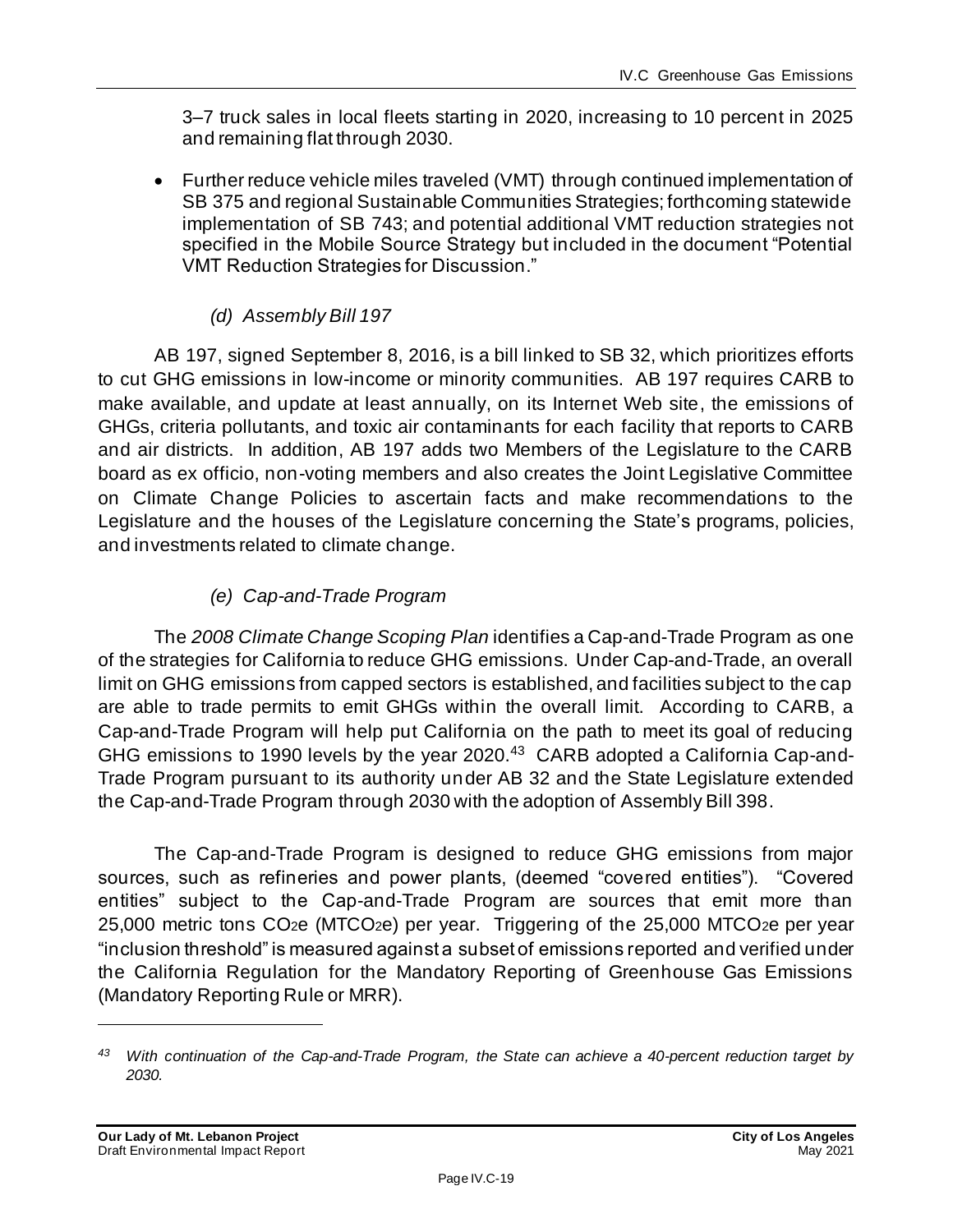Under the Cap-and-Trade Program, CARB issues allowances equal to the total amount of allowable emissions over a given compliance period and distributes these to regulated entities. Covered entities are allocated free allowances in whole or in part (if eligible) and may buy allowances at auction, purchase allowances from others, or purchase offset credits. Each covered entity with a compliance obligation is required to surrender an allowance for each metric ton CO2e of GHG they emit.

The Cap-and-Trade Program provides a firm cap, ensuring that the 2020 and 2030 statewide emission limits will not be exceeded. An inherent feature of the Cap-and-Trade Program is that it does not guarantee GHG emissions reductions in any discrete location or by any particular source. Rather, GHG emissions reductions are only guaranteed on a cumulative basis. As summarized by CARB in the First Update:

*The Cap-and-Trade Regulation gives companies the flexibility to trade allowances with others or take steps to cost-effectively reduce emissions at their own facilities. Companies that emit more have to turn in more allowances or other compliance instruments. Companies that can cut their GHG emissions have to turn in fewer allowances. But as the cap declines, aggregate emissions must be reduced.*

For example, a covered entity theoretically could increase its GHG emissions every year and still comply with the Cap-and-Trade Program if there is a commensurate reduction in GHG emissions from other covered entities. Such a focus on aggregate GHG emissions is considered appropriate because climate change is a global phenomenon, and the effects of GHG emissions are considered cumulative.

The Cap-and-Trade Program works with other direct regulatory measures and provides an economic incentive to reduce emissions. If California's direct regulatory measures reduce GHG emissions more than expected, then the Cap-and-Trade Program will be responsible for relatively fewer emissions reductions. If California's direct regulatory measures reduce GHG emissions less than expected, then the Cap-and-Trade Program will be responsible for relatively more emissions reductions. Thus, the Cap-and-Trade Program assures that California will meet its GHG emissions reduction mandates:

*The Cap-and-Trade Program establishes an overall limit on GHG emissions from most of the California economy—the "capped sectors." Within the capped sectors, some of the reductions are being accomplished through direct regulations, such as improved building and appliance efficiency standards, the [Low Carbon Fuel Standard] LCFS, and the 33 percent [Renewables Portfolio Standard] RPS. Whatever additional reductions are needed to bring emissions within the cap is accomplished through price incentives posed by emissions allowance prices. Together, direct regulation*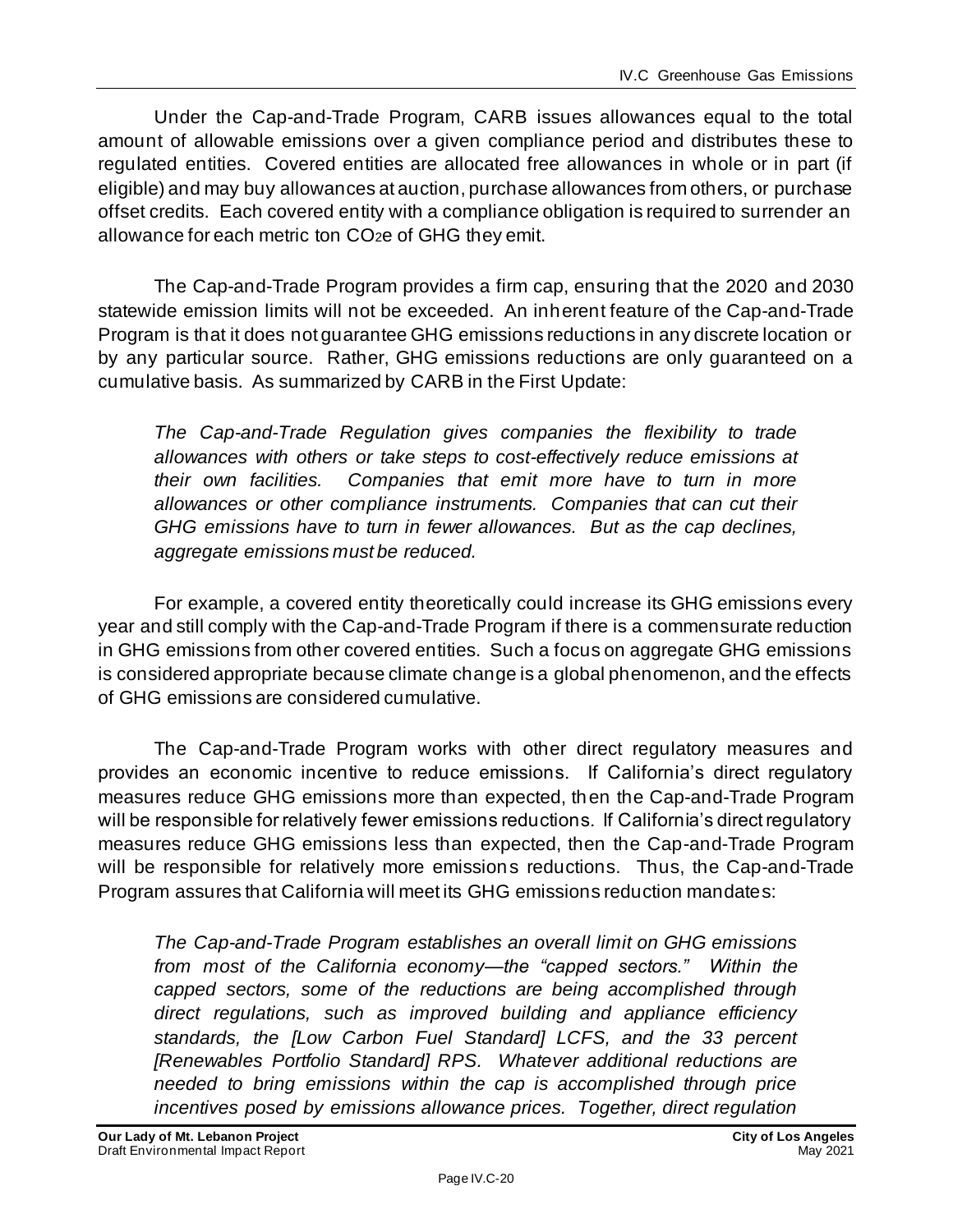*and price incentives assure that emissions are brought down cost-effectively to the level of the overall cap.<sup>44</sup> […]*

*[T]he Cap-and-Trade Regulation provides assurance that California's 2020*  limit will be met because the regulation sets a firm limit on 85 percent of *California's GHG emissions.<sup>45</sup>*

Overall, the Cap-and-Trade Program will achieve aggregate, rather than site-specific or project-level, GHG emissions reductions. Also, due to the regulatory framework adopted by CARB in AB 32, the reductions attributed to the Cap-and-Trade Program can change over time depending on the state's emissions forecasts and the effectiveness of direct regulatory measures.

As of January 1, 2015, the Cap-and-Trade Program covers approximately 85 percent of California's GHG emissions.<sup>46</sup>

The Cap-and-Trade Program covers the GHG emissions associated with electricity consumed in California, whether generated in-state or imported. Accordingly, GHG emissions associated with CEQA projects' electricity usage are covered by the Cap-and-Trade Program. The Cap-and-Trade Program also covers fuel suppliers (natural gas and propane fuel providers and transportation fuel providers) to address emissions from such fuels and from combustion of other fossil fuels not directly covered at large sources in the Cap-and-Trade Program's first compliance period.<sup>47</sup> Furthermore, the Cap-and-Trade Program also covers the GHG emissions associated with the combustion of transportation fuels in California, whether refined in-state or imported. The point of regulation for transportation fuels is when they are "supplied" (i.e., delivered in to commerce). Accordingly, as with stationary source GHG emissions and GHG emissions attributable to electricity use, virtually all, if not all, of GHG emissions associated with VMT from CEQA projects related to fuel suppliers are covered by the Cap-and-Trade Program.

AB 398 was enacted in 2017 to extend and clarify the role of the State's Cap-and-Trade Program through December 31, 2030. As part of AB 398, refinements were made to

*<sup>44</sup> CARB, 2014 Update, May 2014, p. 88.*

*<sup>45</sup> CARB, 2014 Update, May 2014, pp. 86–87.*

*<sup>46</sup> Center for Climate and Energy Solutions, California Cap-and-Trade, www.c2es.org/content/california-capand-trade, accessed March 2, 2021.*

*<sup>47</sup> While the Cap-and-Trade Program technically covered fuel suppliers as early as 2012, they did not have a compliance obligation (i.e., they were not fully regulated) until 2015.*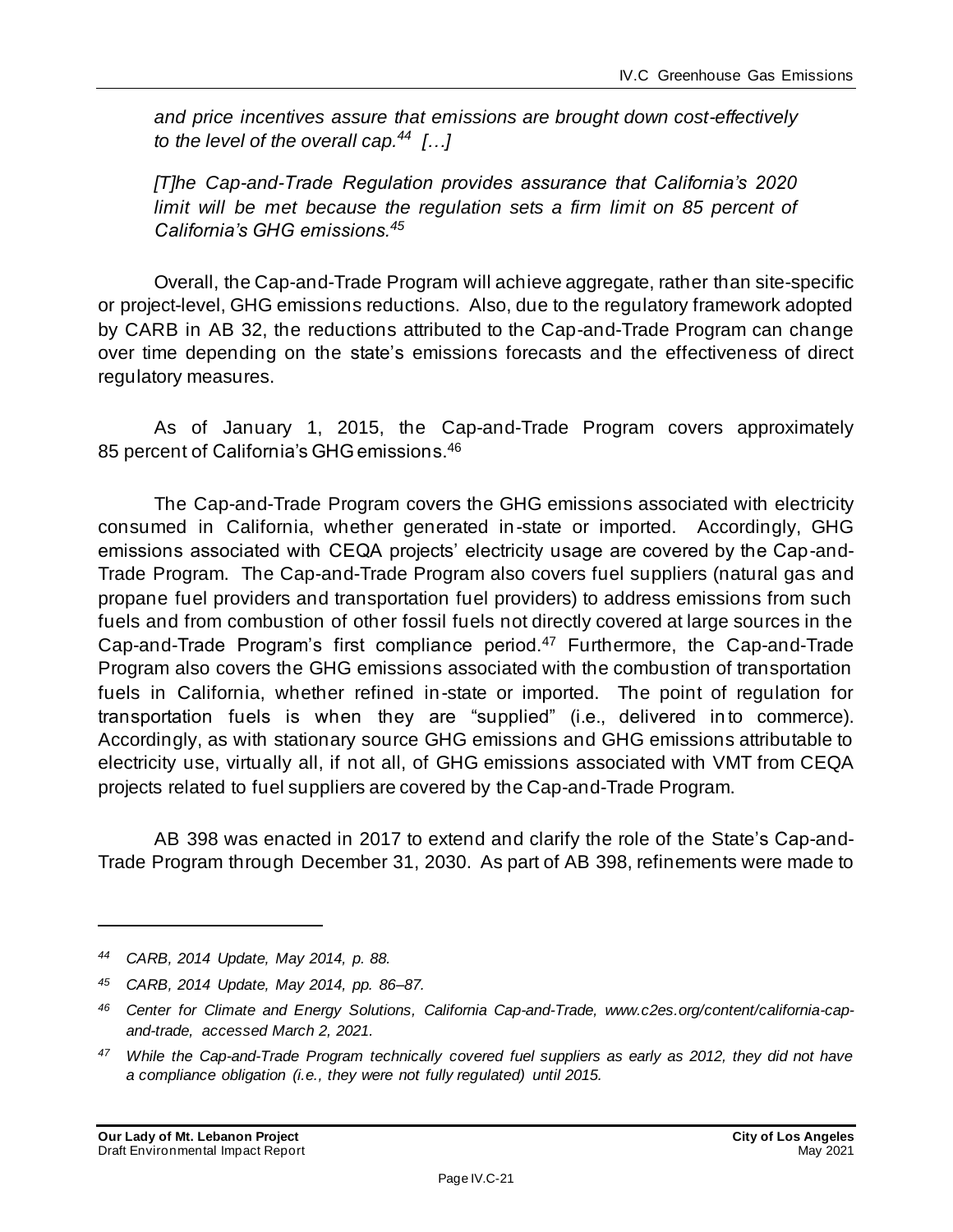the Cap-and-Trade Program to establish updated protocols and allocation of proceeds to reduce GHG emissions.

- <span id="page-21-0"></span>*(f) Energy-Related Sources*
	- *(i) Renewables Portfolio Standard*

The California Renewables Portfolio Standard (RPS) program (2002, SB 1078) required that 20 percent of the available energy supplies are from renewable energy sources by 2017. In 2006, SB 107 accelerated the 20-percent mandate to 2010. These mandates apply directly to investor-owned utilities. On April 12, 2011, Governor Jerry Brown signed into law SB 2X, which modified California's RPS program to require that both public and investor-owned utilities in California receive at least 33 percent of their electricity from renewable sources by the year 2020. SB 2X also requires regulated sellers of electricity to meet an interim milestone of procuring 25 percent of their energy supply from certified renewable resources by 2016. These levels of reduction are consistent with the Los Angeles Department of Water and Power's (LADWP) commitment to achieve 35 percent renewables by 2020. In 2019, 34 percent of LADWP's electricity came from renewable resources, meeting its requirement under SB 2X.48

#### *(ii) Senate Bill 350*

SB 350, signed October 7, 2015, is the Clean Energy and Pollution Reduction Act of 2015. The objectives of SB 350 are: (1) to increase from 33 percent to 50 percent, the procurement of our electricity from renewable sources by 2030; and (2) to double the energy efficiency savings in electricity and natural gas final end uses of retail customers through energy efficiency and conservation.<sup>49</sup>

#### *(iii) Senate Bill 100*

SB 100, signed September 10, 2018, is the 100 Percent Clean Energy Act of 2018. SB 100 updates the goals of California's RPS and SB 350, as discussed above, to the following: achieve 50-percent renewable resources target by December 31, 2026, and achieve a 60-percent target by December 31, 2030. SB 100 also requires that eligible renewable energy resources and zero-carbon resources supply 100 percent of retail sales

*<sup>48</sup> LADWP, 2019 Power Content Label, October 2020.*

*<sup>49</sup> SB 350 (2015–2016 Reg, Session) Stats 2015, ch. 547.*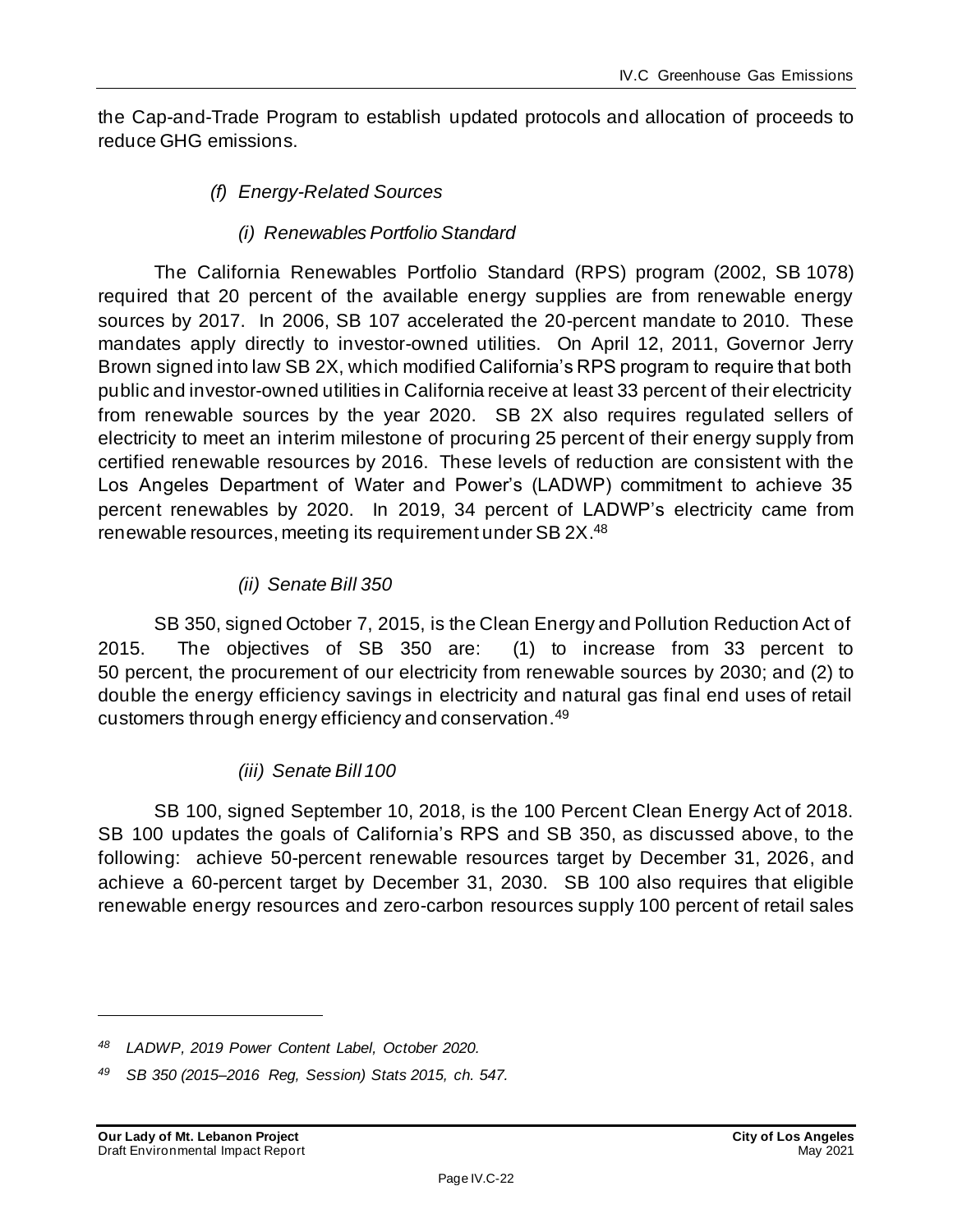of electricity to California end-use customers and 100 percent of electricity procured to serve all State agencies by December 31, 2045.<sup>50</sup>

*(iv) Senate Bill 1368*

SB 1368, signed September 29, 2006, is a companion bill to AB 32 that requires the CPUC and the CEC to establish GHG emission performance standards for the generation of electricity. These standards also generally apply to power that is generated outside of California and imported into the State. SB 1368 provides a mechanism for reducing the emissions of electricity providers, thereby assisting CARB to meet its mandate under AB 32. On January 25, 2007, the CPUC adopted an interim GHG Emissions Performance Standard, which is a facility-based emissions standard requiring that all new long-term commitments for baseload generation to serve California consumers be with power plants that have GHG emissions no greater than a combined cycle gas turbine plant. That level is established at 1,100 pounds of CO<sup>2</sup> per MWh. Furthermore, on May 23, 2007, the CEC adopted regulations that establish and implement an identical Emissions Performance Standard of 1,100 pounds of CO<sup>2</sup> per MWh (see CEC Order No. 07-523-7).

#### *(g) Mobile Sources*

#### *(i) Assembly Bill 1493 (Pavley I)*

AB 1493, passed in 2002, requires the development and adoption of regulations to achieve "the maximum feasible reduction of greenhouse gases" emitted by noncommercial passenger vehicles, light-duty trucks, and other vehicles used primarily for personal transportation in the State. CARB originally approved regulations to reduce GHGs from passenger vehicles in September 2004, with the regulations to take effect in 2009. On September 24, 2009, CARB adopted amendments to these "Pavley" regulations that reduce GHG emissions in new passenger vehicles from 2009 through 2016.<sup>51</sup> Although setting emission standards on automobiles is solely the responsibility of the USEPA, the federal CAA allows California to set state-specific emission standards on automobiles if the State first obtains a waiver from the USEPA. The USEPA granted California that waiver on July 1, 2009. A comparison between the AB 1493 standards and the Federal CAFE standards was completed by CARB and the analysis determined that California emission standards are 16 percent more stringent through the 2016 model year and 18 percent more stringent for the 2020 model year.<sup>52</sup> CARB is also committed to further strengthening these

*<sup>50</sup> SB 100 (2017–2018 Reg. Session) Stats 2018, ch. 312.*

*<sup>51</sup> CARB, Clean Cars, ww2.arb.ca.gov/our-work/topics/clean-cars, accessed March 2, 2021.*

*<sup>52</sup> CARB, "Comparison of Greenhouse Gas Reductions for all Fifty United States under CAFE Standards and ARB Regulations Adopted Pursuant to AB 1493," January 23, 2008.*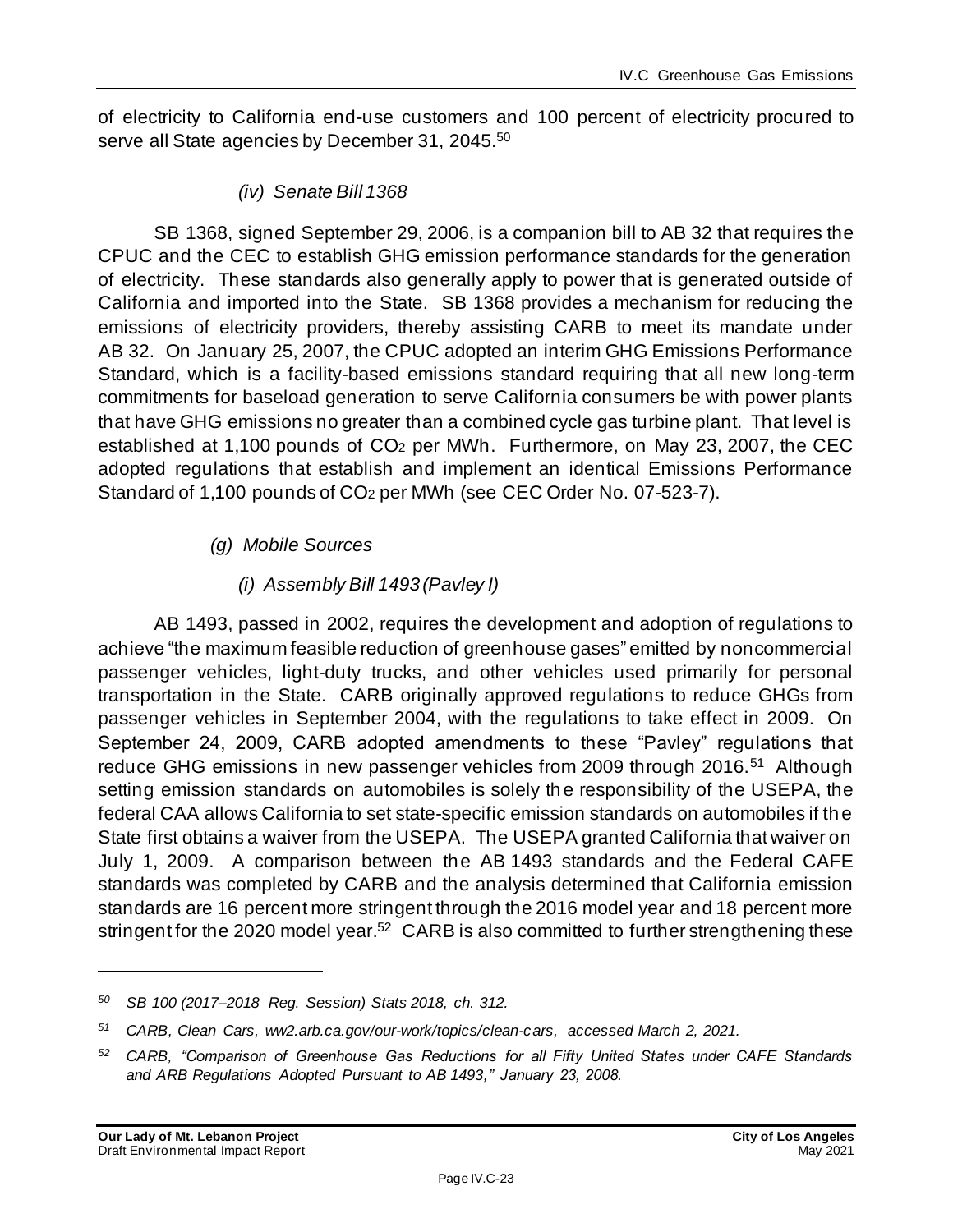standards beginning with 2020 model year vehicles to obtain a 45-percent GHG reduction in comparison to the 2009 model year.

In March of 2020, the USEPA and NHTSA issued the Safer Affordable Fuel-Efficient Vehicles Rule (SAFE), which provides fuel economy and carbon dioxide standards that increase 1.5 percent in stringency each year from model year 2021 standards through model year 2026. <sup>53</sup> On September 27, 2019, the USEPA withdrew the waiver it had previously provided to California for the State's GHG and ZEV programs under Section 209 of the Clean Air Act.<sup>54</sup> The withdrawal of the waiver became effective on November 26, 2019. In response, several states including California have filed a lawsuit challenging th e withdrawal of the EPA waiver.<sup>55</sup> As of March 2021, a trial date has not been set for the lawsuit. During the period the federal action is in effect, CARB will administer the affected portions of its program on a voluntary basis, including issuing certifications for the GHG and ZEV programs.<sup>56</sup>

#### *(ii) Executive Order S-1-07 (California Low Carbon Fuel Standard)*

Executive Order S-1-07, the LCFS (issued on January 18, 2007), requires a reduction of at least 10 percent in the carbon intensity of California's tran sportation fuels by 2020. Regulatory proceedings and implementation of the LCFS were directed to CARB. CARB released a draft version of the LCFS in October 2008. The final regulation was approved by the Office of Administrative Law and filed with the Secretary of State on January 12, 2010; the LCFS became effective on the same day.

The 2017 Update has identified LCFS as a regulatory measure to reduce GHG emission to meet the 2030 emissions target. In calculating statewide emissions and targets, the 2017 Update has assumed that the LCFS be extended to an 18-percent reduction in carbon intensity beyond 2020. On September 27, 2018, CARB approved a rulemaking package that amended the LCFS to relax the 2020 carbon intensity reduction from 10 percent to 7.5 percent and to require a carbon intensity reduction of 20 percent by 2030.

*<sup>53</sup> Federal Register, The Safer Affordable Fuel-Efficient Vehicles Rule for Model Years 2021–2026 Passenger Cars and Light Trucks. Volume 85, Number 84. April 30, 2020.*

*<sup>54</sup> 84 Federal Register 51310*

*<sup>55</sup> United States District Court for the District Court of Columbia, State of California vs. Chao, Case 1:19-cv-02826, 2019.*

*<sup>56</sup> CARB, Status of California GHG Vehicle Emissions Rule, ww2.arb.ca.gov/resources/documents/carbwaiver-timeline, accessed March 2, 2021.*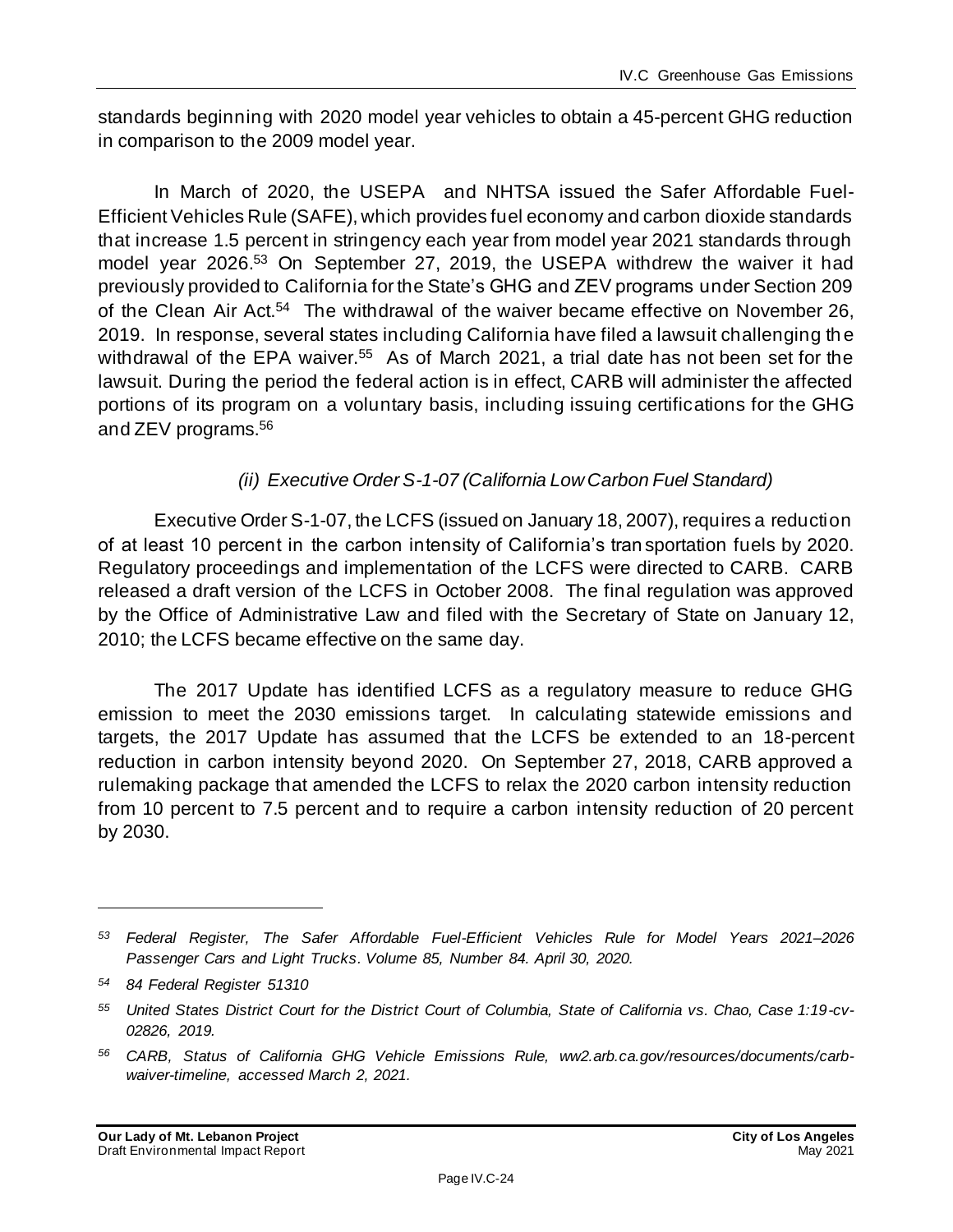#### *(iii) Advanced Clean Cars Regulations*

In 2012, CARB approved the Advanced Clean Cars program, a new emissionscontrol program for model years 2015–2025.<sup>57</sup> The components of the Advanced Clean Cars program include the Low-Emission Vehicle (LEV) regulations that reduce criteria pollutants and GHG emissions from light- and medium-duty vehicles, and the Zero-Emission Vehicle (ZEV) regulation, which requires manufacturers to produce an in creasing number of pure ZEVs (meaning battery electric and fuel cell electric vehicles), with provisions to also produce plug-in hybrid electric vehicles (PHEV) in the 2018 through 2025 model years.<sup>58</sup> In March 2017, CARB voted unanimously to continue with the vehicle GHG emission standards and the ZEV program for cars and light trucks sold in California through 2025.<sup>59</sup>

On September 27, 2019, the USEPA withdrew the waiver it had previously provided to California for the State's GHG and ZEV programs under Section 209 of the Clean Air Act.<sup>60</sup> The withdrawal of the waiver became effective on November 26, 2019. In response, several states including California have filed a lawsuit challenging the withdrawal of the EPA waiver.<sup>61</sup> As of March 2021, a trial date has not been set for the lawsuit. During the period the federal action is in effect, CARB will administer the affected portions of its program on a voluntary basis, including issuing certifications for the GHG and ZEV programs.<sup>62</sup>

#### *(iv) Executive Order N-79-20 (Zero Emission Vehicles)*

On September 23, 2020, Governor Newsom issued Executive Order N-79-20 which requires by 2035, 100 percent of all in-state sales of new passenger cars and trucks will be zero emission vehicles. By 2045, 100 percent of all medium- and heavy-duty vehicles in the state will be zero-emission for all operations where feasible. Off-road vehicles will also transition to 100 percent zero-emission by 2035 where feasible. The Executive Order requires CARB to develop passenger vehicle and truck regulations requiring increasing

- *<sup>59</sup> CARB, "CARB finds vehicle standards are achievable and cost-effective," March 24, 2017.*
- *<sup>60</sup> 84 Federal Register 51310*
- *<sup>61</sup> United States District Court for the District Court of Columbia, State of California vs. Chao, Case 1:19-cv-02826, 2019.*
- *<sup>62</sup> CARB, CARB Waiver Timeline, ww2.arb.ca.gov/resources/documents/carb-waiver-timeline, accessed March 2, 2021.*

*<sup>57</sup> CARB, California's Advanced Clean Cars Program, ww2.arb.ca.gov/our-work/programs/advanced-cleancars-program/about, accessed March 2, 2021.*

*<sup>58</sup> CARB, California's Advanced Clean Cars Program, ww2.arb.ca.gov/our-work/programs/advanced-cleancars-program/about, accessed March 2, 2021.*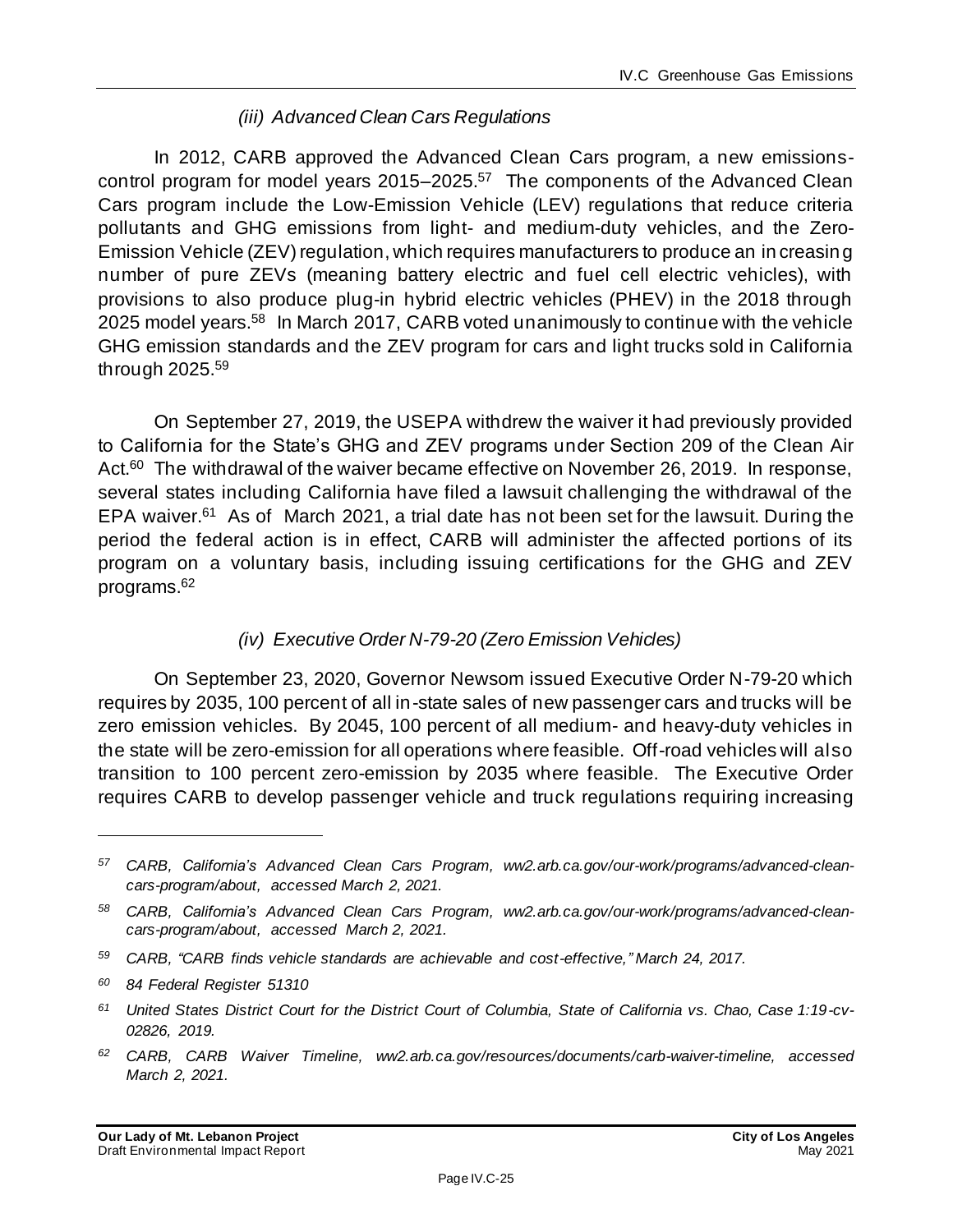volumes of new zero emissions vehicles sold in the State toward the target of 100 percent of in-state sales by 2035.

*(v) Senate Bill 375*

Acknowledging the relationship between land use planning and transportation sector GHG emissions, SB 375 signed by the Governor on September 30, 2008. This legislation links regional planning for housing and transportation with the GHG reduction goals outlined in AB 32. Reductions in GHG emissions would be achieved by, for example, locating employment opportunities close to transit. Under SB 375, each Metropolitan Planning Organization (MPO) would be required to adopt a Sustainable Community Strategy (SCS) to encourage compact development that reduces passenger VMT and trips so that the region will meet a target, created by CARB, for reducing GHG emissions. If the SCS is unable to achieve the regional GHG emissions reduction targets, then the MPO is required to prepare an alternative planning strategy that shows how the GHG emissions reduction target could be achieved through alternative development patterns, infrastructure, and/or transportation measures. The applicable MPO to the City of Los Angeles is SCAG, which adopted the most recent iteration of the Regional Transportation Plan/Sustainable Communities Strategy (2020–2045 RTP/SCS) on September 3, 2020. See Subsection 2.c.(3)(b) for more information. As required under SB 375, CARB is required to update regional GHG emissions targets every 8 years with the last update formally adopted in March 2018. As part of the 2018 updates, the CARB has adopted a passenger vehicle related GHG reduction of 19 percent for 2035 for the SCAG region, which is more stringent than the previous reduction target of 13 percent for 2035.<sup>63,64</sup>

#### *(vi) Senate Bill 743*

Governor Brown signed SB 743 in 2013, which creates a process to change the way that transportation impacts are analyzed under CEQA. Specifically, SB 743 requires the Office of Planning and Research (OPR) to amend the CEQA Guidelines to provide an alternative to level of service (LOS) methodology for evaluating transportation impacts. Particularly within areas served by transit, the required alternative criteria must "promote the reduction of greenhouse gas emissions, the development of multimodal transportation networks, and a diversity of land uses." Measurements of transportation impacts may include "vehicle miles traveled, vehicle miles traveled per capita, automobile trip generation rates, or automobile trips generated." Based on OPR's extensive review of the applicable research, and in light of an assessment by CARB quantifying the need for VMT reduction in

*<sup>63</sup> CARB, SB 375 Regional Greenhouse Gas Emissions Reduction Targets (2018).*

*<sup>64</sup> As the CARB targets were adopted after SCAG's most recently adopted SCS, it is expected that the updated targets will be incorporated into SCAG's next SCS.*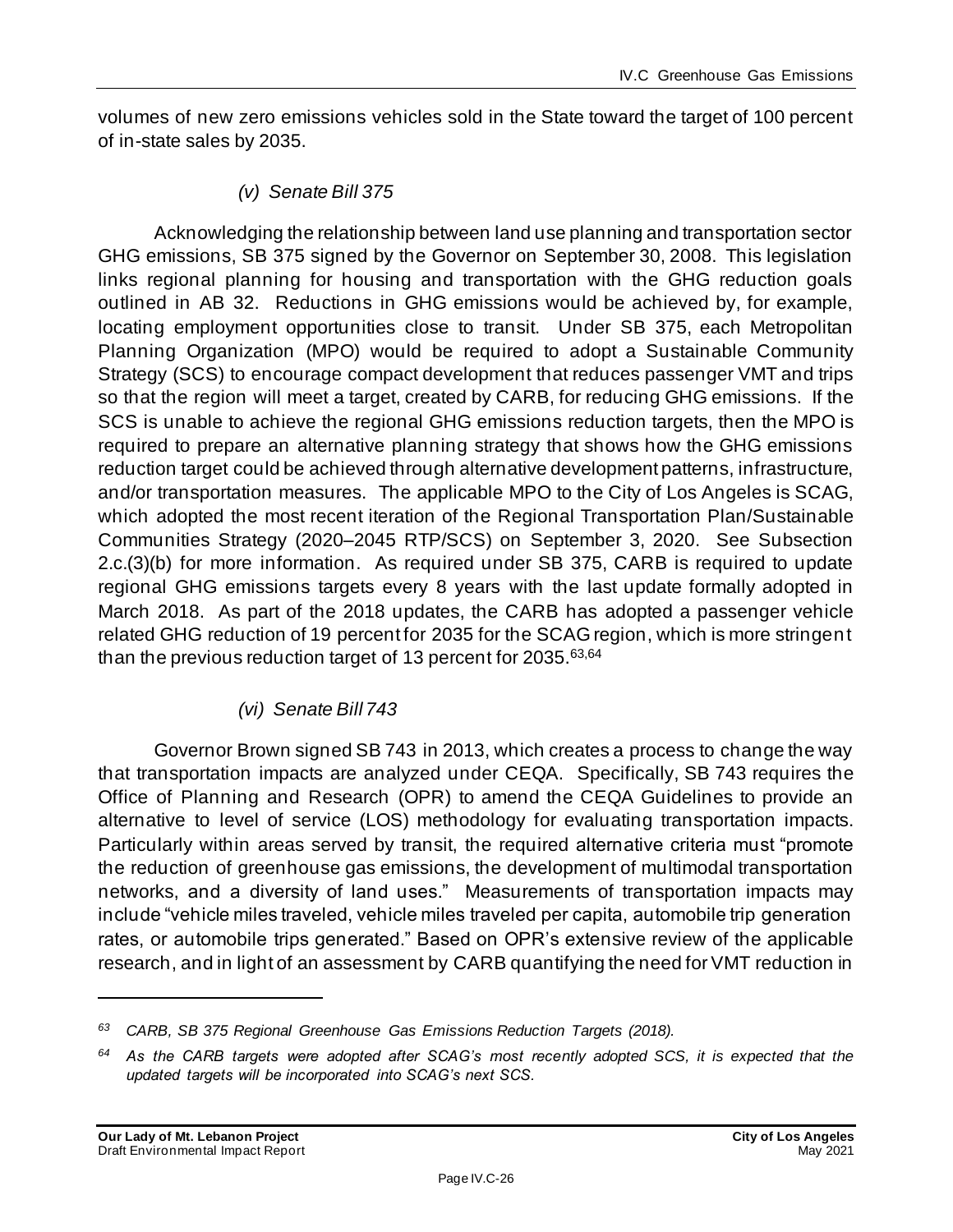order to meet the State's long-term climate goals, OPR recommended that "achieving 15 percent lower per capita (residential) or per employee (office) VMT than existing development is both generally achievable and is supported by evidence that connects this level of reduction to the State's emissions goals."<sup>65</sup>

#### *(h) Building Standards*

#### *(i) California Appliance Efficiency Regulations (Title 20, Sections 1601 through 1608)*

The 2019 Appliance Efficiency Regulations, adopted by the CEC, include standards for new appliances (e.g., refrigerators) and lighting, if they are sold or offered for sale in California. These standards include minimum levels of operating efficiency, and other cost-effective measures, to promote the use of energy- and water-efficient appliances.

#### *(ii) California Building Energy Efficiency Standards (Title 24, Part 6)*

California's Energy Efficiency Standards for Residential and Nonresidential Buildings, located at Title 24, Part 6 of the California Code of Regulations and commonly referred to as "Title 24," were established in 1978 in response to a legislative mandate to reduce California's energy consumption. Title 24 requires the design of building shells and building components to conserve energy. The standards are updated periodically to allow consideration and possible incorporation of new energy efficiency technologies and methods.<sup>66</sup>

On May 9, 2018, the CEC adopted the 2019 Title 24 Standards, which went into effect on January 1, 2020.<sup>67</sup> The 2019 standards continue to improve upon the previous (2016) Title 24 standards for new construction of, and additions and alterations to, residential and non-residential buildings.<sup>68</sup> The 2019 Title 24 Standards ensure that builders use the most energy efficient and energy conserving technologies and construction practices. As described in the 2019 Title 24 Standards, the standards are "challenging but achievable design and construction practices" that represent "a major step towards meeting the Zero Net Energy (ZNE) goal."<sup>69</sup> Single-family homes built with the 2019 standards will use about 7 percent less energy due to energy efficiency measures

*<sup>65</sup> Governor's Office of Planning and Research, Technical Advisory—On Evaluating Transportation Impacts in CEQA, p. 12).*

*<sup>66</sup> CEC, 2019 Building Energy Efficiency Standards.*

*<sup>67</sup> CEC, 2019 Building Energy Efficiency Standards.*

*<sup>68</sup> CEC, 2019 Building Energy Efficiency Standards.*

*<sup>69</sup> CEC, 2019 Residential Compliance Manual for the 2019 Building Energy Efficiency Standards.*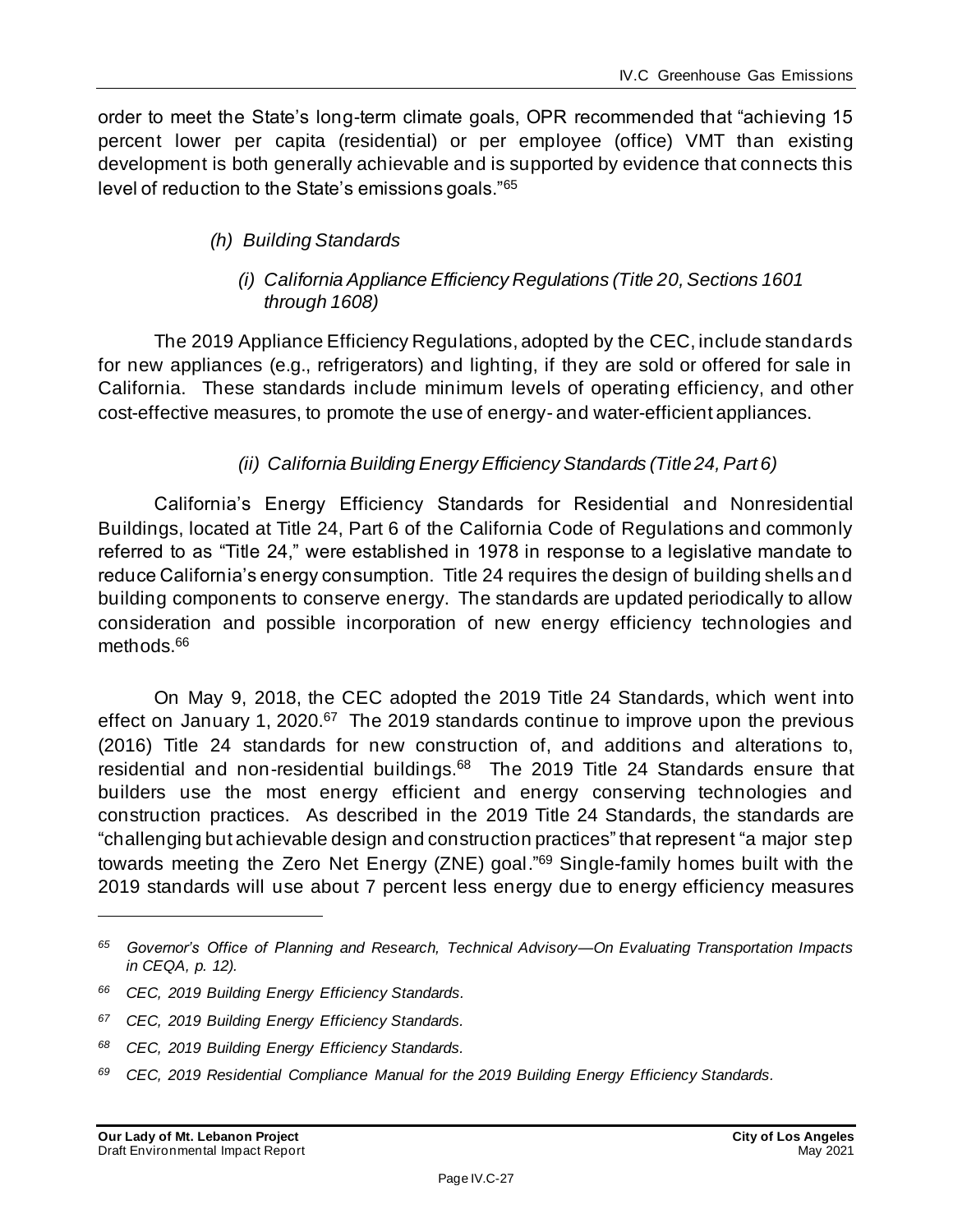versus those built under the 2016 standards. Once rooftop solar electricity generation is factored in, homes built under the 2019 standards will use about 53 percent less energy than those under the 2016 standards. This will reduce GHG emissions by 700,000 metric tons over three years, equivalent to taking 115,000 fossil fuel cars off the road. Nonresidential buildings will use about 30 percent less energy due mainly to lighting upgrades.<sup>70</sup> Compliance with Title 24 is enforced through the building permit process.

#### *(iii) California Green Building Standards (CALGreen Code)*

The most recent update to the California Green Building Standards Code (California Code of Regulations, Title 24, Part 11), commonly referred to as the 2019 CALGreen Code, became effective on January 1, 2020. The CALGreen Code establishes mandatory measures for new residential and non-residential buildings. Most of the mandatory measure changes in the 2019 CALGreen Code relative to the previous 2016 CALGreen Code were related to definitions and to the clarification or addition of referenced manuals, handbooks, and standards. For example, several definitions related to energy that were added or revised affect electric vehicle chargers and Minimum Efficiency Reporting Value (MERV) ratings for air filtration systems. For new multi-family dwelling units, the residential mandatory measures were revised to provide additional electric vehicle charging space requirements, including quantity, location, size, single EV space, multiple EV spaces, and identification.<sup>71</sup> For nonresidential mandatory measures, the table (Table 5.106.5.3.3) identifying the number of required EV charging spaces has been revised in its entirety.<sup>72</sup> Compliance with the 2019 CALGreen Code is enforced through the building permit process.

#### *(i) Senate Bill 97*

On June 19, 2008, OPR released a technical advisory on addressing climate change. This guidance document outlines suggested components to CEQA disclosure, including quantification of GHG emissions from a project's construction and operation; determination of significance of the project's impact to climate change; and if the project is found to be significant, the identification of suitable alternatives and mitigation measures.

*<sup>70</sup> CEC, 2019 Building Energy Efficiency Standards, Fact Sheet.*

*<sup>71</sup> California Building Standards Commission, 2019 California Green Building Standards Code, California Code of Regulations, Title 24, Part 11, Chapter 4—Residential Mandatory Measures, effective January 1, 2020.*

*<sup>72</sup> California Building Standards Commission, 2016 California Green Building Standards Code, California Code of Regulations, Title 24, Part 11, Chapter 5—Nonresidential Mandatory Measures, effective January 1, 2017.*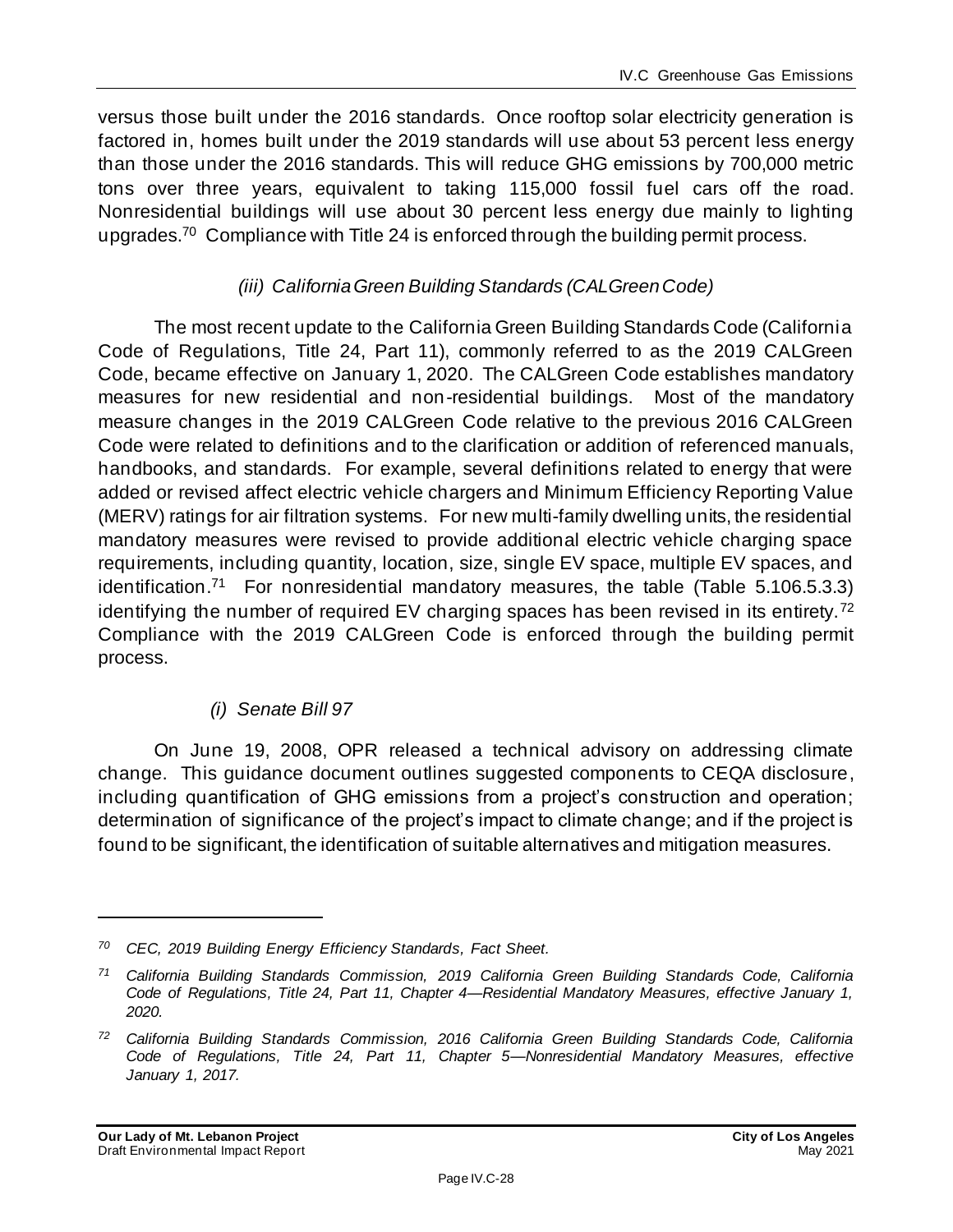SB 97, passed in August 2007, is designed to work in conjunction with CEQA and AB 32. SB 97 required OPR to prepare and develop guidelines for the mitigation of GHG emissions or the effects thereof, including, but not limited to, the effects associated with transportation and energy consumption. The Draft Guidelines Amendments for Greenhouse Gas Emissions ("Guidelines Amendments") were adopted on December 30, 2009, and address the specific obligations of public agencies when analyzing GHG emissions under CEQA to determine a project's effects on the environment.

However, neither a threshold of significance nor any specific mitigation measures are included in the Guidelines Amendments.<sup>73</sup> The Guidelines Amendments require a lead agency to make a good-faith effort, based on the extent possible on scientific and factual data, to describe, calculate, or estimate the amount of GHG emissions resulting from a project. The Guidelines Amendments give discretion to the lead agency whether to: (1) use a model or methodology to quantify GHG emissions resulting from a project, and which model or methodology to use; or (2) rely on a qualitative analysis or performance-based standards. Furthermore, the Guidelines Amendments identify three factors that should be considered in the evaluation of the significance of GHG emissions:

- 1. The extent to which a project may increase or reduce GHG emissions as compared to the existing environmental setting;
- 2. Whether the project emissions exceed a threshold of significance that the lead agency determines applies to the project; and
- 3. The extent to which the project complies with regulations or requirements adopted to implement a statewide, regional, or local plan for the reduction or mitigation of GHG emissions.<sup>74</sup>

On December 28, 2018, OPR adopted amendments to the CEQA Guidelines to clarify several points such as cumulative nature of greenhouse gas emissions, modeling methodology, and significance evaluation. These amendments included provisions contained in the 2008 OPR technical advisory which focused on the cumulative nature of GHG emissions and the effects on climate change. The administrative record for the Guidelines Amendments also clarifies "that the effects of greenhouse gas emissions are

*<sup>73</sup> See 14 CCR Sections 15064.7 (generally giving discretion to lead agencies to develop and publish thresholds of significance for use in the determination of the significance of environmental effects), 15064.4 (giving discretion to lead agencies to determine the significance of impacts from GHGs).*

*<sup>74</sup> 14 CCR Section 15064.4(b).*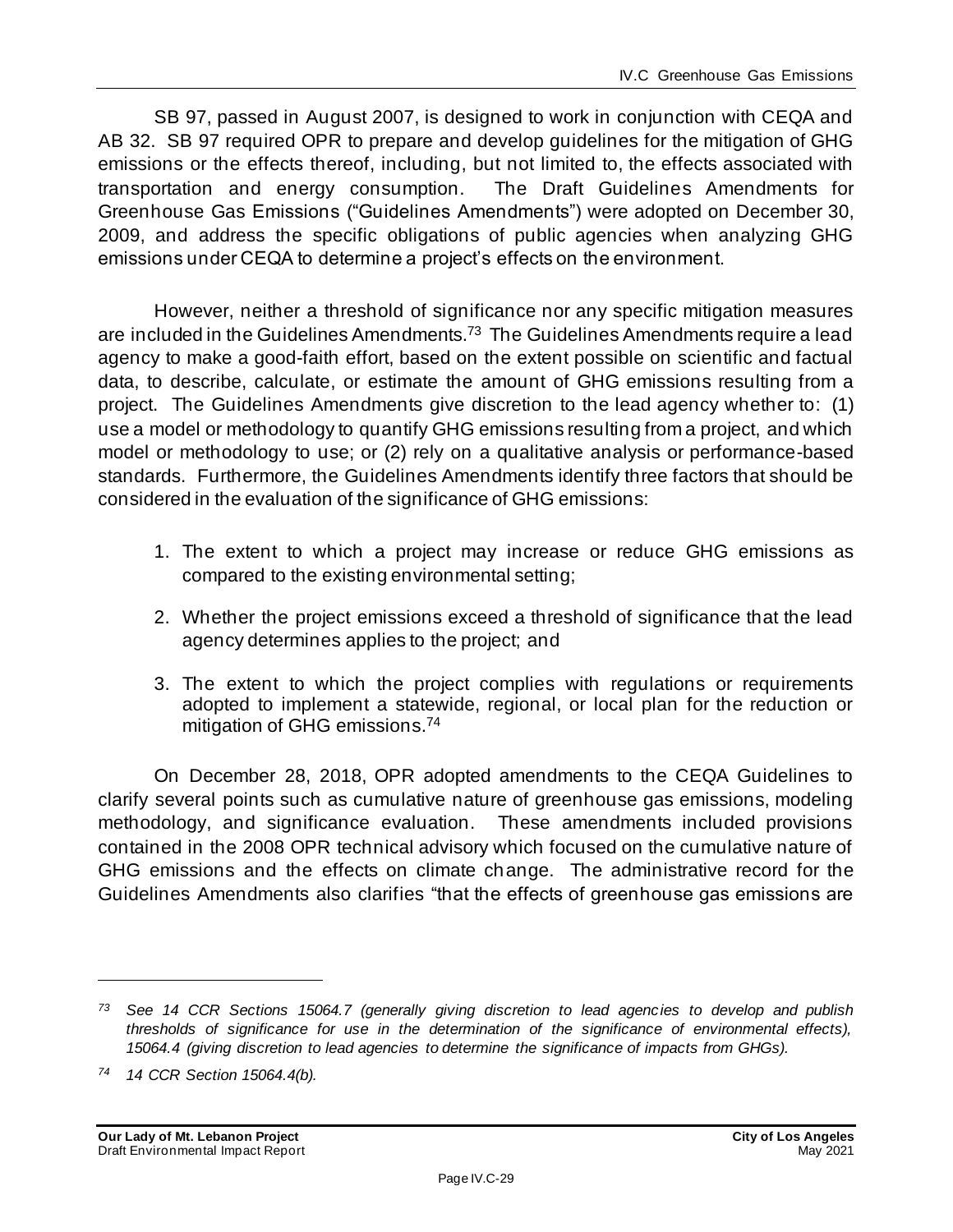cumulative, and should be analyzed in the context of California Environmental Quality Act's requirements for cumulative impact analysis."<sup>75</sup>

The California Natural Resources Agency is required to periodically update the Guidelines Amendments to incorporate new information or criteria established by CARB pursuant to AB 32.

#### (3) Regional

#### *(a) South Coast Air Quality Management District*

The Southern California Air Quality Management District (SCAQMD) adopted a "Policy on Global Warming and Stratospheric Ozone Depletion" on April 6, 1990. The policy commits SCAQMD to consider global impacts in rulemaking and in drafting revisions to the Air Quality Management Plan. In March 1992, the SCAQMD Governing Board reaffirmed this policy and adopted amendments to the policy to include the following directives:

- Phase out the use and corresponding emissions of chlorofluorocarbons, methyl chloroform (1,1,1-trichloroethane or TCA), carbon tetrachloride, and halons by December 1995;
- Phase out the large quantity use and corresponding emissions of hydrochlorofluorocarbons by the year 2000;
- Develop recycling regulations for hydrochlorofluorocarbons (e.g., SCAQMD Rules 1411 and 1415);
- Develop an emissions inventory and control strategy for methyl bromide; and
- Support the adoption of a California GHG emission reduction goal.

In 2008, SCAQMD released draft guidance regarding interim CEQA GHG significance thresholds.<sup>76</sup> Within its October 2008 document, SCAQMD proposed the use of a percent emission reduction target to determine significance for residential/commercial projects that emit greater than 3,000 MTCO2e per year. Under this proposal, residential/ commercial projects that emit fewer than 3,000 MTCO2e per year would be assumed to

*<sup>75</sup> Letter from Cynthia Bryant, Director of the Governor's Office of Planning and Research to Mike Chrisman, California Secretary for Natural Resources, dated April 13, 2009.*

*<sup>76</sup> SCAQMD, Draft Guidance Document—Interim CEQA Greenhouse Gas (GHG) Significance Threshold, October 2008, Attachment E.*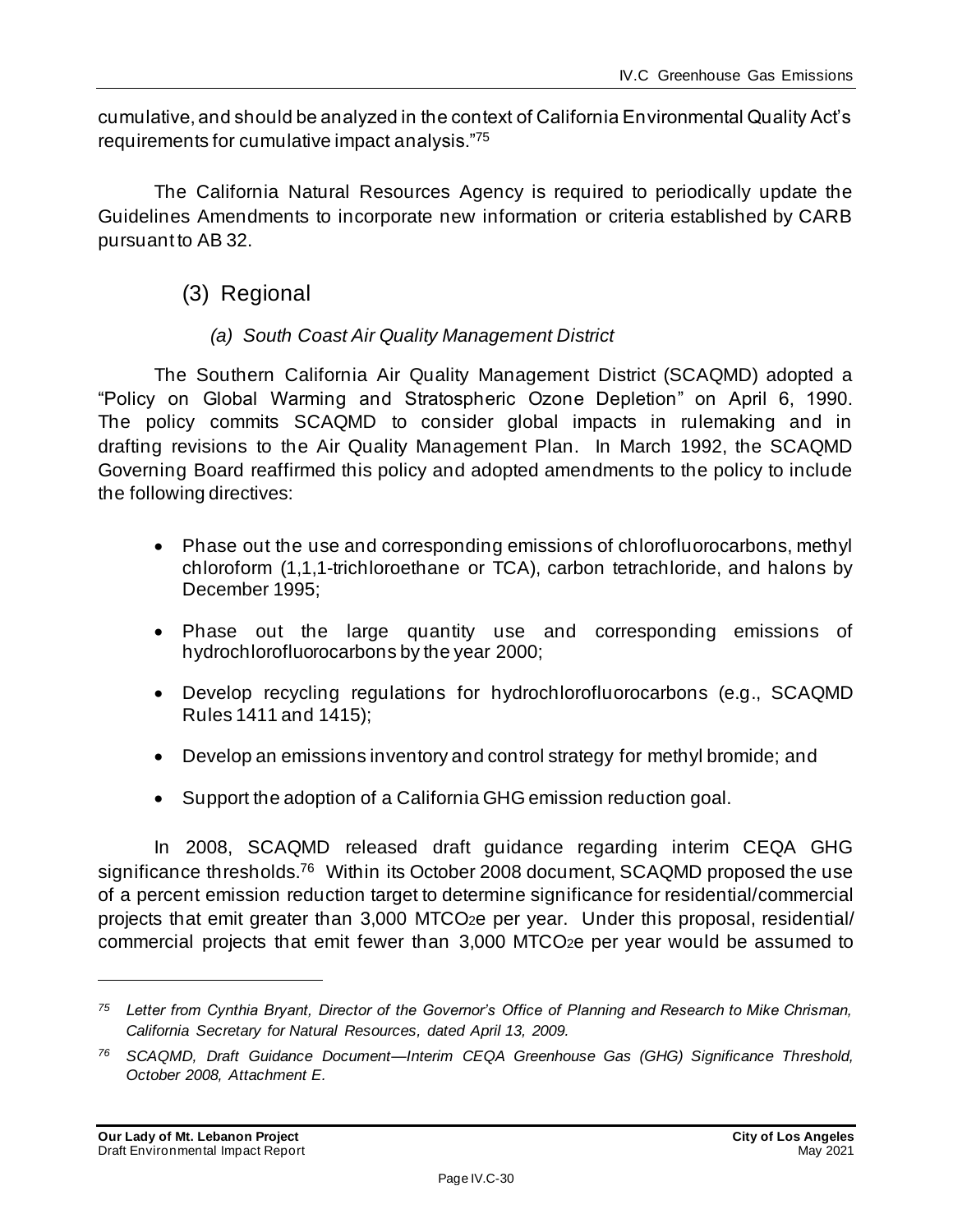have a less-than-significant impact on climate change. However, this proposed residential/commercial threshold was never adopted. On December 5, 2008, the SCAQMD Governing Board adopted the staff proposal for an interim GHG significance threshold of 10,000 MTCO2e per year for stationary source/industrial projects where SCAQMD is the lead agency. However, SCAQMD has yet to adopt a GHG significance threshold for land use development projects (e.g., residential/commercial projects).

#### *(b) Southern California Association of Governments*

To implement SB 375 and reduce GHG emissions by correlating land use and transportation planning, SCAG adopted the 2016–2040 Regional Transportation Plan/ Sustainable Communities Strategy (2016–2040 RTP/SCS) on April 7, 2016.<sup>77,78</sup> The 2016–2040 RTP/SCS reaffirms the land use policies that were incorporated into the 2012– 2035 RTP/SCS. These foundational policies, which guided the development of the 2016– 2040 RTP/SCS's strategies for land use, include the following:

- Identify regional strategic areas for infill and investment;
- Structure the plan on a three-tiered system of centers development;<sup>79</sup>
- Develop "Complete Communities";
- Develop nodes on a corridor;
- Plan for additional housing and jobs near transit;
- Plan for changing demand in types of housing;
- Continue to protect stable, existing single-family areas;
- Ensure adequate access to open space and preservation of habitat; and
- Incorporate local input and feedback on future growth.

*<sup>77</sup> SCAG, 2016–2040 RTP/SCS.*

*<sup>78</sup> SCAG, Executive Order G-16-066, SCAG 2016 SCS ARB Acceptance of GHG Quantification Determination, June 2016.*

*<sup>79</sup> Complete language: "Identify strategic centers based on a three-tiered system of existing, planned and potential relative to transportation infrastructure. This strategy more effectively integrates land use planning and transportation investment." A more detailed description of these strategies and policies can be found on pp. 90–92 of the SCAG 2008 Regional Transportation Plan, adopted in May 2008.*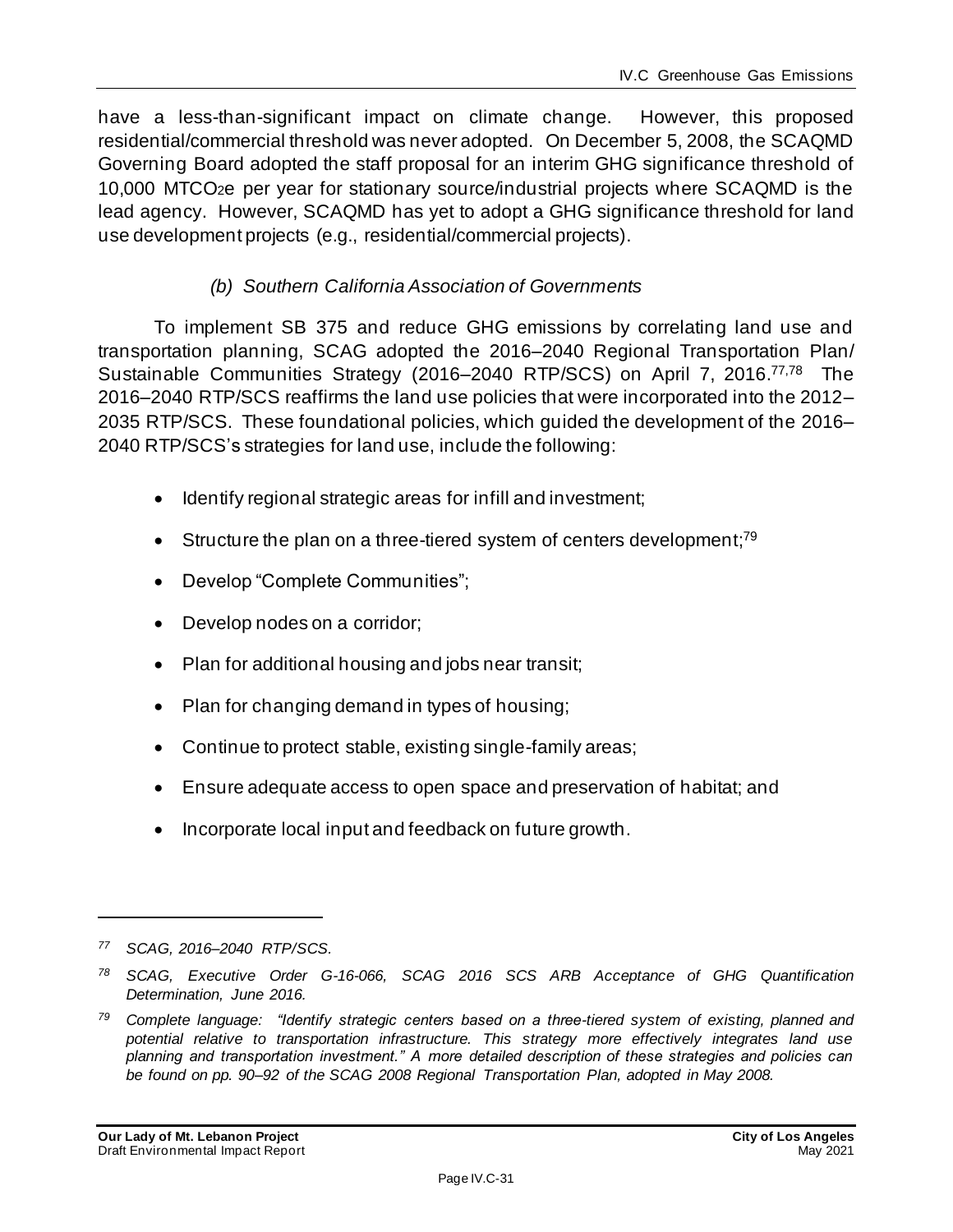The 2016–2040 RTP/SCS recognizes that transportation investments and future land use patterns are inextricably linked, and continued recognition of this close relationship will help the region make choices that sustain existing resources and expand efficiency, mobility, and accessibility for people across the region. In particular, the 2016– 2040 RTP/SCS draws a closer connection between where people live and work, and it offers a blueprint for how Southern California can grow more sustainably. The 2016–2040 RTP/SCS also includes strategies focused on compact infill development and economic growth by building the infrastructure the region needs to promote the smooth flow of goods and easier access to jobs, services, educational facilities, healthcare and more.

The 2016–2040 RTP/SCS states that the SCAG region is home to about 18.3 million people in 2012 and currently includes approximately 5.9 million homes and 7.4 million jobs.<sup>80</sup> By 2040, the integrated growth forecast projects that these figures will increase by 3.8 million people, with nearly 1.5 million more homes and 2.4 million more jobs. High Quality Transit Areas<sup>81</sup> (HQTAs) will account for 3 percent of regional total land but are projected to accommodate 46 percent and 55 percent of future household and employment growth respectively between 2012 and 2040. The 2016–2040 RTP/SCS overall land use pattern reinforces the trend of focusing new housing and employment in the region's HQTAs. HQTAs are a cornerstone of land use planning best practice in the SCAG region because they concentrate roadway repair investments, leverage transit and active transportation investments, reduce regional life cycle infrastructure costs, improve accessibility, create local jobs, and have the potential to improve public health and housing affordability.

The 2016–2040 RTP/SCS is expected to reduce per capita transportation emissions by 8 percent by 2020 and 18 percent by 2035.<sup>82</sup> Subsequent to adoption of the 2016–2040 RTP/SCS, CARB adopted in 2018 a new target requiring a 19-percent reduction in per capita passenger vehicle GHG emissions for the SCAG region by 2035. It is expected that this new target will be incorporated into the next RTP/SCS. The 2016–2040 RTP/SCS and/or the next RTP/SCS are expected to fulfill and exceed SB 375 compliance with respect to meeting the State's GHG emission reduction goals. As discussed above, OPR recommended that achieving 15 percent lower per capita (residential) or per employee (office) VMT than existing development is both generally achievable and is supported by evidence that connects this level of reduction to the State's emissions goals (i.e., SB 375

*<sup>80</sup> 2016–2040 RTP/SCS population growth forecast methodology includes data for years 2012, 2020, 2035, and 2040.*

*<sup>81</sup> Defined by the 2016–2040 RTP/SCS as generally walkable transit villages or corridors that are within 0.5 mile of a well-serviced transit stop or a transit corridor with 15-minute or less service frequency during peak commute hours*

*<sup>82</sup> SCAG, Final 2016–2040 RTP/SCS, Executive Summary, p. 8, April 2016.*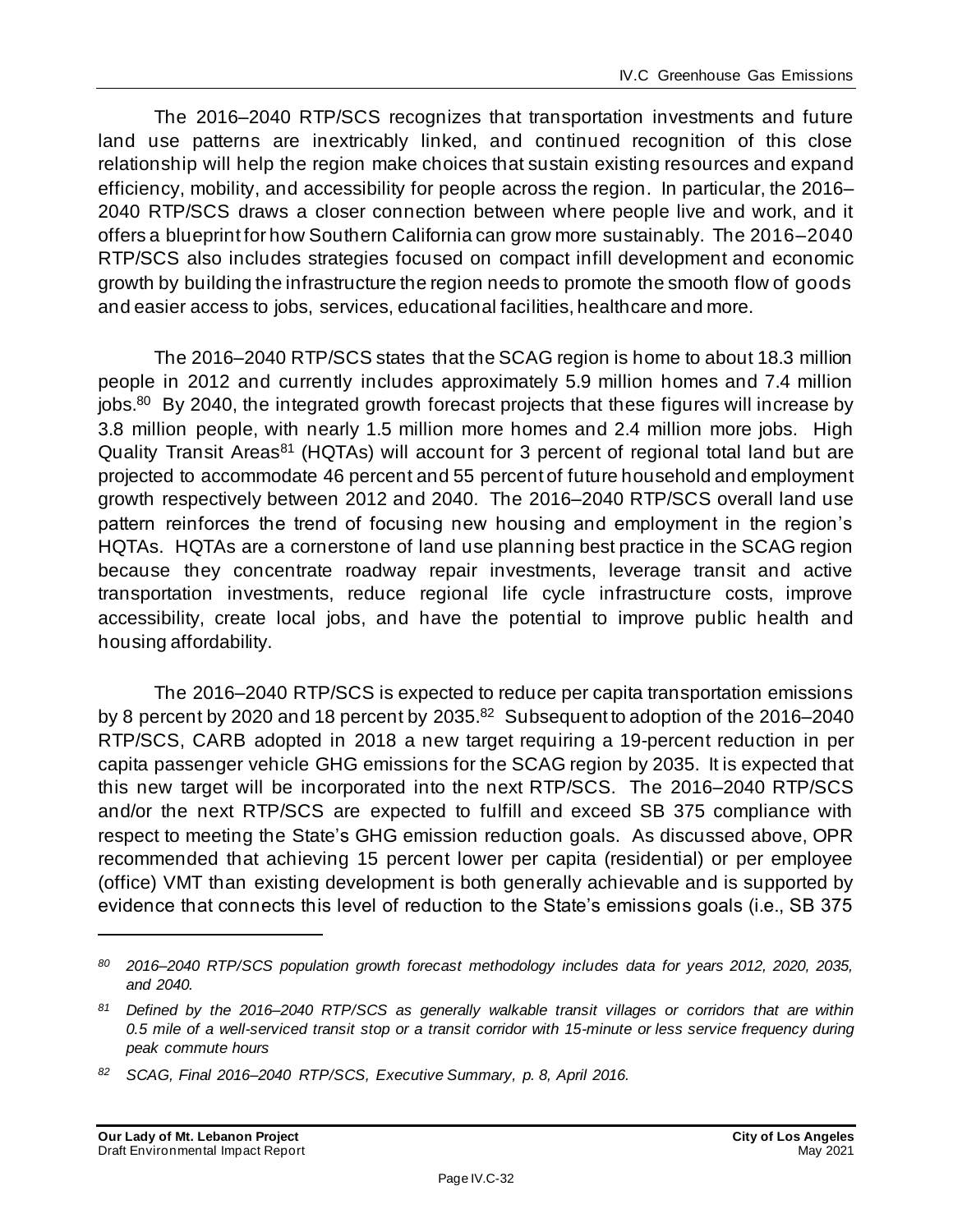goal). The reductions generated by fuel economy improvements are already included as part of the State's GHG emissions reduction program and are not double-counted in the SB 375 target calculation.

On September 3, 2020, SCAG's Regional Council adopted an updated RTP/SCS known as the 2020–2045 RTP/SCS or Connect SoCal.<sup>83</sup> As with the 2016–2020 RTP/SCS, the purpose of the 2020–2045 RTP/SCS is to meet the mobility needs of the sixcounty SCAG region over the subject planning period through a roadmap identifying sensible ways to expand transportation options, improve air quality and bolster Southern California long-term economic viability. $84$  The goals and policies of the 2020–2045 RTP/SCS are similar to, and consistent with, those of the 2016–2040 RTP/SCS. In addition, CARB's new target requiring a 19-percent reduction in per capita GHG emissions has been included in the 2020-2045 RTP/SCS to fulfill SB 375 compliance with respect to meeting the State's GHG emission reduction goals. Hence, because the Project would be consistent with the 2016–2020 RTP/SCS as discussed later in this section, the Project would also be consistent with the 2020–2045 RTP/SCS.<sup>85</sup>

(4) Local

#### *(a) City of Los Angeles Green New Deal (Sustainable City pLAn* 2019)

In April 2019, Mayor Eric Garcetti released the Green New Deal. Rather than an adopted plan, the Green New Deal is a mayoral initiative that consists of a program of actions designed to create sustainability-based performance targets through 2050 designed to advance economic, environmental, and equity objectives.<sup>86</sup> L.A.s Green New Deal is the first four-year update to the City's first Sustainable City pLAn that was released in 2015 and, therefore, replaces and supersedes the Sustainable City pLAn.<sup>87</sup> It augments, expands, and elaborates in more detail L.A.'s vision for a sustainable future and it tackles the climate emergency with accelerated targets and new aggressive goals.

*<sup>83</sup> SCAG, News Release: SCAG Regional Council Formally Adopts Connect SoCal, September 3, 2020.*

*<sup>84</sup> SCAG, News Release: SCAG Regional Council Formally Adopts Connect SoCal, September 3, 2020.*

*<sup>85</sup> For example, the Project would be consistent with both the 2016–2040 RTP/SCS and the 2020–2045 RTP/SCS because it would increase urban density within an High Quality Transit Area (HQTA) immediately adjacent to a Metro light rail station and in close proximity to more than a dozen bus routes,*  would include transit-oriented development, and would implement TDM, all of which would reduce the *City's per capita VMT and associated air emissions. Another example is that because t he Project would be consistent with the City's existing General Plan land use designation and zoning of the Project Site, it has been accounted for in the regional growth projections in both the 2016–2040 RTP/SCS and 2020– 2045 RTP/SCS.*

*<sup>86</sup> City of Los Angeles, Green New Deal (Sustainable City pLAn 2019).*

*<sup>87</sup> City of Los Angeles, Green New Deal (Sustainable City pLAn 2019).*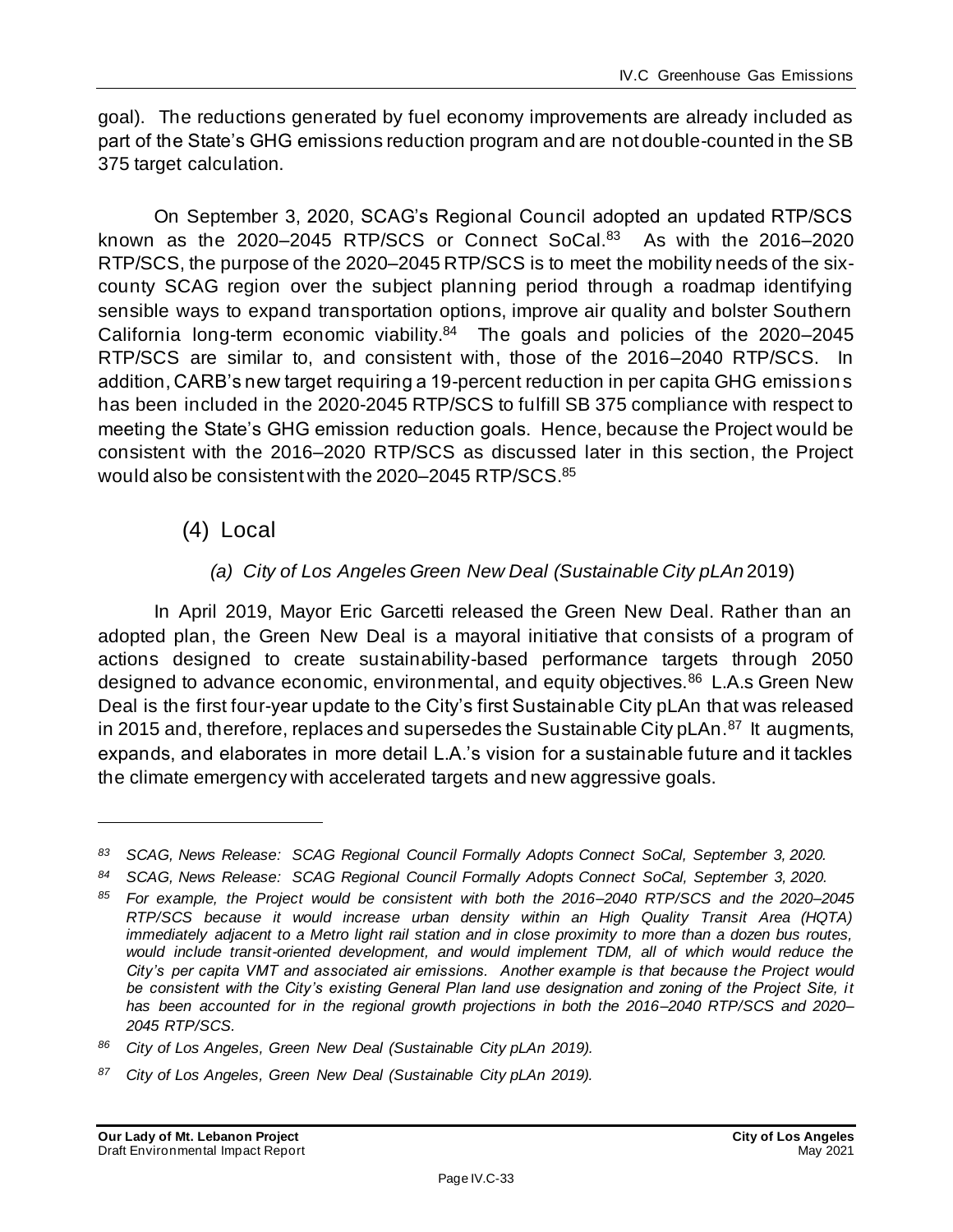While not a plan adopted solely to reduce GHG emissions, within the Green New Deal, climate mitigation is one of eight explicit benefits that help define its strategies and goals. These include reducing GHG emissions through near-term outcomes:

- Reduce potable water use per capita by 22.5 percent by 2025; 25 percent by 2035; and maintain or reduce 2035 per capita water use through 2050.
- Reduce building energy use per square feet for all building types 22 percent by 2025; 34 percent by 2035; and 44 percent by 2050 (from a baseline of 68 mmBtu/sf in 2015).
- All new buildings will be net zero carbon by 2030 and 100 percent of buildings will be net zero carbon by 2050.
- Increase cumulative new housing unit construction to 150,000 by 2025; and 275,000 units by 2035.
- Ensure 57 percent of new housing units are built within 1,500 feet of transit by 2025; and 75 percent by 2035.
- Increase the percentage of all trips made by walking, biking, micromobility/matched rides or transit to at least 35 percent by 2025, 50 percent by 2035, and maintain at least 50 percent by 2050.
- Reduce VMT per capita by at least 13 percent by 2025; 39 percent by 2035; and 45 percent by 2050.
- Increase the percentage of electric and zero emission vehicles in the city to 25 percent by 2025; 80 percent by 2035; and 100 percent by 2050.
- Increase landfill diversion rate to 90 percent by 2025; 95 percent by 2035 and 100 percent by 2050.
- Reduce municipal solid waste generation per capita by at least 15 percent by 2030, including phasing out single-use plastics by 2028 (from a baseline of 17.85 pounds of waste generated per capita per day in 2011).
- Eliminate organic waste going to landfill by 2028.
- Reduce urban/rural temperature differential by at least 1.7 degrees by 2025; an d 3 degrees by 2035.
- Ensure proportion of Angelenos living within 1/2 mile of a park or open space is at least 65 percent by 2025; 75 percent by 2035; and 100 percent by 2050.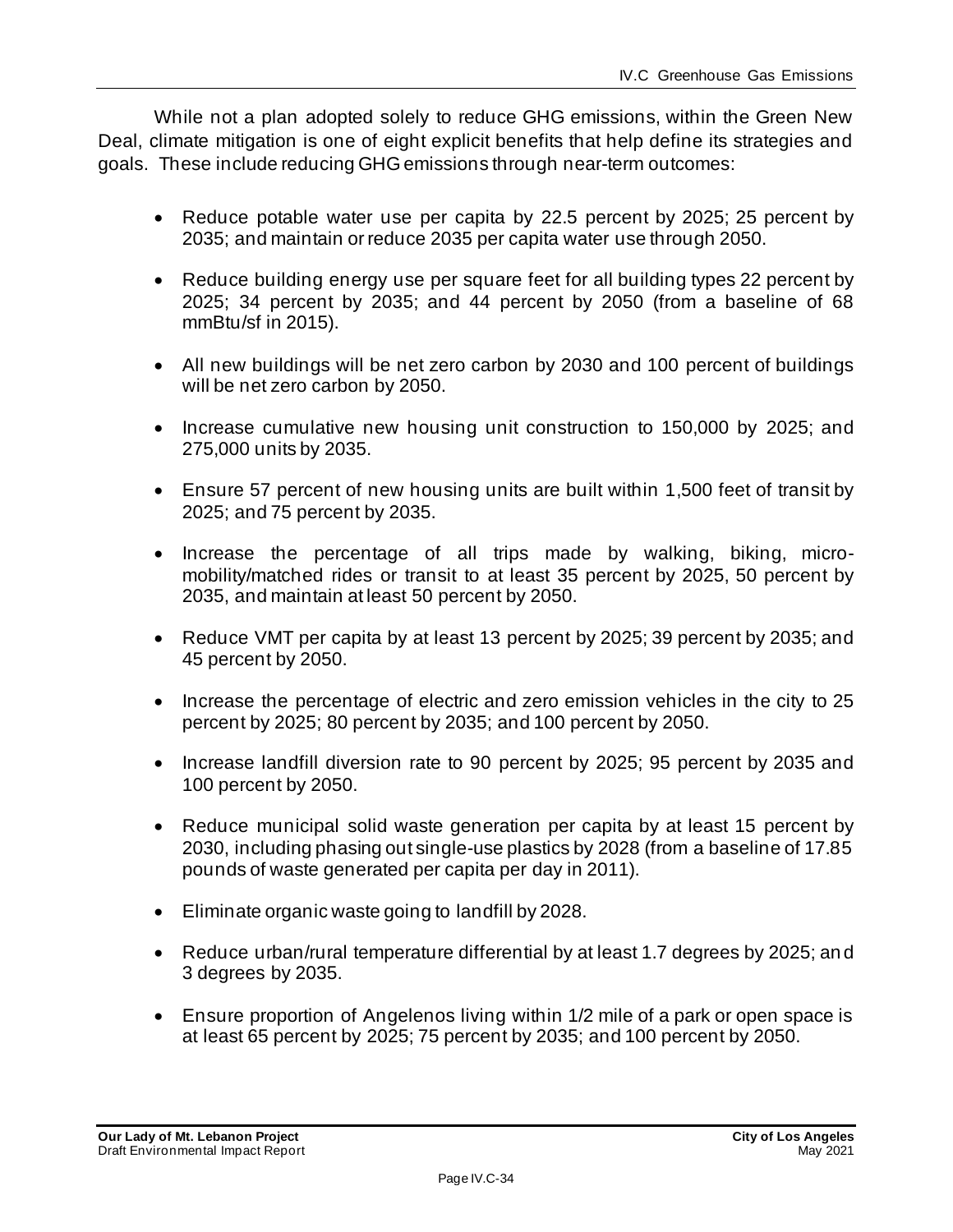#### *(b) City of Los Angeles Green Building Code*

On December 11, 2019, the Los Angeles City Council approved Ordinance No. 186,488, which amended Chapter IX of the Los Angeles Municipal Code (LAMC), referred to as the Los Angeles Green Building Code, by amending certain provisions of Article 9 to reflect local administrative changes and incorporating by reference portions of the 2019 CALGreen Code. Projects filed on or after January 1, 2020, must comply with the provisions of the Los Angeles Green Building Code Specific mandatory requirements and elective measures are provided for three categories: (1) low-rise residential buildings; (2) nonresidential and high-rise residential buildings; and (3) additions and alterations to nonresidential and high-rise residential buildings. Article 9, Division 5 includes mandatory measures for newly constructed nonresidential and high-rise residential buildings.

#### *(c) City of Los Angeles General Plan*

The City does not have a General Plan Element specific to Global Warming and GHG emissions. However, the following five goals from the Air Quality Element of the City's General Plan would also serve to reduce GHG emissions:

- Less reliance on single-occupancy vehicles with fewer commute and non-work trips;
- Efficient management of transportation facilities and system infrastructure using cost-effective system management and innovative demand-management techniques;
- Minimal impacts of existing land use patterns and future land use development on air quality by addressing the relationship between land use, transportation and air quality;
- Energy efficiency through land use and transportation planning, the use of renewable resources and less-polluting fuels and the implementation of conservation measures including passive measures, such as site orientation and tree planting; and
- Citizen awareness of the linkages between personal behavior and air pollution and participation in efforts to reduce air pollution.

#### *(d) Transportation Study Policies and Procedures*

In July 2019, the City of Los Angeles Department of Transportation (LADOT) issued the Transportation Assessment Guidelines (TAG) to create a review process that advances the City's vision of developing a safe, accessible, well-maintained, and well-connected multimodal transportation network. The TAG supersedes the previous Transportation Impact Study Guidelines from December 2016 and conforms to the requirement of SB 743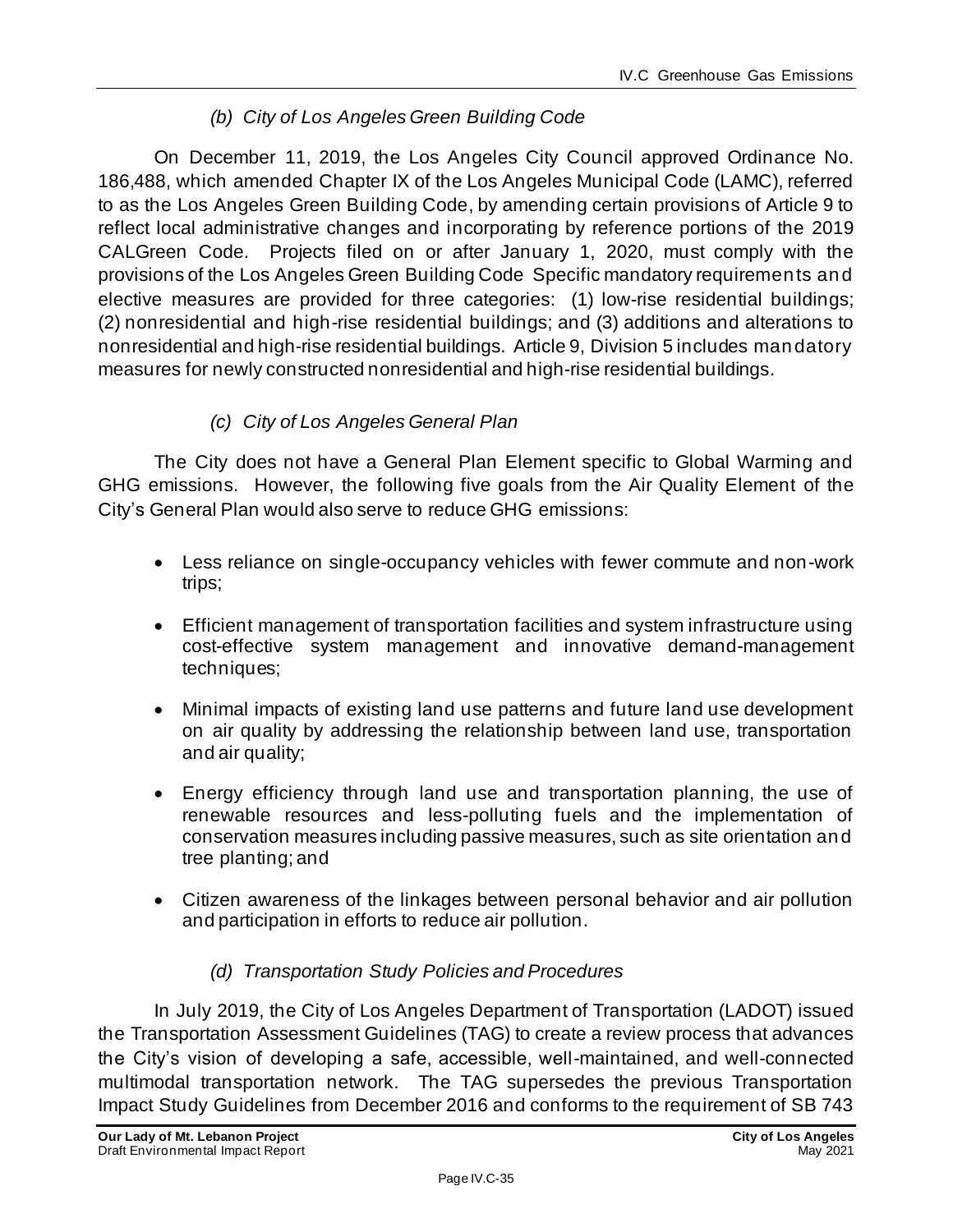which shifts the focus of transportation analysis from level of service to VMT. The TAG has been developed to identify land use development and transportation projects that may impact the transportation system; to ensure proposed land use development projects achieve site access design requirements and on-site circulation best practices; to define whether off-site improvements are needed; and to provide step-by-step guidance for assessing impacts and preparing Transportation Assessment Studies. The TAG was updated in July 2020; however, the Project's Transportation Study was approved by LADOT prior to its adoption and the July 2019 TAG applies to the Project.

# **d. Existing Conditions**

### (1) Existing Statewide GHG Emissions

GHG emissions are the result of both natural and human-influenced activities. Regarding human-influenced activities, motor vehicle travel, consumption of fossil fuels for power generation, industrial processes, heating and cooling, landfills, agriculture, and wildfires are the primary sources of GHG emissions. Without human intervention, Earth maintains an approximate balance between the emission of GHGs into the atmosphere and the storage of GHGs in oceans and terrestrial ecosystems. Events and activities, such as the industrial revolution and the increased combustion of fossil fuels (e.g., gasoline, diesel, coal, etc.), have contributed to the rapid increase in atmospheric levels of GHGs over the last 150 years. As reported by the CEC, California contributes 1 percent of global and 6 percent of national GHG emissions.<sup>88</sup> California represents approximately 12 percent of the national population. Approximately 80 percent of GHGs in California consist of CO<sup>2</sup> produced from fossil fuel combustion. The current California GHG inventory compiles statewide anthropogenic GHG emissions and carbon sinks/storage from years 2012 to 2018.<sup>89</sup> It includes estimates for CO<sub>2</sub>, CH<sub>4</sub>, N<sub>2</sub>O, HFCs, PFCs, and SF<sub>6</sub>. The GHG inventory for California for years 2012 through 2018 is presented in Table IV.C-3 on page IV.C-37.

As shown in Table IV.C-3, the GHG inventory for California in 2018 was 425.3 million MTCO2e, which achieves the AB 32 target of reducing statewide GHG emissions to below 1990 levels (431 million MTCO2e) by 2020.

*<sup>88</sup> CEC, Inventory of California Greenhouse Gas Emissions and Sinks: 1990 to 2004, CEC-600-2006-013, October 2006.*

*<sup>89</sup> A carbon inventory identifies and quantifies sources and sinks of greenhouse gases. Sinks are defined as a natural or artificial reservoir that accumulates and stores some carbon-containing chemical compound for an indefinite period.*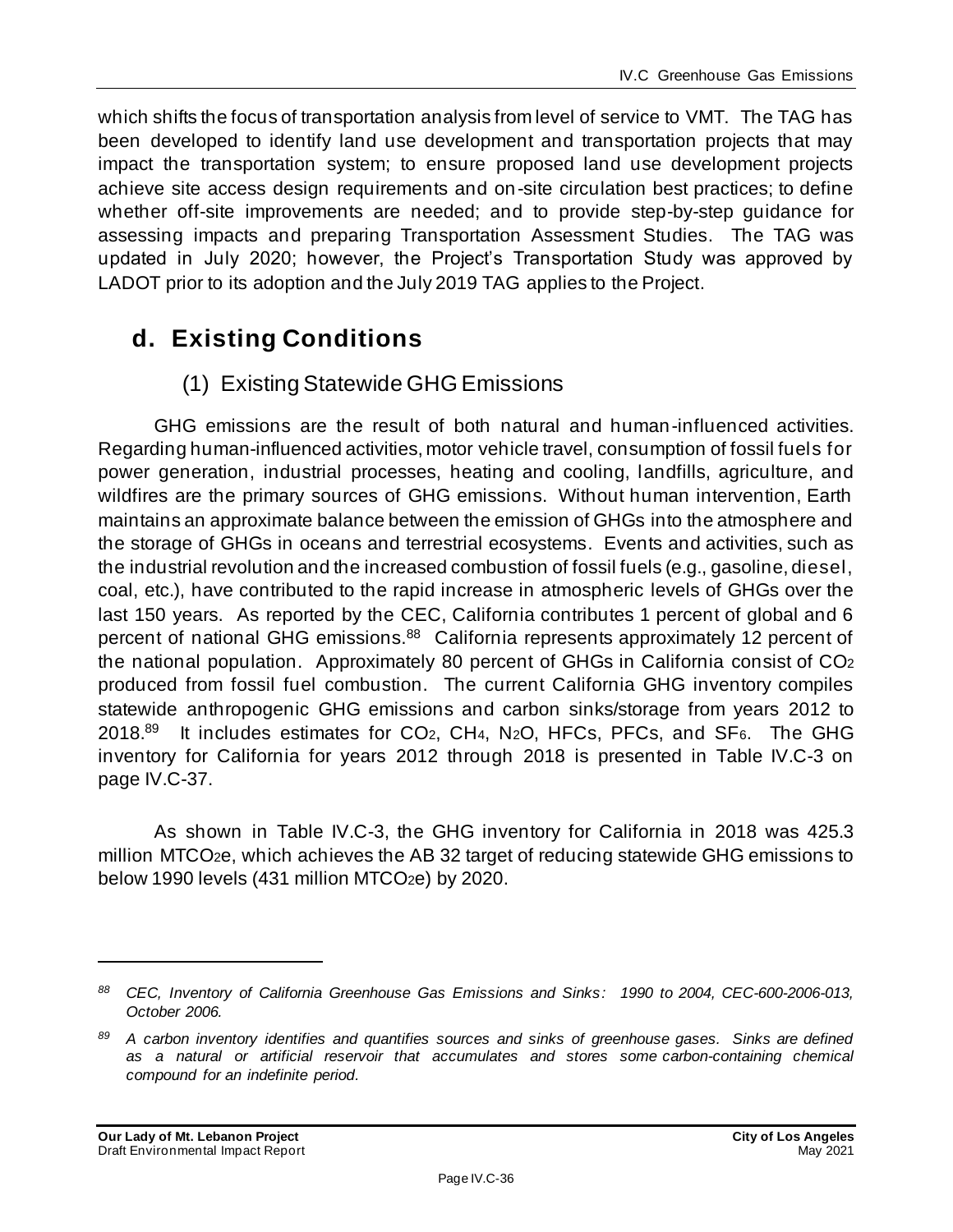#### **Table IV.C-3 California GHG Inventory (million metric tons CO2e)**

|                                        | 2012   | 2013   | 2014   | 2015   | 2016   | 2017   | 2018   |
|----------------------------------------|--------|--------|--------|--------|--------|--------|--------|
| <b>Transportation</b>                  | 161.35 | 161.24 | 162.56 | 166.19 | 169.76 | 171.02 | 169.50 |
| On Road                                | 147.71 | 147.15 | 147.85 | 151.20 | 155.16 | 156.41 | 154.45 |
| Passenger Vehicles                     | 111.77 | 111.52 | 112.20 | 116.32 | 119.02 | 119.95 | 119.45 |
| Heavy Duty Trucks                      | 35.94  | 35.62  | 35.65  | 34.88  | 36.14  | 36.45  | 35.00  |
| <b>Ships &amp; Commercial Boats</b>    | 3.60   | 3.86   | 3.95   | 3.89   | 3.72   | 3.82   | 3.74   |
| Aviation (Intrastate)                  | 3.75   | 3.93   | 3.90   | 4.22   | 4.44   | 4.68   | 4.65   |
| Rail                                   | 2.47   | 2.40   | 2.63   | 2.42   | 2.17   | 1.83   | 2.22   |
| Off Road                               | 2.23   | 2.33   | 2.43   | 2.53   | 2.63   | 2.73   | 2.83   |
| <b>Unspecified</b>                     | 1.58   | 1.57   | 1.79   | 1.93   | 1.64   | 1.55   | 1.61   |
| <b>Percent of Total Emissions</b>      | 36%    | 36%    | 37%    | 38%    | 40%    | 40%    | 40%    |
| <b>Electric Power</b>                  | 98.16  | 91.39  | 88.85  | 84.83  | 68.57  | 62.13  | 63.11  |
| <b>In-State Generation</b>             | 53.75  | 51.41  | 52.05  | 50.88  | 42.20  | 38.18  | 38.54  |
| Natural Gas                            | 49.72  | 47.66  | 47.07  | 46.19  | 38.18  | 34.65  | 35.00  |
| <b>Other Fuels</b>                     | 3.11   | 2.88   | 4.11   | 3.57   | 2.61   | 2.66   | 2.71   |
| <b>Fugitive and Process Emissions</b>  | 0.91   | 0.87   | 0.88   | 1.12   | 1.42   | 0.88   | 0.83   |
| <b>Imported Electricity</b>            | 44.42  | 39.99  | 36.80  | 33.94  | 26.36  | 23.95  | 24.57  |
| <b>Unspecified Imports</b>             | 17.40  | 11.83  | 13.45  | 11.22  | 9.69   | 8.85   | 11.57  |
| Specified Imports                      | 27.02  | 28.15  | 23.35  | 22.72  | 16.67  | 15.10  | 13.00  |
| <b>Percent of Total Emissions</b>      | 22%    | 20%    | 20%    | 19%    | 16%    | 15%    | 15%    |
| <b>Commercial and Residential</b>      | 43.50  | 44.18  | 38.23  | 38.84  | 40.61  | 41.27  | 41.37  |
| <b>Residential Fuel Use</b>            | 28.18  | 28.99  | 23.80  | 24.22  | 25.25  | 25.99  | 25.74  |
| Natural Gas                            | 25.76  | 26.53  | 21.58  | 21.90  | 22.80  | 23.62  | 23.23  |
| <b>Other Fuels</b>                     | 1.55   | 1.59   | 1.34   | 1.43   | 1.56   | 1.48   | 1.62   |
| <b>Fugitive Emissions</b>              | 0.87   | 0.88   | 0.88   | 0.89   | 0.89   | 0.89   | 0.90   |
| <b>Commercial Fuel Use</b>             | 13.40  | 13.29  | 12.49  | 12.69  | 13.14  | 12.99  | 13.46  |
| Natural Gas                            | 11.25  | 11.28  | 10.40  | 10.50  | 10.90  | 11.06  | 11.13  |
| <b>Other Fuels</b>                     | 2.15   | 2.00   | 2.09   | 2.18   | 2.24   | 1.93   | 2.32   |
| Commercial Cogeneration Heat<br>Output | 0.54   | 0.50   | 0.52   | 0.52   | 0.78   | 0.85   | 0.72   |
| Other Commercial and Residential       | 1.39   | 1.40   | 1.41   | 1.42   | 1.43   | 1.44   | 1.45   |
| <b>Percent of Total Emissions</b>      | 10%    | 10%    | 9%     | 9%     | 9%     | 10%    | 10%    |
| Industrial                             | 88.88  | 91.61  | 92.44  | 90.15  | 88.91  | 88.73  | 89.18  |
| Refineries                             | 29.84  | 29.43  | 29.78  | 28.35  | 29.78  | 30.05  | 30.07  |
| General Fuel Use                       | 18.98  | 19.47  | 19.91  | 19.41  | 19.24  | 18.79  | 18.57  |
| Natural Gas                            | 14.48  | 14.37  | 15.38  | 14.63  | 15.42  | 15.01  | 15.49  |
| <b>Other Fuels</b>                     | 4.49   | 5.10   | 4.53   | 4.78   | 3.82   | 3.78   | 3.07   |
| Oil & Gas Extraction <sup>a</sup>      | 16.76  | 18.92  | 19.20  | 19.27  | 16.75  | 16.87  | 16.68  |
| <b>Fuel Use</b>                        | 14.87  | 16.94  | 17.17  | 17.22  | 14.84  | 14.94  | 14.61  |
| <b>Fugitive Emissions</b>              | 1.89   | 1.98   | 2.03   | 2.05   | 1.91   | 1.93   | 2.08   |
| <b>Cement Plants</b>                   | 6.93   | 7.21   | 7.66   | 7.47   | 7.60   | 7.66   | 7.88   |
| <b>Clinker Production</b>              | 4.22   | 4.47   | 4.78   | 4.69   | 4.67   | 4.85   | 4.96   |
| Fuel Use                               | 2.70   | 2.74   | 2.88   | 2.77   | 2.93   | 2.81   | 2.91   |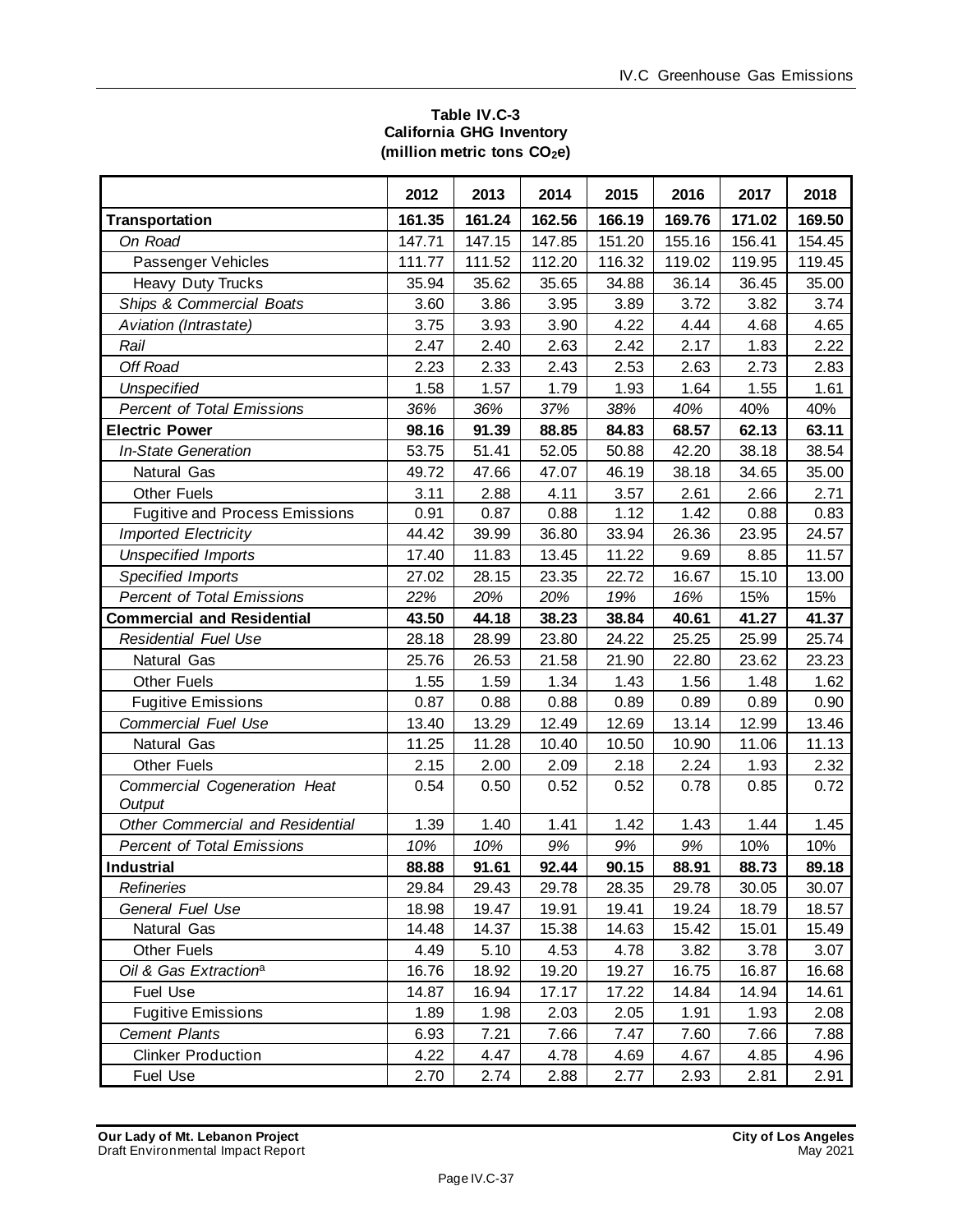|                                                    | 2012  | 2013  | 2014  | 2015  | 2016  | 2017  | 2018  |
|----------------------------------------------------|-------|-------|-------|-------|-------|-------|-------|
| Cogeneration Heat Output                           | 8.96  | 9.01  | 8.25  | 7.98  | 7.84  | 7.59  | 8.10  |
| <b>Other Process Emissions</b>                     | 7.42  | 7.58  | 7.63  | 7.67  | 7.69  | 7.77  | 7.88  |
| <b>Percent of Total Emissions</b>                  | 20%   | 20%   | 21%   | 20%   | 21%   | 21%   | 21%   |
| <b>Recycling and Waste</b>                         | 8.65  | 8.69  | 8.76  | 8.83  | 8.90  | 8.99  | 9.09  |
| Landfillsb                                         | 8.36  | 8.39  | 8.45  | 8.50  | 8.56  | 8.64  | 8.73  |
| Composting                                         | 0.29  | 0.30  | 0.31  | 0.33  | 0.34  | 0.35  | 0.36  |
| <b>Percent of Total Emissions</b>                  | 2%    | 2%    | 2%    | 2%    | 2%    | 2%    | 2%    |
| <b>High Global Warming Potential</b>               | 15.54 | 16.75 | 17.73 | 18.60 | 19.26 | 19.99 | 20.46 |
| Ozone Depleting Substance<br><b>Substitutes</b>    | 15.25 | 16.38 | 17.42 | 18.32 | 19.00 | 19.64 | 20.15 |
| Electricity Grid SF6 Lossesc                       | 0.24  | 0.29  | 0.17  | 0.14  | 0.10  | 0.18  | 0.14  |
| Semiconductor Manufacturing <sup>b</sup>           | 0.06  | 0.08  | 0.14  | 0.14  | 0.16  | 0.17  | 0.17  |
| <b>Percent of Total Emissions</b>                  | 3%    | 4%    | 4%    | 4%    | 4%    | 5%    | 5%    |
| Agricultured                                       | 35.46 | 33.76 | 34.80 | 33.33 | 33.16 | 32.32 | 32.57 |
| Livestock                                          | 23.89 | 22.92 | 23.24 | 22.66 | 22.57 | 22.88 | 22.82 |
| <b>Enteric Fermentation (Digestive</b><br>Process) | 11.52 | 11.22 | 11.28 | 10.95 | 10.93 | 11.14 | 11.13 |
| Manure Management                                  | 12.38 | 11.71 | 11.96 | 11.70 | 11.64 | 11.74 | 11.69 |
| Crop Growing & Harvesting                          | 7.70  | 7.13  | 7.04  | 6.28  | 6.62  | 6.33  | 6.52  |
| Fertilizers                                        | 5.94  | 5.52  | 5.45  | 4.93  | 5.04  | 5.02  | 5.08  |
| Soil Preparation and Disturbances                  | 1.68  | 1.52  | 1.51  | 1.27  | 1.50  | 1.22  | 1.35  |
| Crop Residue Burning                               | 0.08  | 0.08  | 0.08  | 0.08  | 0.08  | 0.09  | 0.10  |
| General Fuel Use                                   | 3.88  | 3.71  | 4.51  | 4.40  | 3.97  | 3.11  | 3.23  |
| <b>Diesel</b>                                      | 2.47  | 2.53  | 3.39  | 3.66  | 3.21  | 2.40  | 2.48  |
| <b>Natural Gas</b>                                 | 0.70  | 0.69  | 0.63  | 0.64  | 0.72  | 0.67  | 0.74  |
| Gasoline                                           | 0.71  | 0.49  | 0.49  | 0.10  | 0.04  | 0.05  | 0.01  |
| <b>Other Fuels</b>                                 | 0.00  | 0.00  | 0.00  | 0.00  | 0.00  | 0.00  | 0.00  |
| <b>Percent of Total Emissions</b>                  | 8%    | 7%    | 8%    | 7%    | 7%    | 7%    | 7%    |
| <b>Total Net Emissions</b>                         | 451.6 | 447.6 | 443.4 | 440.8 | 429.2 | 424.5 | 425.3 |

#### **Table IV.C-3 (Continued) California GHG Inventory (million metric tons CO2e)**

*<sup>a</sup>Reflects emissions from combustion of fuels plus fugitive emissions.*

*<sup>b</sup>These categories are listed in the Industrial sector of CARB's GHG Emission Inventory sectors.*

*<sup>c</sup>This category is listed in the Electric Power sector of CARB's GHG Emission Inventory sectors.*

*<sup>d</sup>Reflects use of updated USEPA models for determining emissions from livestock and fertilizers.*

*Source: California GHG Inventory for 2000–2018—by Category as Defined in the 2008 Climate Change Scoping Plan million metric tons of CO2e—(based upon IPCC Second Assessment Report's Global Warming Potentials).*

(2) Existing ProjectSite Emissions

The Project Site is currently developed with a number of office and church buildings with a total of 12,370 square feet of floor area and a surface parking lot. Mobile source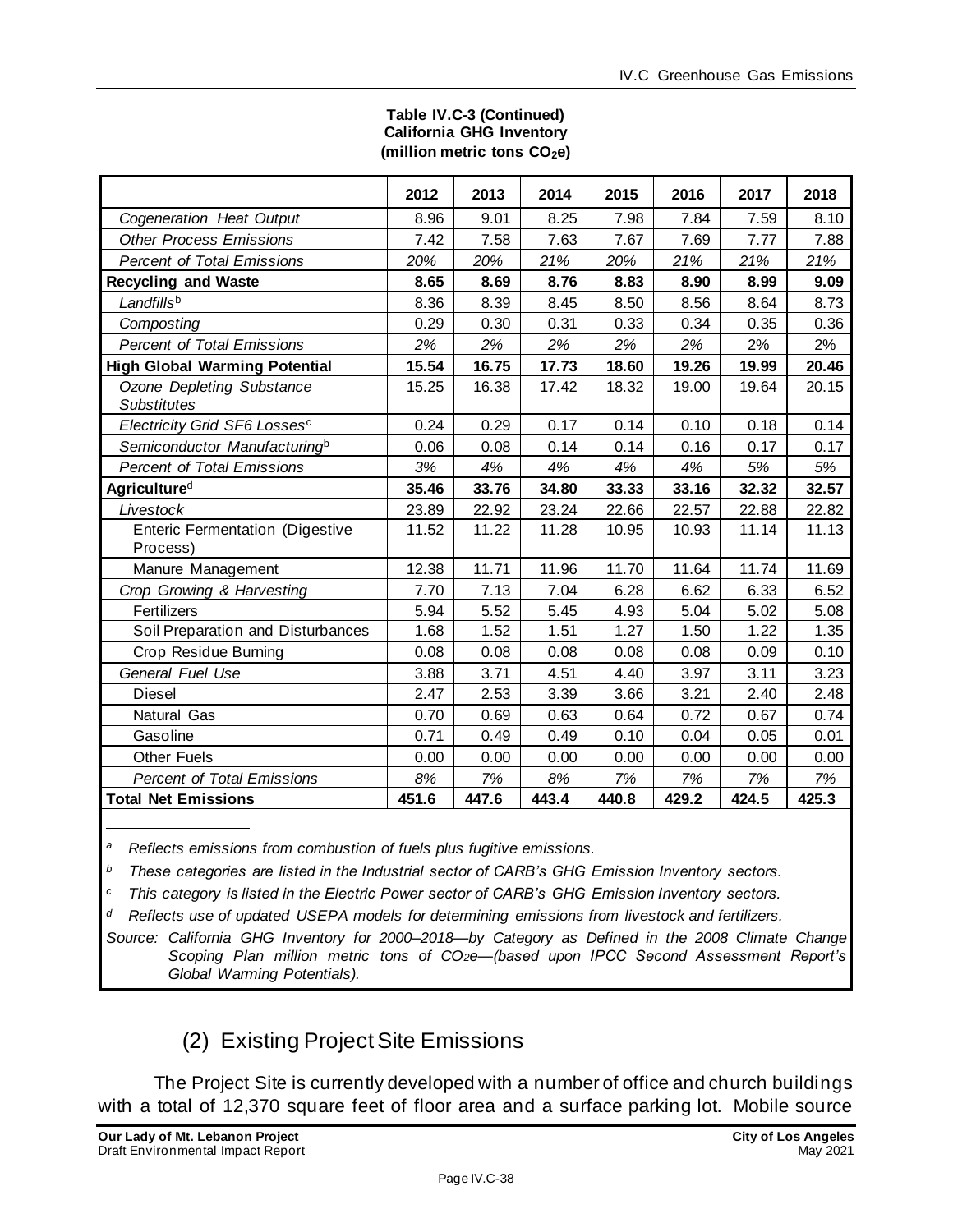emissions are generated by motor vehicle trips to and from the Project Site. Area source emissions are generated by the use of maintenance equipment, landscape equipment, and products that contain solvents. Energy source emissions are typically associated with building natural gas usage. Table IV.C-4 below presents an estimate of the existing emissions within the Project Site.

| <b>Scope</b>                | Metric Tons of Carbon Dioxide Equivalent <sup>a</sup><br>(MTCO <sub>2</sub> e) |
|-----------------------------|--------------------------------------------------------------------------------|
| Area                        | $<$ 1                                                                          |
| Energy                      | 93                                                                             |
| Mobile                      | 146                                                                            |
| Solid Waste                 | 13                                                                             |
| Water/Wastewater Generation |                                                                                |
| <b>Total Emissions</b>      | 260                                                                            |
|                             |                                                                                |

**Table IV.C-4 Existing Project Site Annual GHG Emissions Summary** 

*Numbers may not add up exactly due to rounding.*

<sup>a</sup> CO<sub>2</sub><sup>*e*</sup> was calculated using CalEEMod and the results are provided in Section 2.0 of the *Operational (Baseline) CalEEMod output file within Appendix B to this Draft EIR. Source: Eyestone Environmental, 2020.*

# **3. Project Impacts**

# **a. Thresholds of Significance**

# (1) State CEQA Guidelines Appendix G

In accordance with Appendix G to the State CEQA Guidelines (CEQA Guidelines), the Project would have a significant impact related to GHGs if it would:

# *Threshold (a): Generate GHG emissions, either directly or indirectly, that may have a significant impact on the environment; or*

### *Threshold (b): Conflict with any applicable plan, policy or regulation of an agency adopted for the purpose of reducing the emissions of GHGs.*

Section 15064.4 of the CEQA Guidelines provides that a lead agency shall make a good-faith effort, based to the extent possible on scientific and factual data, to describe, calculate, or estimate the amount of greenhouse gas emissions resulting from a project. It also states that the lead agency shall have the discretion to determine, in the context of a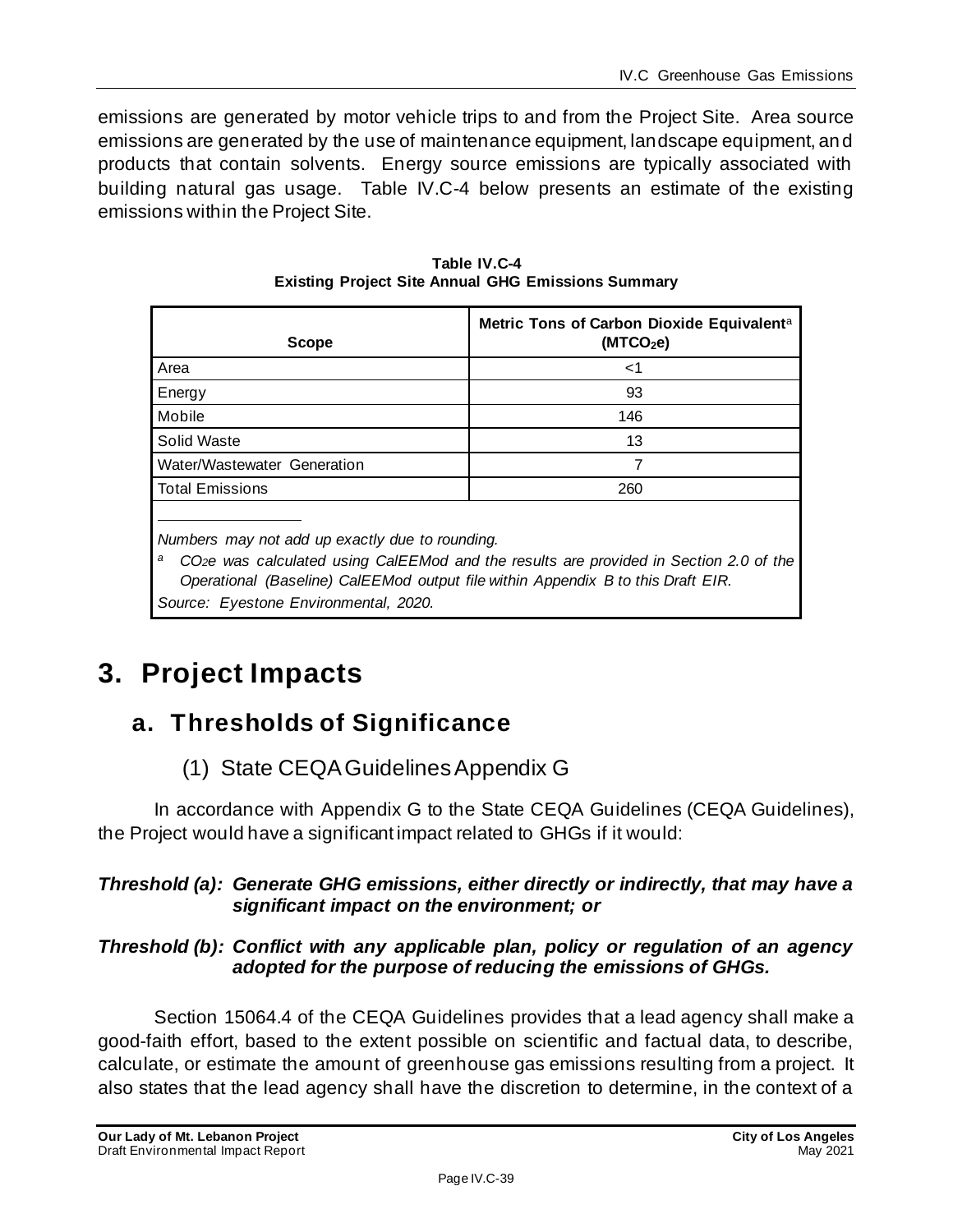particular project, whether to: (1) quantify greenhouse gas emissions resulting from a project; and/or (2) rely on a qualitative analysis or performance based standards. Lead agencies should consider several factors when determining of significance of GHG emissions from a project: (a) the extent to which the project may increase or reduce GHG emissions as compared to the existing environmental setting; (b) whether a project exceeds a significance threshold that the lead agency determines applies to the project; and (c) the extent to which the project complies with regulations or requirements adopted to implement a statewide, regional or local plan for the reduction or mitigation of greenhouse gas emissions.

Section 15064.4 does not establish any threshold of significance. Lead agencies have the discretion to establish significance thresholds for their respective jurisdictions, and in establishing those thresholds, a lead agency may appropriately look to thresholds developed by other public agencies, or suggested by other experts, such as the California Air Pollution Control Officers Association (CAPCOA), as long as any threshold chosen is supported by substantial evidence (see CEQA Guidelines Section 15064.7(c)). The CEQA Guidelines also clarify that the effects of GHG emissions are cumulative, and should be analyzed in the context of CEQA's requirements for cumulative impact analysis (see CEQA Guidelines Section  $15130(f)$ ).<sup>90</sup> As a note, the CEQA Guidelines were amended in response to SB 97. In particular, the CEQA Guidelines were amended to specify that compliance with a GHG emissions reduction plan renders a cumulative impact insignificant.

Per CEQA Guidelines Section 15064(h)(3), a project's incremental contribution to a cumulative impact can be found not cumulatively considerable if the project would comply with an approved plan or mitigation program that provides specific requirements that would avoid or substantially lessen the cumulative problem within the geographic area of the project.<sup>91</sup> To qualify, such plans or programs must be specified in law or adopted by the public agency with jurisdiction over the affected resources through a public review process to implement, interpret, or make specific the law enforced or administered by the public agency.<sup>92</sup> Examples of such programs include a "water quality control plan, air quality attainment or maintenance plan, integrated waste management plan, habitat conservation plan, natural community conservation plans [and] plans or regulations for the reduction of greenhouse gas emissions."<sup>93</sup> Therefore, Section 15064(h)(3) allows a lead agency to make a finding of a less than significant impact for cumulative GHG emissions if

*<sup>90</sup> See, generally, Section 15130(f); see also Letter from Cynthia Bryant, Director of the Office of Planning and Research to Mike Chrisman, Secretary for Natural Resources, dated April 13, 2009.*

*<sup>91</sup> 14 CCR Section 15064(h)(3).*

*<sup>92</sup> 14 CCR Section 15064(h)(3).*

*<sup>93</sup> 14 CCR Section 15064(h)(3).*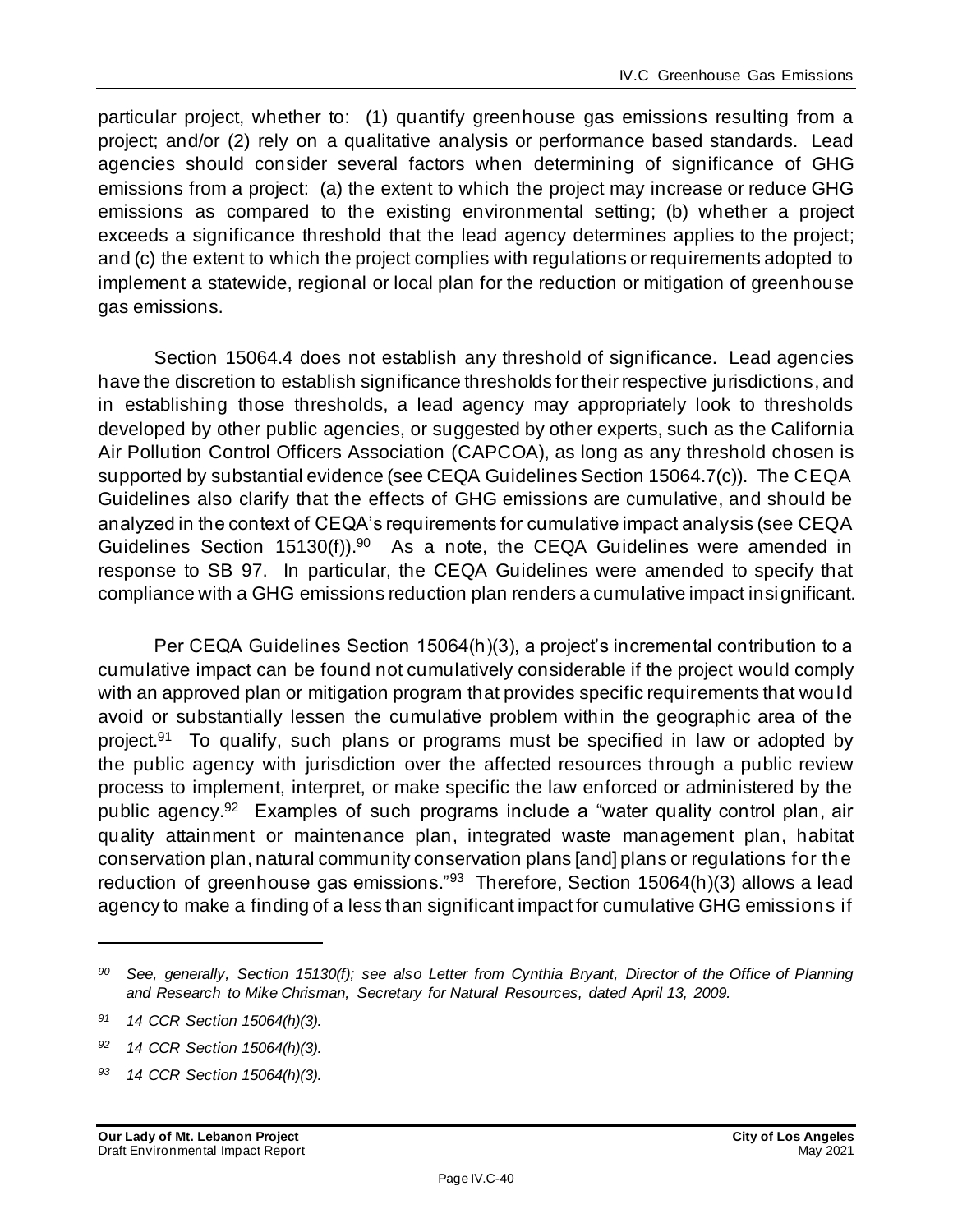a project complies with adopted programs, plans, policies and/or other regulatory strategies to reduce GHG emissions.<sup>94</sup>

The City has not adopted a numeric significance threshold for the analysis of GHG impacts. In the absence of any adopted quantitative threshold, the significance of the Project's GHG emissions is evaluated consistent with CEQA Guidelines Section 15064.4(b)(2) by considering whether the Project complies with applicable plans, policies, regulations and requirements adopted to implement a statewide, regional, or local plan for the reduction or mitigation of GHG emissions, including CARB's 2017 Climate Change Scoping Plan, SCAG's 2016-2040 RTP/SCS, SCAG's 2020-2045 RTP/SCS, L.A.'s Green New Deal (Sustainable City' pLAn 2019), and the Los Angeles Green Building Code.

# (2) SCAQMD Thresholds

As discussed above, SCAQMD has an interim GHG significance threshold of 10,000 MTCO2e per year for stationary source/industrial projects where SCAQMD is the lead agency. This SCAQMD interim GHG significance threshold is not applicable to the Project because it is a residential project and the City is the Lead Agency.

# (3) 2006 L.A. CEQA Thresholds Guide

The *L.A. CEQA Thresholds Guide* does not identify criteria to evaluate GHG emissions impacts. Thus, the potential for the Project to result in impacts from GHG emissions is based on the CEQA Guidelines Appendix G thresholds above. To answer both of those threshold questions, the City has considered whether the Project is consistent with the following plans and regulations:

# • AB 32's 2008 Scoping Plan and Subsequent Updates

*<sup>94</sup> See, for example, San Joaquin Valley Air Pollution Control District, CEQA Determinations of Significance tor Projects Subject to ARB's GHG Cap-and-Trade Regulation, APR—2030 (June 25, 2014), in which the SJVAPCD "determined that GHG emissions increases that are covered under ARB's Cap-and-Trade regulation cannot constitute significant increases under CEQA…" SCAQMD has taken this position in*  CEQA documents it has produced as a lead agency. SCAQMD has prepared three Negative *Declarations and one Draft Environmental Impact Report that demonstrate SCAQMD has applied its 10,000 MTCO2e/yr. significance threshold in such a way that GHG emissions covered by the Cap-and-Trade Program do not constitute emissions that must be measured against the threshold. See: SCAQMD, Final Negative Declaration for: Ultramar Inc. Wilmington Refinery Cogeneration Project, SCH No. 2012041014 (October 2014); SCAQMD, Final Negative Declaration tor Phillips 66 Los Angeles Refinery Carson Plant—Crude Oil Storage Capacity Project, SCH No. 2013091029 (December 2014); Final Mitigated Negative Declaration for Toxic Air Contaminant Reduction for Compliance with SCAQMD Rules 1420.1 and 1402 at the Exide Technologies Facility in Vernon, CA, SCH No. 2014101040 (December 2014); and Draft Environmental Impact Report for the Breitburn Santa Fe Springs Blocks 400/700 Upgrade Project, SCH No. 2014121014 (April 2014).*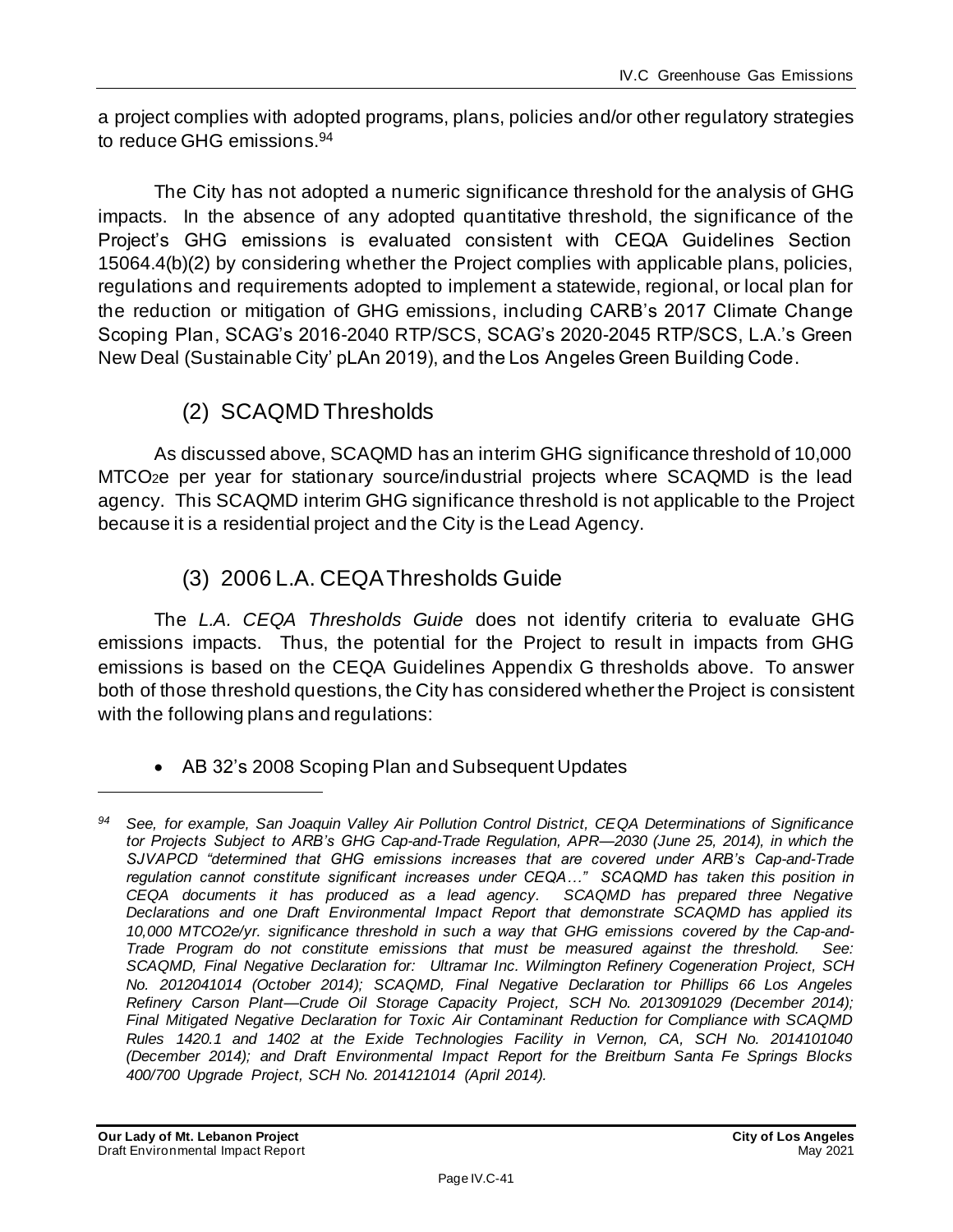- SCAG's 2016-2040 and 2020-2045 RTP/SCS, consistent with SB 375
- City of Los Angeles Green New Deal
- Los Angeles Green Building Code.

As discussed above, OPR has noted that lead agencies "should make a good-faith effort to calculate or estimate GHG emissions" from a project.<sup>95</sup> GHG emissions are quantified below, consistent with OPR guidelines.

# **b. Methodology**

Amendments to Section 15064.4 of the CEQA Guidelines were adopted to assist lead agencies in determining the significance of the impacts of GHG emissions. Consistent with existing CEQA practice, Section 15064.4 gives lead agencies the discretion to determine whether to quantify GHGs resulting from a project; and/or rely on a qualitative analysis.

The City has not adopted a numerical significance threshold for assessing impacts related to GHG emissions. Nor have the SCAQMD, OPR, CARB, CAPCOA, or any other state or regional agency adopted a numerical significance threshold for assessing GHG emissions that the City has adopted that would be applicable to the Project. Since the City has not adopted any numerical threshold of significance for GHG emissions, the methodology for evaluating the Project's impacts related to GHG emissions focuses on its consistency with statewide, regional, and local plans adopted for the purpose of reducing and/or mitigating GHG emissions. This evaluation of consistency with such plans is the sole basis for determining the significance of the Project's GHG-related impacts on the environment consistent with CEQA Guidelines section 15064.4. While, the City has not adopted a local climate action plan for reducing GHG emissions, the City has established (through a mayoral initiative) goals and actions to reduce the generation and emission of GHGs from both public and private activities in the City of Los Angeles' Green New Deal. Based on CEQA case law, when no guidance exists, the lead agency may look to and assess general compliance with comparable regulatory schemes.<sup>96</sup>

*<sup>95</sup> OPR Technical Advisory, p. 5.*

*<sup>96</sup> See Protect Historic Amador Waterways v. Amador Water Agency (2004) 116 Cal. App. 4th 1099, 1107 ["'[A] lead agency's use of existing environmental standards in determining the significance of a project's environmental impacts is an effective means of promoting consistency in significance determinations and integrating CEQA environmental review activities with other environmental program planning and resolution."'"]. Lead agencies can, and often do, use regulatory agencies' performance standards. A project's compliance with these standards usually is presumed to provide an adequate level of protection (Footnote continued on next page)*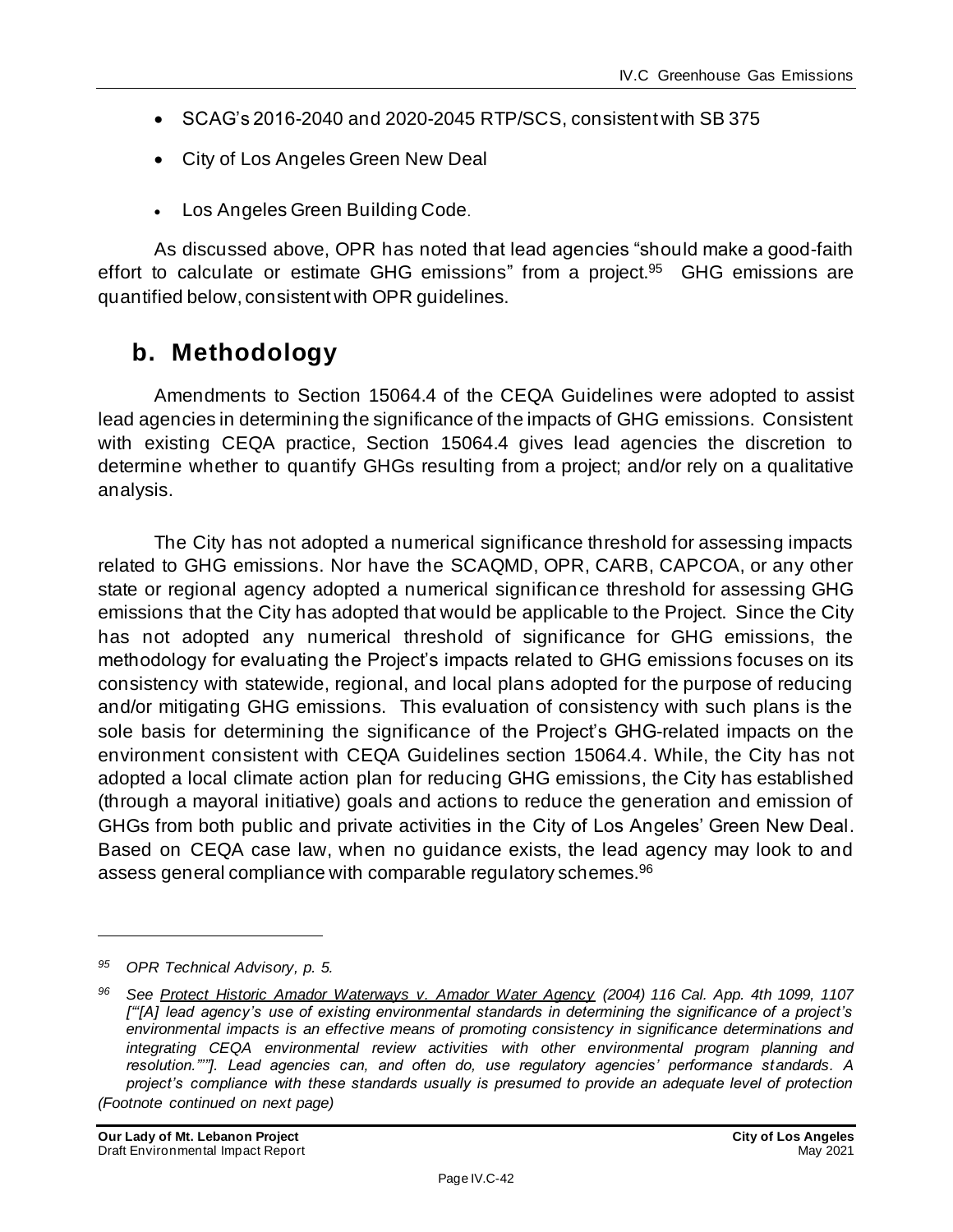In evaluating climate change impacts, the OPR recommends consideration of the project's consistency with the State's long-term climate goals or strategies to reduce GHG emissions.<sup>97</sup> The lead agency may also use modeling to estimate greenhouse gas emissions from a project.<sup>98</sup> This allows a lead agency to quantify greenhouse gas emissions resulting from a project. Here, any quantification is for informational purposes, and is not used for a comparative analysis or as a threshold of significance.

In summary, as the lead agency, the City has determined that a project's significant impact with regard to climate change be evaluated solely on the basis of consistency with the climate change plans. This approach is aligned with the threshold of significance established by the City for the Project, which is whether the Project complies with applicable plans, policies, regulations and requirements adopted to implement a statewide, regional, or local plan for the reduction or mitigation of GHG emissions, as noted above.

As noted above, for informational purposes only, this Draft EIR also estimates the quantity of GHGs the Project would emit. This estimate informs the public and the decision makers of the extent to which the Project may increase or reduce GHGs compared to existing conditions. The primary purpose of quantifying the Project's GHG emissions is to satisfy CEQA Guidelines Section 15064.4(a), which calls for a good-faith effort to describe and calculate emissions. The estimated emissions inventory is also used to estimate the GHG reductions associated with the Project. However, the determination of whether or not the Project would have a significant impact with regard to GHG emissions is not based on the numeric amount of GHG emissions resulting from the Project.

# (1) Consistency with Plans

The Project's GHG impacts were evaluated by assessing the Project's consistency with applicable statewide, regional, and local GHG reduction plans and strategies. As discussed previously, the Project will be evaluated for consistency with CARB's 2008 Climate Change Scoping Plan and subsequent updates, SCAG's 2016–2040 and 2020- 2045 RTP/SCS, and the City's Green New Deal.

The OPR encourages lead agencies to make use of programmatic mitigation plans and programs from which to tier when they perform individual project analyses. On a

*for environmental resources. See, e.g., Cadiz Land Co. v. Rail Cycle (2000) 83 Cal.App.4th 74, 99 (upholding use of regulatory agency performance standard).*

*<sup>97</sup> Governor's Office of Planning and Research, Proposed Updates to the CEQA Guidelines—Final (Nov 2017).*

*<sup>98</sup> CEQA Guidelines Section 15064.4*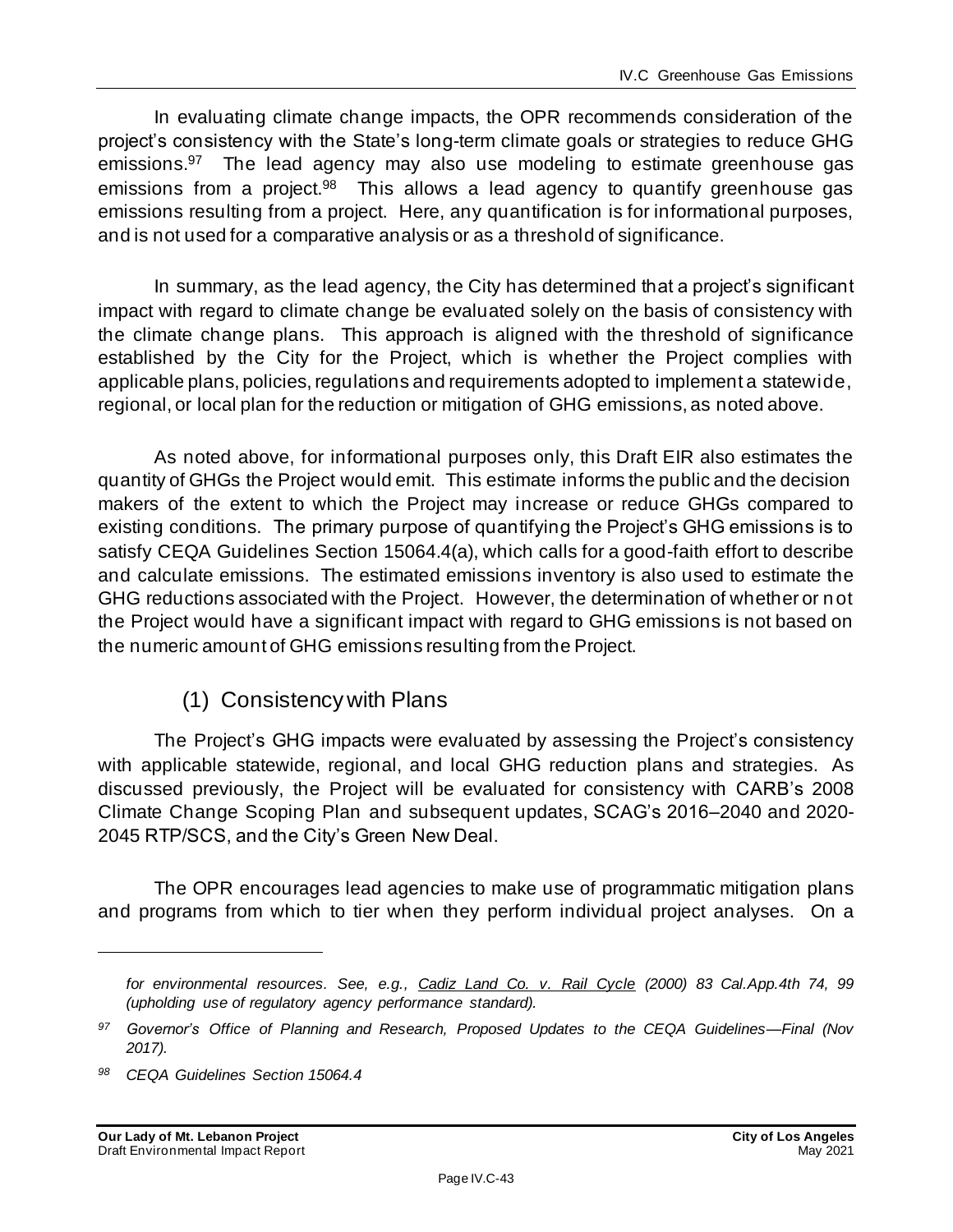statewide level, the 2008 Climate Change Scoping Plan and subsequent updates provide measures to achieve AB 32 and SB 32 targets. On a regional level, SCAG's 2016–2040 and 2020-2045 RTP/SCS contain measures to achieve VMT reductions required under SB 375. The City does not have a programmatic mitigation plan to tier from, such as a Greenhouse Gas Emissions Reduction Plan as recommended in the relevant amendments to the CEQA Guidelines. The City's Green New Deal is not an adopted plan or directly applicable to private development projects. However, the City's Green New Deal, a mayoral initiative, includes short-term and long-term aspirations pertaining to climate change and this analysis addresses consistency with these strategies and goals. Thus, if the Project is designed in accordance with these policies and regulations, the Project would result in a less than significant impact, because it would be consistent with the overarching State regulations on GHG reduction (i.e., AB 32 , SB 32, AB 100, AB 1493, and SB 375).

A consistency analysis is provided and describes the Project's compliance with or exceedance of performance-based standards included in the regulations outlined in the applicable portions of AB 32's *2008 Climate Change Scoping Plan* and subsequent updates, SCAG's 2016–2040 and 2020-2045 RTP/SCS, and the City's Green New Deal.

# (2) Quantification of Emissions

As noted above, this Draft EIR quantifies the total annual GHG emissions of the Project for informational purposes.

# (3) Project GHG Emissions

The California Climate Action Registry (Climate Registry) General Reporting Protocol provides basic procedures and guidelines for calculating and reporting GHG emissions from a number of general and industry-specific activities.<sup>99</sup> The General Reporting Protocol is based on the "Greenhouse Gas Protocol: A Corporate Accounting and Reporting Standard" developed by the World Business Council for Sustainable Development and the World Resources Institute through "a multi-stakeholder effort to develop a standardized approach to the voluntary reporting of GHG emissions."<sup>100</sup> Although no numerical thresholds of significance have been developed, and no specific protocols are available for land use projects, the General Reporting Protocol provides a basic framework for calculating and reporting GHG emissions from the Project. The information provided in this section is consistent with the General Reporting Protocol's

*<sup>99</sup> California Climate Action Registry, General Reporting Protocol Version 3.1, January 2009.*

*<sup>100</sup> California Climate Action Registry, General Reporting Protocol Version 3.1, January 2009.*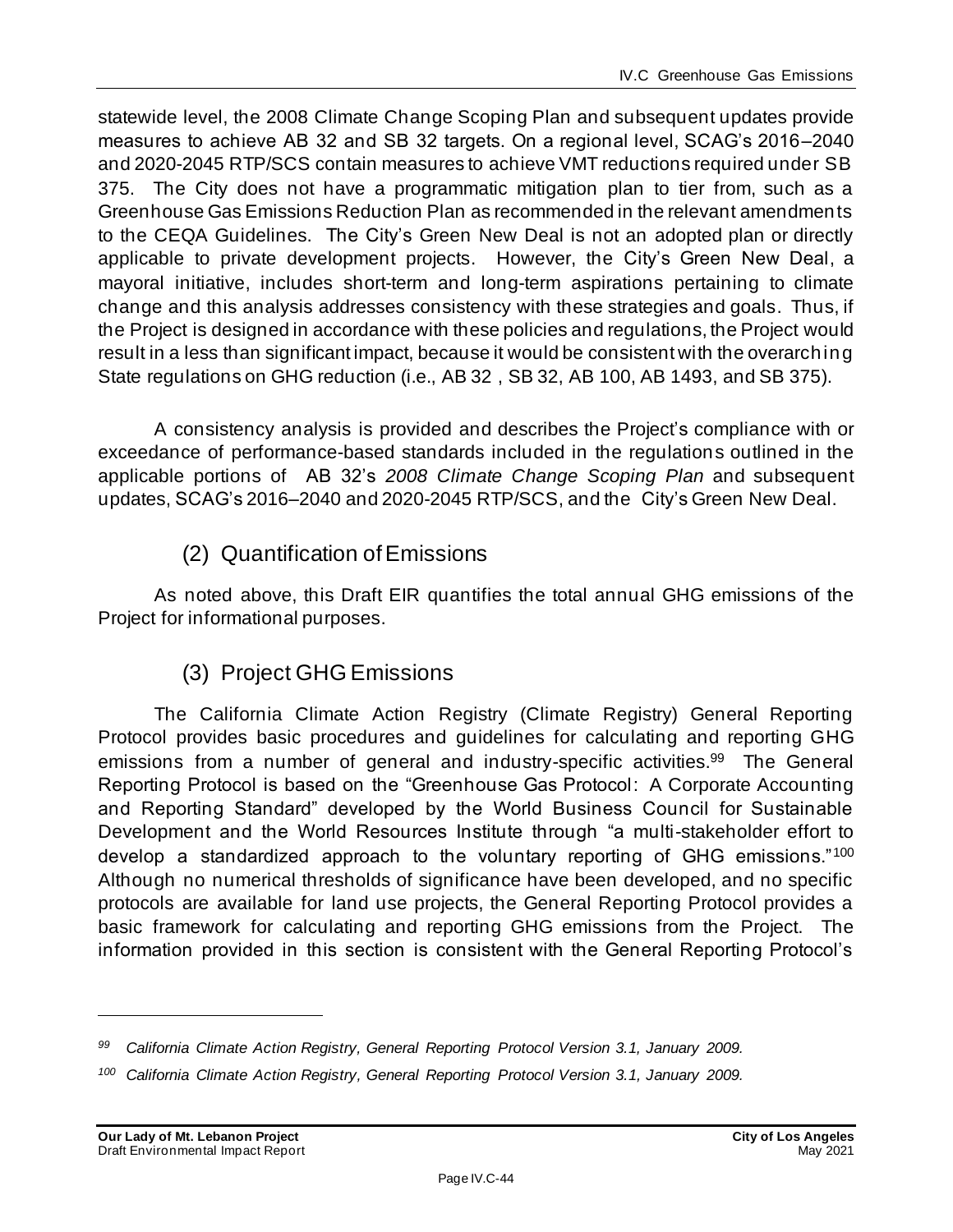reporting requirements. A detailed discussion of the GHG methodology is included in Appendix B to this Draft EIR.

The General Reporting Protocol and the USEPA recommend the separation of GHG emissions into three categories that reflect different aspects of own ership or control over emissions.<sup>101</sup> They include the following:

- Scope 1: Direct, onsite combustion of fossil fuels (e.g., natural gas, propane, gasoline, and diesel).
- Scope 2: Indirect, offsite emissions associated with purchased electricity or purchased steam.
- Scope 3: Indirect emissions associated with other emissions sources, such as third-party vehicles and embodied energy (e.g., energy used to convey, treat, and distribute water and wastewater). 102

The General Reporting Protocol provides a range of basic calculations methods. However, the General Reporting Protocol calculations are typically designed for existing buildings or facilities. These retrospective calculation methods are not directly applicable to planning and development situations where buildings do not yet exist.

CARB recommends consideration of indirect emissions to provide a more complete picture of the GHG footprint of a facility. Annually reported indirect energy usage aids the conservation awareness of a facility and provides information to CARB to be considered for future strategies.<sup>103</sup> For example, CARB has proposed requiring the calculation of direct and indirect GHG emissions as part of the AB 32 reporting requirements. Additionally, OPR has noted that lead agencies "should make a good-faith effort, based on available information, to calculate, model, or estimate…GHG emissions from a project, including the emissions associated with vehicular traffic, energy consumption, water usage and

*<sup>101</sup> USEPA, Greenhouse Gases at EPA, www.epa.gov/greeningepa/greenhouse-gases-epa, accessed March 2, 2021.*

*<sup>102</sup> Embodied energy is a scientific term that refers to the quantity of energy required to manufacture and supply to the point of use a product, material, or service.*

*<sup>103</sup> CARB, Initial Statement of Reasons for Rulemaking, Proposed Regulation for Mandatory Reporting of Greenhouse Gas Emissions Pursuant to the California Global Warming Solutions Act of 2006 (AB 32), Planning and Technical Support Division Emission Inventory Branch, October 19, 2007.*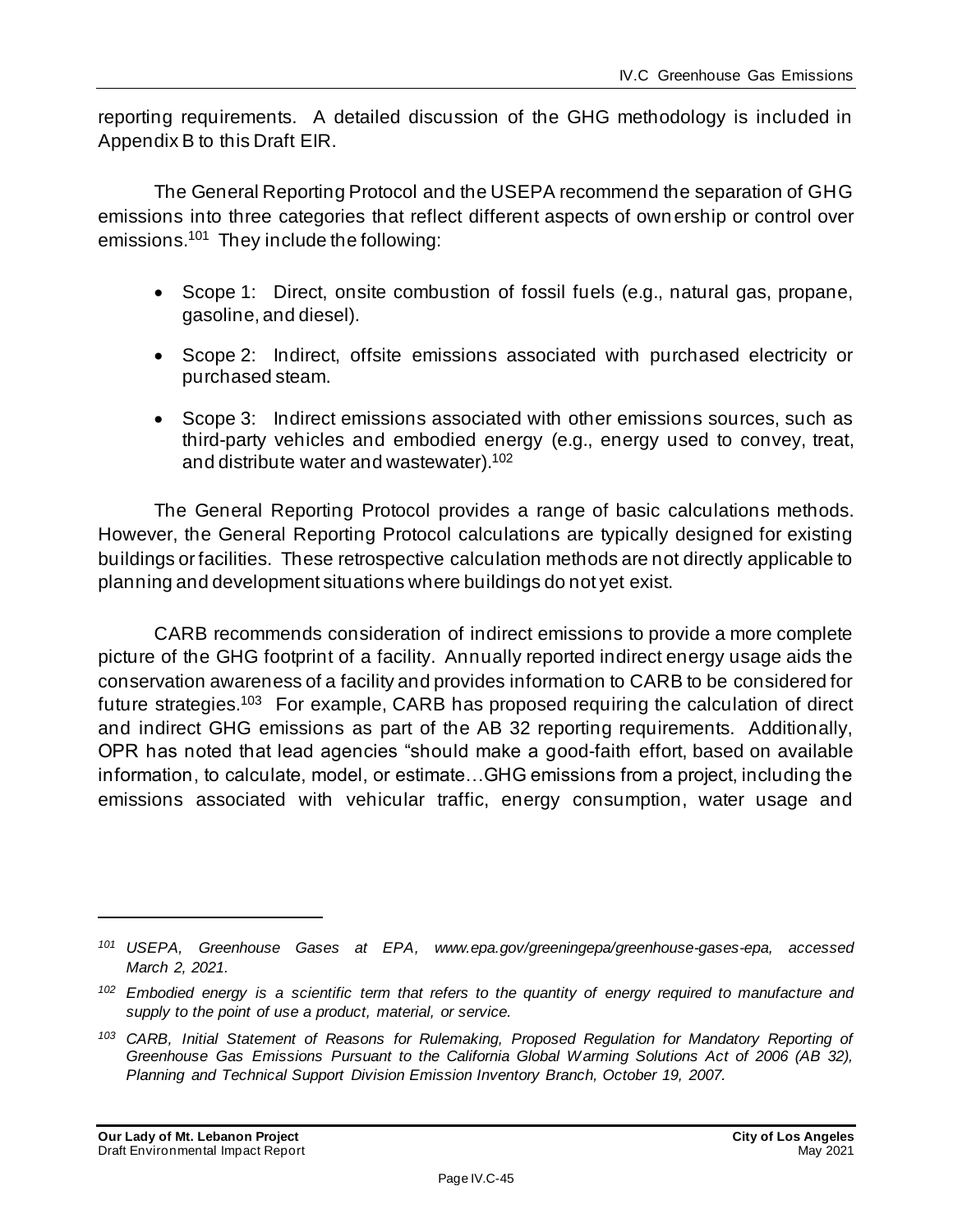construction activities."<sup>104</sup> Therefore, direct and indirect emissions have been calculated for the Project.

A fundamental difficulty in the analysis of GHG emissions is the global nature of the existing and cumulative future conditions. Changes in GHG emissions can be difficult to attribute to a particular planning program or project because the planning effort or project may cause a shift in the locale for some type of GHG emissions, rather than causing "new" GHG emissions. As a result, there is frequently an inability to conclude whether a project's GHG emissions represent a net global increase, reduction, or no change in GHGs that would exist if the project were not implemented. The analysis of the Project's GHG emissions is particularly conservative in that it assumes all of the GHG emissions are new additions to the atmosphere.

The California Emissions Estimator Model ® (CalEEMod) is a statewide land use emissions computer model designed to provide a uniform platform for government agencies, land use planners, and environmental professionals to quantify potential criteria pollutant and GHG emissions associated with both construction and operations from a variety of land use projects. CalEEMod was developed in collaboration with the air districts of California, who provided data (e.g., emission factors, trip lengths, meteorology, source inventory, etc.) to account for local requirements and conditions. The model is considered by the SCAQMD to be an accurate and comprehensive tool for quantifying air quality and GHG impacts from land use projects throughout California.<sup>105</sup>

# (4) Construction

The Project's construction emissions were calculated using CalEEMod Version 2016.3.2. Details of the modeling assumptions and emission factors are provided in Appendix B to this Draft EIR. CalEEMod calculates emissions from off-road equipment usage and on-road vehicle travel associated with haul, delivery, and construction worker trips. GHG emissions during construction were forecast based on the construction assumptions included in Appendix B and applying the mobile-source emissions factors derived from CalEEMod.

The calculations of the emissions generated during Project construction activities reflect the types and quantities of construction equipment that would be used to remove

*<sup>104</sup> OPR Technical Advisory—CEQA and Climate Change: Addressing Climate Change Through California Environmental Quality Act Review, June 2008, p. 5.*

*<sup>105</sup> California Air Pollution Control Officers Association, California Emissions Estimator Model, CalEEModTM, www.caleemod.com.*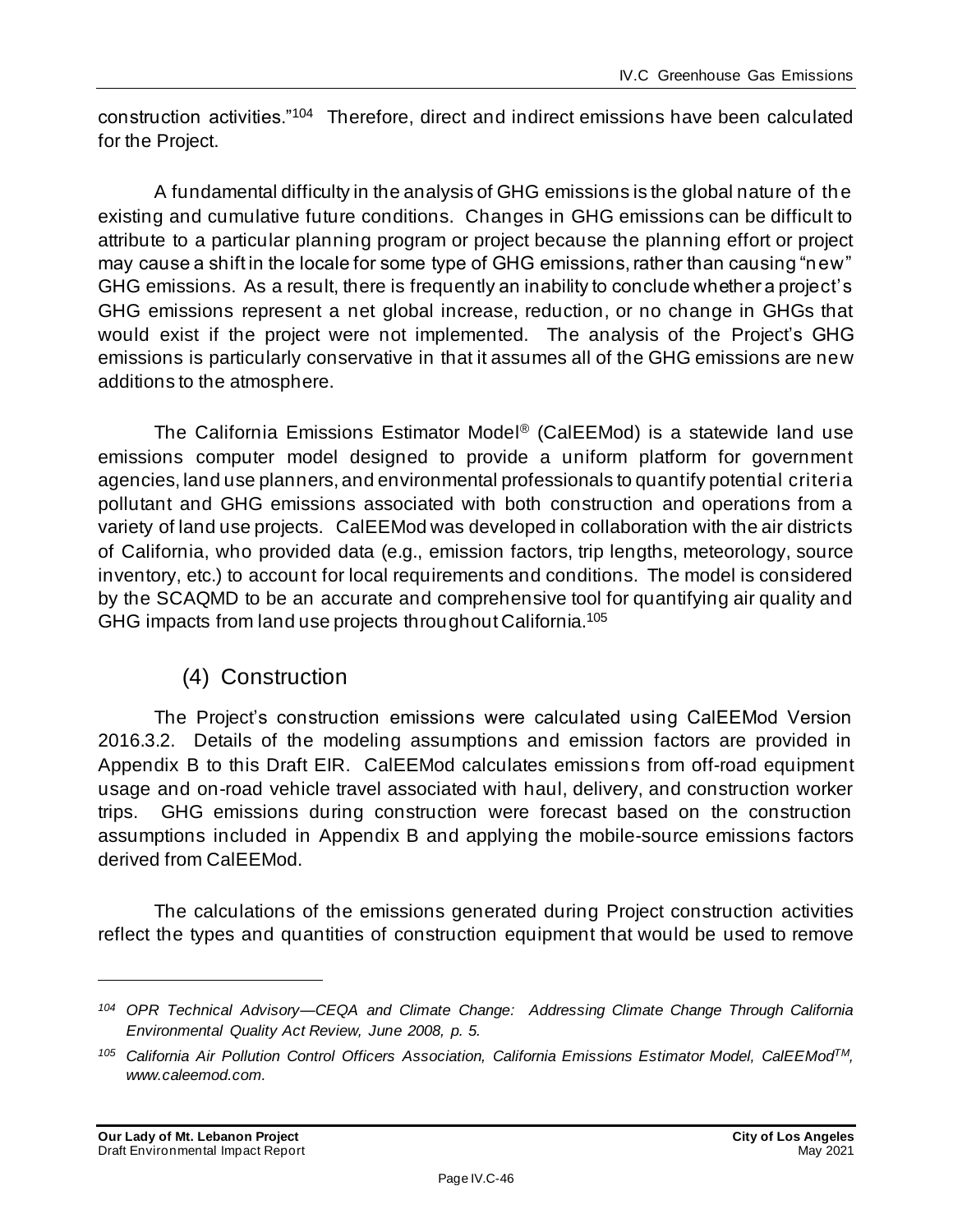existing structures, to grade and to excavate the Project Site, to construct the proposed buildings and related improvements, and to plant new landscaping within the Project Site.

As impacts from construction activities occur over a relatively short-term period of time, they contribute a relatively small portion of the overall lifetime project GHG emissions. In addition, GHG emission reduction measures for construction equipment are relatively limited. In accordance with SCAQMD's guidance, GHG emissions form construction were amortized (i.e., averaged annually) over the lifetime of the Project. SCAQMD define the lifetime of a project as 30 years.<sup>106</sup> Therefore, total construction GHG emissions were divided by 30 to determine an annual construction emissions estimate comparable to operational emissions.

# (5) Operation

Similar to construction, the SCAQMD-recommended CalEEMod is used to calculate potential GHG emissions generated by new land uses on the Project Site, including area sources, electricity, natural gas, mobile sources, stationary sources (i.e., emergency generators), solid waste generation and disposal, and water usage/wastewater generation. CalEEMod default values for generation/usage rates, GHG emission factors, and GWP values were used in the evaluation of operational GHG emissions from the Project.

Area source emissions include landscaping, natural gas combustion (HVAC and water heaters), and architectural coating activities, the emissions are based on the size of the land uses (e.g., square footage or dwelling unit), the GHG emission factors for fuel combustion, and the GWP values for the GHGs emitted.

Emissions of GHGs associated with electricity demand are based on the size of the land uses, the electrical demand factors for the land uses, the GHG emission factors for the electricity utility provider, and the GWP values for the GHGs emitted. GHG emissions from electricity use are directly dependent on the electricity utility provider. In this case, GHG intensity factors for LADWP were selected in CalEEMod. The carbon intensity (lbs/MWh) for electricity generation was calculated for the Project buildout year based on LADWP projections for year 2024 (647 lbs. CO<sup>2</sup> per MWh). LADWP's carbon intensity projections also take into account SB 100 and SB 350 RPS requirements for renewable energy.

As with electricity, the emissions of GHGs associated with natural gas combustion are based on the size of the land uses, the natural gas combustion factors for the land uses

*<sup>106</sup> SCAQMD, Interim CEQA GHG Significance Threshold for Stationary Sources, Rules and Plans, 2008.*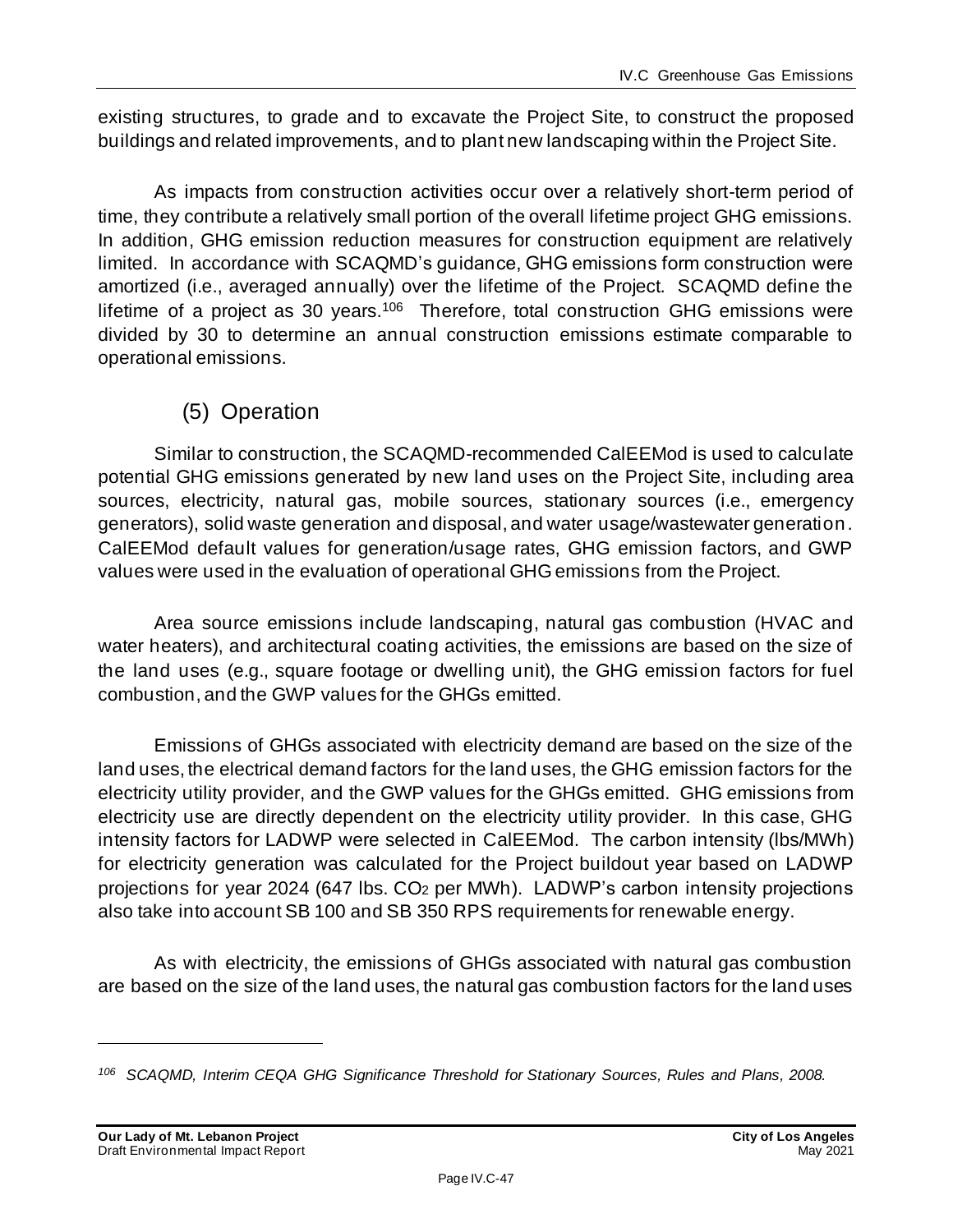in units of million British thermal units (MMBtu), the GHG emission factors for natural gas combustion, and the GWP values for the GHGs emitted.

Mobile source GHG emissions are calculated based on emission factors and an estimate of the Project's trips and annual VMT, which was provided in the Project's Transportation Addendum included as Appendix T to this Draft EIR.<sup>107</sup> As discussed in Section IV.I, Transportation, to this Draft EIR, the Project VMT and trips were derived from the LADOT VMT Calculator. The VMT Calculator was developed by the City and LADOT to comply with SB 743 which requires lead agencies to adopt VMT criteria to determine transportation related impacts. The LADOT-derived VMT values account for the daily and seasonal variations in trip frequency and length associated with new resident, employee and visitor trips to and from the Project Site and other activities that generate a vehicle trip. In addition to VMT, the number of vehicle trips generated by the Project was also accounted for in the GHG emissions calculations.

Stationary source GHG emissions are based on proposed stationary sources (i.e., emergency generators) that would be provided on the Project Site.

The emissions of GHGs associated with solid waste disposal are based on the size of the Project's proposed land uses, the waste disposal rate for the land uses, the waste diversion rate, the GHG emission factors for solid waste decomposition, and the GWP values for the GHGs emitted.

The GHG emissions related to water usage and wastewater generation are based on the size of the land uses, the water demand factors, the electrical intensity factors for water supply, treatment, and distribution, electrical intensity factors for wastewater treatment, the GHG emission factors for the electricity utility provider, and the GWP values for the GHGs emitted. CalEEMod uses electricity intensity factors obtained from the 2006 CEC report, "Refining Estimates of Water-Related Energy Use in California" which represent the amount of electricity needed to transport and treat water. Water usage factors are obtained from surveys conducted throughout California for various land uses. Project water consumption GHG emissions are then quantified based on electricity usage and carbon intensity factors specific to electricity providers described above.

The GHG emissions calculations for the Project include credits or reductions for consistency with applicable project design features set forth in this Draft EIR. The analysis of Project GHG emissions at buildout also takes into account actions and mandates

*<sup>107</sup> Linscott, Law and Greenspan, Traffic Analysis Addendum for the Our Lady of Mt. Lebanon Project, February 27, 2020. Included as Appendix T to this Draft EIR.*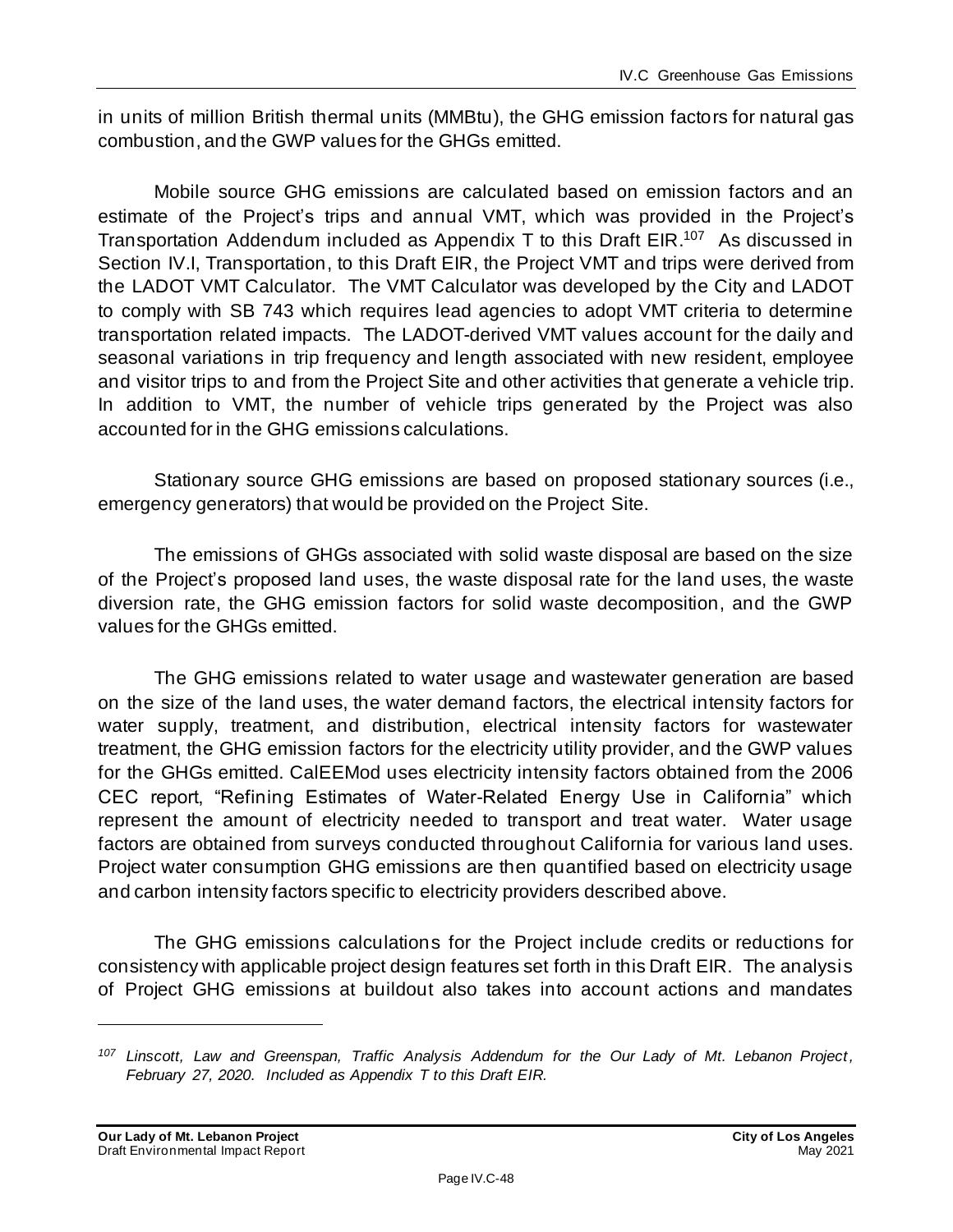already approved and expected to be in force by Project buildout (e.g., 2019 Title 24 Standards, Pavley I Standards, full implementation of California's Statewide RPS beyond current levels of renewable energy assumed under SB 350, and the California LCFS). <sup>108</sup> It should be noted that GHG reductions due to LCFS are currently not incorporated into CalEEMod. The CalEEMod model incorporates EMFAC2014 emission factors which do not take into account the most recent 2017 LCFS updates. As a conservative assumption, GHG emissions reductions resulting from the LCFS updates were not included in the Project's emissions inventory. In addition, as mobile source GHG emissions are directly dependent on the number of vehicle trips, a decrease in the number of project-generated trips as a result of project features (e.g., close proximity to transit) would provide a proportional reduction in mobile source GHG emissions compared to a generic project without such locational benefits. Calculation of Project emissions conservatively did not include actions and mandates that are not already in place, but are anticipated to be enforced by Project buildout (e.g., Pavley II, which could further reduce GHG emissions from use of light-duty vehicles by 2.5 percent and SAFER). Similarly, emissions reductions regarding cap-and-trade were not included in this analysis. By not speculating on potential regulatory conditions, the analysis takes a conservative approach that likely overestimates the Project's GHG emissions at buildout because the State is expected to continue to implement a number of policies and programs aimed at reducing GHG emissions from the land use and transportation sectors to meet the State's long-term climate goals.

# **c. Project Design Features**

The following project design features are applicable to the Project with regard to GHG emissions:

- **Project Design Feature GHG-PDF-1:** The design of the new buildings shall incorporate the following sustainability features:
	- a. Use of Energy Star–labeled products and appliances;
	- b. Use of light-emitting diode (LED) lighting or other energy-efficient lighting technologies, such as occupancy sensors or daylight harvesting and dimming controls, where appropriate, to reduce electricity use;
	- c. Water-efficient plantings with drought-tolerant species;
	- d. Fenestration designed for solar orientation; and

*<sup>108</sup> Project design features are based on relevant year 2020 targets established by AB 32 and the current CARB Scoping Plan Update.*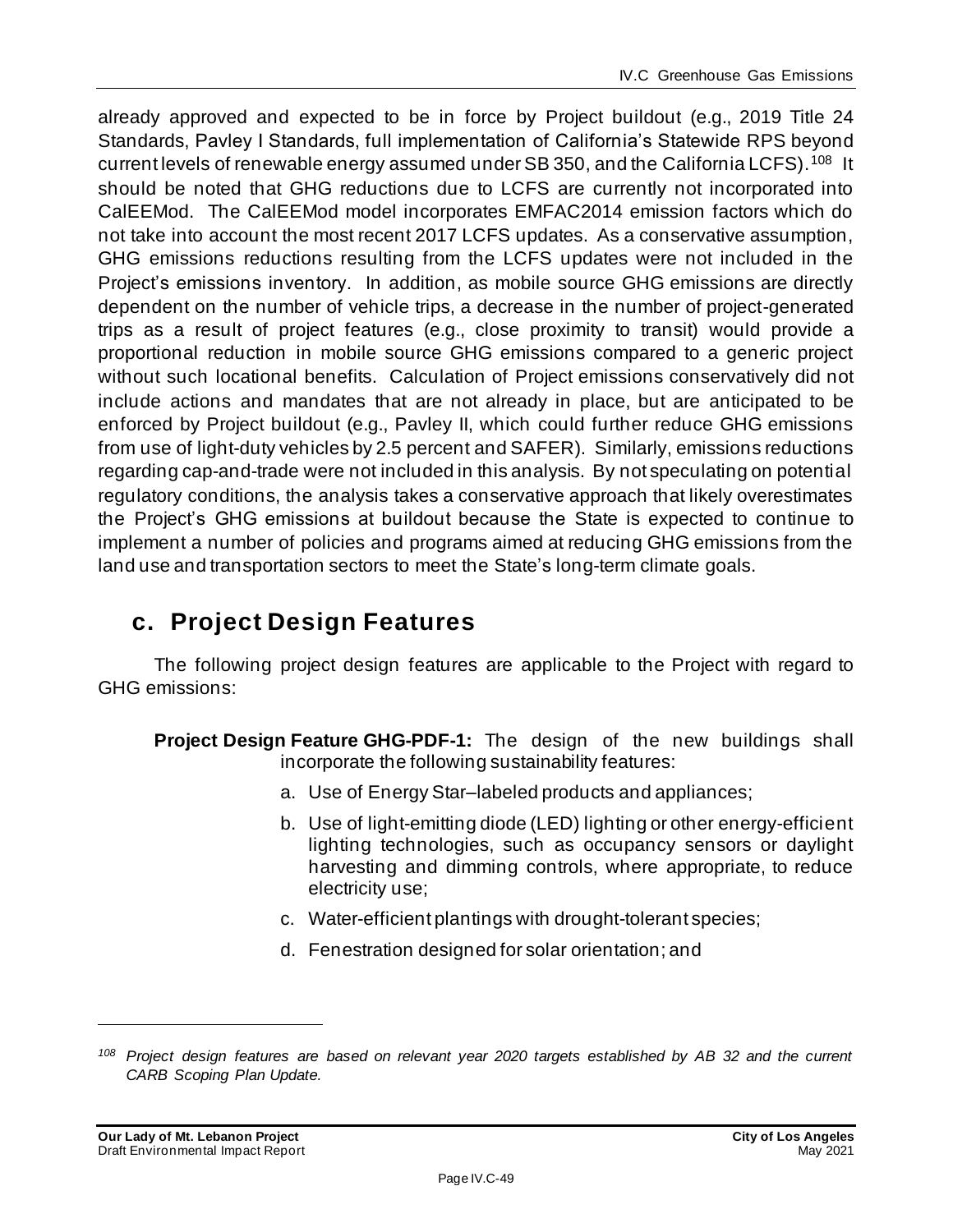- e. Pedestrian- and bicycle-friendly design with short-term and longterm bicycle parking.
- **Project Design Feature GHG-PDF-2:** The Project shall prohibit the use of natural gas-fueled fireplaces in the proposed residential units.

The Project would comply with all applicable State and local regulatory requirements, including the provisions set forth in the City's Green Building Ordinance. As an example, the Project would comply with the City's EV charging requirements which specifies that 10 percent of new parking spaces would require EV charging equipment. In addition, 30 percent of all new parking spaces would be required to be EV "ready" which will be capable of supporting future EV charging equipment.<sup>109</sup> The Project would also include water conservation and waste reduction measures as set forth in Section IV.K.1, Utilities and Service Systems—Water Supply and Infrastructure, to this Draft EIR.

# **d. Analysis of Project Impacts**

*Threshold (a): Would the Project generate GHG emissions, either directly or indirectly, that may have a significant impact on the environment.*

*Threshold (b): Would the Project conflict with an applicable plan, policy or regulation adopted for the purpose of reducing the emissions of GHG.*

- (1) ImpactAnalysis
	- *(a) Consistency with Applicable Plans and Policies*

As discussed above under Subsection 3.a(1) on page IV.C-39, compliance with applicable GHG emissions reduction plans would result in a less-than-significant Project and cumulative impact. The following section describes how the Project complies with or exceeds the performance-based standards included in the regulations outlined in CARB's 2008 Climate Change Scoping Plan and subsequent updates, SCAG's 2016-2040 and 2020-2045 RTP/SCS, and the City's Green New Deal. As shown herein, the Project would be consistent with the applicable GHG reduction plans and policies.

# *(i) Consistency with Climate Change Scoping Plan*

CARB's 2008 Climate Change Scoping Plan and subsequent updates have a range of GHG reduction actions that include direct regulations, alternative compliance

*<sup>109</sup> City of Los Angeles Ordinance No. 186485. December 11, 2019.*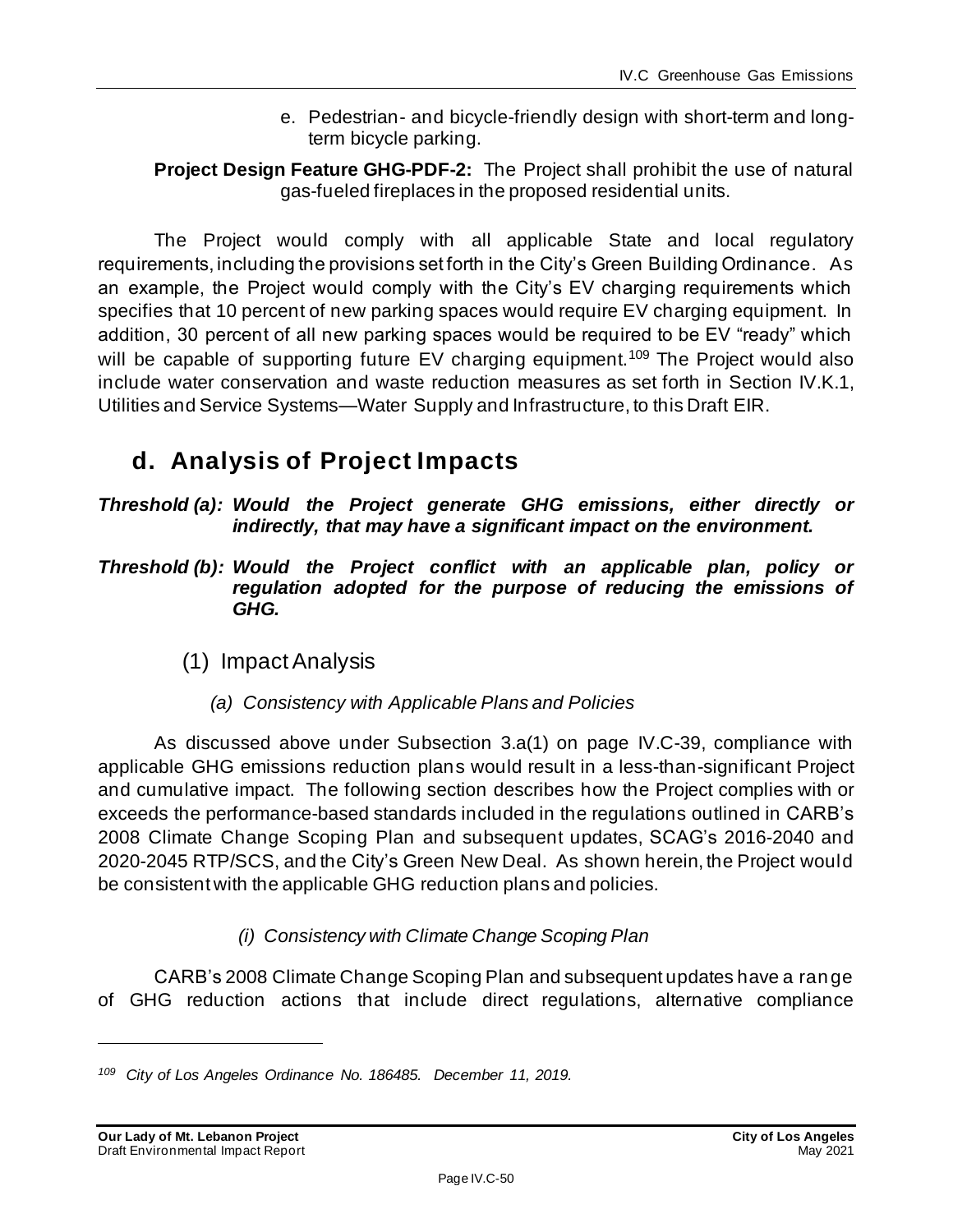mechanisms, monetary and non-monetary incentives, voluntary actions, market-based mechanisms such as a cap-and-trade system, and an AB 32 implementation fee to fund the program. Beyond the plan-level goals and actions in the 2008 Climate Change Scoping Plan and subsequent updates, local governments can also support climate action when considering discretionary approvals and entitlements of individual projects through CEQA. Absent conformity with an adequate geographically-specific GHG reduction plan, CARB recommends that projects incorporate design features and GHG reduction measures, to the degree feasible, to minimize GHG emissions. The following discussion demonstrates how the pertinent reduction actions in the 2008 Climate Change Scoping Plan and subsequent updates relate to and reduce Project-related GHG emissions.

Provided in Table IV.C-5 on page IV.C-52 is an evaluation of applicable reduction actions/strategies outlined in the 2008 Climate Change Scoping Plan and subsequent updates that through implementation would indirectly reduce Project GHG emissions. *110* Further evaluation of project design features and specific applicable policies and measures in the 2008 Climate Change Scoping Plan and subsequent updates is provided in Table IV.C-6 on page IV.C-54. As detailed therein, the Project would not conflict with the 2008 Climate Change Scoping Plan and subsequent updates, which is intended to reduce GHG emissions.

**Therefore, the Project would be consistent with the GHG reduction-related actions and strategies in CARB's 2008 Climate Change Scoping Plan and subsequent updates.**

# *(ii) Consistency with 2016–2040 RTP/SCS*

The purpose of SB 375 is to implement the State's GHG emissions reduction goals by integrating land use planning with the goal of reducing car and light-duty truck travel. Under SB 375, the primary goal of the 2016–2040 RTP/SCS is to provide a framework for future growth that will decrease per capita GHG emissions from cars and light-duty trucks based on land use planning and transportation options. To accomplish this goal, the 2016– 2040 RTP/SCS identifies various strategies to reduce per capita VMT. The 2016–2040 RTP/SCS is expected to help SCAG reach its GHG reduction goals, as identified by CARB, with reductions in per capita passenger vehicle GHG emissions for specified target years.

*<sup>110</sup> An evaluation of reduction actions/strategies applicable to stationary sources is not necessary, as the Project's only potential stationary sources emissions will be created by emergency generators which would only be used in an emergency.*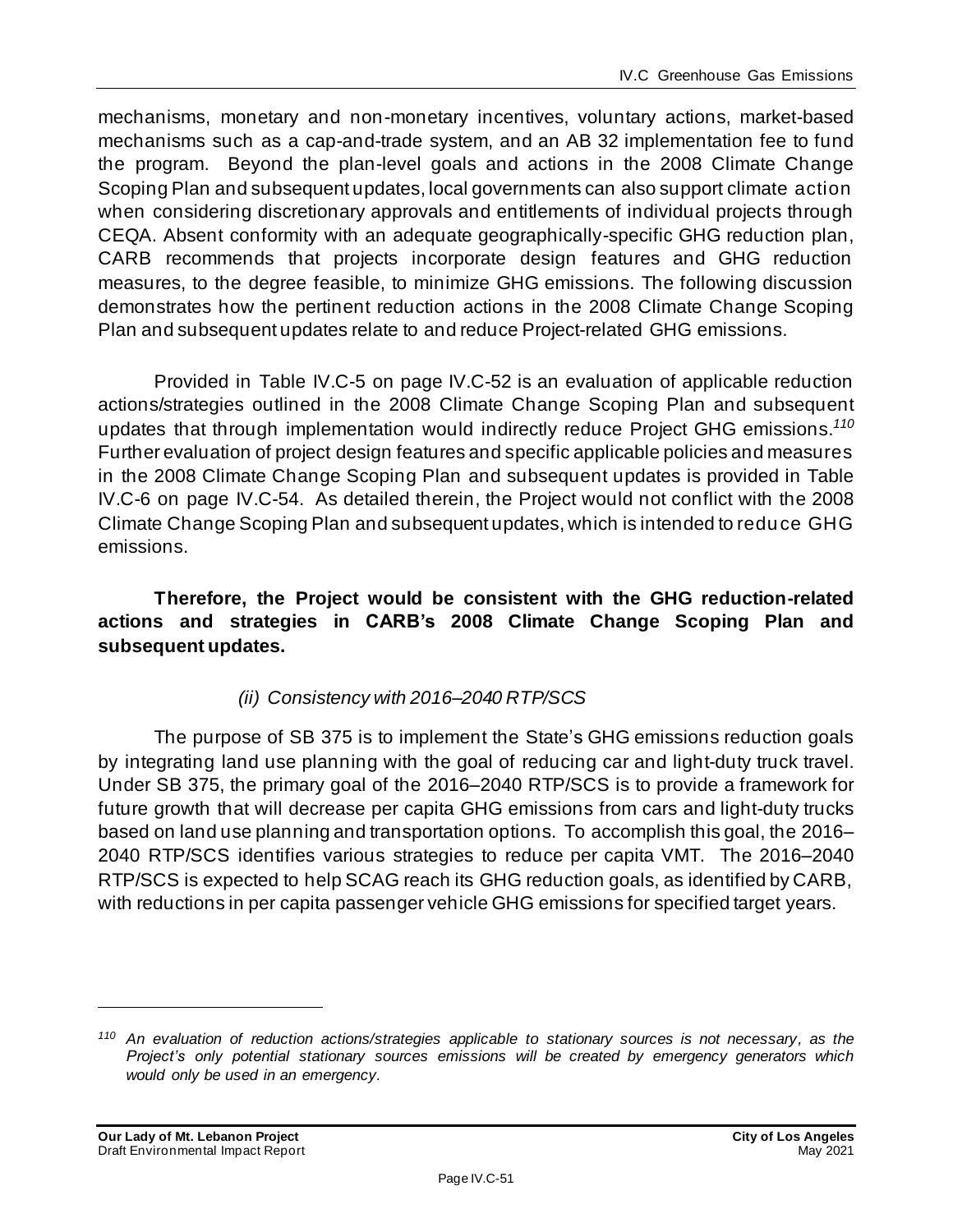#### **Table IV.C-5 Mandatory Regulatory Compliance Measures within the Climate Change Scoping Plan**

#### **Mandatory Regulatory Compliance Measures**

#### **Energy**

**RPS Program and SB 2X:** The California RPS program (Updated under SB 2X) requires both public and investor-owned utilities in California receive at least 33 percent of their electricity from renewable sources by the year 2020. SB 350 further requires 50 percent renewables by 2030.<sup>a</sup> LADWP indicated that 34 percent of its electricity came from renewable resources in Year 2019.<sup>b</sup> Electricity GHG emissions provided in Table IV.C-10 on page IV.C-75 assume that LADWP will receive at least 33 percent of its electricity from renewable sources by the year 2020 and 50 percent by the year 2030 (with a straight line interpolation for the Project buildout year of 2024) consistent with SB 350. The CalEEMod default carbon intensity for electricity generated by LADWP (pounds of CO2e per MWh) is based on a year 2007 renewables portfolio of 8 percent and was therefore updated within CalEEMod to reflect the year 2024 renewables portfolio. Please note that under recently passed SB 100, LADWP is required to generate electricity that would increase renewable energy resources to 50 percent by 2026 and, 60 percent by 2030, and 100 percent by 2045. The Project complies with these percentage renewable requirements because the Project is served by LADWP.

The electricity-related GHG emissions provided in Table IV.C-10 on page IV.C-75 conservatively do not account for the additional 7-percent reduction that would be achieved by LADWP in year 2024 prior to buildout of the Project (difference between the 43 percent renewables assumed for the buildout year of 2024 and 50 percent required under SB 100 in year 2026) or 17-percent reduction achieved by LADWP in year 2030 (difference between the 43 percent renewables assumed for the buildout year of 2024 and 60 percent required under SB 100 in year 2030).

**SB 350:** As required under SB 350, doubling of the energy efficiency savings from final end uses of retail customers by 2030 would primarily rely on the existing suite of building energy efficiency standards under CCR Title 24, Part 6 (discussed below) and utility-sponsored programs such as rebates for high-efficiency appliances, HVAC systems, and insulation. The Project would further support this regulation since Project Design Feature GHG-PDF-1, would require the Project to implement measures to reduce overall energy usage compared to baseline conditions.

**Cap-and-Trade Program:** As required by AB 32 and the *Climate Change Scoping Plan*, the Cap-and-Trade Program covers the GHG emissions associated with electricity consumed in California, whether generated in-state or imported. Accordingly, this regulatory program applies to electric service providers and not directly to land use development. The declining limit on covered sources of GHG emissions creates a powerful economic incentive for significant investment in cleaner, more efficient technologies. That being said, the Project would benefit from this regulatory program in that the GHG emissions associated with the Project's electricity usage per year presented in Table IV.C-10 on page IV.C-75 would indirectly be covered by the Cap-and-Trade Program.

#### **Mobile**

**Advanced Clean Cars Program:** CARB approved the Advanced Clean Cars Program in 2012 which establishes an emissions control program for model year 2017 through 2025 and increasing the number of zero emission vehicles manufactured in the 2018 through 2025 model years which would reduce GHG emissions by 34 percent in comparison to the 2012 model year vehicles. Standards under the Advanced Clean Cars Program apply to all passenger and light duty trucks within California and indirectly used by employees and deliveries to the Project. As discussed above, the USEPA withdrew the waiver it had previously provided to California for the State's GHG and ZEV programs which became effective on November 26, 2019. California filed a lawsuit challenging the withdrawal of the EPA waiver and during the period the federal action is in effect, CARB will administer the affected portions of its program on a voluntary basis, including issuing certifications for the GHG and ZEV programs. Mobile source GHG emissions provided in Table IV.C-10 on page IV.C-75 conservatively do not include this additional 34-percent reduction in mobile source emissions as the CalEEMod model default fleet mix for the Air Basin does not yet account for this regulation. The Project would further support this regulation since the Applicant will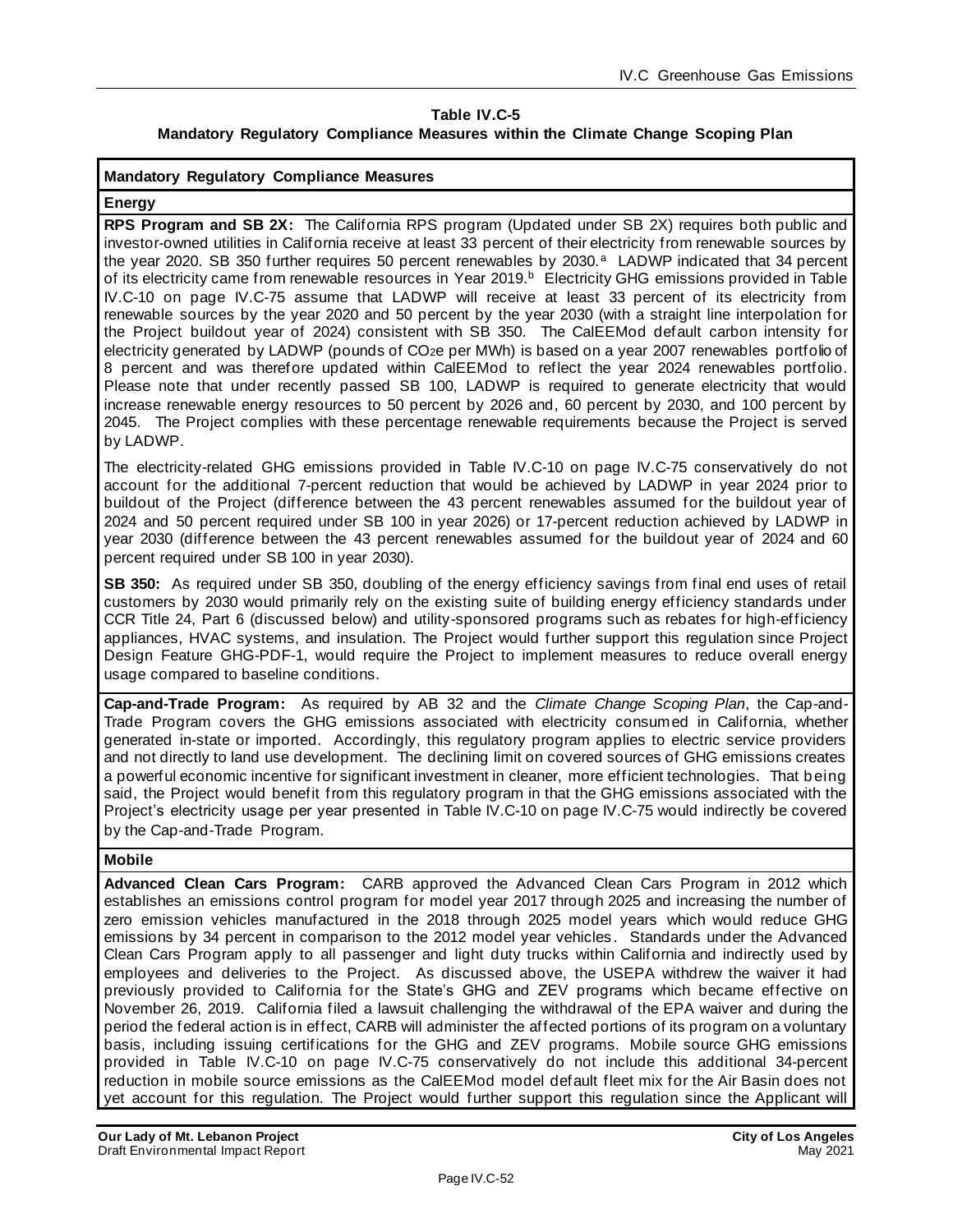#### **Table IV.C-5 (Continued) Mandatory Regulatory Compliance Measures within the Climate Change Scoping Plan**

#### **Mandatory Regulatory Compliance Measures**

provide at least 30 percent of the total parking spaces provided to be capable of supporting future EVSE as dictated by City codes.

The 2008 Climate Change Scoping Plan recommends additional mobile source strategies through the extension of the Advanced Clean Cars Program which are expected to increase GHG stringency on light duty autos and continue adding zero emission and plug in vehicles through 2030. CARB is also developing the Innovative Clean Transit measure to encourage purchase of advanced technology buses such as alternative fueled or battery powered buses. This would allow fleets to phase in cleaner technology in the near future. CARB is also in the process of developing proposals for new approaches and strategies to achieve zero emission trucks under the Advanced Clean Local Trucks (Last Mile Delivery) Program.<sup>c,d</sup> Although the Innovative Clean Transit and Advanced Clean Local Truck Programs have not yet been established, the Project would also indirectly benefit from these measures once adopted. However, the Project's GHG emissions inventory conservatively does not account for GHG emissions reductions due to these measures.

**Low Carbon Fuel Standard (LCFS):** The current LCFS requires a reduction of at least 7.5 percent in the carbon intensity (CI) of California's transportation fuels by 2020. CalEEMod includes implementation of LCFS into the calculation of GHG emissions from mobile sources. However, the LCFS was amended in September 2018 to target a 20-percent reduction in CI from a 2010 baseline by 2030. $e$  As discussed previously, the CalEEMod model does not take into account the more recent updates to LCFS. The Project's emissions inventory conservatively does not take credit for additional GHG reductions due to the more recent LCFS requirements, but this additional 10-percent reduction in CI would indirectly reduce the Project's mobile source emissions.

- *<sup>a</sup> SB 350 (2015–2016 Regular Session) Stats 2015, Ch. 547.*
- *<sup>b</sup> LADWP, 2019 Power Content Label, October 2020.*
- *<sup>c</sup> CARB, Advance Clean Cars, Midterm Review, ww2.arb.ca.gov/our-work/programs/advanced-clean-carsprogram/advanced-clean-cars-midterm-review, accessed March 2, 2021.*
- *<sup>d</sup> CARB, Advanced Clean Local Trucks (Last mile delivery and local trucks), ww2.arb.ca.gov/ourwork/programs/advanced-clean-trucks, accessed March 2, 2021.*
- *<sup>e</sup> CARB, LCFS Regulation, ww2.arb.ca.gov/our-work/programs/low-carbon-fuel-standard/lcfs-regulation, accessed March 2, 2021.*

*Source: Eyestone Environmental, 2021.*

In March 2018, the CARB updated the SB 375 targets to require a per capita passenger vehicle GHG emissions reduction of 8-percent by 2020 and a 19-percent reduction by 2035 compared to baseline (2005) GHG emissions.<sup>111</sup> As these reduction targets were updated after the adoption of the 2016–2040 RTP/SCS, the 2020-2045 RTP/SCS includes the 19-percent target reduction expected to fulfill SB 375 compliance with respect to meeting the State's GHG emission reduction goals.

*<sup>111</sup> CARB, SB 375 Regional Greenhouse Gas Emissions Reduction Targets (2018). Targets are expressed as a percent change in per capita passenger vehicle GHG emissions.*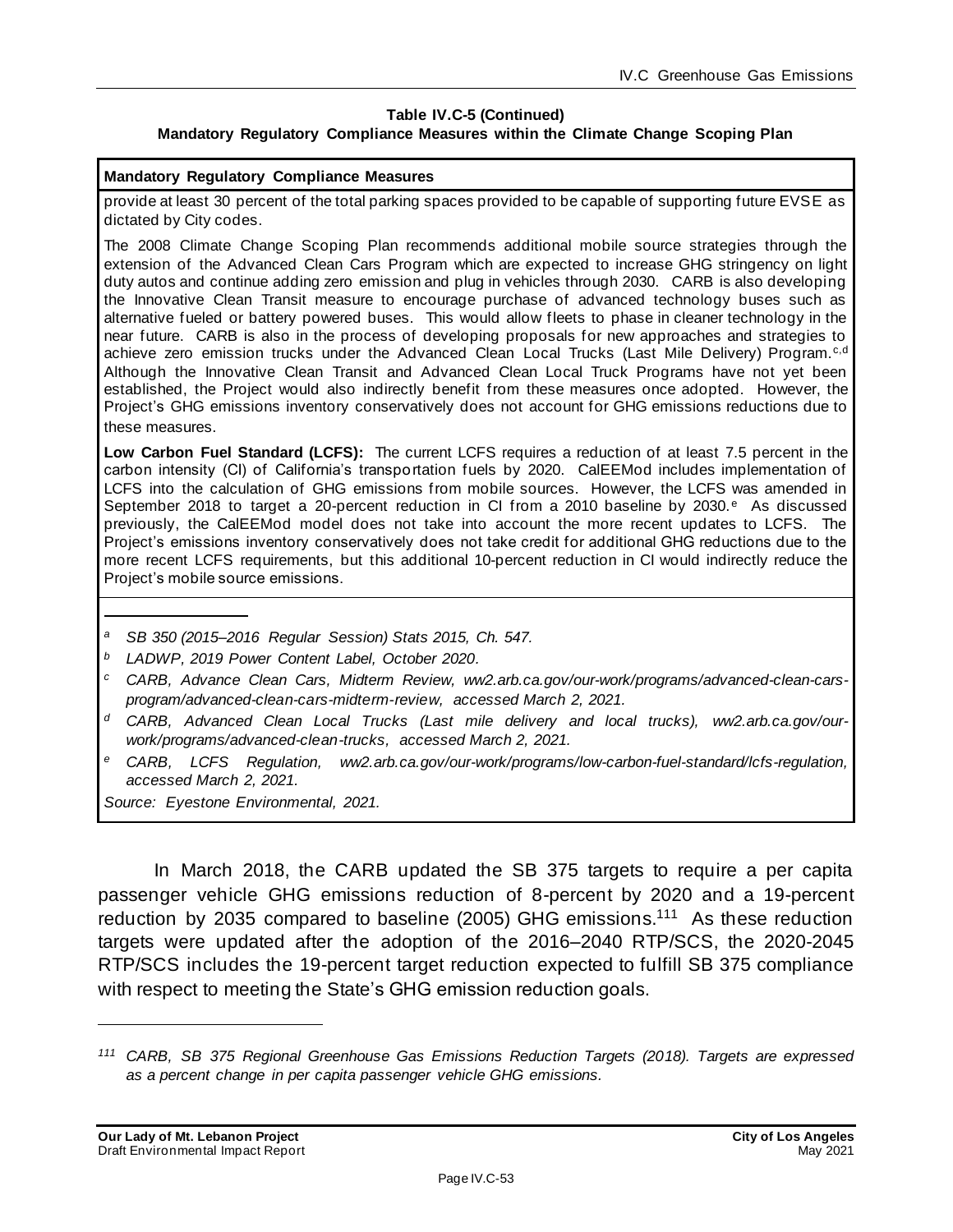| Table IV.C-6 |                                                                              |  |  |  |  |
|--------------|------------------------------------------------------------------------------|--|--|--|--|
|              | Consistency Analysis-2008 Climate Change Scoping Plan and Subsequent Updates |  |  |  |  |

| <b>Actions and Strategies</b>                                                                                                                                                                                                                                                                                                                                                                                                                                                                                                                                                                                                                                                                                                                                                                                                                                                                                                                                | Responsible<br>Party(ies) | <b>Project Consistency Analysis</b>                                                                                                                                                                                                                                                                                                                                                                                                                                                                                                                                                                                                                                                                                                                                                                                                                                                                                                                                                                                                                                                                                                                                                                                                                                                                                                                                                                                                                                                                                                                                                                                    |
|--------------------------------------------------------------------------------------------------------------------------------------------------------------------------------------------------------------------------------------------------------------------------------------------------------------------------------------------------------------------------------------------------------------------------------------------------------------------------------------------------------------------------------------------------------------------------------------------------------------------------------------------------------------------------------------------------------------------------------------------------------------------------------------------------------------------------------------------------------------------------------------------------------------------------------------------------------------|---------------------------|------------------------------------------------------------------------------------------------------------------------------------------------------------------------------------------------------------------------------------------------------------------------------------------------------------------------------------------------------------------------------------------------------------------------------------------------------------------------------------------------------------------------------------------------------------------------------------------------------------------------------------------------------------------------------------------------------------------------------------------------------------------------------------------------------------------------------------------------------------------------------------------------------------------------------------------------------------------------------------------------------------------------------------------------------------------------------------------------------------------------------------------------------------------------------------------------------------------------------------------------------------------------------------------------------------------------------------------------------------------------------------------------------------------------------------------------------------------------------------------------------------------------------------------------------------------------------------------------------------------------|
| California Code of Regulations (CCR), Title 20: The 2016 State and CEC<br>Appliance Efficiency Regulations, adopted by the California<br>Energy Commission (CEC), include standards for new<br>appliances (e.g., refrigerators) and lighting, if they are sold or<br>offered for sale in California. Presented in the 2008 Scoping<br>Plan. Measure E-1 and CR-1.                                                                                                                                                                                                                                                                                                                                                                                                                                                                                                                                                                                            |                           | No Conflict. These standards are included in default parameters<br>provided in Table IV.C-10 on page IV.C-75 and would apply to<br>appliances used during Project operations.                                                                                                                                                                                                                                                                                                                                                                                                                                                                                                                                                                                                                                                                                                                                                                                                                                                                                                                                                                                                                                                                                                                                                                                                                                                                                                                                                                                                                                          |
| CCR, Title 24, Building Standards Code:<br>Building Energy Efficiency Standards contained in Title 24,<br>Part 6 (also known as the California Energy Code), requires<br>the design of building shells and building components to<br>conserve energy. The standards are updated periodically to<br>allow for consideration and possible incorporation of new<br>energy efficiency technologies and methods. <sup>a</sup><br>The California Green Building Standards Code (Part 11, Title<br>24) established mandatory and voluntary standards on<br>planning and design for sustainable site development,<br>energy efficiency (extensive update of the California Energy<br>Code), water conservation (e.g., new residential and non-<br>residential buildings shall demonstrate a 20-percent overall<br>water use reduction), material conservation, and internal air<br>contaminants.<br>Presented in the 2017 Update to the Scoping Plan, Appendix<br>Н. | The 2019 State and CEC    | No Conflict. Consistent with regulatory requirements, the Project<br>is required to comply with applicable provisions of the 2017 Los<br>Angeles Green Building Code that in turn require compliance with<br>mandatory standards included in the CALGreen Code. The 2019<br>Title 24 standards represent "challenging but achievable design<br>and construction practices" and as discussed above are<br>substantially more stringent than the 2016 Title standards. The<br>2016 standards are included in default parameters provided in<br>CalEEMod. Therefore, a conservative 10 percent reduction was<br>applied to the default CalEEMod parameters to account for the<br>more stringent 2019 Title 24 standards and are reflected in<br>Project-related GHG emissions provided in Table IV.C-10 on page<br>IV.C-75.<br>The Project would also comply with applicable provisions of the<br>2020 Los Angeles Green Building Code which in turn requires<br>compliance with mandatory standards included in the California<br>Green Building Standards (20-percent overall water use<br>reduction). Water usage rates were calculated consistent with the<br>requirements under City of Los Angeles Ordinance No. 184,248,<br>2016 California Plumbing Code, 2019 CALGreen, 2017 Los<br>Angeles Plumbing Code, and 2020 Los Angeles Green Building<br>Code and reflect an approximately 20-percent reduction in water<br>usage as compared to the base demand provided in CalEEMod.<br>The Project's reduction in water usage would also reduce energy<br>and associated emissions required to pump and treat water. |
| Senate Bill (SB) 375:<br>SB 375 requires integration of                                                                                                                                                                                                                                                                                                                                                                                                                                                                                                                                                                                                                                                                                                                                                                                                                                                                                                      | State, CARB               | No Conflict. SB 375 requires SCAG to direct the development of                                                                                                                                                                                                                                                                                                                                                                                                                                                                                                                                                                                                                                                                                                                                                                                                                                                                                                                                                                                                                                                                                                                                                                                                                                                                                                                                                                                                                                                                                                                                                         |
| planning processes for transportation, land-use and housing.                                                                                                                                                                                                                                                                                                                                                                                                                                                                                                                                                                                                                                                                                                                                                                                                                                                                                                 |                           | the SCS for the region.<br>The Project represents an infill                                                                                                                                                                                                                                                                                                                                                                                                                                                                                                                                                                                                                                                                                                                                                                                                                                                                                                                                                                                                                                                                                                                                                                                                                                                                                                                                                                                                                                                                                                                                                            |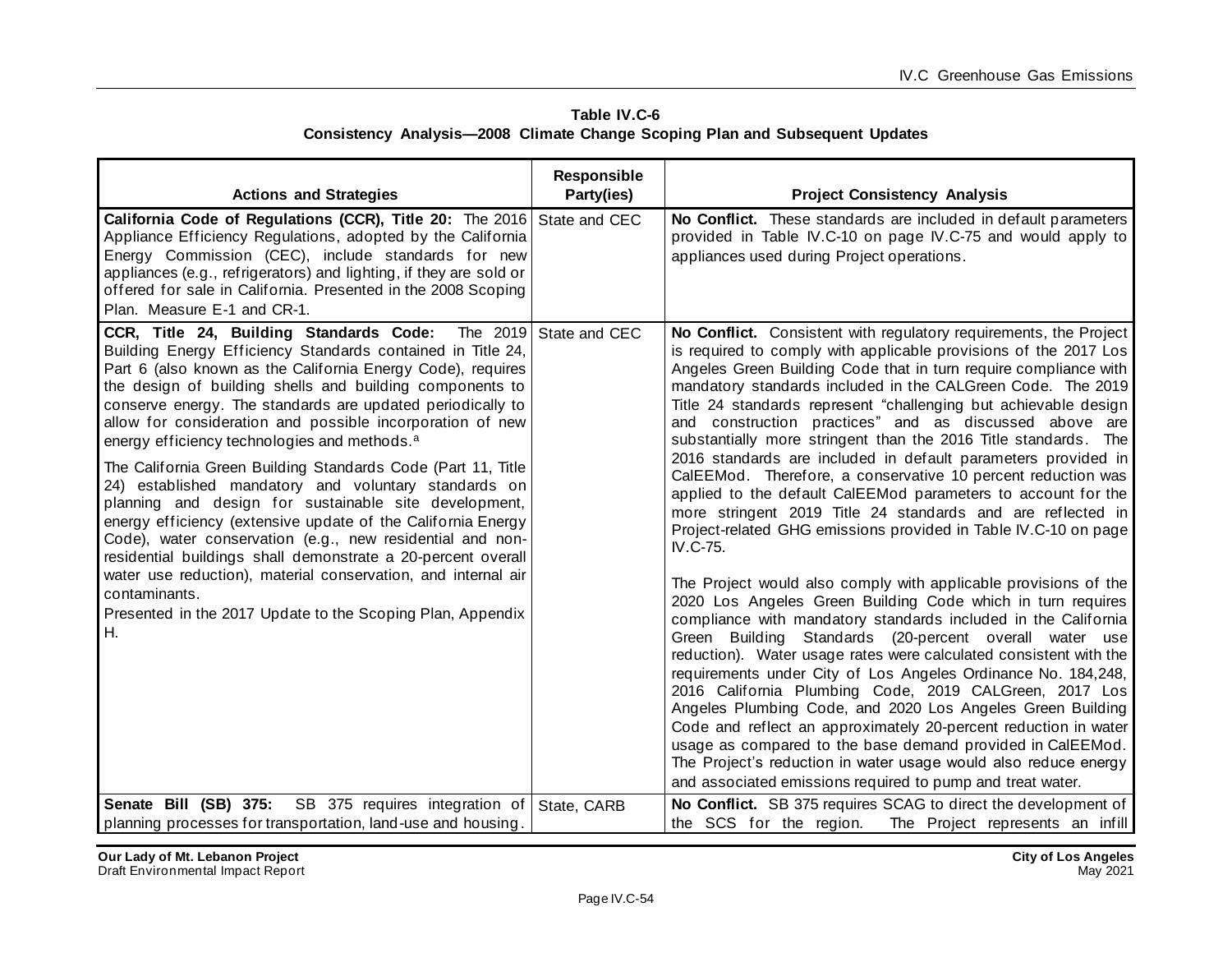| Table IV.C-6 (Continued) |                                                                                     |  |  |  |  |
|--------------------------|-------------------------------------------------------------------------------------|--|--|--|--|
|                          | <b>Consistency Analysis-2008 Climate Change Scoping Plan and Subsequent Updates</b> |  |  |  |  |

| <b>Actions and Strategies</b>                                                                                                                                                                                                                                                                                                                                                               | Responsible<br>Party(ies)                                               | <b>Project Consistency Analysis</b>                                                                                                                                                                                                                                                                                                                                                                                                                                                                                                                                                                                                                                                                                                                                                                                                                                                                                                                                                                                                                                                                                                                                                                                                                                                                               |
|---------------------------------------------------------------------------------------------------------------------------------------------------------------------------------------------------------------------------------------------------------------------------------------------------------------------------------------------------------------------------------------------|-------------------------------------------------------------------------|-------------------------------------------------------------------------------------------------------------------------------------------------------------------------------------------------------------------------------------------------------------------------------------------------------------------------------------------------------------------------------------------------------------------------------------------------------------------------------------------------------------------------------------------------------------------------------------------------------------------------------------------------------------------------------------------------------------------------------------------------------------------------------------------------------------------------------------------------------------------------------------------------------------------------------------------------------------------------------------------------------------------------------------------------------------------------------------------------------------------------------------------------------------------------------------------------------------------------------------------------------------------------------------------------------------------|
| Under SB 375, each MPO would be required to adopt a SCS<br>to encourage compact development that reduces passenger<br>VMT and trips so that the region will meet a target, created<br>by CARB, for reducing GHG emissions. Presented in the<br>2017 Update to the Scoping Plan, Appendix H3.                                                                                                | Regional, SCAG                                                          | development within an existing urbanized area that would<br>concentrate new residential uses within an HQTA. As required<br>under SB 375, CARB is required to update regional GHG<br>emissions targets every 8 years with the last update formally<br>adopted in March 2018. As part of the 2018 updates, CARB has<br>adopted a passenger vehicle related GHG reduction of 19 percent<br>for 2035 for the SCAG region. As discussed below, daily per<br>capita VMT of 5.8 miles for residents and 2.8 miles for employees,<br>which represents a reduction of approximately 19 percent for<br>combined residents and employees in daily per capita VMT when<br>compared to the Area Planning Commission (APC) average<br>designated for the Project area. <sup>b</sup> As shown in Appendix B,<br>incorporation of USEPA MXD VMT reduction features applicable<br>to the Project results in a 36 percent reduction in overall VMT.<br>This reduction in Project-related VMT would support the goal of<br>the 2016-2040 RTP/SCS, 2020-2045 RTP/SCS and CARB's<br>updated 2035 target. Therefore, the Project would be consistent<br>with SB 375, the reduction in passenger vehicle GHG emissions<br>per capita goals provided in the 2016-2040 RTP/SCS, 2020-2045<br>RTP/SCS and with CARB's updated 2035 target. |
| By 2019, adjust performance measures used to select<br>and design transportation facilities.<br>• Harmonize project performance with emissions reductions,<br>and increase competitiveness of transit and active<br>transportation modes (e.g., via guideline documents,<br>funding programs, project selection, etc.).<br>• Presented in the 2017 Update to the Scoping Plan, Table<br>17. | CalSTA and<br>SGC, OPR,<br>CARB, GoBiz,<br>IBank, DOF,<br>CTC, Caltrans | No Conflict. The Project would not involve construction of<br>transportation facilities. However, the Project Site is located<br>within 0.25 mile of the Metro Rapid stop at the La Cienega<br>Boulevard and 3rd Street intersection. The Project benefits from<br>these bus stops by encouraging use of mass transit resulting in a<br>reduction of Project-related vehicle trips to and from the Project<br>Site.                                                                                                                                                                                                                                                                                                                                                                                                                                                                                                                                                                                                                                                                                                                                                                                                                                                                                               |
| By 2019, develop pricing policies to support low-GHG CalSTA,<br>transportation (e.g., low-emission vehicle zones for<br>heavy duty,<br>user, parking<br>pricing,<br>road<br>transit<br>discounts).                                                                                                                                                                                          | Caltrans, CTC,<br>OPR/SGC,<br><b>CARB</b>                               | No Conflict. The Project would support this policy since the<br>Applicant would provide electric vehicle charging stations and<br>electric vehicle supply wiring consistent with City regulatory<br>requirements.                                                                                                                                                                                                                                                                                                                                                                                                                                                                                                                                                                                                                                                                                                                                                                                                                                                                                                                                                                                                                                                                                                 |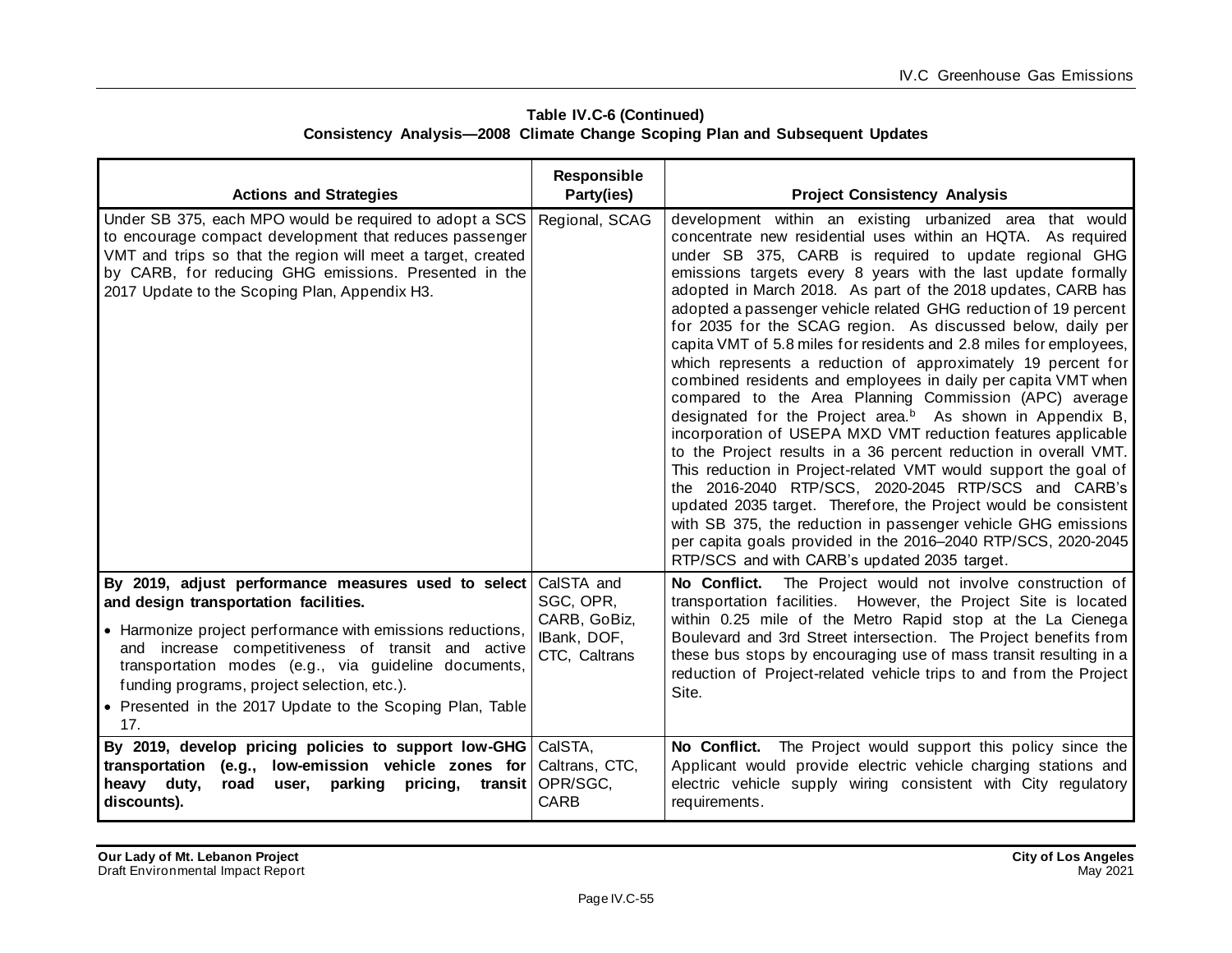| Table IV.C-6 (Continued) |                                                                                     |  |  |  |  |
|--------------------------|-------------------------------------------------------------------------------------|--|--|--|--|
|                          | <b>Consistency Analysis-2008 Climate Change Scoping Plan and Subsequent Updates</b> |  |  |  |  |

| <b>Actions and Strategies</b>                                                                                                                                                                                                                                                                                                                                                                                                                                                                                                                                                                                                                                                                                 | Responsible<br>Party(ies)                                   | <b>Project Consistency Analysis</b>                                                                                                                                                                                                                                                                                                                                                                                                                                                                                                                                                                                                                                                                                                                                                                                                                                                       |
|---------------------------------------------------------------------------------------------------------------------------------------------------------------------------------------------------------------------------------------------------------------------------------------------------------------------------------------------------------------------------------------------------------------------------------------------------------------------------------------------------------------------------------------------------------------------------------------------------------------------------------------------------------------------------------------------------------------|-------------------------------------------------------------|-------------------------------------------------------------------------------------------------------------------------------------------------------------------------------------------------------------------------------------------------------------------------------------------------------------------------------------------------------------------------------------------------------------------------------------------------------------------------------------------------------------------------------------------------------------------------------------------------------------------------------------------------------------------------------------------------------------------------------------------------------------------------------------------------------------------------------------------------------------------------------------------|
| Presented in the 2017 Update to the Scoping Plan, Table 17.                                                                                                                                                                                                                                                                                                                                                                                                                                                                                                                                                                                                                                                   |                                                             |                                                                                                                                                                                                                                                                                                                                                                                                                                                                                                                                                                                                                                                                                                                                                                                                                                                                                           |
| Million Solar Roofs Program: The program is implemented<br>through SB 1 (Murray, 2006), which provides up to \$3.3<br>billion in financial incentives for the installation of residential,<br>commercial and institutional solar PV programs. Presented in<br>the 2008 Climate Change Scoping Plan.                                                                                                                                                                                                                                                                                                                                                                                                           | State                                                       | No Conflict. The Project would comply with Title 24 and the Los<br>Angeles Green Building Code which requires that rooftop areas<br>on high-rise multi-family buildings and non-residential buildings to<br>set aside a minimum area for potential installation of solar panels<br>at a later date. Thus, the Project would be considered "solar-<br>ready." To be conservative, additional reductions in electricity use<br>associated with solar panels were not accounted for in this<br>analysis                                                                                                                                                                                                                                                                                                                                                                                      |
| Senate Bill X7-7: The Water Conservation Act of 2009 sets<br>an overall goal of reducing per-capita urban water use by 20<br>percent by December 31, 2020. The state is required to<br>make incremental progress toward this goal by reducing per-<br>capita water use by at least 10 percent by December 31,<br>2015. This is an implementing measure of the Water Sector<br>of the AB 32 2008 Climate Change Scoping Plan. Reduction<br>in water consumption directly reduces the energy necessary<br>and the associated emissions to convene, treat, and<br>distribute the water; it also reduces emissions from<br>wastewater treatment. Presented in the 2017 Update to the<br>Scoping Plan, Appendix H. | State                                                       | No Conflict. As discussed above under Title 24, the Project<br>would incorporate water conservation features that would<br>contribute towards meeting this performance based standard.<br>Project Design Feature WAT-PDF-1 in Section IV.K.1, Utilities and<br>Service Systems---Water Supply and Infrastructure, to this Draft<br>EIR, provides a specific list of water conservation measures.<br>Examples include: high-efficiency toilets with flush volume of 1.0<br>gallons of water per flush or less, showerheads with a flow rate of<br>1.5 gallons per minute or less, high-efficiency Energy Star - rated<br>clothes and<br>dishwashers, drought tolerant plants and<br>drip/subsurface irrigation, among others. The Project thereby<br>includes measures consistent with the GHG reductions sought by<br>SB X7-7 related to water conservation and related GHG<br>emissions. |
| Implement the Short-Lived Climate Pollutant Strategy by<br>2030:<br>• 40-percent reduction in methane and hydrofluorocarbon<br>emissions below 2013 levels.<br>· 50-percent reduction in black carbon emissions below<br>2013 levels.<br>• Presented in the 2017 Update to the Scoping Plan, Table<br>17.                                                                                                                                                                                                                                                                                                                                                                                                     | CARB.<br>CalRecycle,<br>CDFA, SWRCB,<br>Local air districts | No Conflict. SB 605 adopted in 2014 directs CARB to develop a<br>comprehensive SLCP strategy. SB 1383 was later adopted in<br>2016 to require CARB to set statewide 2030 emission reduction<br>targets of 40 percent for methane and hydrofluorocarbons and 50<br>percent black carbon emissions below 2013 levels. <sup>c</sup><br>SB 1383 requires various agencies including CARB, California<br>Department of Food and Agriculture (CDFA), the State Water<br>Resources Board (SWRCB) to be responsible for adopting<br>regulations to reduce GHG emissions. These regulations would<br>be applicable to the Project. Therefore, the Project would comply                                                                                                                                                                                                                             |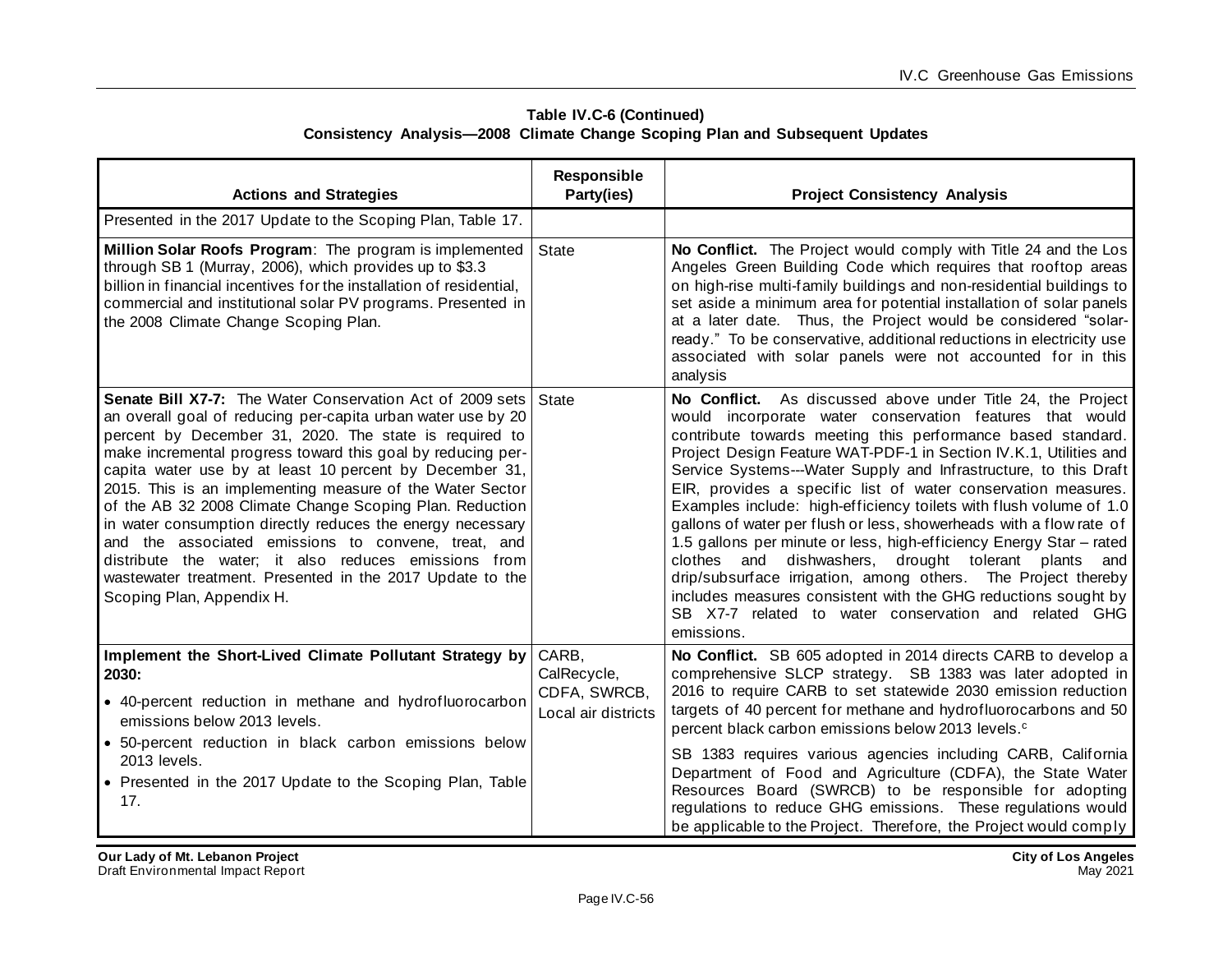| <b>Actions and Strategies</b>                                                                                                                                                             | <b>Responsible</b><br>Party(ies)                            | <b>Project Consistency Analysis</b>                                                                                                                                                                                                                                                                                                                                                                                                                                                                                                                                                                                                                                                                                                                                                                                                                                                                                                                                                             |
|-------------------------------------------------------------------------------------------------------------------------------------------------------------------------------------------|-------------------------------------------------------------|-------------------------------------------------------------------------------------------------------------------------------------------------------------------------------------------------------------------------------------------------------------------------------------------------------------------------------------------------------------------------------------------------------------------------------------------------------------------------------------------------------------------------------------------------------------------------------------------------------------------------------------------------------------------------------------------------------------------------------------------------------------------------------------------------------------------------------------------------------------------------------------------------------------------------------------------------------------------------------------------------|
|                                                                                                                                                                                           |                                                             | with the CARB SLCP Reduction Strategy which limits the use of<br>hydrofluorocarbons for refrigeration uses.                                                                                                                                                                                                                                                                                                                                                                                                                                                                                                                                                                                                                                                                                                                                                                                                                                                                                     |
| By 2019, develop regulations and programs to support<br>organic waste landfill reduction goals in the SLCP and<br>SB 1383. Presented in the 2017 Update to the Scoping<br>Plan, Table 17. | CARB,<br>CalRecycle,<br>CDFA, SWRCB,<br>Local air districts | No Conflict. Under SB 1383, CalRecycle is responsible for<br>achieving a 50-percent reduction in the level of statewide disposal<br>of organic waste from the 2014 level by 2020 and 75-percent<br>reduction by 2025. The SB 1383 regulations go into effect<br>January 1, 2022. <sup>d</sup><br>The Project would not conflict with AB 341, which requires not<br>less than 75 percent of solid waste generated be source reduced<br>through recycling, composting or diversion.<br>Solid waste<br>generated by the Project will be handled by the City of Los<br>Angeles Sanitation Department which currently complies with AB<br>341. Reduction in solid waste generated by the Project would<br>reduce overall GHG emissions. Compliance with AB 341 would<br>also help achieve the goals of SB 1383. This reduction in solid<br>waste generation was not reflected in CalEEMod default<br>assumptions and was conservatively not included in the<br>calculation of Project GHG emissions. |

#### **Table IV.C-6 (Continued) Consistency Analysis—2008 Climate Change Scoping Plan and Subsequent Updates**

*CalRecycle = California Department of Resources Recycling and Recovery*

*CalSTA = California State Transportation Agency*

*Caltrans = California Department of Transportation*

*CARB = California Air Resources Board*

*CDFA = California Department of Food and Agriculture*

*CTC = California Transportation Commission*

*DOF = California Department of Finance*

*GoBiz = =Governor's Office of Business and Economic Development*

*SCAG = Southern California Association of Governments*

*SGC = Strategic Growth Council*

*SWRCB = State Water Resources Control Board*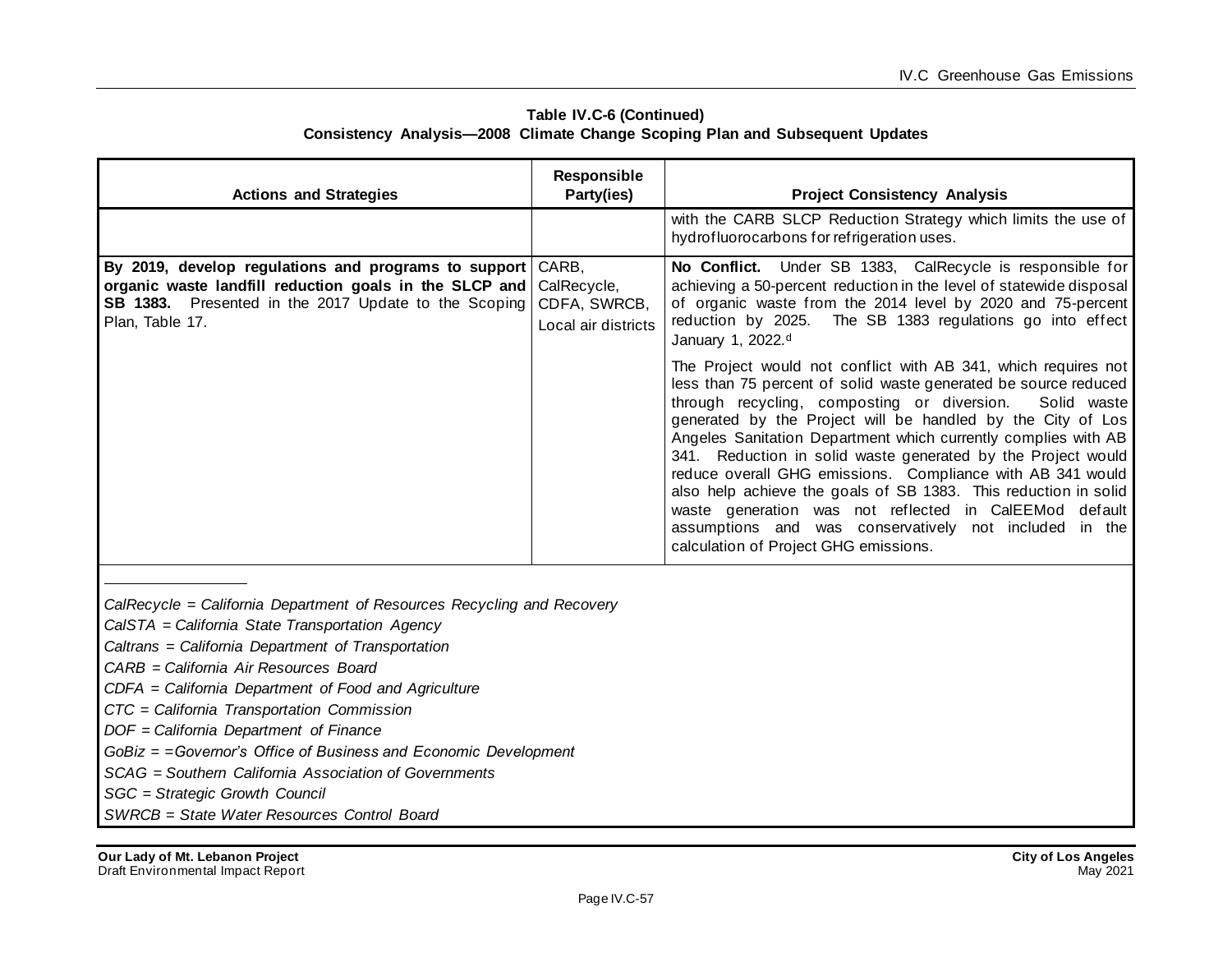#### **Table IV.C-6 (Continued) Consistency Analysis—2008 Climate Change Scoping Plan and Subsequent Updates**

|                | <b>Actions and Strategies</b>                                                                                               | Responsible<br>Party(ies) | <b>Project Consistency Analysis</b>                                                                                                                                                                                                                                                    |
|----------------|-----------------------------------------------------------------------------------------------------------------------------|---------------------------|----------------------------------------------------------------------------------------------------------------------------------------------------------------------------------------------------------------------------------------------------------------------------------------|
|                | CEC, Adoption Hearing, 2019 Building Energy Efficiency Standards.                                                           |                           |                                                                                                                                                                                                                                                                                        |
| $\mathsf{L}^b$ | zones and geographies in the City of Los Angeles. The Project Site is located within the Central APC.                       |                           | City of Los Angeles Departments of City Planning and Transportation: CEQA Transportation Analysis Update Frequently Asked Questions,<br>August 2019. The APC area boundaries represent a land area equivalent to a medium-size California city and captures consistent travel behavior |
| $\overline{c}$ | CARB, Reducing Short-Lived Climate Pollutants in California, ww2.arb.ca.gov/our-work/programs/slcp, accessed March 2, 2021. |                           |                                                                                                                                                                                                                                                                                        |
| $\mathsf{I}$ d | accessed March 2, 2021.                                                                                                     |                           | CalRecycle, Short-Lived Climate Pollutants (SLCP): Organic Waste Methane Emissions Reductions, www.calrecycle.ca.gov/climate/slcp/,                                                                                                                                                    |
|                | Source: Eyestone Environmental, 2021.                                                                                       |                           |                                                                                                                                                                                                                                                                                        |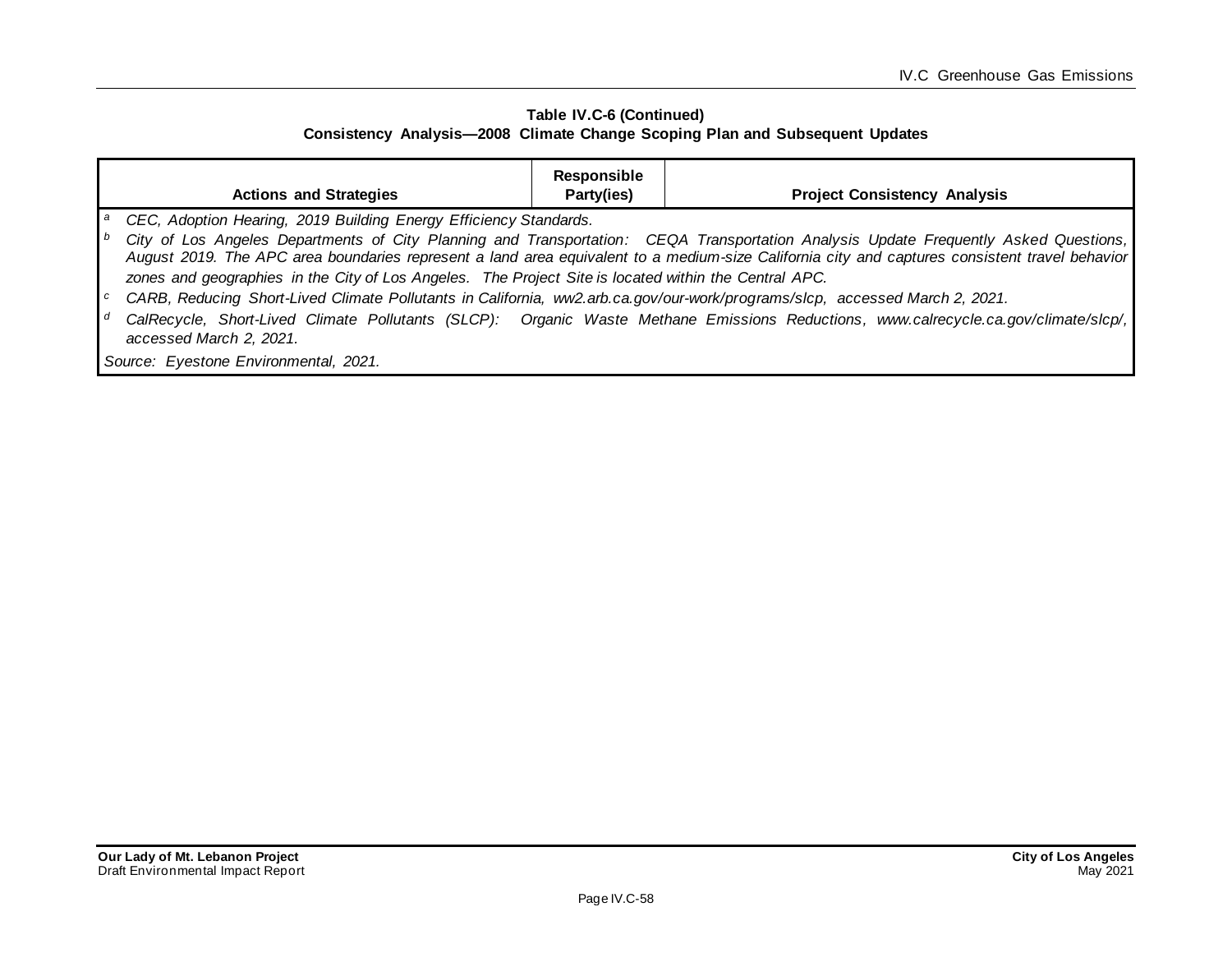In addition to demonstrating the region's ability to attain and exceed the GHG emission-reduction targets set forth by CARB, the 2016–2040 RTP/SCS outlines a series of actions and strategies for integrating the transportation network with an overall land use pattern that responds to projected growth, housing needs, changing demographics, and transportation demands. Thus, successful implementation of the 2016–2040 RTP/SCS would result in more complete communities with a variety of transportation and housing choices, while reducing automobile use. With regard to individual developments, such as the Project, strategies and policies set forth in the 2016–2040 RTP/SCS can be grouped into the following three categories: (1) reduction of vehicle trips and VMT, (2) increased use of alternative fuel vehicles, and (3) improved energy efficiency.<sup>112</sup> These strategies and policies are addressed below. Also, as explained immediately below, the Project is consistent with applicable growth forecasts.

### Consistency with Integrated Growth Forecast

The 2016–2040 RTP/SCS provides socioeconomic forecast projections of regional population growth. The population, housing, and employment forecasts, which are adopted by SCAG's Regional Council, are based on the local plans and policies applicable to the specific area; these are used by SCAG in all phases of implementation and review.

According to SCAG's 2016–2040 RTP/SCS, the forecasted population for the City of Los Angeles Subregion in 2019 is approximately 4,020,438 persons.<sup>113</sup> In 2024, the projected occupancy year of the Project, the City of Los Angeles Subregion is anticipated to have a population of approximately 4,164,834 persons.<sup>114</sup> The Project includes the development of 153 dwelling units, the approximate 7,790-square-foot rehabilitated cathedral, and approximately 23,649 square feet of church uses in the new ancillary church building. The Project would provide housing for approximately 369 people.<sup>115,116</sup> The estimated 369 new residents generated by the Project would represent approximately 0.26 percent of the population growth forecasted by SCAG in the City of Los Angeles Subregion

*<sup>112</sup> SCAG, Draft Program EIR for the 2016-2040 RTP/SCS, Section 2.8, Greenhouse Gas Emissions and Climate Change, page 3.8-35, December 2015.*

*<sup>113</sup> Based on a linear interpolation of 2012–2040 data.*

*<sup>114</sup> Based on a linear interpolation of 2012–2040 data.*

*<sup>115</sup> Based on a rate of 2.41 persons per multi-family unit based on 2018 American Community Survey 5-Year Average Estimates per correspondence with Jack Tsao, Data Analyst II, Los Angeles Department of City Planning, June 12, 2020.*

*<sup>116</sup> As a note, the Initial Study for the Our Lady of Mt. Lebanon Project (Appendix A to this Draft EIR) applied an estimated rate of 2.6 persons per multi-family unit, which was the available rate provided by the City at the time of publication of the Initial Study. This Draft EIR now utilizes the updated rate of 2. 41 persons per multi-family unit provided by the City of Los Angeles Planning Department.*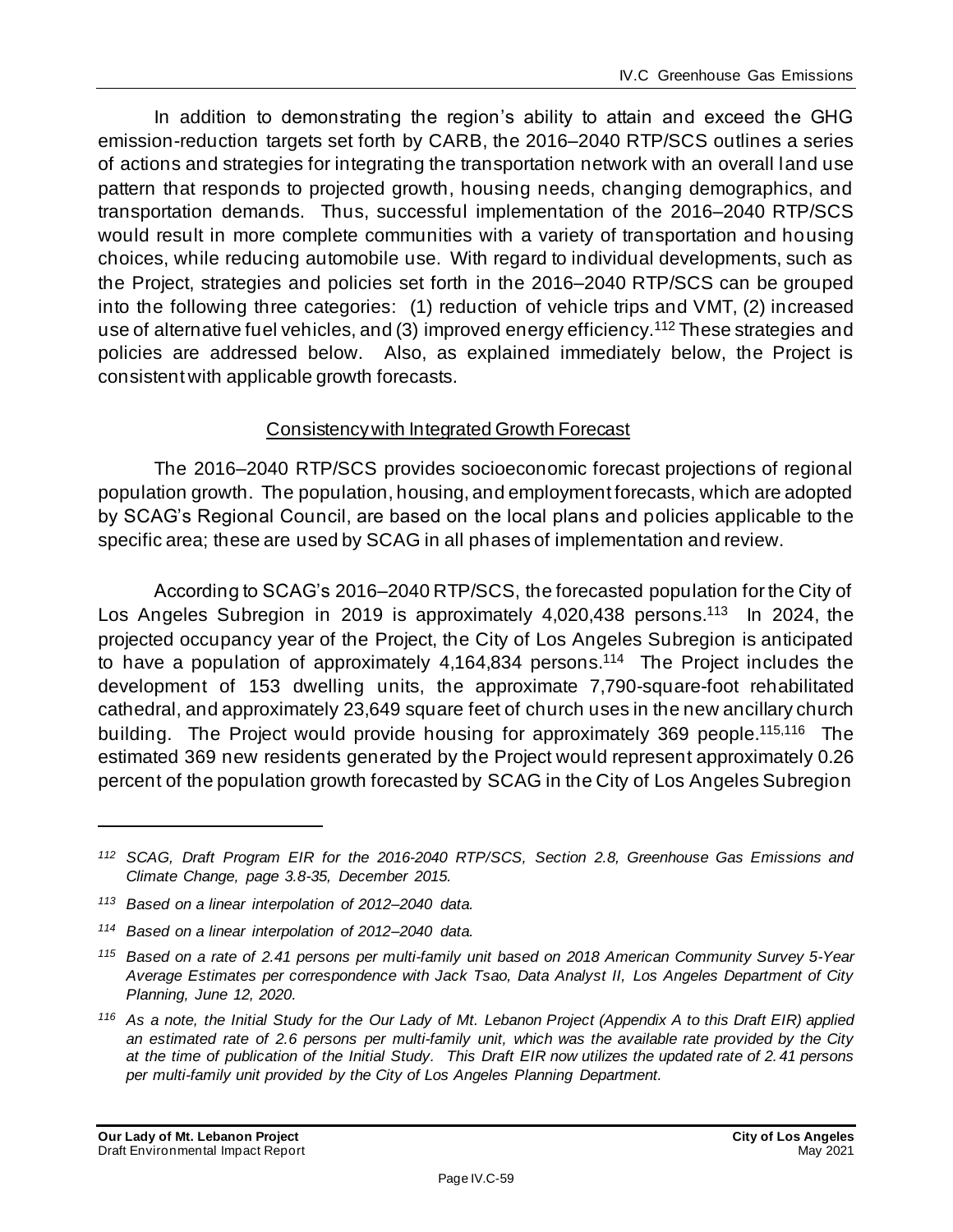between 2019 and 2024. From an employment perspective, the Project would not increase the number of church employees on the Project Site. Accordingly, the Project's generation of residents would be consistent with the population projections contained in the 2016– 2040 RTP/SCS. Refer to Section IV.F, Land Use and Planning, to this Draft EIR, for additional information regarding consistency with the 2016–2040 RTP/SCS.

## Consistency with VMT Reduction Strategies and Policies

As discussed above, compliance with SB 375 requires a reduction in per capita transportation emissions by 19 percent by 2035 with respect to meeting the State's GHG emission reduction goals.<sup>117</sup> To analyze the consistency of the Project with the SB 375 targets, the Project's service population Daily VMT was divided by the Project's service population to arrive at the per capita Daily VMT estimates. The estimate, as provided in Table IV.C-7 on page IV.C-61, was compared to the applicable APC average designated for the Project area. As shown below, the Project daily per capita VMT is 5.8 miles for residents and 2.8 VMT per day for employees, which represents a reduction of approximately 19 percent for combined residents and employees in daily per capita VMT when compared to the APC designated for the Project area.<sup>118</sup> This level of VMT per capita is consistent with OPR's recommended reduction in VMT per capita to meet the State's GHG emission reduction goals.

The Project has been designed and would be constructed to incorporate features to support and promote environmental sustainability. The Project represents an infill development within an existing urbanized area that would introduce a new residential use on the Project Site, within an HQTA. The Project Site is transit accessible and is close to many bus transit lines, rail lines, and local shuttle service. Specifically, Metro bus lines, including local and rapid lines, as well as Los Angeles Department of Transportation's (LADOT's) Commuter Express lines, run along La Cienega, San Vicente and Pico Boulevards. Metro Lines as well as LADOT's Commuter Express Lines and Antelope Valley Transit Authority's (AVTA) Commuter Line, run on Santa Monica and Wilshire Boulevards. LADOT's DASH Lines run along La Cienega Boulevard, La Brea and Melrose Avenue. Also the West Hollywood CityLine runs along San Vicente and Santa Monica Boulevards. These bus lines connect passengers to the Project Site from various locations across the City and throughout Los Angeles County.

The Project also includes the short- and long-term bicycle parking spaces required by the LAMC. The increase in bicycle parking spaces provided onsite would further reduce

*<sup>117</sup> SCAG, Final 2020–2045 RTP/SCS, Making Connections, September 3, 2020.*

*<sup>118</sup> The daily capita VMT accounts for sustainability features (e.g., transit and walking).*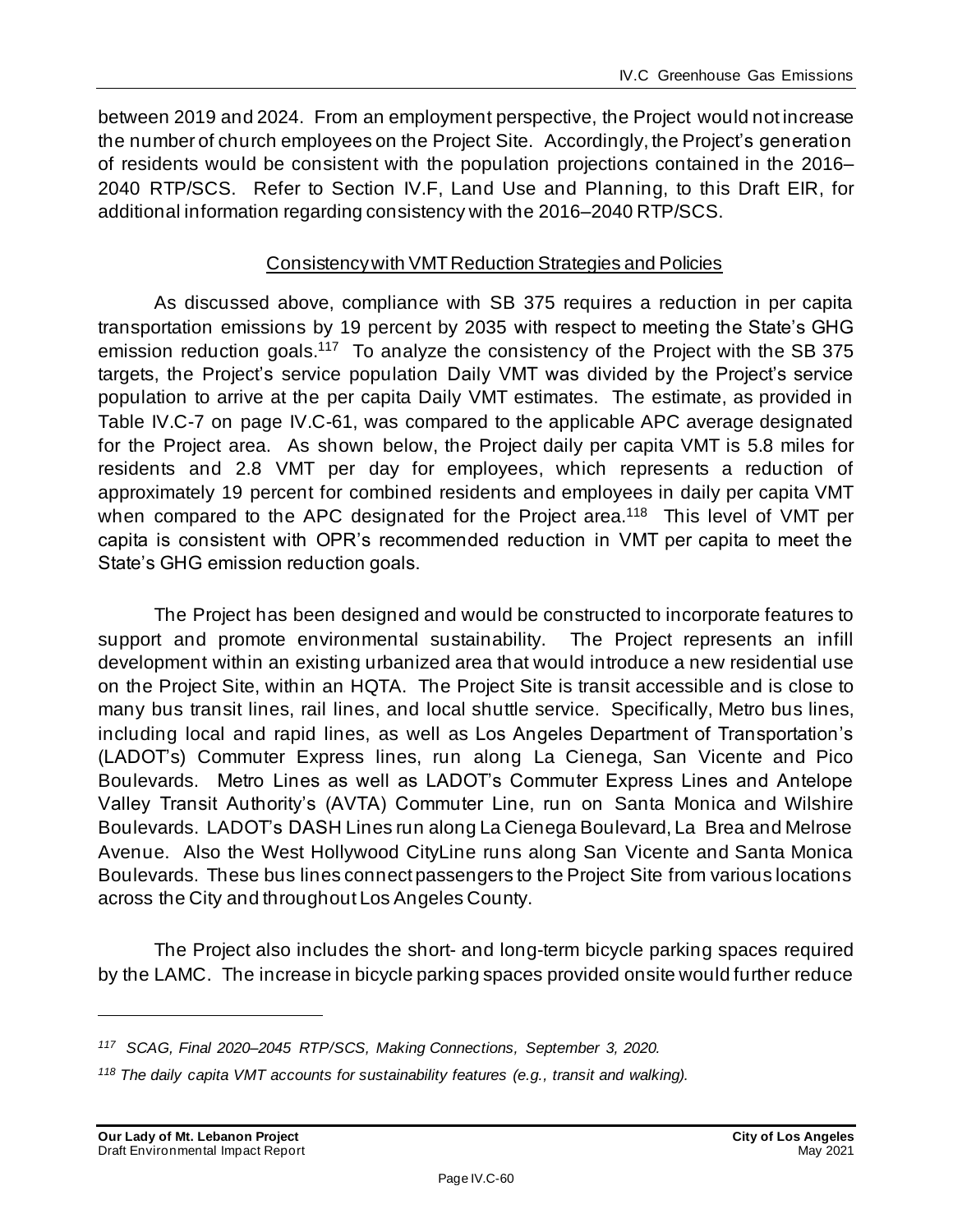| <b>Scenario</b>                               | <b>Residents</b> | <b>Employees</b> | <b>Combined</b><br><b>Service</b><br><b>Population</b> |
|-----------------------------------------------|------------------|------------------|--------------------------------------------------------|
| Service Population VMT (Project) <sup>a</sup> | 2,002 Daily VMT  | 16               | 2,018                                                  |
| Service Population <sup>b</sup>               | 345              | 6                | 351                                                    |
| Daily VMT/Capita                              | 5.8              | 2.8              | 5.7                                                    |
| APC Average Designated for Project<br>Area    | 7.1              | 8.9              | 7.1                                                    |
| <b>Percent Reduction</b>                      | (18%)            | (35%)            | (19%)                                                  |
|                                               |                  |                  |                                                        |

**Table IV.C-7 Comparison of Project's Service Population VMT/Capita** 

*<sup>a</sup> VMT was calculated using LADOT's VMT Calculator. The results are provided in the Transportation Addendum within Appendix T to this Draft EIR. The results include sustainability features that gives credit for future residents and employees using transit and walking.*

*<sup>b</sup> The Service Population includes the estimated number of new residents (345) as estimated by LADOT's VMT Calculator. Based on a 2.41 persons per household rate for multi-family units per the 2017 American Community Survey 5-Year Average Estimates, the Project would generate 369 residents. Source: Jack Tsao, Data Analyst II, Los Angeles Department of City Planning, June 12, 2020.*

*Source: Linscott, Law and Greenspan, Traffic Analysis Addendum for the Our Lady of Mt. Lebanon Project, February 27, 2020. Included as Appendix T to this Draft EIR.*

vehicle trips and VMT by encouraging walking and non‐automotive forms of transportation . Project design would also provide pedestrian access that minimizes barriers and links the Project Site with existing or planned external streets to encourage people to walk instead of drive.

As shown in Appendix T to the Draft EIR, the Project design includes characteristics in addition to the measures accounted for in the Transportation Addendum that would reduce trips and VMT as compared to the Project without implementation of VMT reducingmeasures within the South Coast Air Basin (Air Basin) as measured by CalEEMod. Such reducing measures include the Project's proximity to other commercial, restaurant and entertainment uses and proximity to mass transit which would help reduce the number of vehicle trips generated by the Project. These relative reductions in vehicle trips and VMT from the Project without implementation of VMT reducing measures within the Air Basin help quantify the GHG emissions reductions achieved by locating the Project in an infill, HQTA area that promotes alternative modes of transportation.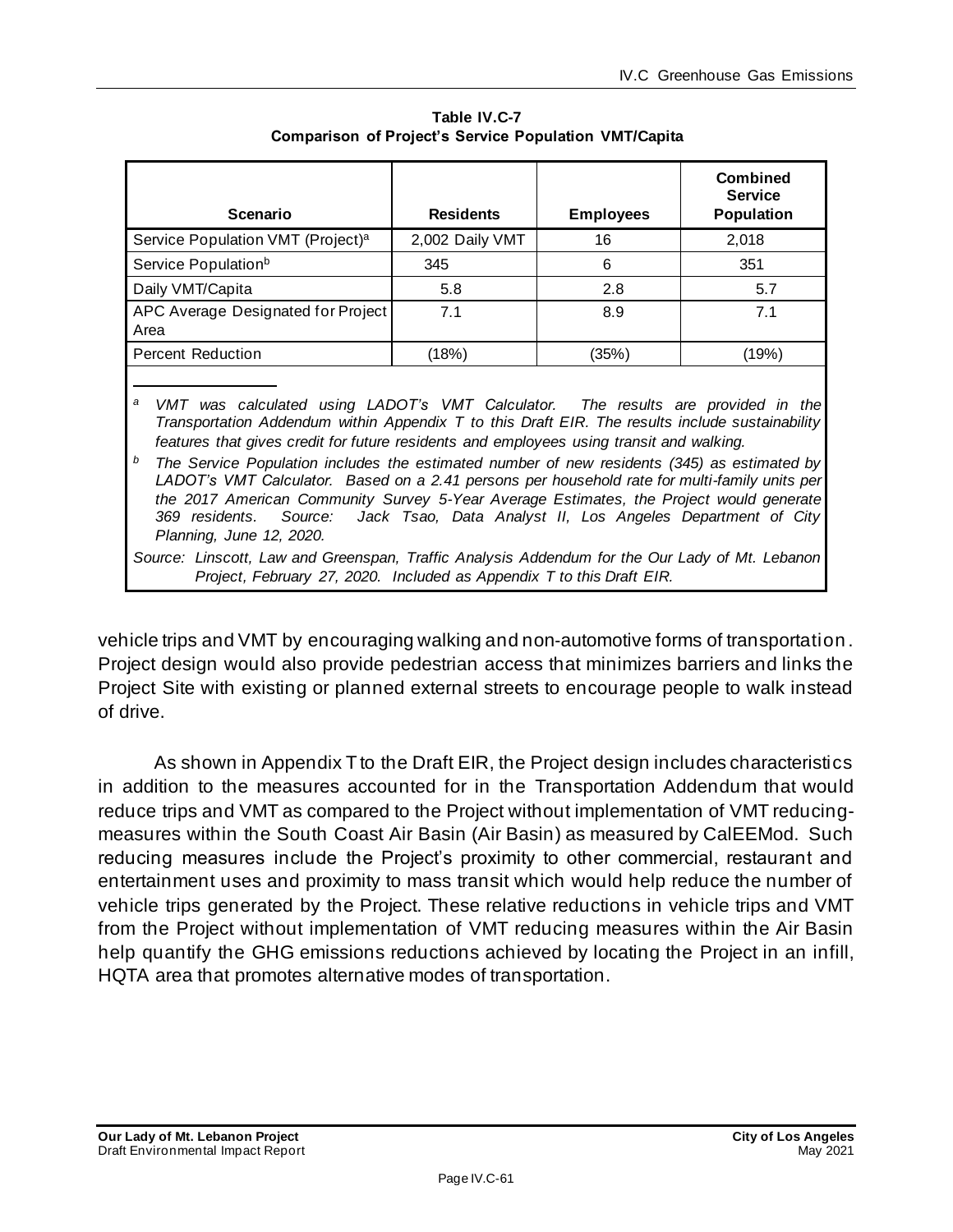The Project would also be consistent with the following key GHG reduction strategies in SCAG's 2016–2040 RTP/SCS and 2020-2045 RTP/SCS, which are based on changing the region's land use and travel patterns: 119

- Compact growth in areas accessible to transit;
- Jobs and housing closer to transit;
- New housing and job growth focused in HQTAs; and
- Biking and walking infrastructure to improve active transportation options and transit access.

The Project would develop new residential uses within an HQTA, which is defined by the 2016–2040 RTP/SCS and 2020-2045 RTP/SCS as generally walkable transit villages or corridors that are within 0.5 mile of a well-serviced transit stop or a transit corridor with 15-minute or less service frequency during peak commute hours (see Section IV.F, Land Use and Planning, to this Draft EIR for further details). Multiple Metro lines are located within 0.25 mile of the site, as well as the DASH, West Hollywood CityLine, and AVTA lines. Bicycle parking and amenities provided by the Project would further encourage biking. These and other measures would further promote a reduction in VMT and subsequent reduction in GHG emissions, which would be consistent with the goals of SCAG's 2016–2040 RTP/SCS.

### Increased Use of Alternative Fueled Vehicles Policy Initiative

The second goal of the 2016–2040 RTP/SCS, with regard to individual development projects, such as the Project, is to increase alternative fueled vehicles to reduce per capita GHG emissions. The 2016–2040 RTP/SCS policy initiative focuses on providing charge port infrastructure and accelerating fleet conversion to electric or other near zero-emission technologies. The Project would provide at least 30 percent of the total LAMC-required parking spaces provided to be capable of supporting future EVSE and at least 10 percent of the total LAMC-required parking spaces with EV charging stations as dictated by City requirements.

# Energy Efficiency Strategies and Policies

The third important goal within the 2016–2040 RTP/SCS for individual developments, such as the Project, involves improving energy efficiency (e.g., reducing energy

*<sup>119</sup> SCAG 2016–2040 RTP/SCS. Table 8.1 Performance Measures and Results.*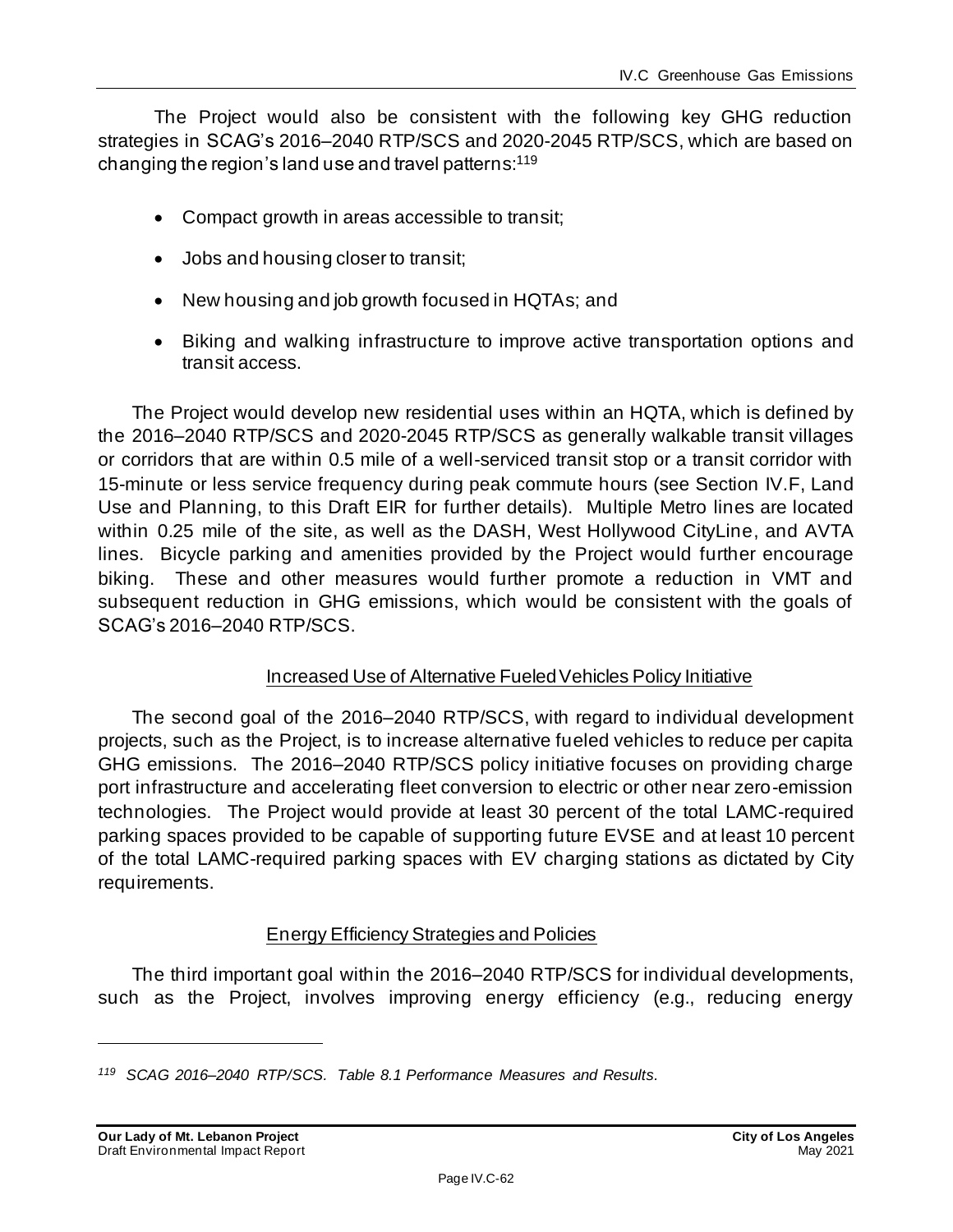consumption) to reduce GHG emissions. The 2016–2040 RTP/SCS goal is to actively encourage and create incentives for energy efficiency, where possible. As discussed in Section II, Project Description, of the Draft EIR, the Project has been designed and would be constructed to incorporate environmentally sustainable building features and construction protocols required by the Los Angeles Green Building Code and CALGreen. These standards would reduce energy and water usage and waste and, thereby, reduce associated greenhouse gas emissions and help minimize the impact on natural resources and infrastructure. The sustainability features to be incorporated into the Project would include, but not limited to WaterSense-labeled plumbing fixtures and weather-based controller and drip irrigation systems to promote a reduction of indoor and outdoor water use; Energy Star–labeled appliances; and water-efficient landscape design. In addition, Project Design Feature GHG-PDF-1 would require the design of the new buildings to incorporate features to further reduce energy usage. Furthermore, the Project would be subject to the 2019 Title 24 Standards which represent "challenging but achievable design and construction practices" that represent "a major step towards meeting the Zero Net Energy (ZNE) goal." Single-family homes built with the 2019 standards including rooftop solar electricity generation will use about 53 percent less energy than those under the 2016 standards. Nonresidential buildings will use about 30 percent less energy due mainly to lighting upgrades.<sup>120</sup>

# Land Use Characteristics

At the regional level, the 2016–2040 RTP/SCS is a plan adopted for the purpose of reducing GHGs. In order to assess the Project's consistency with the 2016–2040 RTP/SCS, this Draft EIR also analyzes the Project's land use characteristics such as density and proximity to job centers for consistency with those utilized by SCAG in its SCS. Generally, projects are considered consistent with the provisions and general policies of applicable City and regional land use plans and regulations, such as the 2016–2040 RTP/SCS, if they are compatible with the general intent of the plans and would not preclude the attainment of their primary goals. The Project's consistency with the applicable goals and principles set forth in the 2016–2040 RTP/SCS is discussed in Section IV.F, Land Use and Planning, of the Draft EIR and detailed in Table 5 of Appendix N to the Draft EIR. As shown in Table 5 of Appendix N, the Project is consistent with the land use goals and principles set forth in the 2016–2040 RTP/SCS that pertain to GHG emissions.

In sum, the Project is the type of land use development that is encouraged by the 2016–2040 RTP/SCS to reduce VMT and expand multi-modal transportation options in order for the region to achieve the GHG reductions from the land use and transportation

*<sup>120</sup> CEC, 2019 Building Energy Efficiency Standards, Fact Sheet.*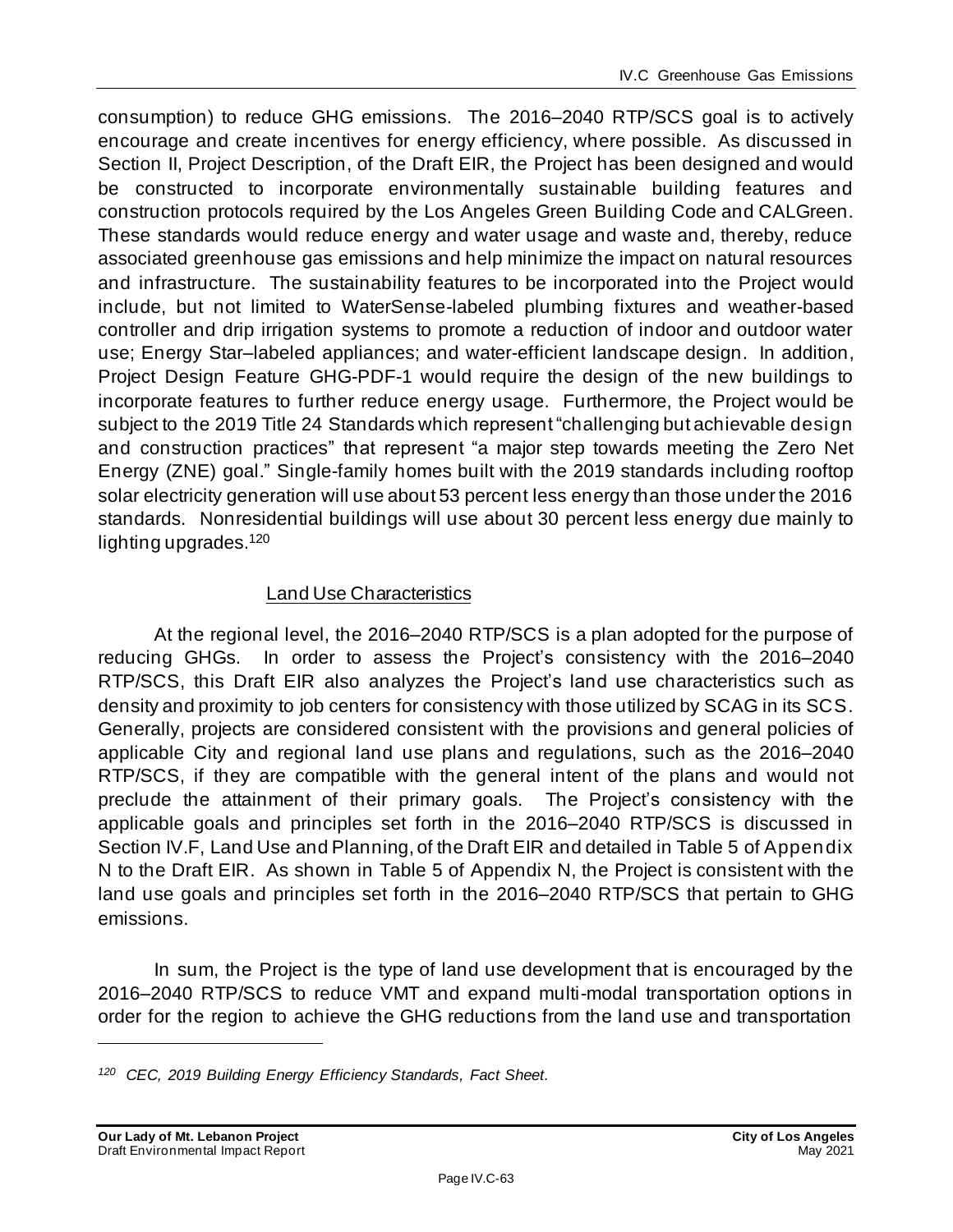sectors required by SB 375, which, in turn, advances the State's long-term climate policies.<sup>121</sup> By furthering implementation of SB 375, the Project supports regional land use and transportation GHG reductions consistent with state regulatory requirements.

# **Therefore, the Project would be consistent with the GHG reduction-related actions and strategies contained in the 2016–2040 RTP/SCS.**

# *(iii) Consistency with the 2020-2045 RTP/SCS*

On September 3, 2020, SCAG's Regional Council adopted an updated RTP/SCS known as the 2020–2045 RTP/SCS or Connect SoCal.<sup>122</sup> As with the 2016–2020 RTP/SCS, the purpose of the 2020–2045 RTP/SCS is to meet the mobility needs of the six-county SCAG region over the subject planning period through a roadmap identifying sensible ways to expand transportation options, improve air quality and bolster Southern California's long-term economic viability.<sup>123</sup> The goals and policies of the 2020–2045 RTP/SCS are similar to, and consistent with, those of the 2016–2040 RTP/SCS. Hence, because the Project would be consistent with the 2016–2020 RTP/SCS, the Project would also be consistent with the 2020–2045 RTP/SCS.<sup>124</sup>

In addition to demonstrating the region's ability to attain and exceed the GHG emission-reduction targets set forth by CARB, the 2020-2045 RTP/SCS outlines a series of actions and strategies for integrating the transportation network with an overall land use pattern that responds to projected growth, housing needs, changing demographics, and transportation demands. Thus, successful implementation of the 2020-2045 RTP/SCS would result in more complete communities with a variety of transportation and housing choices, while reducing automobile use. With regard to individual developments, such as the Project, strategies and policies set forth in the 2020-2045 RTP/SCS can be grouped into the following three categories: (1) reduction of vehicle trips and VMT, (2) increased

*<sup>121</sup> As discussed above, SB 375 legislation links regional planning for housing and transportation with the GHG reduction goals outlined in AB 32.*

*<sup>122</sup> SCAG, News Release: SCAG Regional Council Formally Adopts Connect SoCal, September 3, 2020.*

*<sup>123</sup> SCAG, News Release: SCAG Regional Council Formally Adopts Connect SoCal, September 3, 2020.*

*<sup>124</sup> For example, the Project would be consistent with both the 2016–2040 RTP/SCS and the 2020–2045 RTP/SCS because it would increase urban density within an High Quality Transit Area (HQTA) immediately adjacent to a Metro light rail station and in close proximity to more than a dozen bus routes,*  would include transit-oriented development, and would implement TDM, all of which would reduce the *City's per capita VMT and associated air emissions. Another example is that because the Project would*  be consistent with the City's existing General Plan land use designation and zoning of the Project Site, it *has been accounted for in the regional growth projections in both the 2016–2040 RTP/SCS and 2020– 2045 RTP/SCS.*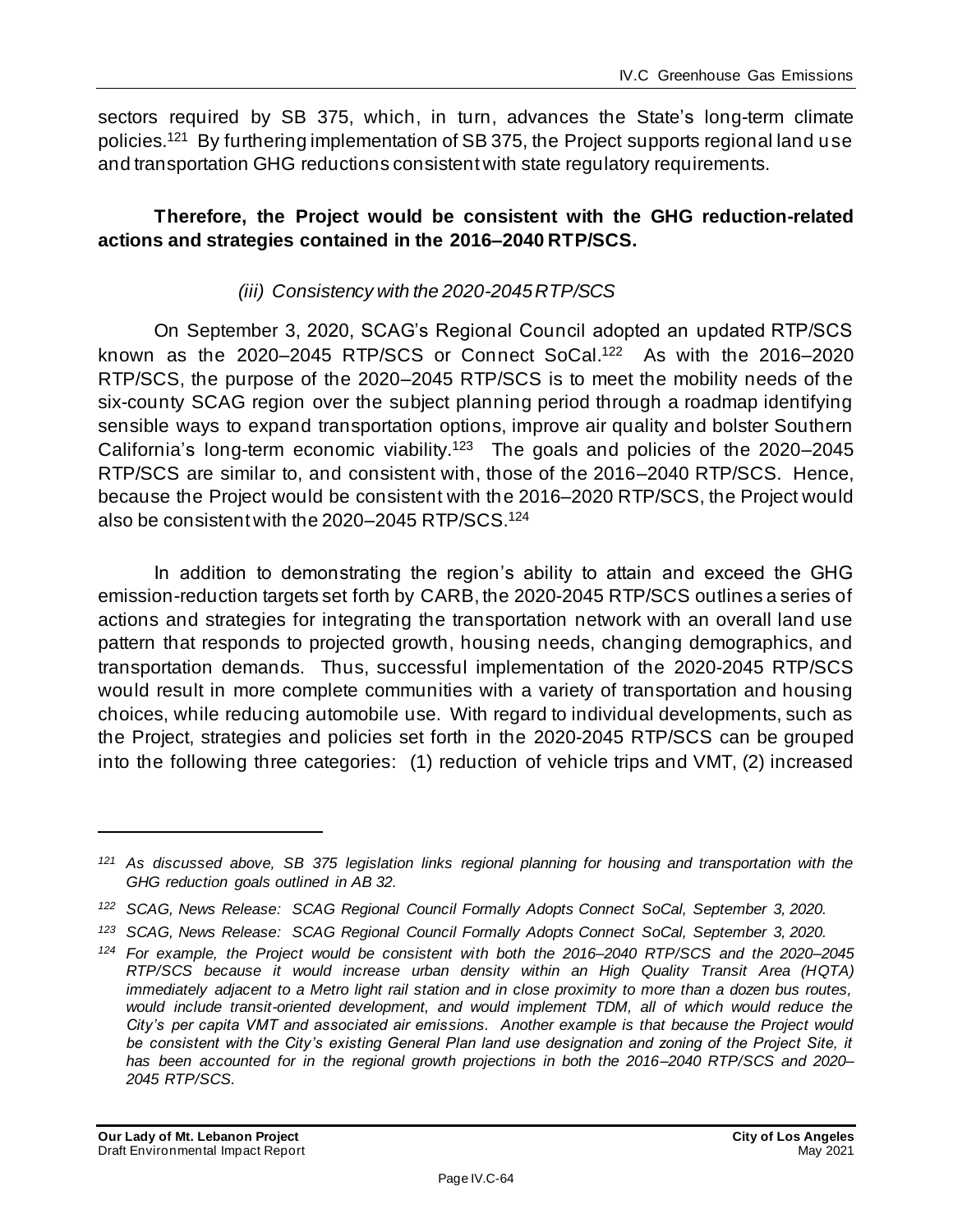use of alternative fuel vehicles, and (3) improved energy efficiency.<sup>125</sup> These strategies and policies are addressed below. Also, as explained immediately below, the Project is consistent with applicable growth forecasts.

### Consistency with Integrated Growth Forecast

The 2020-2045 RTP/SCS provides socioeconomic forecast projections of regional population growth. The population, housing, and employment forecasts, which are adopted by SCAG's Regional Council, are based on the local plans and policies applicable to the specific area; these are used by SCAG in all phases of implementation and review.

According to SCAG's 2020–2045 RTP/SCS, the forecasted population for the City of Los Angeles Subregion in 2019 is approximately 4,036,475 persons.<sup>126</sup> In 2024, the projected occupancy year of the Project, the City of Los Angeles Subregion is anticipated to have a population of approximately 4,172,886 persons.<sup>127</sup> The estimated 369 new residents generated by the Project would represent approximately 0.27 percent of the population growth forecasted by SCAG in the City of Los Angeles Subregion between 2019 and 2024. As discussed above, the Project would not increase the number of church employees on the Project Site. Accordingly, the Project's generation of residents would be consistent with the population projections contained in the 2020–2045 RTP/SCS.

The Project would also be consistent with the following key GHG reduction strategies in SCAG's 2020–2045 RTP/SCS, which are based on changing the region's land use and travel patterns:<sup>128</sup>

- New housing and job growth focused in HQTAs;
- Limit total acreage of greenfield or otherwise rural land uses converted to urban use; and
- Reduce VMT per capita.

*<sup>125</sup> SCAG, Draft Program EIR for the 2020–2045 RTP/SC, Section 3.8, Greenhouses, page 3.8-61, December 2019.*

*<sup>126</sup> Based on a linear interpolation of 2012–2040 data.*

*<sup>127</sup> Based on a linear interpolation of 2012–2040 data.*

*<sup>128</sup> SCAG 2020–2045 RTP/SCS. Table 5.1 Connect SoCal Performance Measures and Results.*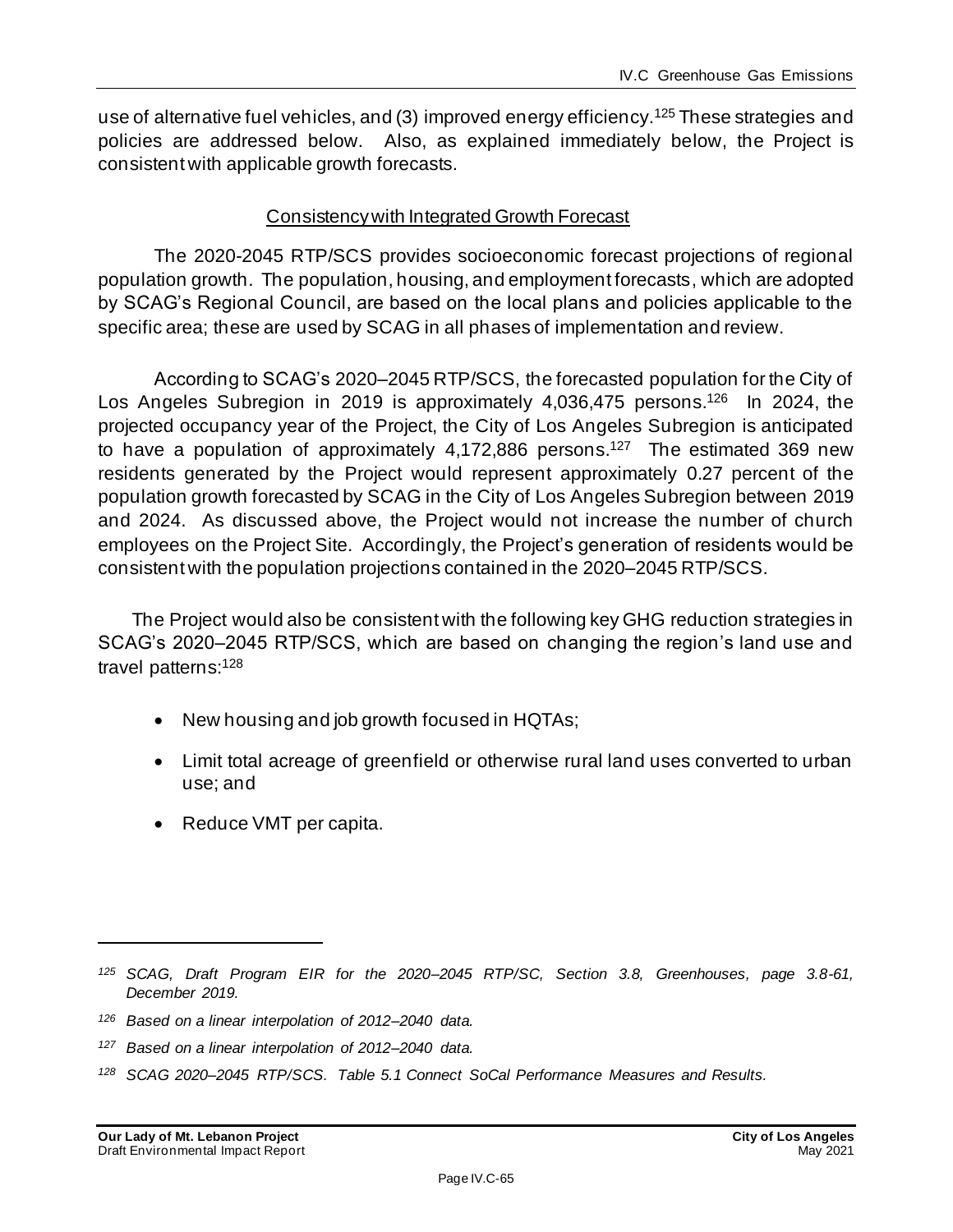As discussed above, the Project represents an infill development within an existing urbanized area that would introduce new residential uses within an HQTA and is well served by public transportation.

### Increased Use of Alternative Fueled Vehicles Policy Initiative

As discussed above, the Project would provide at least 30 percent of the total LAMCrequired parking spaces provided to be capable of supporting future EVSE and at least 10 percent of the total LAMC-required parking spaces with EV charging stations as dictated by City requirements.

# Energy Efficiency Strategies and Policies

As discussed above, the Project has been designed and would be constructed to incorporate environmentally sustainable building features and construction protocols required by the Los Angeles Green Building Code and CALGreen. These standards would reduce energy and water usage and waste and, thereby, reduce associated greenhouse gas emissions and help minimize the impact on natural resources and infrastructure. The sustainability features to be incorporated into the Project would include, but not limited to WaterSense-labeled plumbing fixtures and weather-based controller and drip irrigation systems to promote a reduction of indoor and outdoor water use; Energy Star–labeled appliances; and water-efficient landscape design. In addition, Project Design Feature GHG-PDF-1 would require the design of the new buildings to incorporate features to further reduce energy usage. Furthermore, the Project would be subject to the 2019 Title 24 Standards which represent "challenging but achievable design and construction practices " that represent "a major step towards meeting the Zero Net Energy (ZNE) goal." Single-family homes built with the 2019 standards including rooftop solar electricity generation will use about 53 percent less energy than those under the 2016 standards. Nonresidential buildings will use about 30 percent less energy due mainly to lighting upgrades.<sup>129</sup>

### Land Use Characteristics

At the regional level, the 2020–2045 RTP/SCS is a plan adopted for the purpose of reducing GHGs. In order to assess the Project's consistency with the 2020–2045 RTP/SCS, this Draft EIR also analyzes the Project's land use characteristics such as density and proximity to job centers for consistency with those utilized by SCAG in its SCS. Generally, projects are considered consistent with the provisions and general policies of applicable City and regional land use plans and regulations, such as the 2020–2045

*<sup>129</sup> CEC, 2019 Building Energy Efficiency Standards, Fact Sheet.*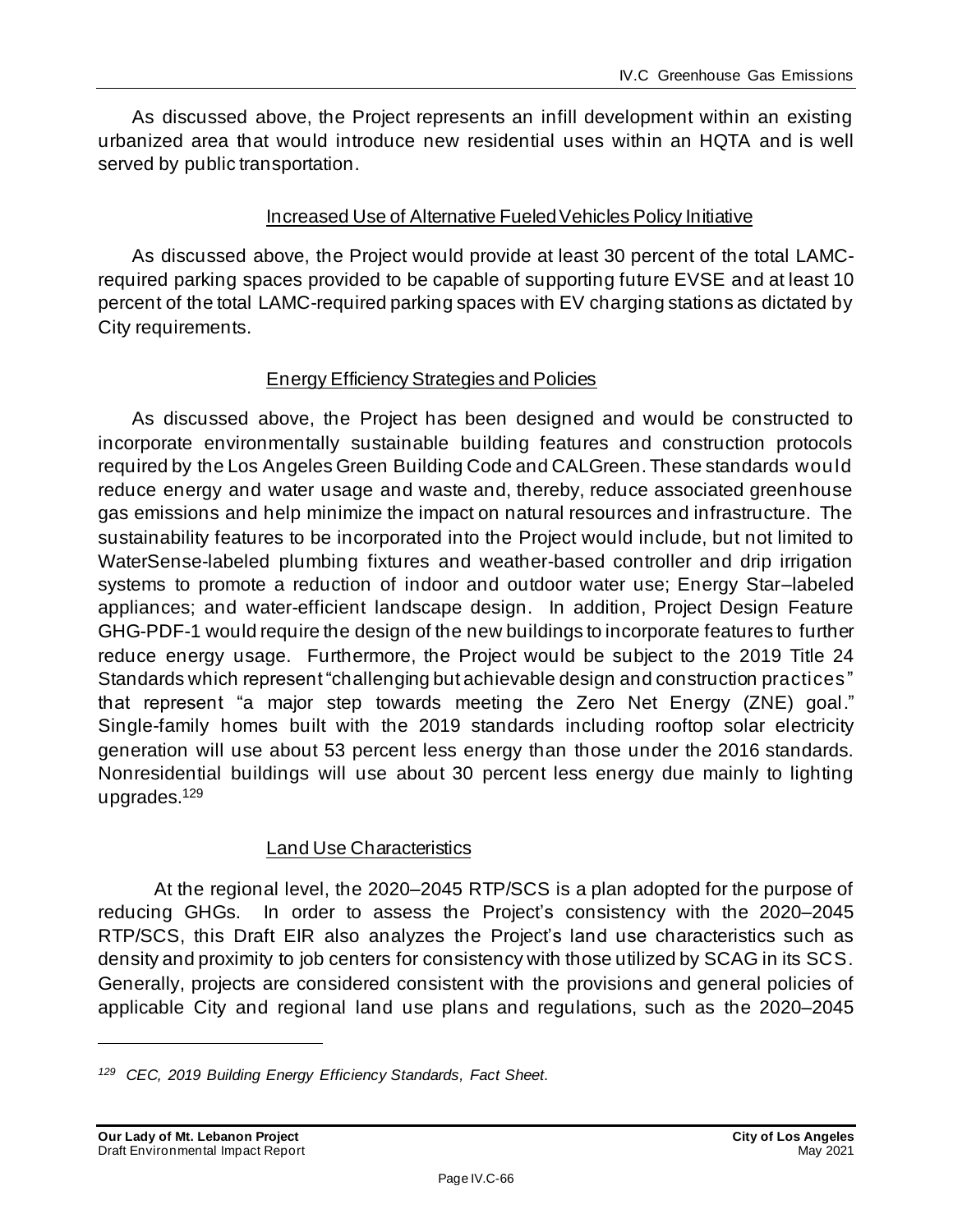RTP/SCS, if they are compatible with the general intent of the plans and would not preclude the attainment of their primary goals. The Project's consistency with the applicable goals and principles set forth in the 2020–2045 RTP/SCS is discussed in Section IV.F, Land Use and Planning, of the Draft EIR. As shown therein, the Project is consistent with the land use goals and principles set forth in the 2020–2045 RTP/SCS that pertain to GHG emissions.

# **Therefore, the Project would be consistent with the GHG reduction-related actions and strategies contained in the 2020–2045 RTP/SCS.**

### *(iv) Consistency with the City of Los Angeles Sustainable City pLAn/L.A.'s Green New Deal*

The Sustainable City pLAn, a mayoral initiative, includes both short-term and longterm aspirations through the year 2035 in various topic areas, including water, solar power, energy-efficient buildings, carbon and climate leadership, waste and landfills, housing and development, mobility and transit, and air quality, among others. While not a plan adopted solely to reduce GHG emissions, within the Sustainable City pLAn, climate mitigation is one of eight explicit benefits that help define its strategies and goals. The Sustainable City pLAn provides information as to what the City will do with buildings and infrastructure in their control, and provides specific targets related to housing and development, as well as mobility and transit, including the reduction of vehicle miles traveled per capita by 5 percent by 2025, and increasing trips made by walking, biking or transit by at least 35 percent by 2025.

The Sustainable City pLAn was updated in April 2019 and renamed as the Green New Deal which has established targets such as 100 percent renewable energy by 2045, installation of 10,000 publicly available EV chargers by 2022 and 28,000 by 2028, diversion of 100 percent of waste by 2050, and recycling 100 percent of wastewater by 2035. Table IV.C-8 on page IV.C-68 provides a discussion of the Project's consistency with applicable GHG-reducing actions from the Green New Deal. As discussed therein, the Project would be consistent with the applicable goals and actions of the Green New Deal.

Although the Green New Deal is not an adopted plan or directly applicable to private development projects, the Project would generally be consistent with these aspirations because it is an infill development consisting of residential uses and church uses on the Project Site. Multiple Metro lines are located within a quarter mile of the Project Site as well as the DASH, West Hollywood CityLine, and AVTA lines. Furthermore, the Project would comply with CALGreen, implement various project design features to reduce energy usage, including Project Design Features GHG-PDF-1 and WAT-PDF-1, and would comply with the City of Los Angeles Solid Waste Management Policy Plan, the RENEW LA Plan, and the Exclusive Franchise System Ordinance (Ordinance No. 182,986) in furtherance of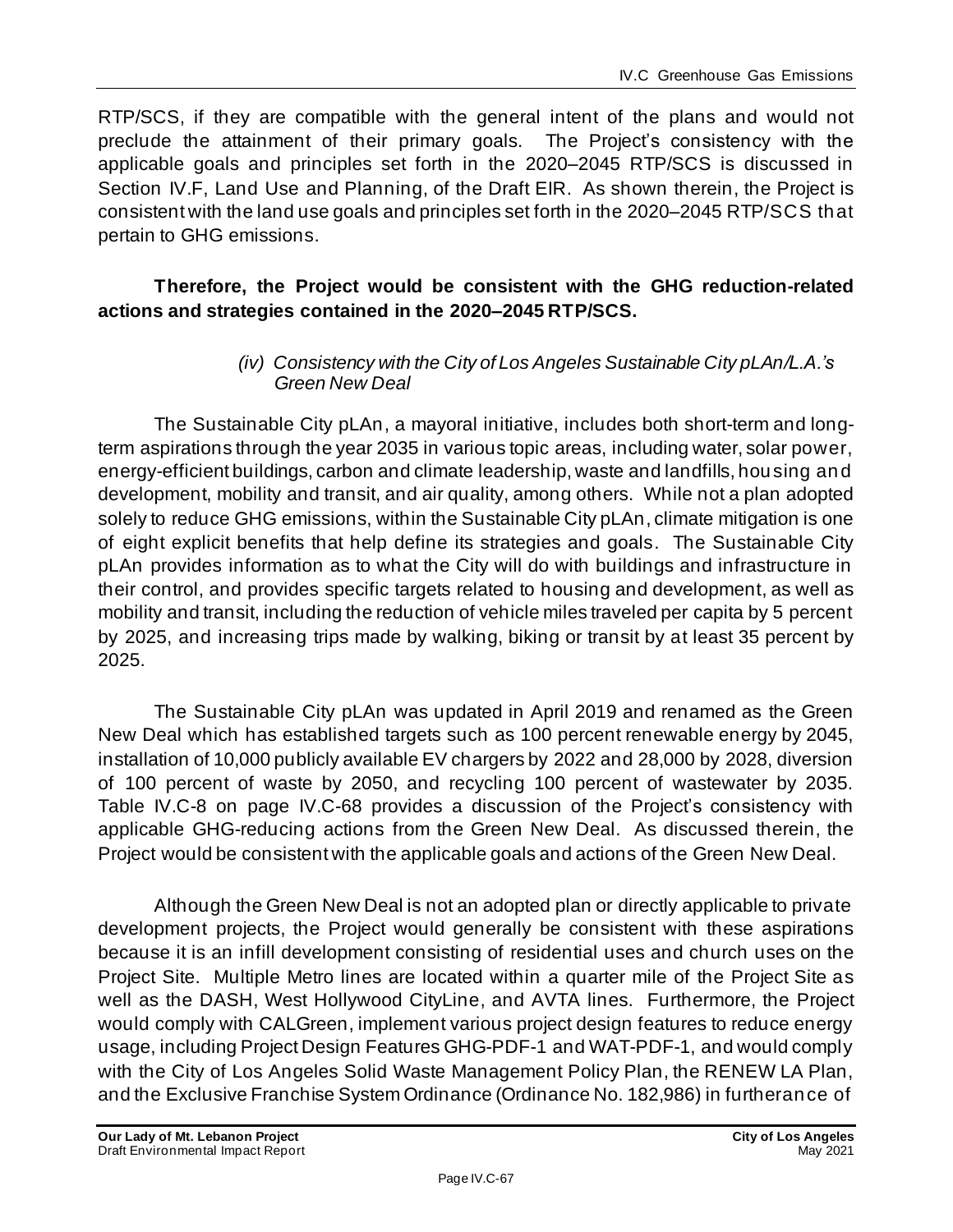**Table IV.C-8 Consistency with Applicable GHG Emissions Goals of the City's Green New Deal**

| <b>Requirements</b>                                                                                                                                 | <b>Description</b>                                                                                                                                                                                                                                                                                                                       | <b>Consistency Analysis</b>                                                                                                                                                                                                                                                                                                                                                                                                                                                                                                                                                                                                                                                                                                                                                                                                                                                  |  |  |  |
|-----------------------------------------------------------------------------------------------------------------------------------------------------|------------------------------------------------------------------------------------------------------------------------------------------------------------------------------------------------------------------------------------------------------------------------------------------------------------------------------------------|------------------------------------------------------------------------------------------------------------------------------------------------------------------------------------------------------------------------------------------------------------------------------------------------------------------------------------------------------------------------------------------------------------------------------------------------------------------------------------------------------------------------------------------------------------------------------------------------------------------------------------------------------------------------------------------------------------------------------------------------------------------------------------------------------------------------------------------------------------------------------|--|--|--|
| Focus Area: Local Water                                                                                                                             |                                                                                                                                                                                                                                                                                                                                          |                                                                                                                                                                                                                                                                                                                                                                                                                                                                                                                                                                                                                                                                                                                                                                                                                                                                              |  |  |  |
| Reduce potable water<br>use per capita by 22.5%<br>by 2025; and 25% by<br>2035; and maintain or<br>reduce 2035 per capita<br>water use through 2050 | The City would build upon the success<br>of Save the Drop program and develop<br>water<br>additional<br>conservation<br>campaigns. In addition, the City would<br>continue to benchmark customer use<br>and improve data gathering to identify<br>effective programs                                                                     | No Conflict. While this action primarily<br>applies to the City and LADWP, the<br>Project<br>would<br>incorporate<br>water<br>conservation features to reduce water<br>Water<br>usage<br>use.<br>rates<br>were<br>calculated<br>consistent<br>with<br>the<br>requirements under City Ordinance No.<br>184,248, the 2013 California Plumbing<br>Code, 2019 California Green Building<br>Code (CALGreen), 2016 Los Angeles<br>Plumbing Code, and 2019 Los Angeles<br>Green Building Code and reflects<br>approximately a 20 percent reduction in<br>water usage as compared to the base<br>Project-related<br>demand.<br><b>GHG</b><br>emissions from water related sources<br>also include implementation of Project<br>Design Feature WAT-PDF-1 included in<br>Section IV.K.1, Utilities and Service<br>Systems—Water<br>Supply<br>and<br>Infrastructure, to this Draft EIR. |  |  |  |
| Focus Area: Clean and Healthy Buildings                                                                                                             |                                                                                                                                                                                                                                                                                                                                          |                                                                                                                                                                                                                                                                                                                                                                                                                                                                                                                                                                                                                                                                                                                                                                                                                                                                              |  |  |  |
| All new buildings will be<br>net zero carbon by<br>2030; and 100% of<br>buildings will be net zero<br>carbon by 2050                                | The City would perform a complete<br>building<br>electrification<br>study<br>and<br>develop<br>supporting<br>programs.<br>would be expanded and<br>Financing<br>to provide electrification<br>improved<br>existing energy efficiency and solar<br>programs.                                                                              | No Conflict. While this action primarily<br>applies to the City, the Project would be<br>designed and operated to meet or<br>exceed the applicable requirements of<br>CALGreen and the Los Angeles Green<br>Building Code.<br>Furthermore, the<br>Project would be subject to the 2019<br>Title 24 Standards, which are a major<br>step towards meeting the ZNE goal. <sup>a</sup>                                                                                                                                                                                                                                                                                                                                                                                                                                                                                           |  |  |  |
| Reduce building energy<br>use per sf for all building<br>types 22% by 2025;<br>34% by 2035; and 44%<br>by 2050                                      | The City would increase awareness of<br>incentives and smart building energy<br>management systems. An energy<br>consumption report will be prepared to<br>assess the energy-water nexus.                                                                                                                                                | No Conflict. While this action primarily<br>applies to the City, the Project would be<br>designed and operated to meet or<br>exceed the applicable requirements of<br>the state Green Building Standards<br>Code and the City of Los Angeles<br>Green Building Code.                                                                                                                                                                                                                                                                                                                                                                                                                                                                                                                                                                                                         |  |  |  |
| Focus Area: Housing and Development                                                                                                                 |                                                                                                                                                                                                                                                                                                                                          |                                                                                                                                                                                                                                                                                                                                                                                                                                                                                                                                                                                                                                                                                                                                                                                                                                                                              |  |  |  |
| Ensure 57% of new<br>housing units are built<br>within 1500 ft of transit<br>by 2025; and 75% by<br>2035                                            | The City would develop regulatory tools<br>and strategies to encourage transit<br>ridership and focus growth in housing<br>near the North Hollywood Station, Van<br>Sepulveda Station,<br><b>Nuys</b><br>Station,<br>Reseda Station, and Sherman Way<br>New stations would also be<br>Station.<br>added<br>the<br>Purple Line from<br>to | No Conflict. While this action primarily<br>applies to the City, the Project would<br>concentrate new residential uses in<br>public<br>close<br>proximity<br>to<br>transit<br>opportunities (e.g., light rail and bus<br>routes). The Project Site is well served<br>by public transit and multiple Metro<br>lines are located within a quarter mile of<br>the site as well as the DASH, West                                                                                                                                                                                                                                                                                                                                                                                                                                                                                |  |  |  |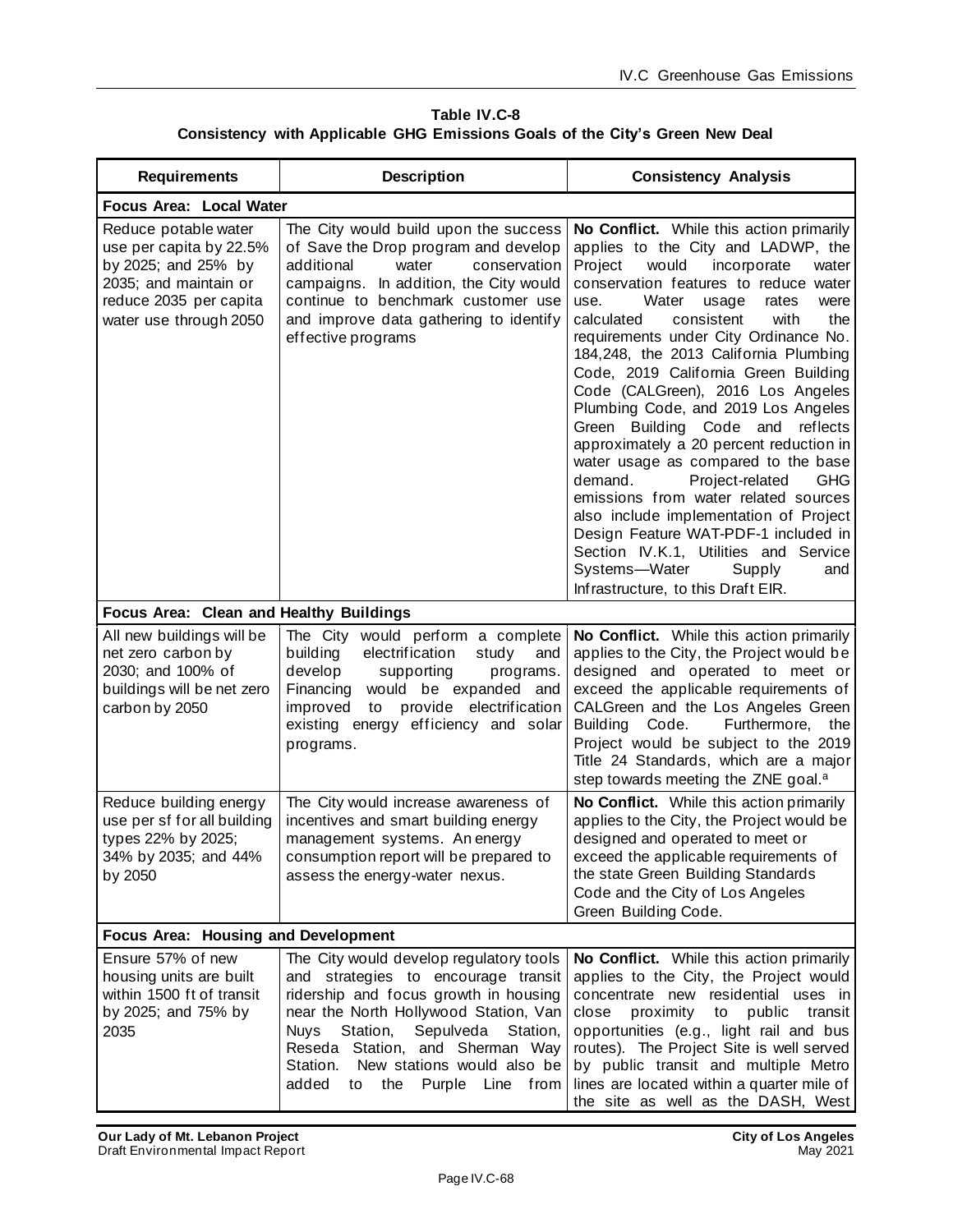| Table IV.C-8 (Continued)                                                     |  |  |  |  |  |
|------------------------------------------------------------------------------|--|--|--|--|--|
| Consistency with Applicable GHG Emissions Goals of the City's Green New Deal |  |  |  |  |  |

| <b>Requirements</b>                                                                                                                     | <b>Description</b>                                                                                                                                                                                                                                                                                                                                                                                                                                                               | <b>Consistency Analysis</b>                                                                                                                                                                                                                                                                                                                                                                                                                                                                                                                                                                                                                                                                                                                  |  |  |
|-----------------------------------------------------------------------------------------------------------------------------------------|----------------------------------------------------------------------------------------------------------------------------------------------------------------------------------------------------------------------------------------------------------------------------------------------------------------------------------------------------------------------------------------------------------------------------------------------------------------------------------|----------------------------------------------------------------------------------------------------------------------------------------------------------------------------------------------------------------------------------------------------------------------------------------------------------------------------------------------------------------------------------------------------------------------------------------------------------------------------------------------------------------------------------------------------------------------------------------------------------------------------------------------------------------------------------------------------------------------------------------------|--|--|
|                                                                                                                                         | Downtown L.A. to UCLA.<br>This action reduces vehicle emissions<br>by facilitating access to transit which<br>can reduce single occupancy vehicle<br>help<br>alleviate<br>traffic<br>trips<br>and<br>and<br>most importantly,<br>congestion,<br>reducing associated GHG emissions.                                                                                                                                                                                               | Hollywood CityLine, and AVTA lines.                                                                                                                                                                                                                                                                                                                                                                                                                                                                                                                                                                                                                                                                                                          |  |  |
| Focus Area: Mobility and Public Transit                                                                                                 |                                                                                                                                                                                                                                                                                                                                                                                                                                                                                  |                                                                                                                                                                                                                                                                                                                                                                                                                                                                                                                                                                                                                                                                                                                                              |  |  |
| Reduce VMT per capita<br>by at least 13% by 2025;<br>39% by 2035; and 45%<br>by 2050                                                    | City<br>would<br>The<br>update<br>the<br>Transportation Demand Management<br>(TDM) ordinance and develop first/last<br>infrastructure<br>improvements<br>mile<br>around transit stations. TDM strategies<br>would also be implemented consistent<br>with the West Side Mobility Plan to east<br>congestion.                                                                                                                                                                      | No Conflict. While this action primarily<br>applies to the City, the Project would be<br>located near mass transit stations to<br>reduce vehicle trips. The Project would<br>promote a pedestrian-friendly<br>also<br>community by placing residential uses<br>within walking distance to other retail<br>and entertainment uses.<br>The Project<br>Site<br>in an HQTA as<br>is located<br>2016-2040<br>the<br>designated<br>by<br>RTP/SCS.<br>The Project would also<br>provide bicycle parking spaces in<br>accordance with LAMC requirements<br>for Project residents and visitors.<br>As discussed above, the Project would<br>result in a per capita VMT which is<br>lower when compared to the APC<br>designated for the Project area. |  |  |
| Focus Area: Mobility and Public Transit                                                                                                 |                                                                                                                                                                                                                                                                                                                                                                                                                                                                                  |                                                                                                                                                                                                                                                                                                                                                                                                                                                                                                                                                                                                                                                                                                                                              |  |  |
| Increase the percentage<br>of electric and zero<br>emission vehicles in the<br>city to 25% by 2025;<br>80% by 2035; and 100%<br>by 2050 | The City would increase the electric<br>vehicle ownership by providing rebates<br>for used EVs and chargers, as well as<br>promote trade-in events for electric<br>vehicles. The City would also increase<br>the number of EV charging stations by<br>pursuing public-private partnerships in<br>developing charging stations,<br>streamline permitting processes for EV<br>charger<br>installations<br>and<br>update<br>building codes to simplify EV charging<br>requirements. | No Conflict. While this action primarily<br>applies to the City, the Project would<br>support this policy since the Applicant<br>would provide electric vehicle charging<br>stations and electric vehicle supply<br>wiring<br>consistent<br>with<br>City<br>requirements.                                                                                                                                                                                                                                                                                                                                                                                                                                                                    |  |  |
| CEC, 2019 Building Energy Efficiency Standards, Fact Sheet.<br>a<br>Source: Eyestone Environmental, 2021.                               |                                                                                                                                                                                                                                                                                                                                                                                                                                                                                  |                                                                                                                                                                                                                                                                                                                                                                                                                                                                                                                                                                                                                                                                                                                                              |  |  |

the aspirations included in the Green New Deal with regard to energy-efficient buildings and waste and landfills. The RENEW LA Plan requires the City to divert 90 percent of waste by 2025 and 100 percent (zero waste) by 2030. The Solid Waste Management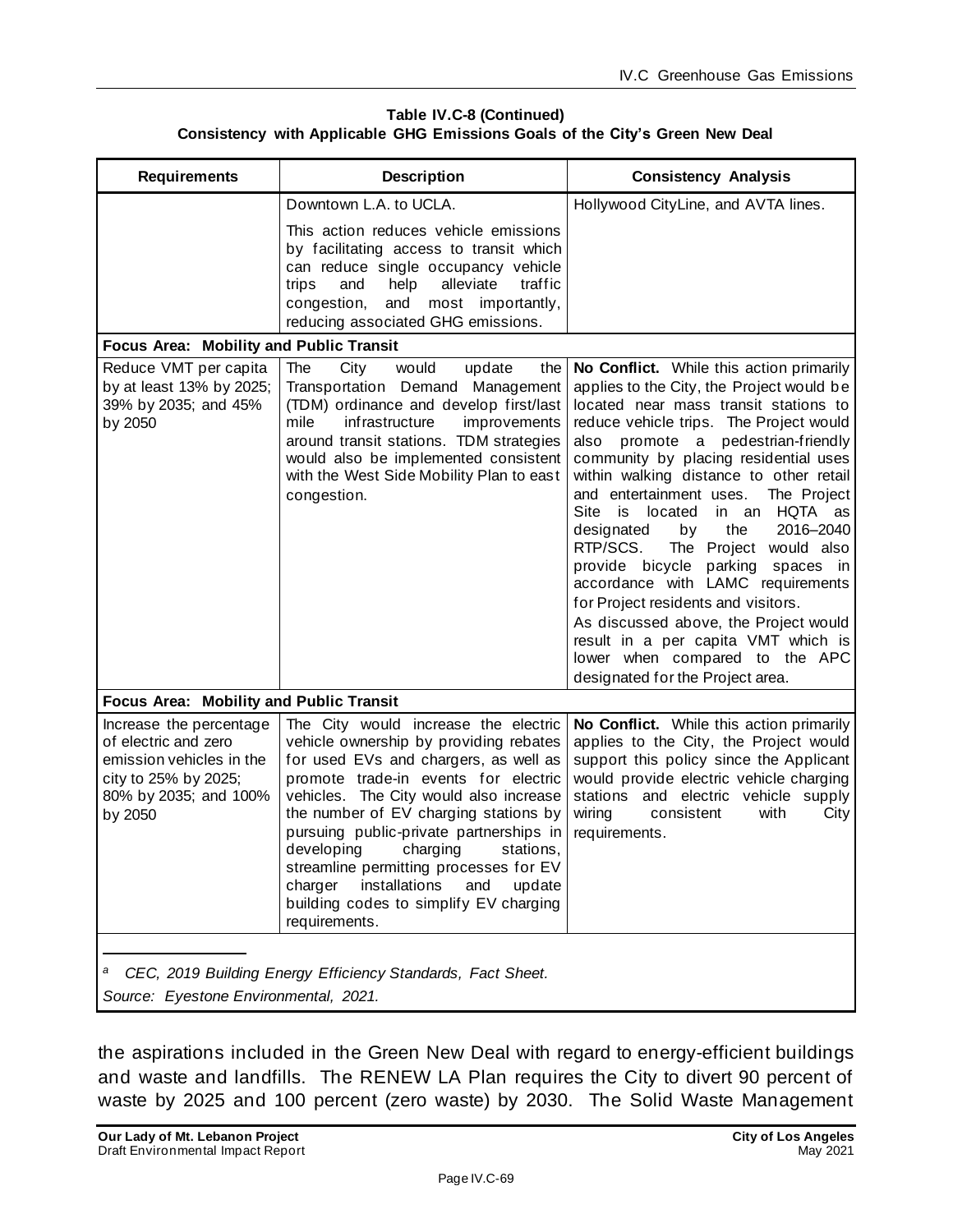Policy Plan and Exclusive Franchise System Ordinance would require vendors handling solid waste within the City to comply with waste diversion and recycling requirements including the RENEW LA Plan. The Project would comply with these plans as solid waste generated by the Project would be handled by the City of Los Angeles Sanitation Department. The Project would also provide secure short- and long-term bicycle storage areas for Project residents and guests.

# *(v) Post-2030 Analysis*

Studies show that the State's existing and proposed regulatory framework will put the State on a pathway to reduce its GHG emissions level to 40 percent below 1990 levels by 2030, and to 80 percent below 1990 levels by 2050 if additional appropriate reduction measures are adopted.<sup>130</sup> Even though these studies did not provide an exact regulatory and technological roadmap to achieve the 2030 and 2050 goals, they demonstrated that various combinations of policies could allow the statewide emissions level to remain very low through 2050, suggesting that the combination of new technologies and other regulations not analyzed in the studies could allow the State to meet the 2050 target.

Subsequent to the findings of these studies, SB 32 was passed on September 8, 2016, which requires that Statewide GHG emissions are reduced to 40 percent below the 1990 level by 2030. These targets would build upon those originally established under AB 32 which required reducing statewide GHG emissions to 1990 levels by 2020. As discussed above, SB 32, involves increasing renewable energy use, imposing tighter limits on the carbon content of gasoline and diesel fuel, putting more electric cars on the road, improving energy efficiency, and curbing emissions from key industries. The Project's design features advance these goals by reducing VMT, increasing the use of electric vehicles, improving energy efficiency, and reducing water usage.

The emissions modeling in the 2017 Update to the Scoping Plan has projected 2030 statewide emissions which take into account known commitments (reduction measures) such as SB 375, SB 350, and other measures. The emissions inventory identified an emissions gap, meaning that emissions reductions due to known commitments do not

*<sup>130</sup> Energy and Environmental Economics (E3). "Deep Decarbonization in a High Renewables Future, Updated Results from the California PATHWAYS Model" (June 2018) Mahone, Amber. CARB, California Energy Commission, California Public Utilities Commission, and the California Independent System Operator engaged E3 to evaluate the feasibility and cost of a range of potential 2030 targets along the way to the state's goal of reducing GHG emissions to 80 percent below 1990 levels by 2050. With input from the agencies, E3 developed long-term scenarios that explore the potential pace at which emission*  reductions can be achieved, as well as the mix of technologies and practices deployed. E3 conducted *the analysis using its California PATHWAYS model. The model encompasses the entire California economy with detailed representations of the buildings, industry, transportation and electricity sectors.*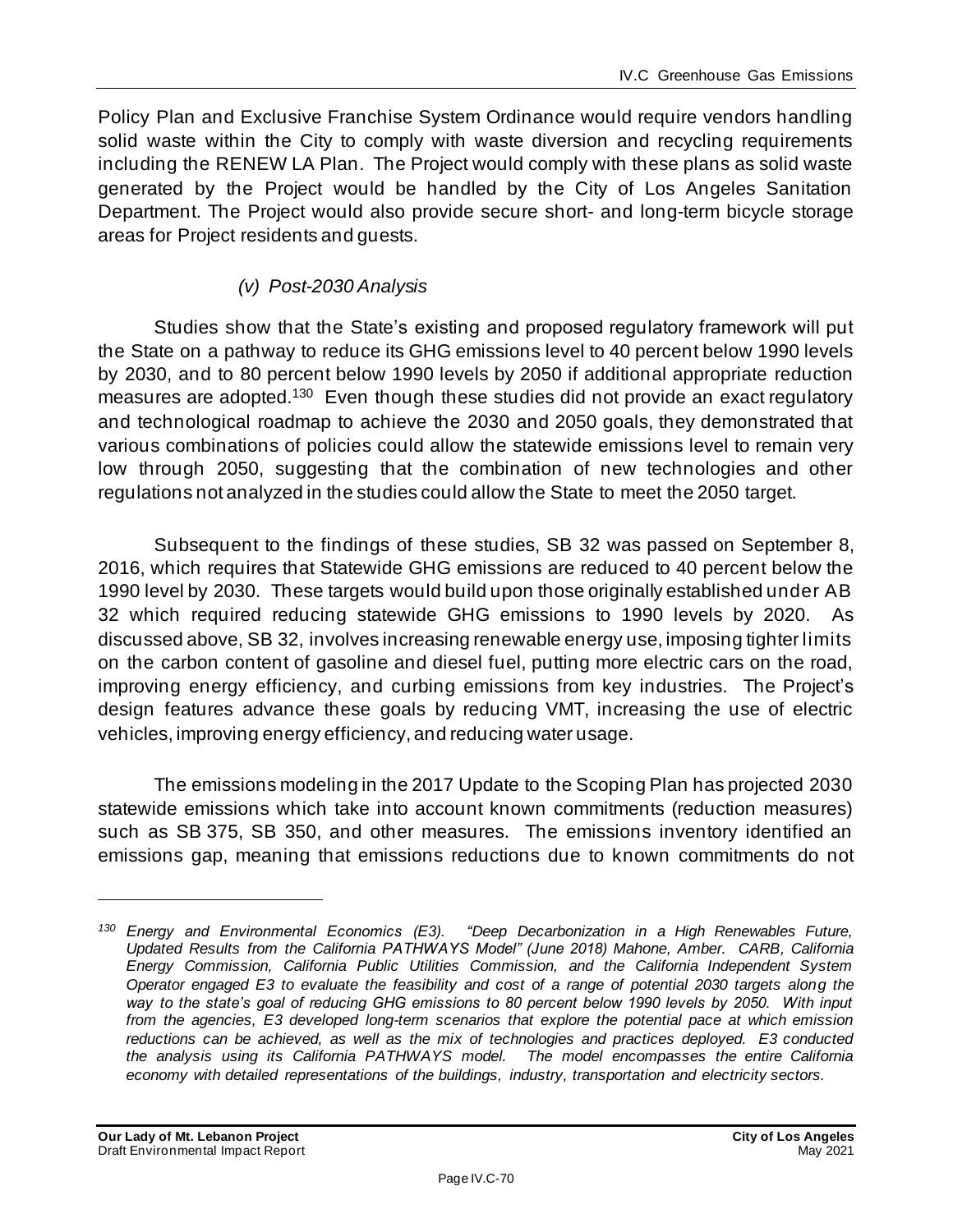decline fast enough to achieve the 2030 target. In order to fill this gap, the 2017 Update to the Scoping Plan assumed a scenario in which cap-and-trade would deliver the reductions necessary to achieve the 2030 emissions target. Although the Project is consistent with the 2017 Update to the Scoping Plan, additional measures to achieve the 2030 targets and beyond are outside of the Project's control. Therefore, any evaluation of post-2030 Project emission would be speculative.

Executive Order S-3-05 establishes a goal to reduce GHG emissions to 80 percent below 1990 levels by 2050. This goal, however, has not been codified. Studies have shown that, to meet the 2050 target, aggressive technologies in the transportation and energy sectors, including electrification and the decarbonization of fuel, will be required. In its 2008 Climate Change Scoping Plan, CARB acknowledged that the "measures needed to meet the 2050 goal are too far in the future to define in detail."<sup>131</sup>

Although the Project's emissions level in 2050 cannot be reliably quantified, statewide efforts are underway to facilitate the State's achievement of that goal and it is reasonable to expect the Project's emissions to decline as the regulatory initiatives identified by CARB in the Climate Change Scoping Plan are implemented, and other technological innovations occur. Such regulatory measures which will further reduce GHG emissions include the RPS under SB 100 which requires 100 percent renewable energy by 2045. The Project's total emissions at build-out presented in Table IV.C-10 on page [IV.C-75](#page-74-0) in the analysis below, represents the emissions inventory for the Project. That inventory takes into account existing regulations, and regulations that would apply to the Project at its build out year. Please refer to Table IV.C-5 on page IV.C-52 and Table IV.C-6 on page IV.C-54 for applicable regulatory measures that would serve to reduce GHG impacts from the Project. As such, the Project is consistent with the Executive Order's horizon-year (2050) goal.

The Project is the type of land use development that is encouraged by the 2016– 2040 RTP/SCS and 2020-2045 RTP/SCS to reduce VMT and expand multi-modal transportation options in order for the region to achieve the GHG reductions from the land use and transportation sectors required by SB 375, which, in turn, advances the State's long-term climate policies. As shown above in Table IV.C-7 on page IV.C-61, the Project's daily Total VMT per capita of 5.8 VMT per day for residents and 2.8 VMT per day for employees, which represents a reduction of 19 percent for combined residents and employees in daily per capita VMT when compared to the APC designated for the Project area. This reduction in VMT would further support the goal of reducing GHG emissions by 19 percent per capita from passenger vehicles by 2035 consistent with current SB 375

*<sup>131</sup> CARB, Climate Change Scoping Plan: A Framework for Change, December 2008, p. 117.*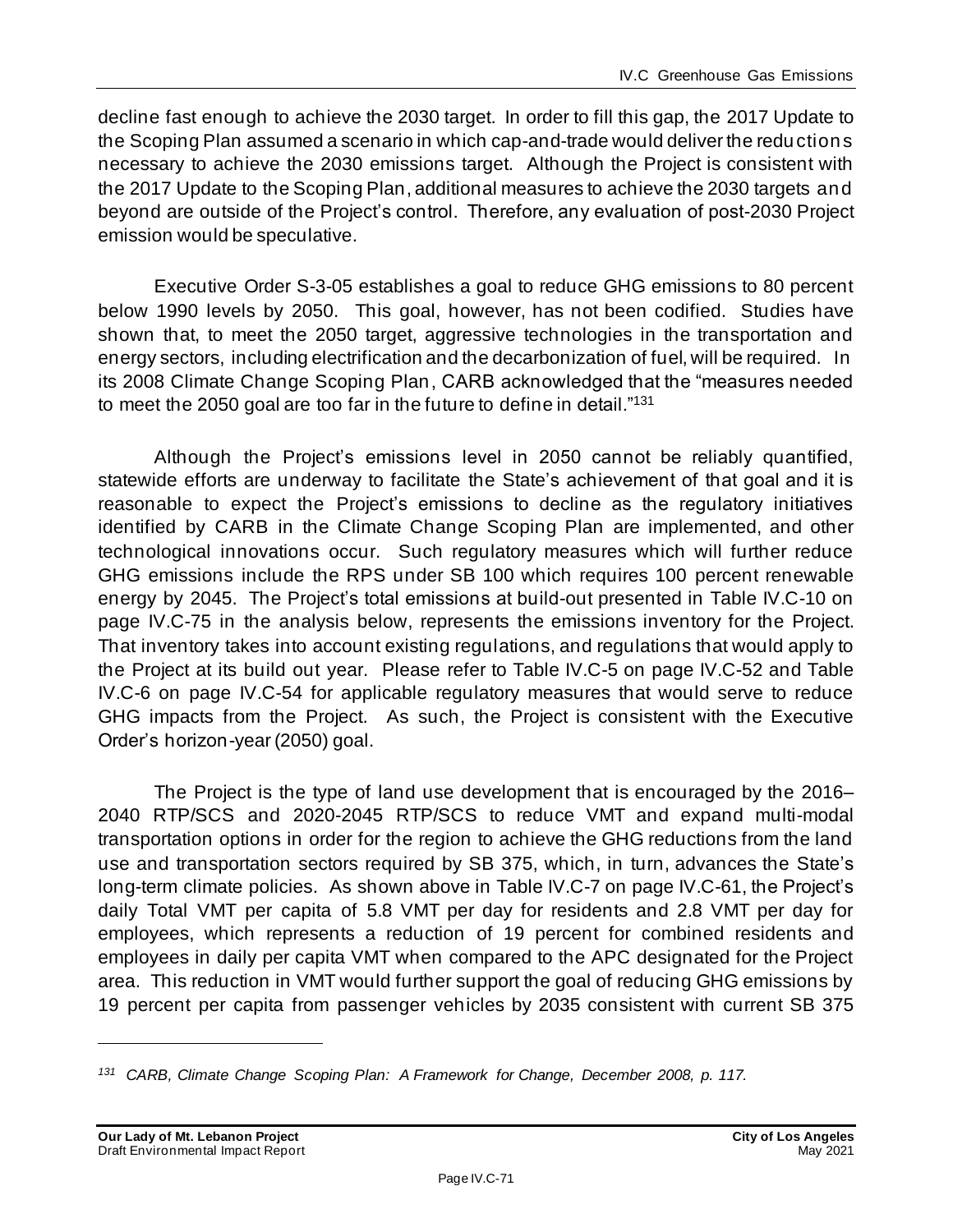targets. As shown in Appendix B, incorporation of USEPA MXD VMT reduction features applicable to the Project results in a 47 percent reduction in overall VMT. By furthering implementation of SB 375, the Project supports regional land use and transportation GHG reductions consistent with State climate targets for 2030 and beyond.

For the reasons described above, the Project's post-2030 emissions trajectory is expected to follow a declining trend, consistent with the 2030 and 2050 targets and Executive Orders S-3-05 and B-30-15.

### *(b) Project Emissions*

This Draft EIR estimates the GHG emissions associated with the Project for informational purposes only. These Project GHG emissions are not evaluated against a numeric or quantified threshold of significance.

The Project would result in direct and indirect GHG emissions generated by different types of emissions sources, including:

- Construction: emissions associated with demolition of the existing buildings and surface parking areas, shoring, excavation, grading, and construction-related equipment and vehicular activity;
- Area source: emissions associated with landscaping equipment and consumer products;
- Energy source (building operations): emissions associated with space heating and cooling, water heating, energy consumption, and lighting;
- Mobile source: emissions associated with vehicles accessing the Project Site;
- Stationary source: emissions associated with stationary equipment (e.g., emergency generators);
- Solid Waste: emissions associated with the decomposition of the waste, which generates methane based on the total amount of degradable organic carbon; and
- Water/Wastewater: emissions associated with energy used to pump, convey, deliver, and treat water.

The Project would generate an incremental contribution to and cumulative increase in GHG emissions. A specific discussion regarding potential GHG emissions associated with the construction and operational phases of the Project is provided below.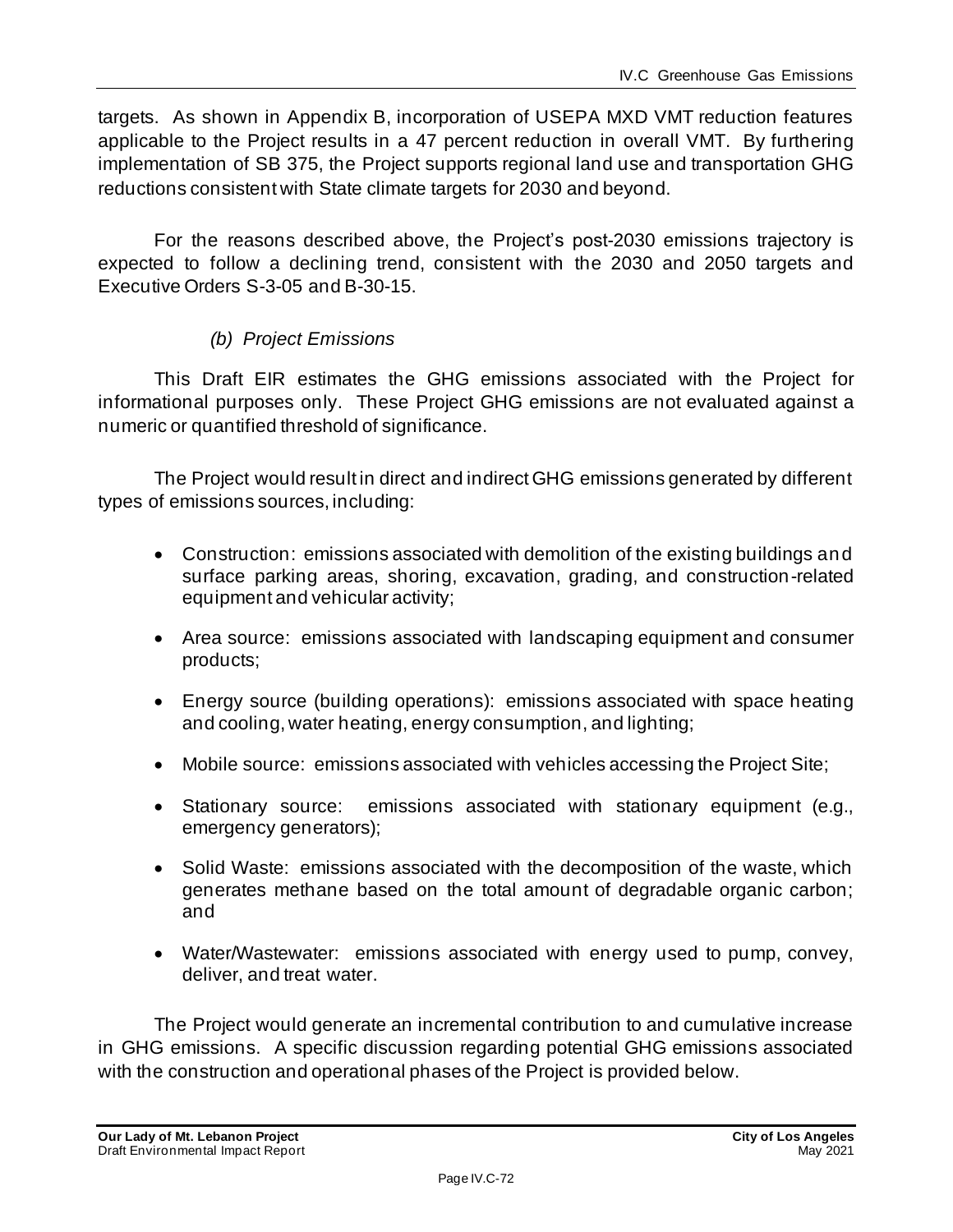## *(i) Construction*

Project construction is assumed to begin in 2021, occur over approximately 36 months, and be completed in 2024. As described in Section II, Project Description, of this Draft EIR, construction of the Project would commence with the deconstruction of the cathedral and demolition of the three other existing buildings and the existing surface parking lot. This phase would be followed by grading and excavation for the subterranean parking levels. Building foundations would then be laid, followed by building construction, paving/concrete installation, and landscape installation. The construction equipment and truck fleet mix is anticipated to emit less pollution in future years due to more stringent emissions control regulations. The estimated quantity of excavation expected for the subterranean parking approximately 110,000 cubic yards of export material (e.g., concrete and asphalt surfaces) and soil would be hauled from the Project Site during the demolition and excavation phase.

The emission of GHGs associated with construction of the Project were calculated for each year of construction activity. A summary of GHG emissions for each year of construction is presented in Table IV.C-9 on page [IV.C-74.](#page-73-0)

As presented in Table IV.C-9, construction of the Project is estimated to generate a total of 3,321 MTCO2e. As recommended by SCAQMD, the total GHG construction emissions were amortized over the 30-year lifetime of the Project (i.e., total construction GHG emissions were divided by 30 to determine an annual construction emissions estimate that can be added to the Project's operational emissions) in order to determine the Project's annual GHG emissions inventory.<sup>132</sup> This results in annual Project construction emissions of 111 MTCO2e. A complete listing of the construction equipment by onsite and offsite activities, duration, and emissions estimation model input assumptions used in this analysis is included within the emissions calculation worksheets that are provided in Appendix B to this Draft EIR.

*(ii) Operation*

## Area Source Emissions

Area source emissions were calculated using the CalEEMod emissions inventory model, which includes landscape maintenance equipment and consumer products. The Project Site would include natural-gas fireplaces within residential units, which would also contribute to area source emissions. As shown in Table IV.C-10 on page [IV.C-75,](#page-74-0) the Project, at full buildout, is expected to result in a net increase of 3 MTCO<sub>2</sub>e per year from

*<sup>132</sup> SCAQMD Governing Board Agenda Item 31, December 5, 2008.*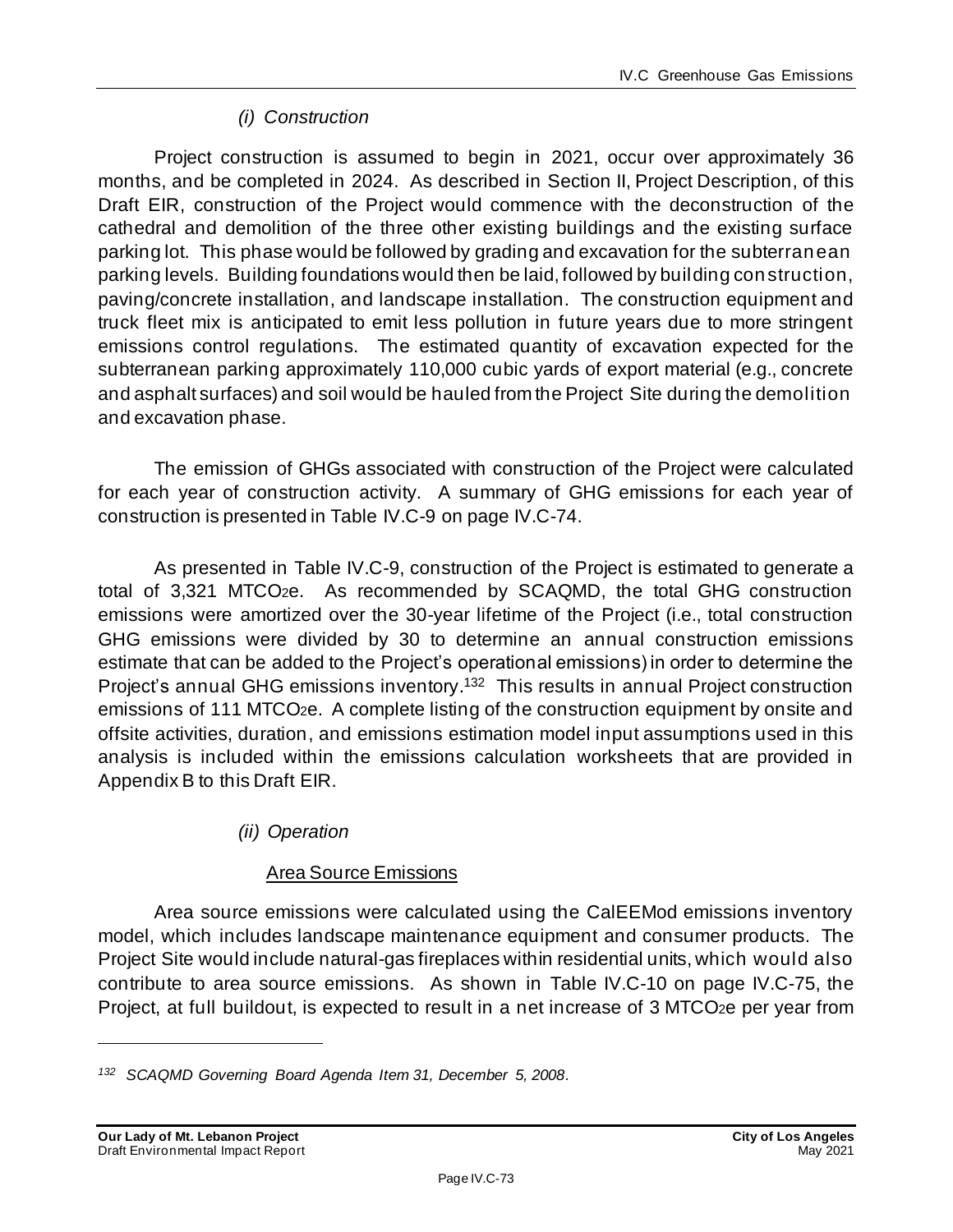<span id="page-73-0"></span>

| MTCO <sub>2</sub> e <sup>a</sup>                                                                                                                                                                                              |  |  |  |  |
|-------------------------------------------------------------------------------------------------------------------------------------------------------------------------------------------------------------------------------|--|--|--|--|
| 932                                                                                                                                                                                                                           |  |  |  |  |
| 1,213                                                                                                                                                                                                                         |  |  |  |  |
| 913                                                                                                                                                                                                                           |  |  |  |  |
| 263                                                                                                                                                                                                                           |  |  |  |  |
| 3,321                                                                                                                                                                                                                         |  |  |  |  |
| 111                                                                                                                                                                                                                           |  |  |  |  |
| a<br>CO <sub>2</sub> e was calculated using CalEEMod and the results are provided in<br>Section 2.0 of the Construction CalEEMod output file within Appendix B to<br>this Draft FIR.<br>Source: Eyestone Environmental, 2020. |  |  |  |  |
|                                                                                                                                                                                                                               |  |  |  |  |

#### **Table IV.C-9 Construction-Related Emissions (MTCO2e)**

area sources. The Project's area source GHG emissions takes into account GHG-PDF-2, which prohibits fireplaces within the residential units. Implementation of this project design feature would reduce the Project's area source GHG emissions by 31 MTCO2e per year. Please refer to Appendix B to this Draft EIR for the supporting calculations that reflect the emission reduction measures.

## Electricity and Natural Gas Generation Emissions

GHGs are emitted as a result of activities in buildings when electricity and natural gas are used as energy sources. Combustion of any type of fuel emits CO<sup>2</sup> and other GHGs directly into the atmosphere; when this occurs in a building, it is a direct emission source associated with that building. GHGs are also emitted during the generation of electricity from fossil fuels. When electricity is used in a building, the electricity generation typically takes place off-site at the power plant; electricity use in a building generally causes emissions in an indirect manner.

Electricity and natural gas emissions were calculated using the CalEEMod emissions inventory model, which multiplies an estimate of the energy usage by applicable emissions factors chosen by the utility company. GHG emissions from electricity use are directly dependent on the electricity utility provider. In this case, GHG intensity factors for LADWP were selected in CalEEMod. The carbon intensity (lbs/MWh) for electricity generation was calculated for the Project buildout year based on LADWP projections; as LADWP projections are not calculated for every year, straight line interpolation was performed to estimate the LADWP carbon intensity factor for the Project buildout year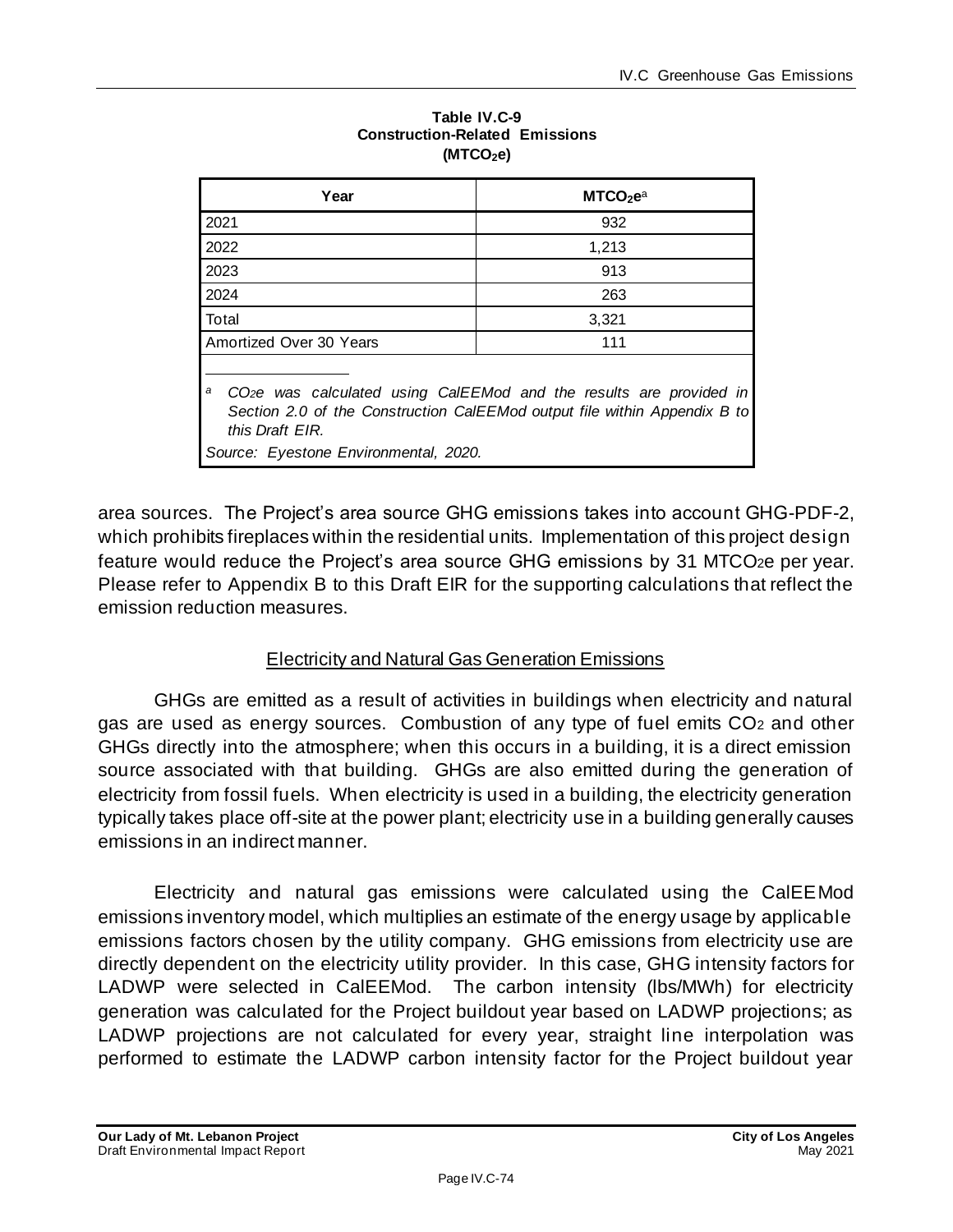| Table IV.C-10                                                    |  |  |  |  |
|------------------------------------------------------------------|--|--|--|--|
| Annual GHG Emissions Summary (Buildout) <sup>a</sup>             |  |  |  |  |
| (metric tons of carbon dioxide equivalent [MTCO <sub>2</sub> e]) |  |  |  |  |

<span id="page-74-0"></span>

| <b>Scope</b>             | <b>Project Buildout</b><br>without Reducing<br><b>Measures</b> | <b>Project Buildout with</b><br><b>Reducing Measures</b> | <b>Percent Reduction</b><br>from Measures<br>(Project Buildout) <sup>b</sup> |
|--------------------------|----------------------------------------------------------------|----------------------------------------------------------|------------------------------------------------------------------------------|
| Areab                    | 34                                                             | 3                                                        | $-92%$                                                                       |
| Energy <sup>c</sup>      | 496                                                            | 445                                                      | $-10%$                                                                       |
| Mobile <sup>d</sup>      | 1.073                                                          | 567                                                      | -47%                                                                         |
| EV Chargers <sup>e</sup> | (19)                                                           | (19)                                                     | $0\%$                                                                        |
| Stationary <sup>f</sup>  | 1                                                              |                                                          | $0\%$                                                                        |
| Solid Waste <sup>g</sup> | 23                                                             | 23                                                       | $0\%$                                                                        |
| Water/Wastewaterh        | 84                                                             | 67                                                       | $-20%$                                                                       |
| Construction             | 111                                                            | 111                                                      | $0\%$                                                                        |
| <b>Total Emissions</b>   | 1,803                                                          | 1,197                                                    | $-34%$                                                                       |

*Numbers may not add up exactly due to rounding.*

*<sup>a</sup>CO2e was calculated using CalEEMod and the results are provided in Section 2.0 of the Operation CalEEMod output file within Appendix B to this Draft EIR. Totals may not add up due to rounding.*

*<sup>b</sup> Area source emissions are from landscape equipment. Emissions were calculated consistent with requirements of GHG-PDF-2.*

- *<sup>c</sup> Energy source emissions are based on CalEEMod default electricity and natural gas usage rates. Emissions from electricity generation only take into account carbon intensity at build out year and do not take into account decreasing carbon intensity in subsequent years required by SB 100 (RPS). However, it is recognized that the RPS would require utilities to supply 60 percent renewable energy by 2030.*
- *<sup>d</sup> Emissions were calculated with CalEEMod which includes EMFAC2014 emission factors. EMFAC2014 does not take account for further reductions in GHG emission as the result of implementation of LCFS amendments. Mobile source emissions also do not account for increasing fuel economy standards for future years.*
- *<sup>e</sup> Emissions were calculated consistent with the City requirements.*
- *<sup>f</sup> Stationary source emissions are from an on-site emergency generator.*
- *<sup>g</sup> Solid waste emissions are calculated based on CalEEMod default solid waste generation rates.*
- *<sup>h</sup> Water/Wastewater emissions are calculated based on CalEEMod default water consumption rates. The CalEEMod estimate of water consumption is considered conservative compared to more current*  water demand rates used by LADWP, which are reflected in Section IV.K.1, Utilities and Service *Systems—Water Supply and Infrastructure, of this Draft EIR.*

*Source: Eyestone Environmental, 2020.*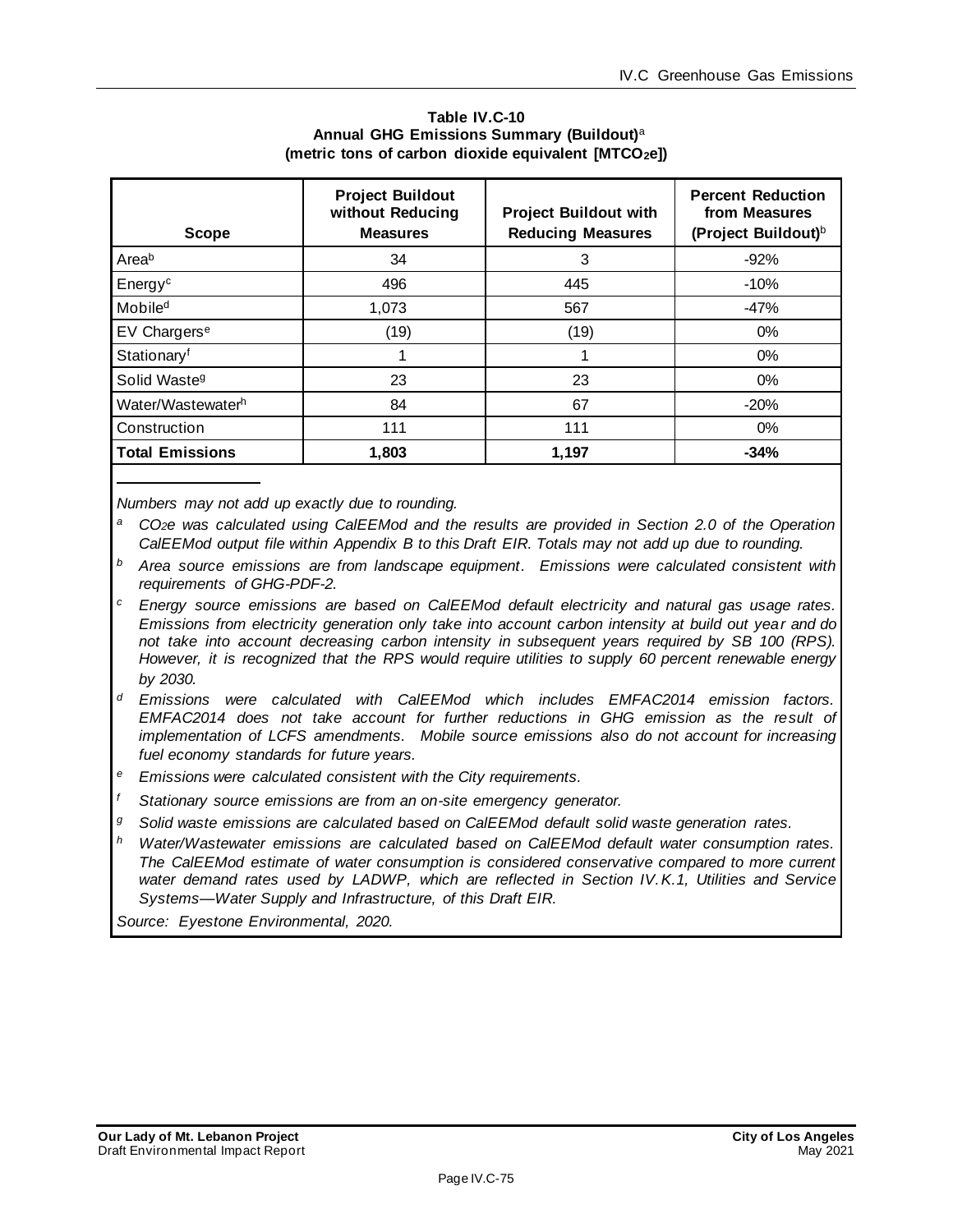based on Year 2015 and 2026 data.<sup>133</sup> LADWP's carbon intensity projections also take into account SB 350 RPS requirements for renewable energy. However, they conservatively do not account for SB 100 RPS requirements for renewable energy.

Energy use in buildings is divided into energy consumed by the built environment and energy consumed by uses that are independent of the construction of the building, such as in plug-in appliances. CalEEMod calculates energy use from systems covered by Title 24 (e.g., heating, ventilation, and air conditioning [HVAC] system, water heating system, and lighting system); energy use from lighting; and energy use from office equipment, appliances, plug-ins, and other sources not covered by Title 24 or lighting.

CalEEMod electricity and natural gas usage rates are based on the CEC-sponsored California Commercial End-Use Survey (CEUS) and California Residential Appliance Saturation Survey (RASS) studies.<sup>134</sup> The data are specific for climate zones; therefore, Zone 11 was selected for the Project Site based on the ZIP Code tool. Since these studies are based on older buildings, CalEEMod provides adjustments to account for more stringent requirements under 2016 Title 24 building codes. As discussed above, the Project would be subject to the 2019 Title 24 standards which represent "challenging but achievable design and construction practices" that represent "a major step towards meeting the ZNE goal." Residential and nonresidential buildings built in compliance with the 2019 standards will use about 30 to 53 percent less energy than those under the 2016 standards.<sup>135</sup> This analysis conservatively includes a 10-percent reduction in the CalEEMod calculated energy use to account for compliance with 2019 Title 24 standards.

The Project would implement a number of project design features that would reduce Project energy consumption. Specifically, Project Design Feature GHG-PDF-1, which would require the Project to incorporate features to further reduce overall energy usage.

As shown in Table IV.C-10 on pag[e IV.C-75](#page-74-0), Project GHG emissions from electricity and natural gas usage would result in a total of 445 MTCO2e per year, which accounts for consistency with 2019 Title 24 requirements and implementation of Project Design Feature GHG-PDF-1 and a reduction of 51 MTCO2e per year .

*<sup>133</sup> LADWP, 2016 Power Integrated Resource Plan.*

*<sup>134</sup> CEC, Commercial End-Use Survey, March 2006, and California Residential Appliance Saturation Survey, October 2010.*

*<sup>135</sup> CEC, 2019 Building Energy Efficiency Standards, Fact Sheet.*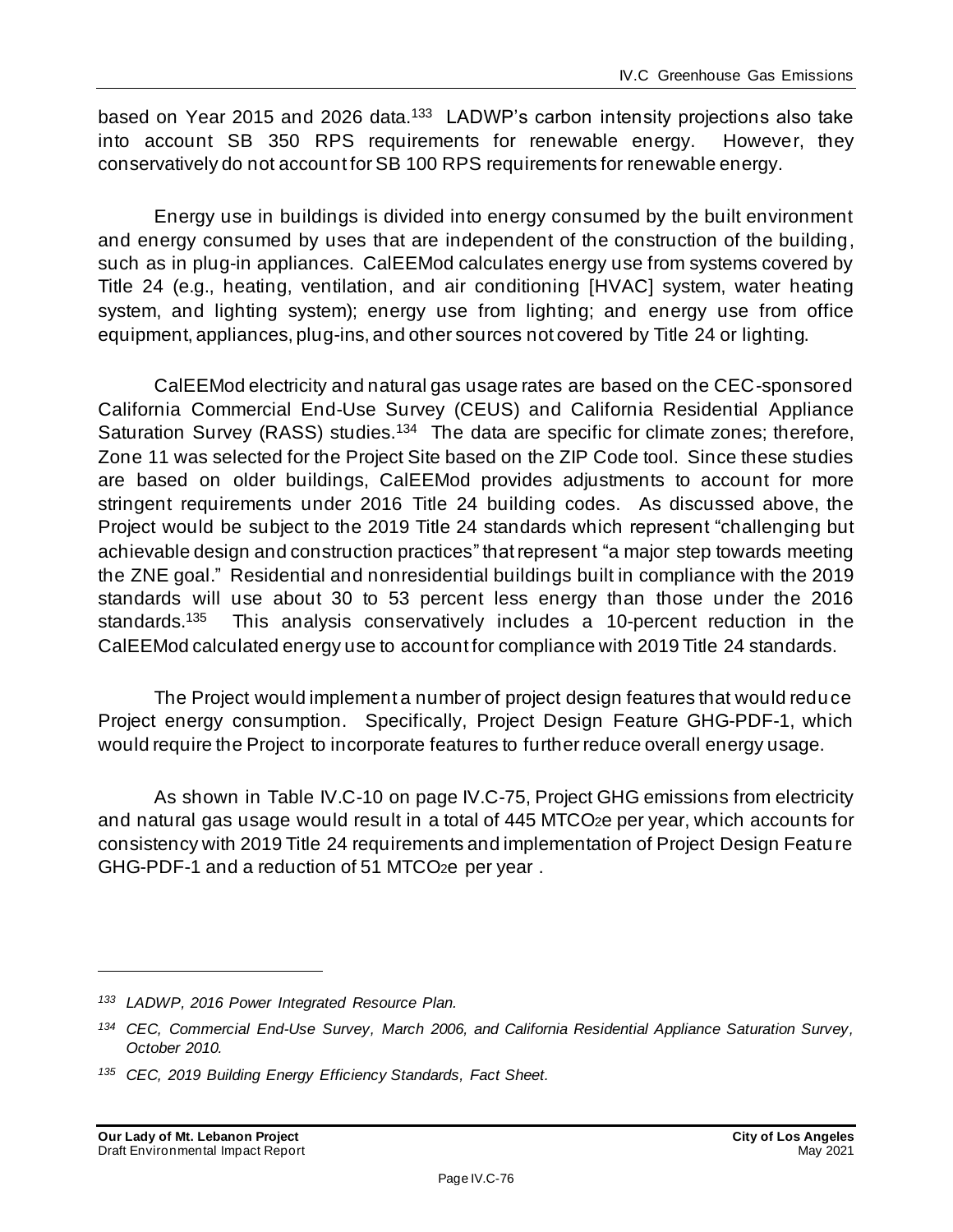#### Mobile Source Emissions

Mobile-source emissions were calculated using the SCAQMD-recommended CalEEMod emissions inventory model. CalEEMod calculates the emissions associated with on-road mobile sources associated with residents, employees, visitors, and delivery vehicles visiting the Project Site based on the number of daily trips generated and VMT.

Mobile source operational GHG emissions were calculated using CalEEMod based on the Project VMT generation estimates provided by the Linscott, Law and Greenspan.<sup>136</sup> As discussed in Section IV.I, Transportation, to this Draft EIR, Project VMT was calculated using the LADOT VMT Calculator. Pass-by trips were calculated based on based on the Institute of Transportation Engineers' (ITE) *Trip Generation, 10th Edition* trip generation rates.

As discussed above, the Project design also includes characteristics that would reduce trips and VMT as compared to a project without VMT reducing measures within the Air Basin as measured by CalEEMod. The Project would develop new residential uses on a site that is within an HQTA and would reduce vehicle trips and VMT by encouraging walking and non-automotive forms of transportation. The Project Site is located approximately within a quarter mile of multiple Metro lines as well as the DASH, West Hollywood CityLine, and AVTA lines. The increase in bicycle parking spaces provided onsite would further reduce vehicle trips and VMT by encouraging walking and non‐automotive forms of transportation. Project design would also provide pedestrian access that minimizes barriers and links the Project Site with existing or planned external streets to encourage people to walk instead of drive. As discussed previously, the LADOT VMT Calculator takes into account VMT reducing features such as proximity to transit and density of development.

As shown in Table IV.C-10 on page [IV.C-75,](#page-74-0) Project GHG emissions from mobile sources would result in a net increase of 567 MTCO2e per year. When accounting for accessibility to mass transit, proximity to other commercial and entertainment uses, Project mobile source GHG emissions would be reduced by 506 MTCO<sub>2</sub>e per year. Please refer to Appendix B to this Draft EIR for the supporting calculations that reflect the emission reduction measures.

*<sup>136</sup> Linscott, Law and Greenspan, Traffic Analysis Addendum for the Our Lady of Mt. Lebanon Project, February 27, 2020. Included as Appendix T to this Draft EIR.*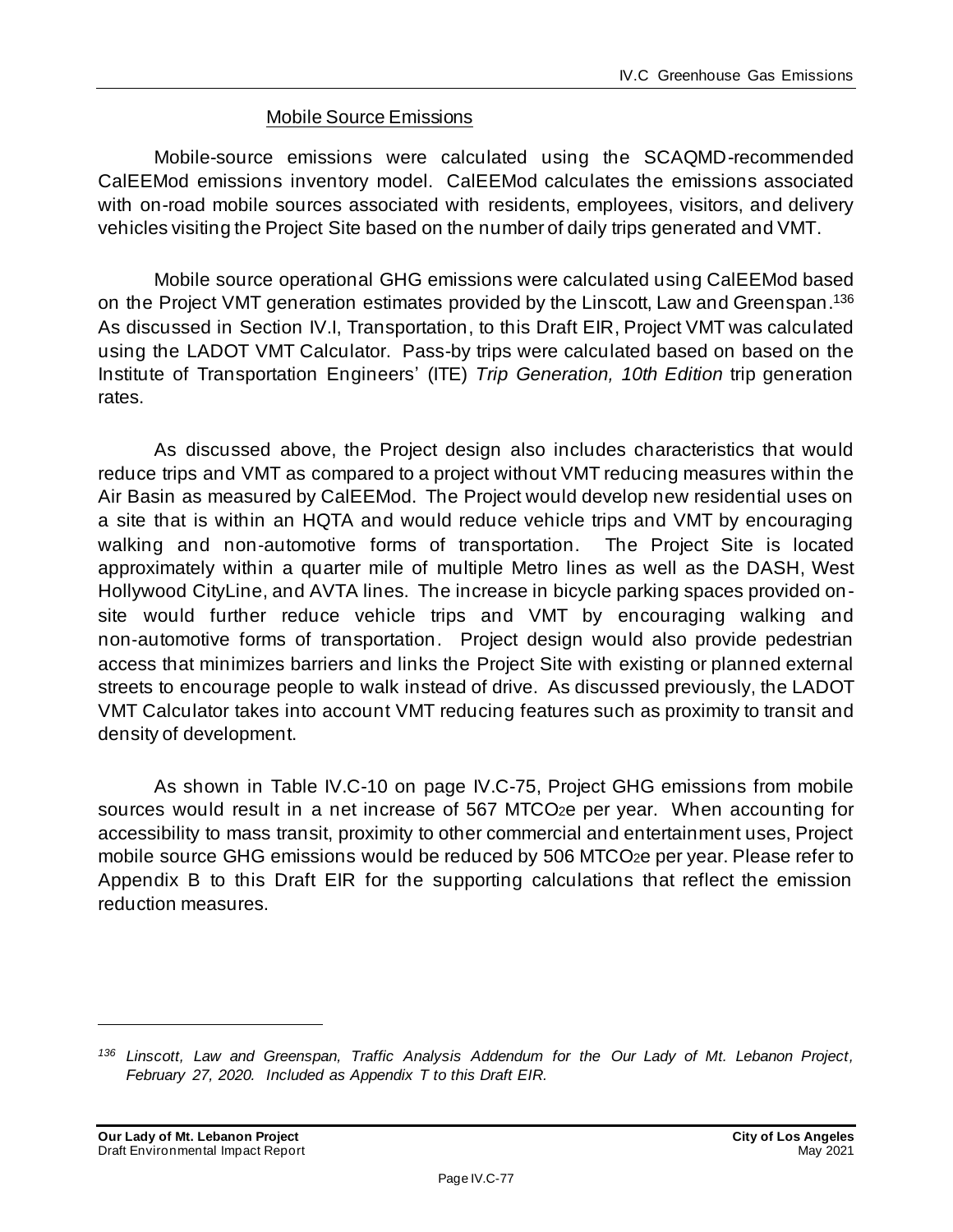#### Stationary Source Emissions

Emissions related to stationary sources were calculated using the CalEEMod emissions inventory model. It is anticipated that the Project would include an emergency generator on-site. As shown in Table IV.C-10 on pag[e IV.C-75](#page-74-0), the Project scenario is expected to result in less than 1 MTCO<sub>2</sub>e per year from stationary sources.

#### Solid Waste Generation Emissions

Emissions related to solid waste were calculated using the CalEEMod emissions inventory model, which multiplies an estimate of the waste generated by applicable emissions factors provided in Section 2.4 of USEPA's AP-42, Compilation of Air Pollutant Emission Factors. CalEEMod solid waste generation rates for each applicable land use were selected for this analysis. As shown in Table IV.C-10, Project GHG emissions from solid waste generation would result in a total of 23 MTCO<sub>2</sub>e per year which accounts for a 76-percent recycling/diversion rate.

#### Water Usage and Wastewater Generation Emissions

GHG emissions are related to the energy used to convey, treat, distribute water, and treat wastewater. Thus, these emissions are generally indirect emissions from the production of electricity to power these systems. Three processes are necessary to supply potable water; these include: (1) supply and conveyance of the water from the source; (2) treatment of the water to potable standards; and (3) distribution of the water to individual users. After use, energy is used as the wastewater is treated and reused as reclaimed water.

Emissions related to water usage and wastewater generation were calculated using the CalEEMod emissions inventory model, which multiplies an estimate of the water usage by the applicable energy intensity factor<sup>137</sup> to determine the embodied energy necessary to supply potable water. GHG emissions are then calculated based on the amount of electricity consumed, multiplied by the GHG intensity factors for the utility provider. In this case, embodied energy for Southern California supplied water and GHG intensity factors for LADWP were selected in CalEEMod. Water usage rates were calculated consistent with the requirements under City of Los Angeles Ordinance No. 184,248, 2016 California Plumbing Code, 2019 CALGreen, 2017 Los Angeles Plumbing Code, and 2020 Los Angeles Green Building Code, and reflect an approximately 20-percent reduction as compared to the base demand.

*<sup>137</sup> The intensity factor reflects the average pounds of CO2e per megawatt generated by a utility company.*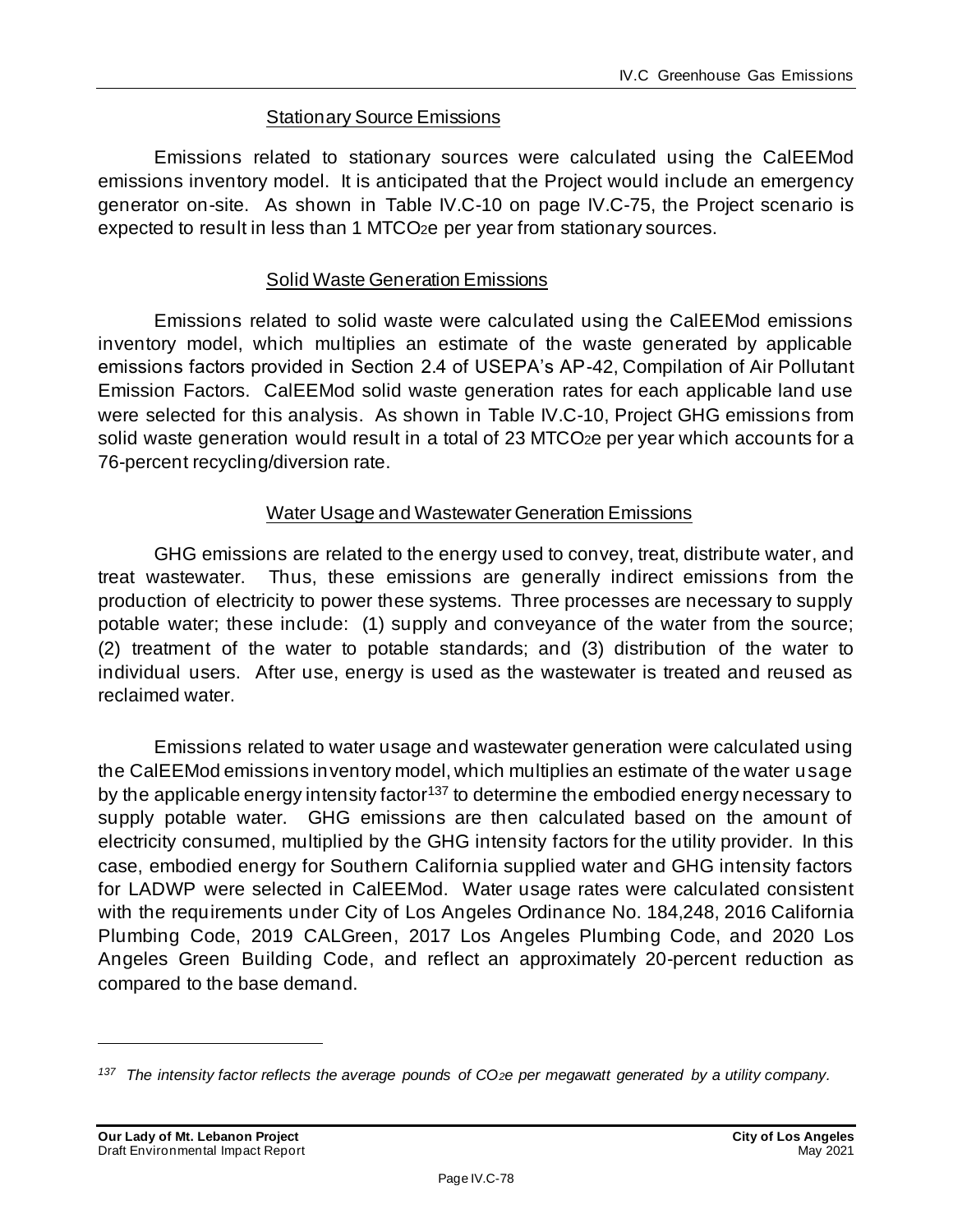As shown in Table IV.C-10 on pag[e IV.C-75](#page-74-0), Project GHG emissions from water/ wastewater usage would result in a total of 67 MTCO<sub>2</sub>e per year, which accounts for a 20-percent reduction in water/wastewater emissions with implementation of Project Design Feature WAT-PDF-1 provided in Section IV.K.1, Utilities and Service Systems—Water Supply and Infrastructure, to this Draft EIR. Please refer to Appendix B to this Draft EIR for the supporting calculations that reflect the emission reduction measures.

## *(iii) Combined Construction and Operational Impacts*

As shown in Table IV.C-10, when taking into consideration implementation of relevant project design features, as well as the requirements set forth in the City of Los Angeles Green Building Code, and full implementation of current State mandates, the Project's GHG emissions for the Project in 2024 would equal 111 MTCO<sub>2</sub>e per year (amortized over 30 years) during construction and 1,086 MTCO2e per year during operation of the Project, with a combined total of 1,197 MTCO2e per year.

As discussed above, the Project's GHG emissions inventory has been presented for informational purposes only. The emissions inventory and analysis demonstrates th at the Project incorporates GHG-reducing measures.

## *(c) Conclusion*

In summary, the Project's location, land use characteristics, and design are consistent with statewide and regional climate change mandates, plans, policies, and recommendations. More specifically, the plan consistency analysis above demonstrates that the Project is consistent with the plans, policies, regulations and GHG reduction actions/strategies outlined in CARB's 2008 Climate Change Scoping Plan and subsequent updates, SCAG's 2016–2040 and 2020-2045 RTP/SCS, and the City's Green New Deal. As the Project would not conflict with relevant plans, policies, and regulations adopted for the purpose of reducing the emissions of GHGs, the Project's impact related to GHG emissions would be less than significant. **Therefore, the Project would not conflict with any applicable plan, policy, or regulation of an agency adopted for the purpose of reducing emissions of GHGs. Furthermore, because the Project is consistent and does not conflict with these plans, policies, and regulations, the Project's incremental increase in GHG emissions as described above would not result in a significant impact on the environment. Therefore, the Project's impact with regard to climate change would be less than significant.**

# (2) Mitigation Measures

Project-level impacts related to GHG emissions would be less than significant. Therefore, no mitigation measures are required.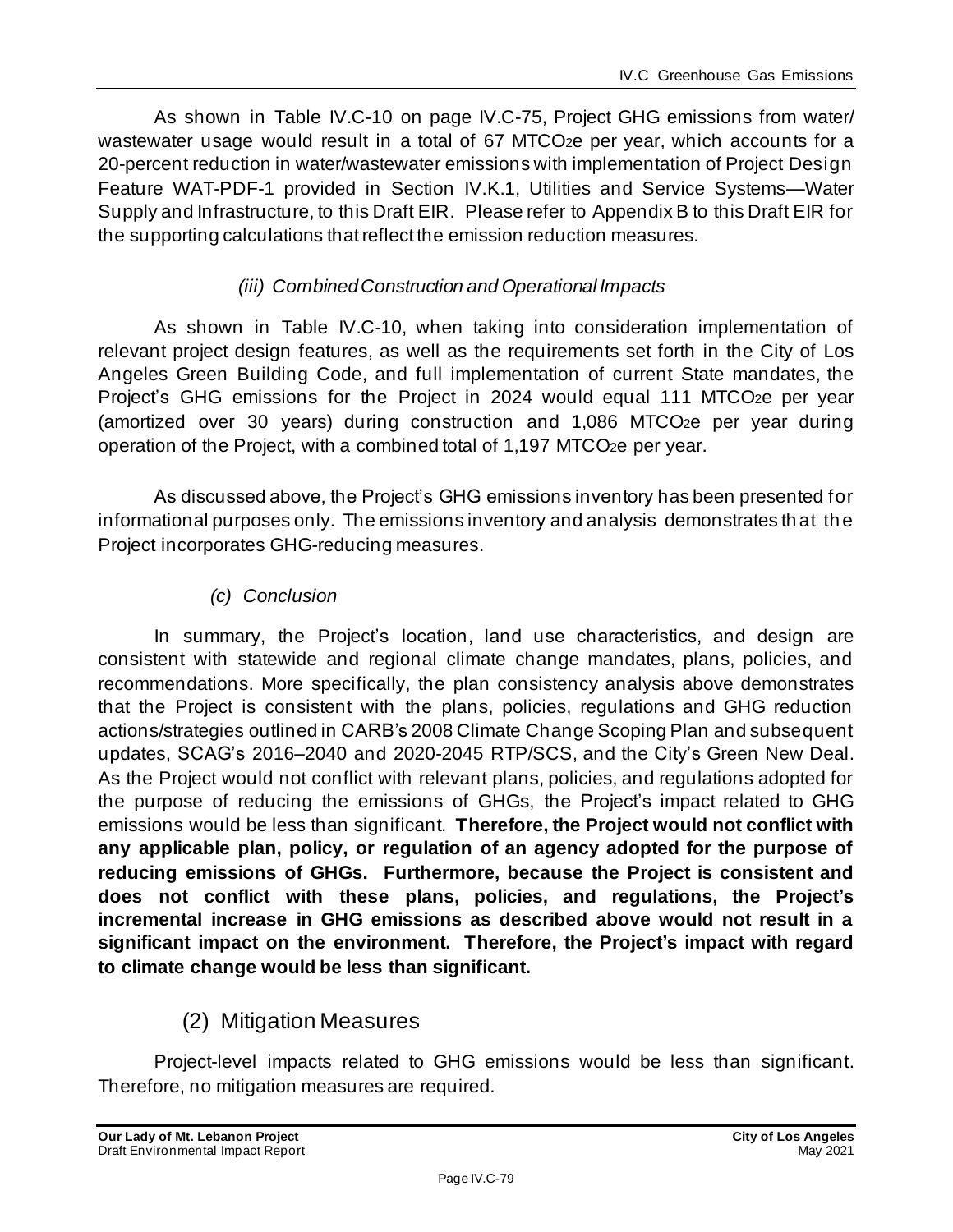# (3) Level of Significance After Mitigation

Project-level impacts related to GHG emissions were determined to be less than significant without mitigation. Therefore, no mitigation measures were required or included, and the impact level remains less than significant.

# **e. Cumulative Impacts**

# (1) Impact Analysis

As explained above, the analysis of a project's GHG emissions is also inherently a cumulative impact analysis because climate change is a global problem and the emissions from any single project would be negligible. Accordingly, the analysis above has taken into account the potential for the Project to contribute to the cumulative impact of global climate change. Table IV.C-10 on page [IV.C-75](#page-74-0) illustrates that implementation of the Project's regulatory requirements and project design features, including State mandates, would contribute to GHG reductions. These reductions support State goals for GHG emissions reduction.

The analysis shows that the Project is consistent with CARB's 2008 Climate Change Scoping Plan and subsequent updates, particularly its emphasis on the identification of emission reduction opportunities that promote economic growth while achieving greater energy efficiency and accelerating the transition to a low-carbon economy. The Project is also consistent with SCAG's 2016–2040 RTP/SCS' regulatory requirements to reduce regional GHG emissions from the land use and transportation sectors by 2020 and 2035 and SCAG's 2020-2045 RTP/SCS' regulatory requirements to reduce regional GHG emissions from the land use and transportation sectors by 2025 and 2040. Furthermore, the Project would generally comply with the aspirations of the City's Green New Deal, which includes specific targets related to housing and development, and mobility and transit.Given the Project's consistency with statewide, regional, and local plans adopted for the reduction of GHG emissions, it is concluded that the Project's incremental contribution to greenhouse gas emissions and their effects on climate change would not be cumulatively considerable. **Therefore, the cumulative impact associated with the Project related to global climate change would be less than significant.**

## (2) Mitigation Measures

The cumulative impact associated with the Project related to GHG emissions would be less than significant. Therefore, no mitigation measures are required.